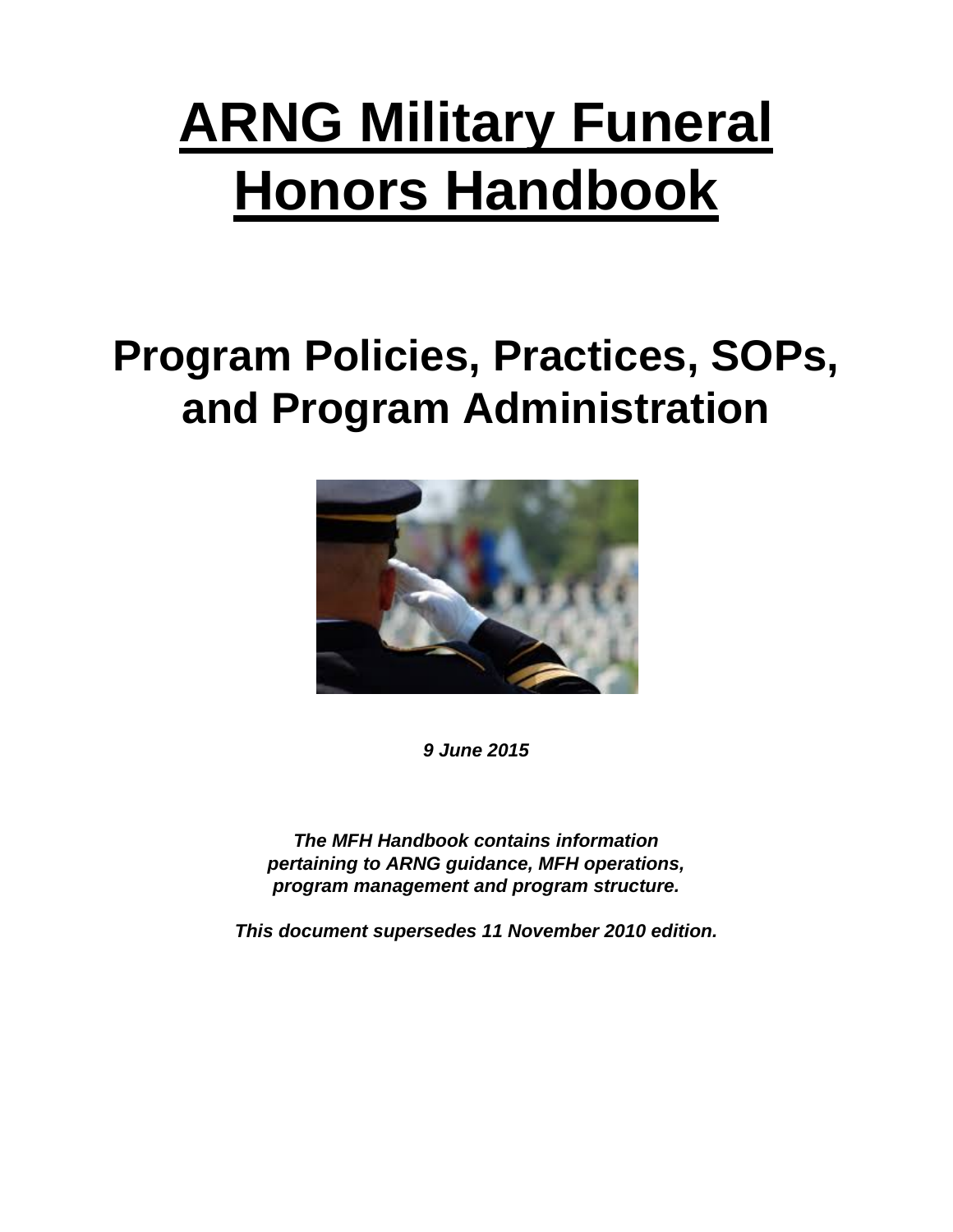# **History**

This revision is the first complete revision since 2010. This revised handbook provides program management practices, updated policies and precedes the revision and modernization of the MFH Database application.

#### **Summary**

This publication prescribes the Army National Guard (ARNG) Military Funeral Honors (MFH) policies, criteria, processes, procedures and responsibilities for administration of the MFH program at the NGB and State levels.

# **Applicability**

This publication applies to military and civilians assigned to support the Army National Guard (ARNG) and Army National Guard of the United States (ARNGUS) when not in the service of the United States. Certain provisions of this publication may continue in effect after individuals and units are called into active Federal service (AFS) as may be stated in the call, order, or administrative instructions of the Department of the Army.

### **Proponent and exception authority**

The proponent of this regulation is the NGB-G1-HRS Division. The proponent has the authority to approve exceptions to this information that are consistent with controlling policies, laws, and regulations.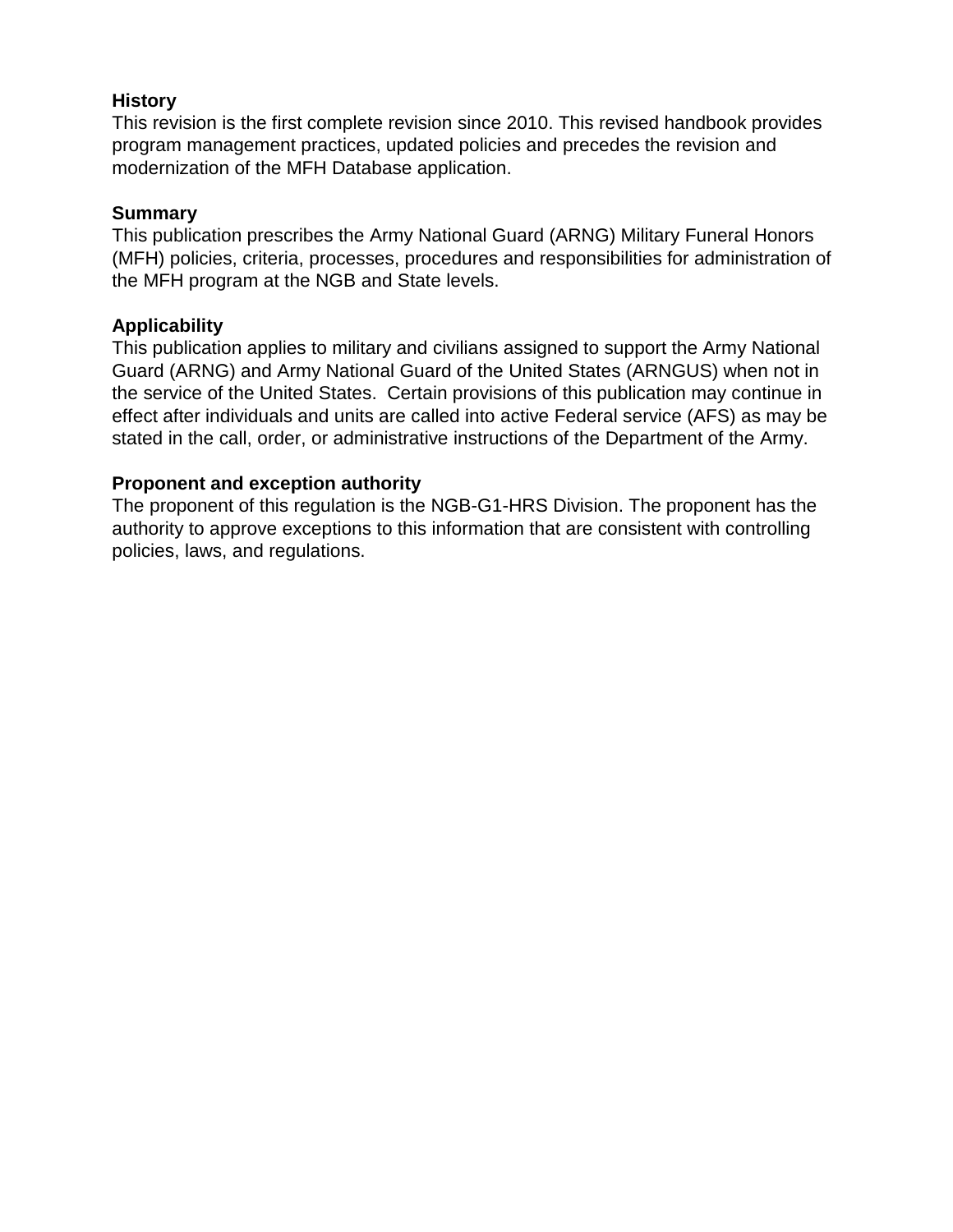#### **Table of Contents**

### **Chapter 1 - Introduction**

Purpose, 1-1 Mission Statement, 1-2 References, 1-3 Equal Opportunity, 1-4

# **Chapter 2 – Military Funeral Honors Program Policy**

MFH Program Policy, 2-1 ARNG MFH Goal and Objectives, 2-2 Emphasis on MFH Program Efficiency, 2-3 Fiscal Performance Standards, 2-4 Operational Policy Baseline, 2-5

#### **Chapter 3 – ARNG Program Management**

Management Decision Package (MDEP), 3-1 Budget Management, 3-2 Personnel Management, 3-3 Other Branch of Service Process, 3-4 Use of Veteran Service Organizations, 3-5

#### **Chapter 4- Roles and Responsibilities**

MFH Program Roles and Responsibilities, 4-1 Provided Manpower, 4-2 State Roles and Responsibilities, 4-3 Contracted State Coordinator, 4-4 Funeral Honors Technician, 4-5 Honor Guard NCOIC, 4-6 Area Coordinator, 4-7 Team Leader (Detail Leader), 4-8 Honor Guard Members, 4-9

#### **Chapter 5- Training**

Honor Guard SOP/Training Handbook, 5-1 ARNG Honor Guard Training Course, 5-2 State Training Requirement 5-3 Training Records, 5-4 Area Coordinators, 5-5 VSO training, 5-6

#### **Chapter 6 – Eligibility for Military Funeral Honors (MFH)** Eligibility Criteria, 6-1

#### **Chapter 7 – Documentation of Military Service**

Funeral Directors, 7-1 Website to locate Docs for verification of service, 7-2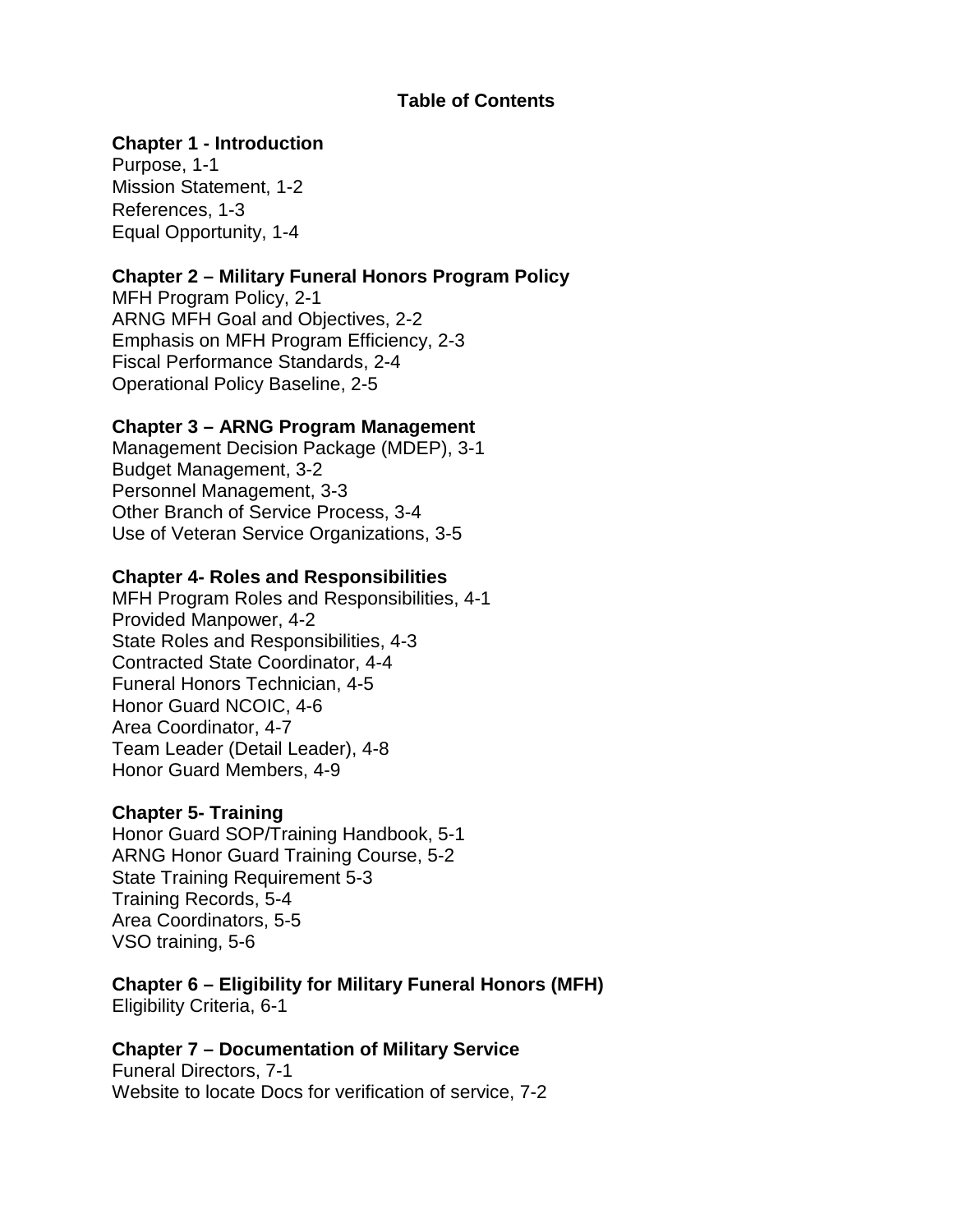#### **Chapter 8 – Military Funeral Honors Requirements**

Two-Soldier Detail, 8-1 Nine-Soldier Detail, 8-2 Full Military Honors, 8-3

# **Chapter 9 – Funeral Request Processing, Database Entry, and Reporting Procedures**

MFH Program Funeral Honor Request Form, 9-1 Team Assignment, 9-2 Military Funeral Honors Database, 9-3

### **Chapter 10 – Mission Preparation/Execution**

Upon receipt of Mission, Prior to Departure from Office/Armory, 10-1 Arrival at Gravesite or Specified Service Location, 10-2 Upon Completion of the Mission, 10-3

### **Chapter 11 – Honor Guard Leave/Pass/Sick Policy**

Purpose, 11-1 Authority, 11-2 Leave Accrual and Leave Program, 11-3 Emergency Leave, 11-4 Passes, 11-5 Sick-in-Quarters, 11-6 Sick-in-Hospital, 11-7 Dependent Illness, 11-8

# **Chapter 12 – Military Bearing, Appearance and Fitness Standards**

Fitness Standards, 12-1 Uniform Dress and Appearance, 12-4

#### **Chapter 13 – Weapons and Ammunition/ Physical Security**

Procedures and Responsibilities, 13-1

# **Chapter 14 – Supplies, Equipment and Funding**

Funding, 14-1 Supplies and Equipment, 14-2

#### **Chapter 15 – Transportation and Lodging**

GSA Transportation, 15-1 Rental Vehicles, 15-2 Reimbursement of Expenses, 15-3

#### **Chapter 16 –Traditional ARNG Drilling Soldiers**

Public Law, 16-1 Honor Guard Member Duty Status, 16-2 Military Retirees, 16-3 Veterans Service Organizations, 16-4 Contract Bugler, 16-5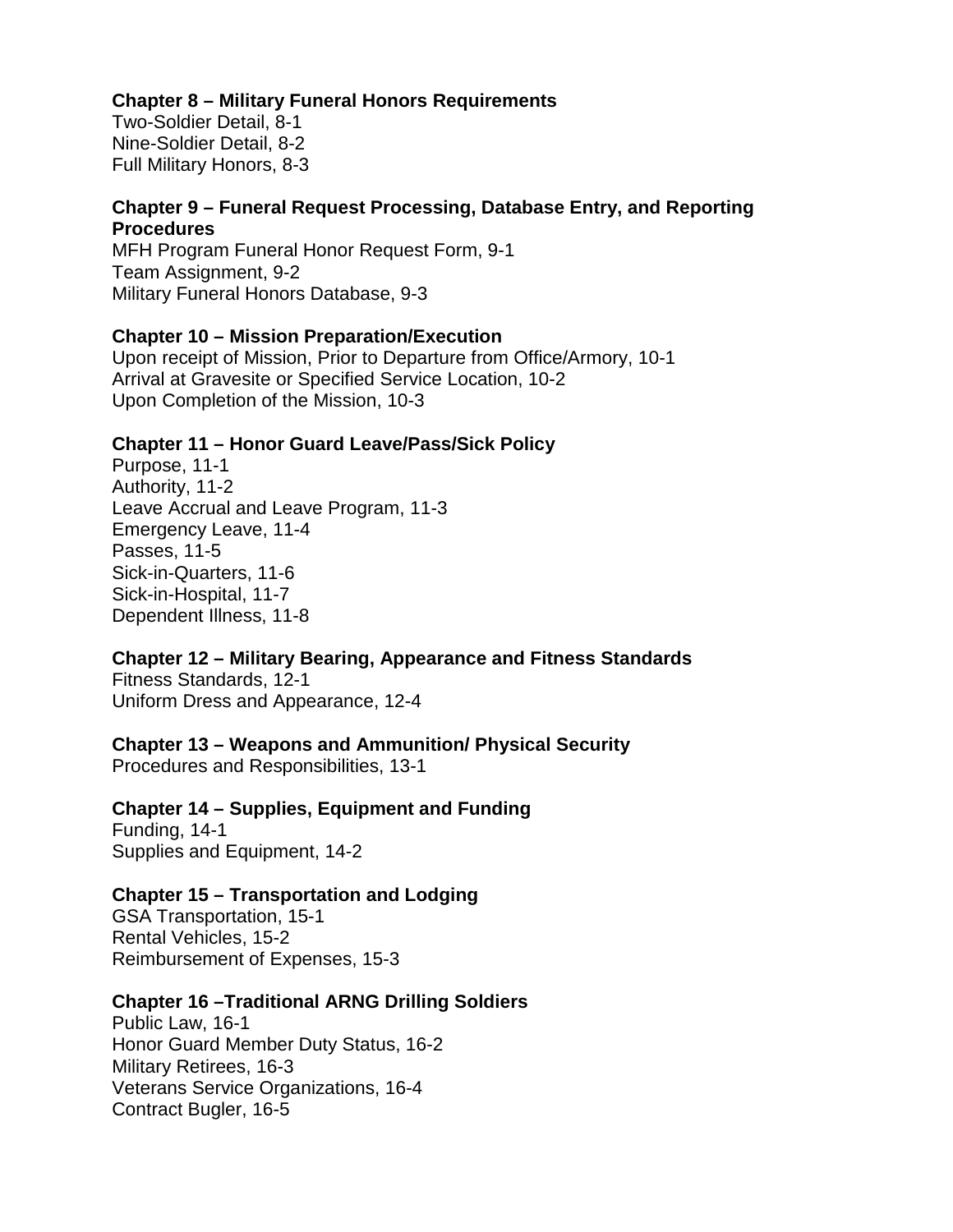# **Appendix A – Reference List**

### **Appendix B – Glossary**

# **Appendix C – Current MDEP (Example Listed)**

# **Appendix D – Authorized Partnership Provider Program**

#### **Appendix E – Other Branch of Service Processes**

- Guidance
- Quick Reference Processes
- Request Data Form
- Mission Tracking Log

### **Appendix F – Contract Statement of Work**

- Corporate
- State Coordinator

### **Appendix G – Military Funeral Honor Recruiting Programs**

#### **Appendix H – Training Guidance**

- Training Model
- Plan of Instruction: Example 40 hour Course
- Test Sequence: Developing Examples
- Training Folder: Minimal Requirements

# **Appendix I – Awards Program Guidance**

#### **Appendix J – Management Control Measures**

- Personnel Management
- Resource Management
- Fiscal Stewardship
- Training Oversight
- Operation Procedures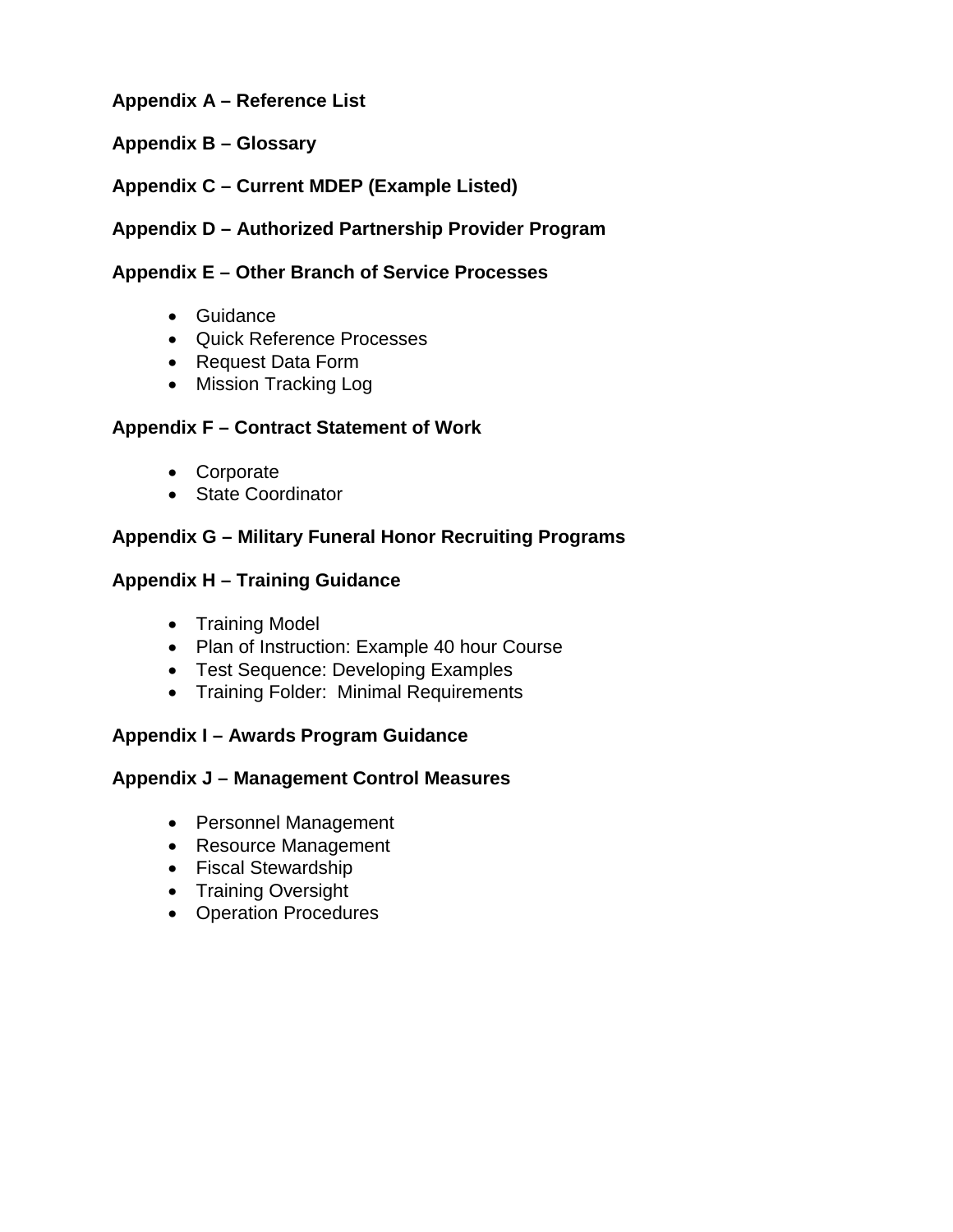# **Chapter 1 Introduction**

# **1-1 Purpose**

The Military Funeral Honors Handbook outlines, but is not limited to, the basic operation of the Military Funeral Honors (MFH) Program. This handbook prescribes policies, procedures, and responsibilities governing the utilization of Army National Guard (ARNG) resources in accordance with (IAW) the Military Decision Execution Package (MDEP) - Veterans Military Burial Honors (VMBH); in support of eligible Service Members, Retirees, and Veterans. It provides program management and budget guidance for participation in the MFH Program. This handbook also provides the ARNG guidance for the management, administration and execution of Military Funeral Honors operations at the State level and the oversight and leadership roles provided by ARNG G1-HRS Survivor Support Branch.

# **1-2 Mission Statement**

The mission statement for ARNG Military Funeral Honors (MFH) program is to render professional and dignified Military Funeral Honors IAW service tradition, to all eligible Service Members, Retirees, and Veterans when requested by an authorized family member or representative.

The mission of the Army National Guard MFH program is to participate in the US Army Total Force mission to fulfill the Military Funeral Honor mission for the Secretary of the Army across the United States with program execution by State MFH teams. The ARNG will train to NGB approved ARNG National Standard and provide required resources for ARNG manpower to support eligible Veterans, Retirees, and Service Members.

# **1-3 Selected References**

These are the essential references for the ARNG MFH program.

- Public Law 106-398 ~ Section 575, 06 October 2000; The Floyd D. Spence National Defense Authorization Act (NDAA) for Fiscal Year 2001
- Title 10 United States Code (USC) ~ 1491; Funeral Honors Functions at funerals for Veterans
- Title 10 USC ~ 985; Miscellaneous Prohibition and Penalties; Denial of specified burial related benefits
- Title 32 USC ~ 114; National Guard, Funeral honor functions at funerals for **Veterans**
- Title 32 USC ~ 115; National Guard, Funeral honors duty performed as a Federal function
- Title 38 USC ~ Chapter 23; Veterans Burial Benefits
- DoD Instruction 1300.15, 22 October 2007; Military Funeral Honors Support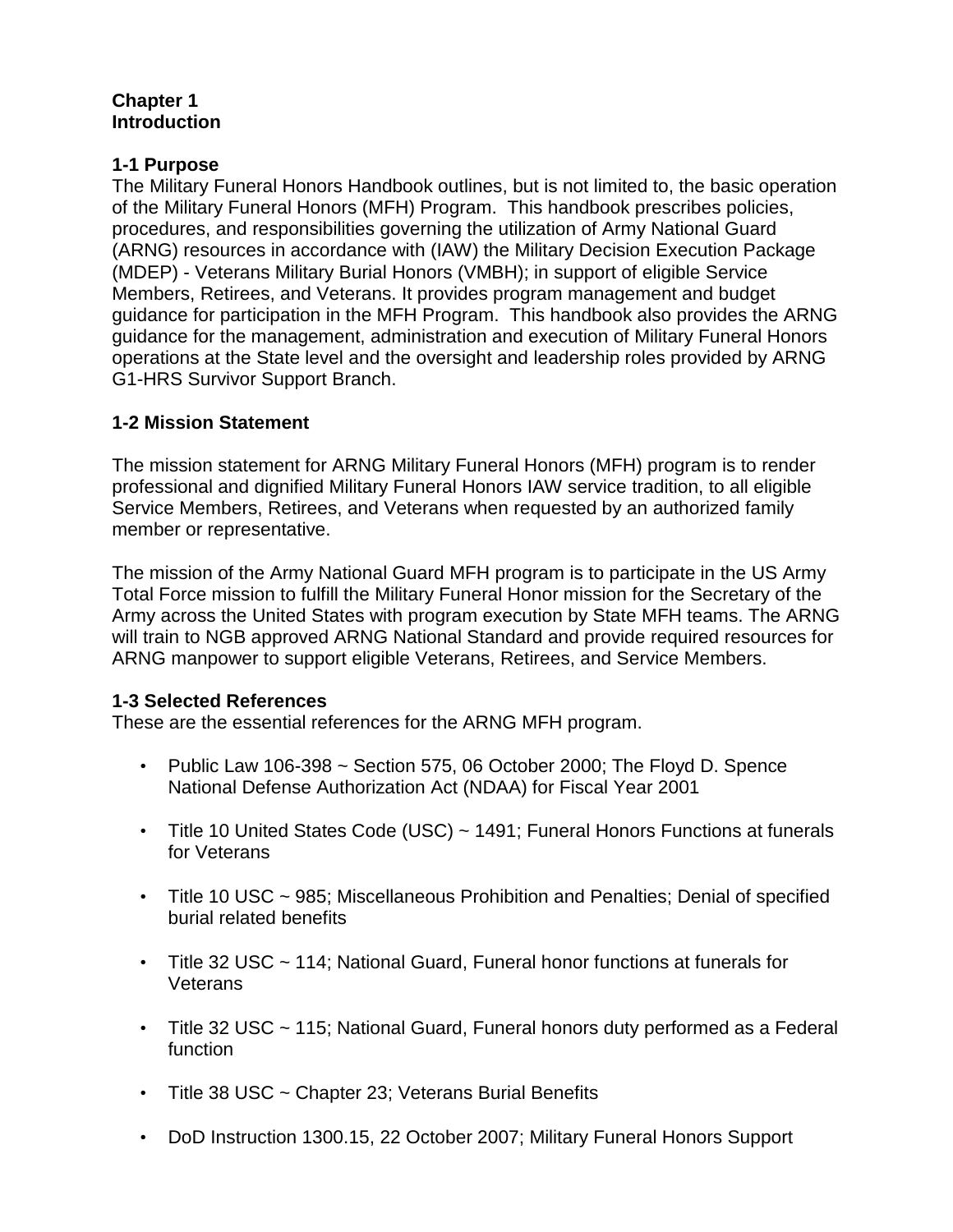- DoD Instruction 7000.14-R ~ VOLUME 9, CHAPTER 4; Transportation Allowances
- Memorandum, Office Secretary of Defense, 10 December 1999; Subject: Military Funeral Support
- DFAS Manual 37-100-15, 08 October 2014; ARNG Operation and Maintenance (2065) Army Management Structure Codes Guidance
- DFAS Manual 37-100-14, 08 October 2014; National Guard Personnel Army (2060) Army Management Structure Codes Guidance
- Army Regulation 600-25, 24 September 2004; Salutes, Honors, and Visits of **Courtesy**
- Army Regulation 840-10, 01 November 1998; Flags, Guidons, Streamers, Tabards, and Automobile and Aircraft Plates
- Army Regulation 600-8-10, 04 August 2011; Leaves and Passes
- Army Regulation 600-9, 28 June 2013; The Army Body Composition Program
- Army Regulation 350-1, 19 August 2014; Army Training and Leader **Development**
- Army Training Circular TC 3-21.5 (FM 22-5); Drill and Ceremonies
- NG Regulation 600-200, 31 July 2009; Enlisted Personnel Management
- Memorandum, Deputy Director Army National Guard, 12 June 2008; Subject: Army National Guard Support for Military Funeral Honors for Veterans
- Memorandum, NGB-ARZ-HR, 10 January 2008; Subject: Army National Guard Support for Military Funeral Honors for Veterans
- Memorandum, NGB-G1, 20 August 2007; Subject: Army National Guard Support for Military Funeral Honors for Veterans
- Memorandum, ARNG-HRH Policy Memo (PPOM#13-020), 16 May 2013; Subject: Guidance for Full-Time National Guard Duty for Operational Support (FTNGD-OS) Performed Pursuant to Title 32 USC, Section 502(f), other than AGR/Counter-Drug
- Memorandum, ARNG-HRH Policy Memo (PPOM#12-016), 03 April 2013; Subject: Implementation Guidance for Army National Guard Personnel to Carry Over Annual Leave to a Soldier's Next Period of Active Duty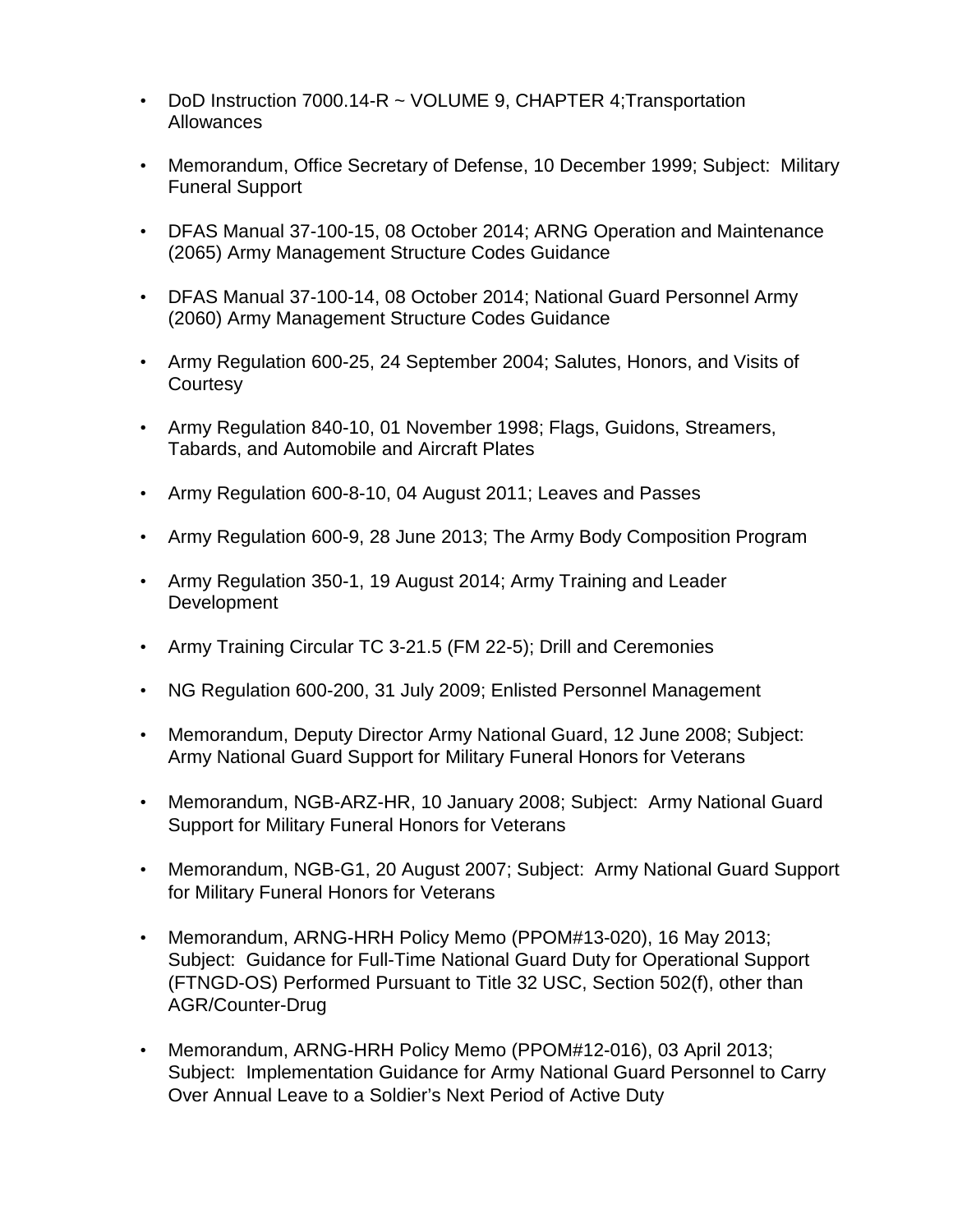- Memorandum, NGB-SFSS, 28 April 2008; Subject: Right of First Refusal for Parent Service of Eligible Beneficiary
- Annual ARNG-HRS Management Decision Package (MDEP)-Veteran Military Burial Honors (VMBH)
- Military Funeral Honors—ARNG NGB Admin User Guide, Version 2.8
- Army National Guard Standard Operating Procedures, 01 October 2009; Honor Guard Handbook
- Army Knowledge Online (AKO), User Group ~ ARNG Honor Guard

### **1-4 Equal Opportunity**

Management actions will be developed to enhance ARNG/ARNGUS Readiness for State and Federal missions. All actions will be consistent with the Army's policy on equal opportunity as set forth in National Guard Regulation (NGR) 600-21 and Army Regulation (AR) 600-20, paragraph 6-3.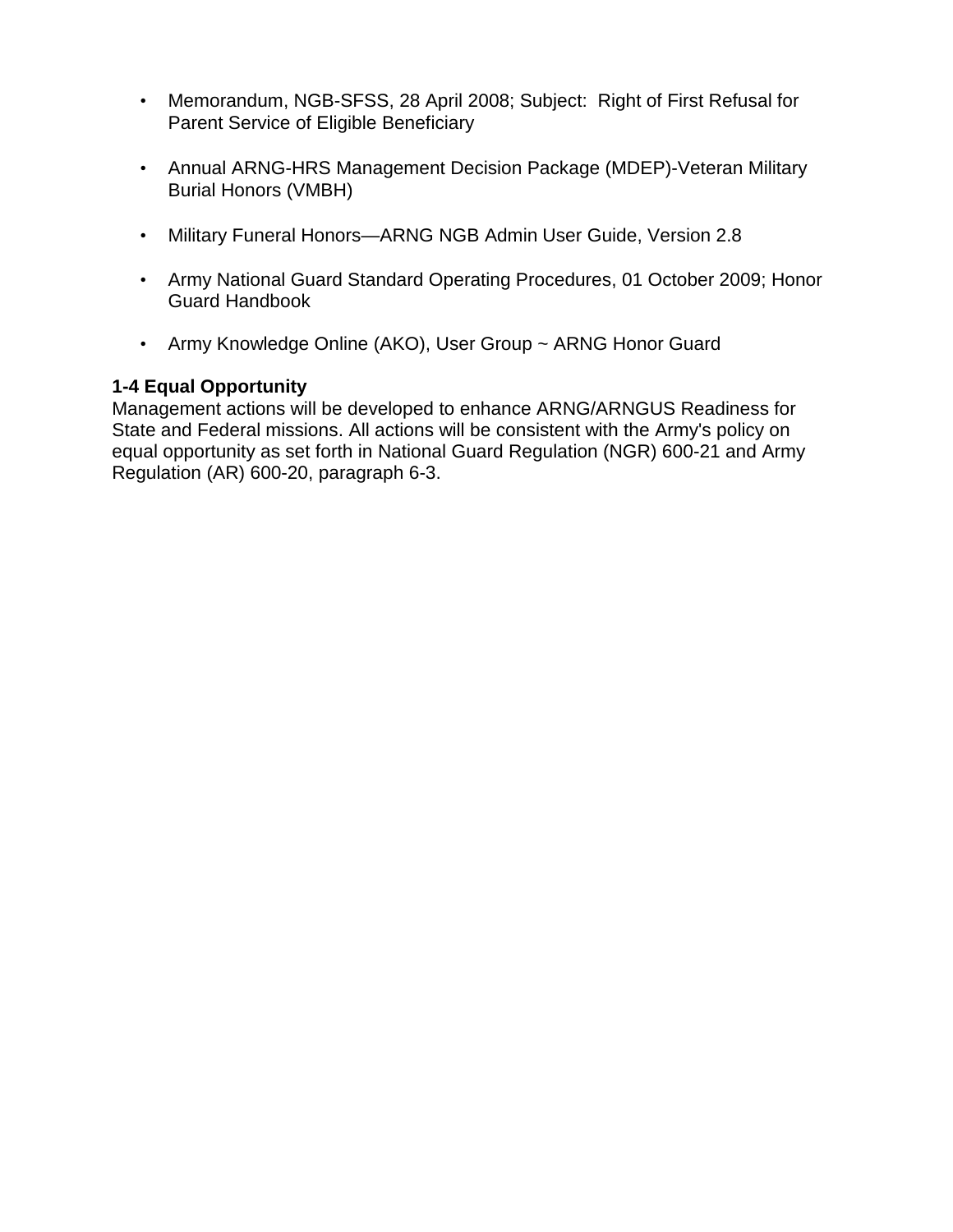#### **Chapter 2 Military Funeral Honors Program Policy**

# **2-1 Military Funeral Honors Policy, ARNG**

The ARNG policies of the Military Funeral Honors (MFH) program are based on the statutory requirements established in Section 575 of Public Law 106-398, "The Floyd D. Spence National Defense Authorization Act (NDAA) for Fiscal Year 2001," October 6, 2000, as amended, and the Department of Defense (DOD) Instruction 1300.15 "Military Funeral Support," October 22, 2007. Additional references for US Code, DOD Policy, Army Policy and Regulations are listed in detail in Chapter 1, paragraph 1-3.

The current ARNG base policy was established by ARNG Deputy Director, DTD 12 June 2008, in the memorandum referenced in Chapter 1. The initial ARNG MFH program policy baseline was established by Vice Chief, NGB, in an All States Memorandum (ASM) P02-0001, DTD 06 May 2002.

Current ARNG MFH base policy:

- Memorandum, Deputy Director Army National Guard, 12 June 2008, Subject: Army National Guard Support for Military Funeral Honors for Veterans
- ARNG Standard Operating Procedures (SOPs) in effect, 12 June 2008.

Annual Program Policy Documents:

- ARNG Annual Financial Guidance (AFG) published by ARNG G-8, Comptroller
- ARNG-HRS MFH Program Guidance; related to MDEP-VMBH
- ARNG MFH and Honor Guard SOP updates

#### **2-2 ARNG Military Funeral Honors Goals and Objectives**

The ARNG-HRS Survivor Services & Deployment Cycle Support Branch and MFH Program Manager established the ARNG program policies to fulfill the statutory and DOD requirements, the US Army policies established by Casualty and Mortuary Affairs Operations Center (CMAOC), and to resource and support the effective execution of MFH Mission at the State level and provide stewardship of fiscal resources. The principal goals & objectives of the ARNG program are to effectively and efficiently execute the MFH mission. The HRS division develops the ARNG policies, MFH Comptroller guidance (the AFG), and program SOPs to achieve the most effective and efficient MFH mission execution at State level.

The ARNG MFH Program Office monitors the fiscal resources for the States MFH programs and establishes fiscal guidance; NGB Level Program SOPs and staffs' policy changes to guide the execution of the MFH Program by State MFH teams. The goals and objectives of the ARNG program are: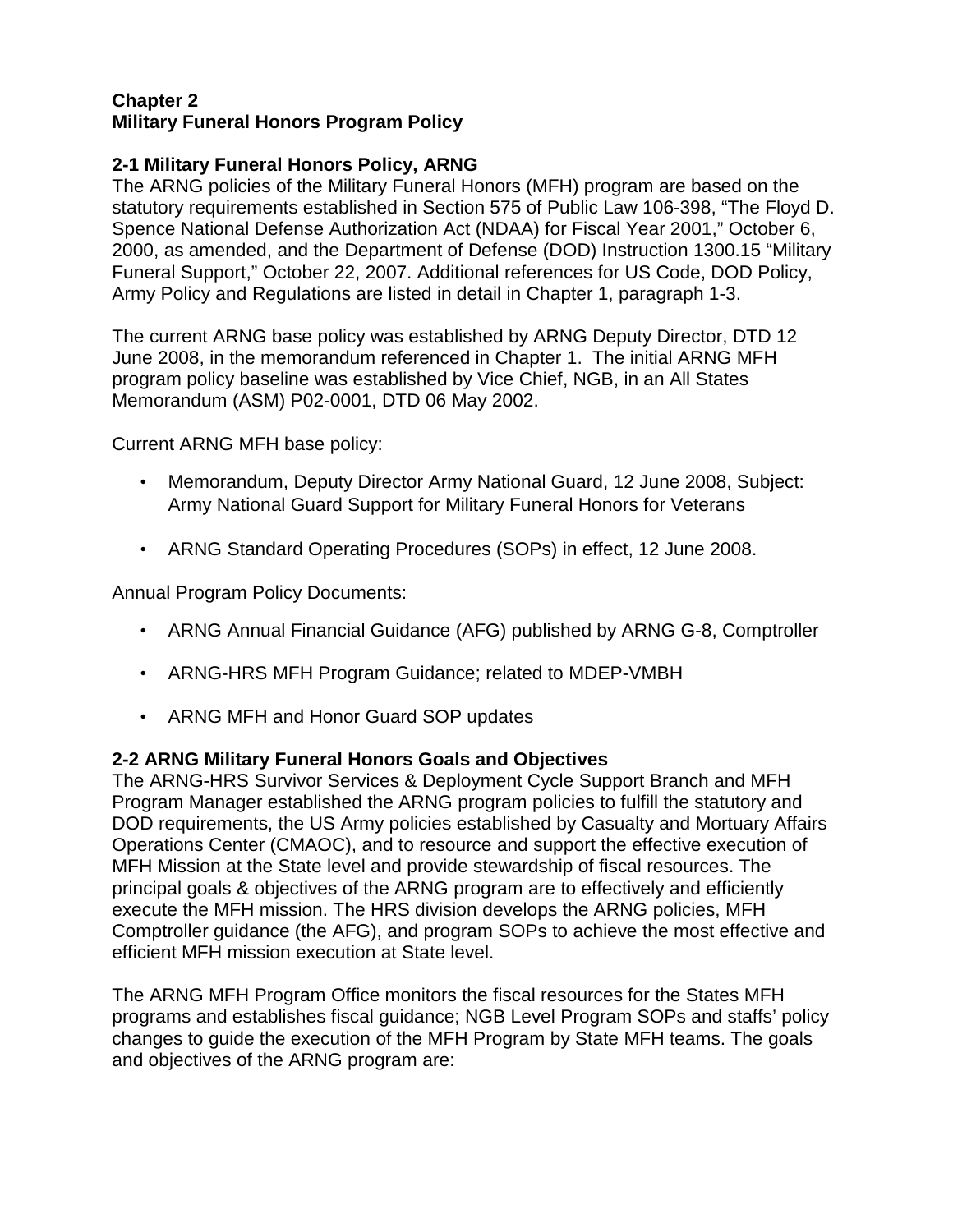MFH Goals

- Ensure ARNG MFH Program supports the Total Army Mission Concept; ensure all Veterans are provided an opportunity to receive the honors deserved
- ARNG MFH State Programs provide a reliable rate and volume of MFH missions within Annual Funding Guidance
- Fulfill Contractual and NGB Directed Program Requirements
- Transition ARNG MFH program to achieve efficiencies and scalability at the State level
- Implement management controls
	- Personnel Management
	- Resource Management
	- Fiscal Stewardship
	- Training Oversight
	- Mission Manning
	- Administrative Data
	- Operational Procedures
- Maintain Audit ready state
- Modernize MFH program before PB16 / FY 16
- Maintain MFH Handbook

#### MFH Objectives

- Modernize MFH Database
- Publish Interim Handbook/ Handbook updates
- Revise/ develop ARNG Policy
- Revise ARNG SOP
- Publish Honor Guard Training Handbook
- Revise existing major processes
- Identify Missing Processes
- Initiate and implement new Policies / Processes

# **2-3 Emphasis on MFH Program Efficiency**

The ARNG MFH policies, processes, procedures, and SOPs must adopt performance metrics to meet the increasing requirements of DOD Audit Readiness.

The ARNG MFH program is very effective but has significant fiscal challenges. The ARNG program team has been working with the State Military Authorities for many years to document the program requirements for the Army POM process and will continue to increase emphasis on proper execution, documentation, and accountability. The DOD requirements for program audits begin to require DOD Audits not only for proper execution but also for efficient cost performance. The DOD emphasis in this area is known as Army Audit Readiness. Due to fiscal law there is a requirement for five years of mission supporting documentation, either paper or electronic, to be maintained.

#### **2-4 Fiscal Performance Standards**

The ARNG MFH Annual Financial Guidance (AFG) will state the annual performance targets. The current performance target is a measure of fiscal efficiency based on mandays per mission, cost per mission, personnel management and overhead. Evaluation will include budget execution and efficiency related to demographics and mission requirements.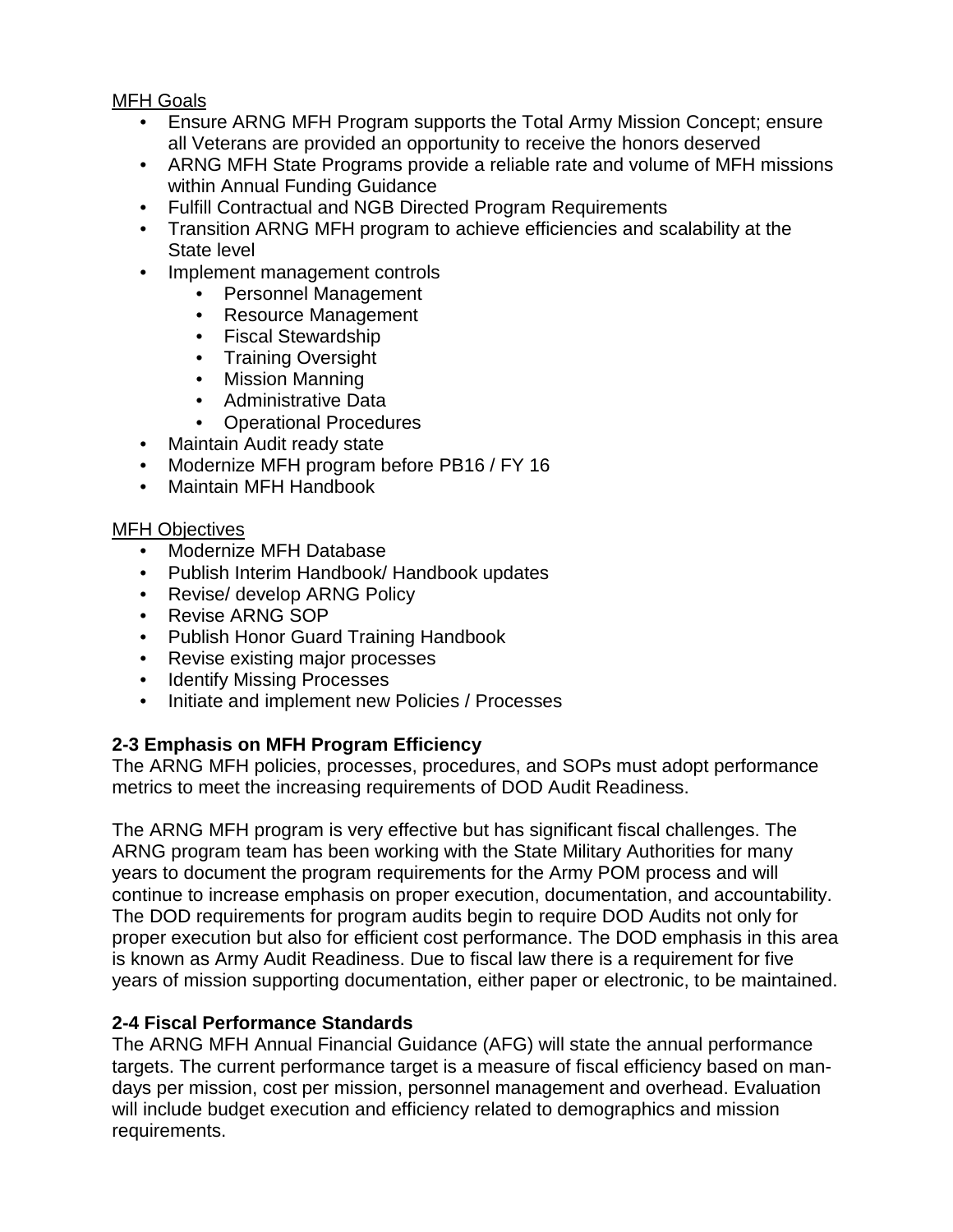#### **2-5 Operational Policy Baseline**

The DOD Policy baseline is established by DODI 1300.15 (2007).

It is DOD policy that a MFH ceremony shall be provided to eligible Service Members, Retirees, Veterans, and eligible former Reserve Component Members upon request. Commanders at all levels, IAW DODI 1300.15, must support rendering a final tribute on behalf of a Grateful Nation to comrades in arms, and must respond expeditiously and sensitively to requests for military funeral support. Rendering MFH reflects the high regard and respect accorded to military service and demonstrates military professionalism of the nation and the world.

**2-6** Upon request of the next of kin (NOK) or authorized representative, the military services shall provide MFH to an eligible Service Member, Retiree, Veteran, or eligible former Reserve Component Members; honors must consist of the minimum requirement; playing of Taps, ceremonial flag folding, and presentation of the United States flag.

**2-6.1** In accordance with DODI 1300.15, Military Services are encouraged to provide elements of honors in addition to those listed in DODI 1300.15 paragraph 4.2. (i.e. firing party, color guard) or use other Authorized Provider Partnership Program Guidance (AP3 Providers) to augment the funeral honors detail. The following web-site provides guidance on the implementation of AP3: DoD at<https://www.dmdc.osd.mil/mfh/ap3Links.do?tab=AP3> or DA at [https://www.hrc.army.mil/TAGD/Authorized%20Provider%20Partnership%20Pr](https://www.hrc.army.mil/TAGD/Authorized%20Provider%20Partnership%20Program%20AP3) [ogram%20AP3.](https://www.hrc.army.mil/TAGD/Authorized%20Provider%20Partnership%20Program%20AP3)

**2-7** Funeral Honors require a minimum of two uniformed military personnel that will play Taps, Flag Fold and conduct the Flag Presentation (see Honor Guard Training Handbook). As indicated in DODI 1300.15 paragraph 5.3.7, in addition to the two Soldiers there is an option of using a live bugler (military or civilian), otherwise the two personnel will conduct the requirement with a ceremonial bugle. One of the uniformed military persons shall be a representative of the parent Service of the eligible beneficiary; this individual shall present the flag to the next of kin, if available.

**2-8** As directed in DOD Guidance, the provisions of Military Funeral Honors are designated a total force mission. The total force mission consists of Active Duty personnel, Reserve/National Guard component members, military retirees, and AP3 Providers (certified by the active or reserve component honor guard personnel) may perform this mission.

**2-9** Specific Policy Guidance relevant to VMBH-funded programs within the Army National Guard is provided in the Annual MDEP.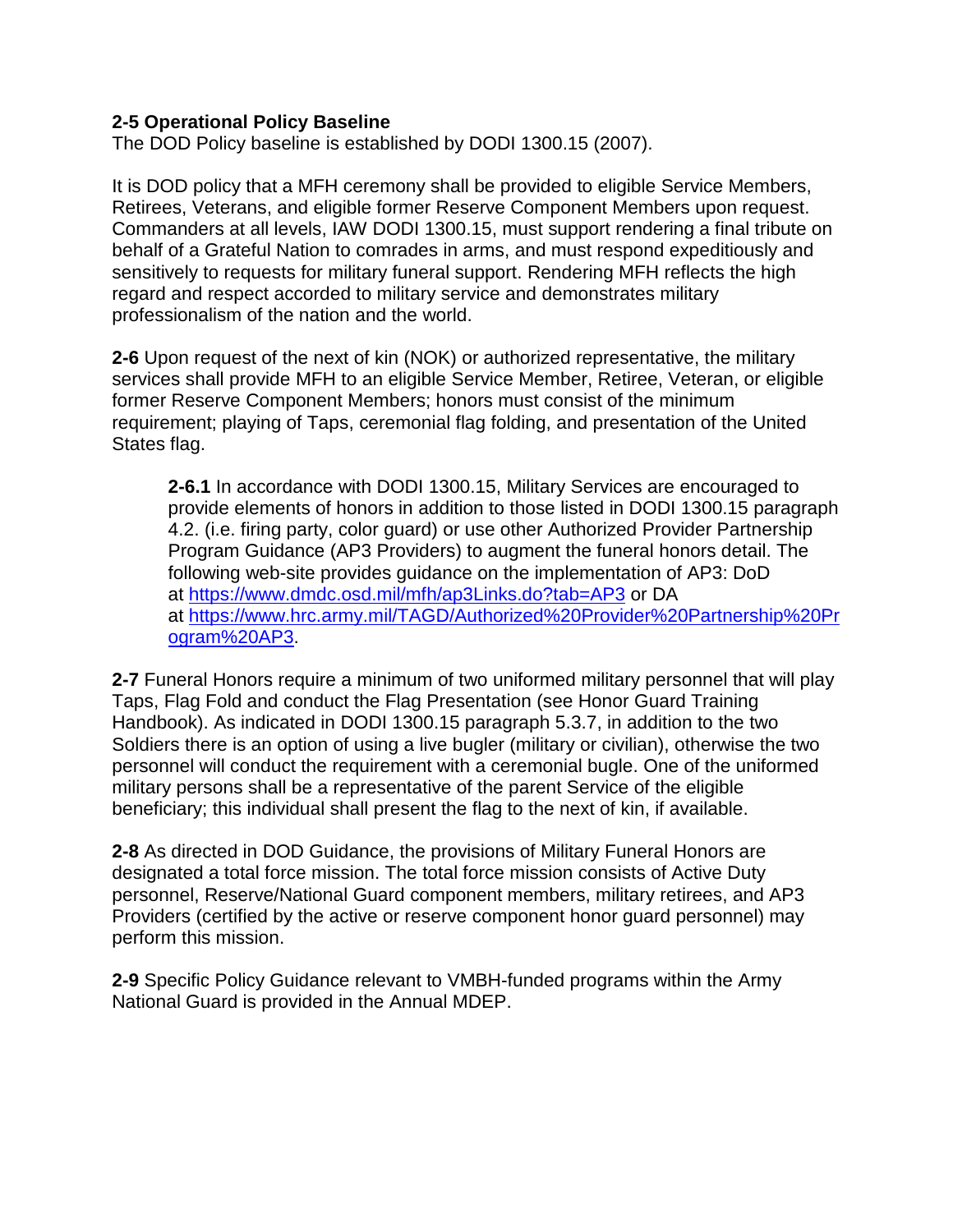#### **Chapter 3 Roles and Responsibilities**

# **3-1 Management Decision Package (MDEP).**

The ARNG Military Funeral Honors Program is supported and funded by the Annual MDEP-Veteran Military Burial Honors (VMBH). The MDEP provides guidance on authorized procedures and usage of all funding types that support the MFH Program.

- 2065 OMNG-SAG 133: Supports all Operational and Maintenance requirements for the MFH Program. Provides guidance and allotted funds for resources that support the operational and maintenance requirements of MFH functions.
- 2060 NGPA-1N: Supports all Active Duty Operational Support (ADOS) personnel requirements for the MFH Program. Provides guidance and allotted funds for personnel under Title 32 USC, Section 502(f).
- 2060 NGPA-1C: Supports all M-Day personnel requirements for the MFH Program. Provides guidance and allotted funds for personnel under the open allotment account managed at the National Guard Bureau level.
- Note: MDEP is provided annually and identifies requirements and changes to previous guidance; MFH State Coordinators, Military Authorities, Full-Time Technicians, and NCOICs are required to fully understand and comply. MFH State Coordinator is required to inform State Military Authority and State Leadership of impacted changes; recommend, guide, advise and support the National Guidance to equitably manage resources in order to effectively and efficiently execute the MFH mission. Each State is encouraged to support efforts to maintain lowest possible man-days per mission and cost per funeral in order to provide as many Veterans as possible the honors they deserve and keep from taking Readiness dollars from other requirements and programs.

# **3-2 Budget Management**

MFH State Coordinators will review MDEP-VMBH for guidance and changes; required to understand, advise, and recommend State compliance on all budget related directives with the Military Authority. Ensure Obligation Plans are developed that support the funding guidance and the allotted timeline the funding is directed to support (ie, if guidance identifies the funding provided as your complete annual budget in all funding types then the OBPLAN will support 12 months operational sustainment within funding execution). Funding types may differ on the span of time supported.

- **3-2.1** 2065 OMNG.
	- MFH OMNG funding supports the core MFH activities. The objective is to support authorized resource requirements that directly support MFH requests from Casualty Mortuary Affairs Operations Center (CMAOC), Installation Casualty Assistance Centers, Families, Family Representatives, and Funeral directors. The metrics used to measure these objectives include volume of missions conducted for funerals and plane-side honors.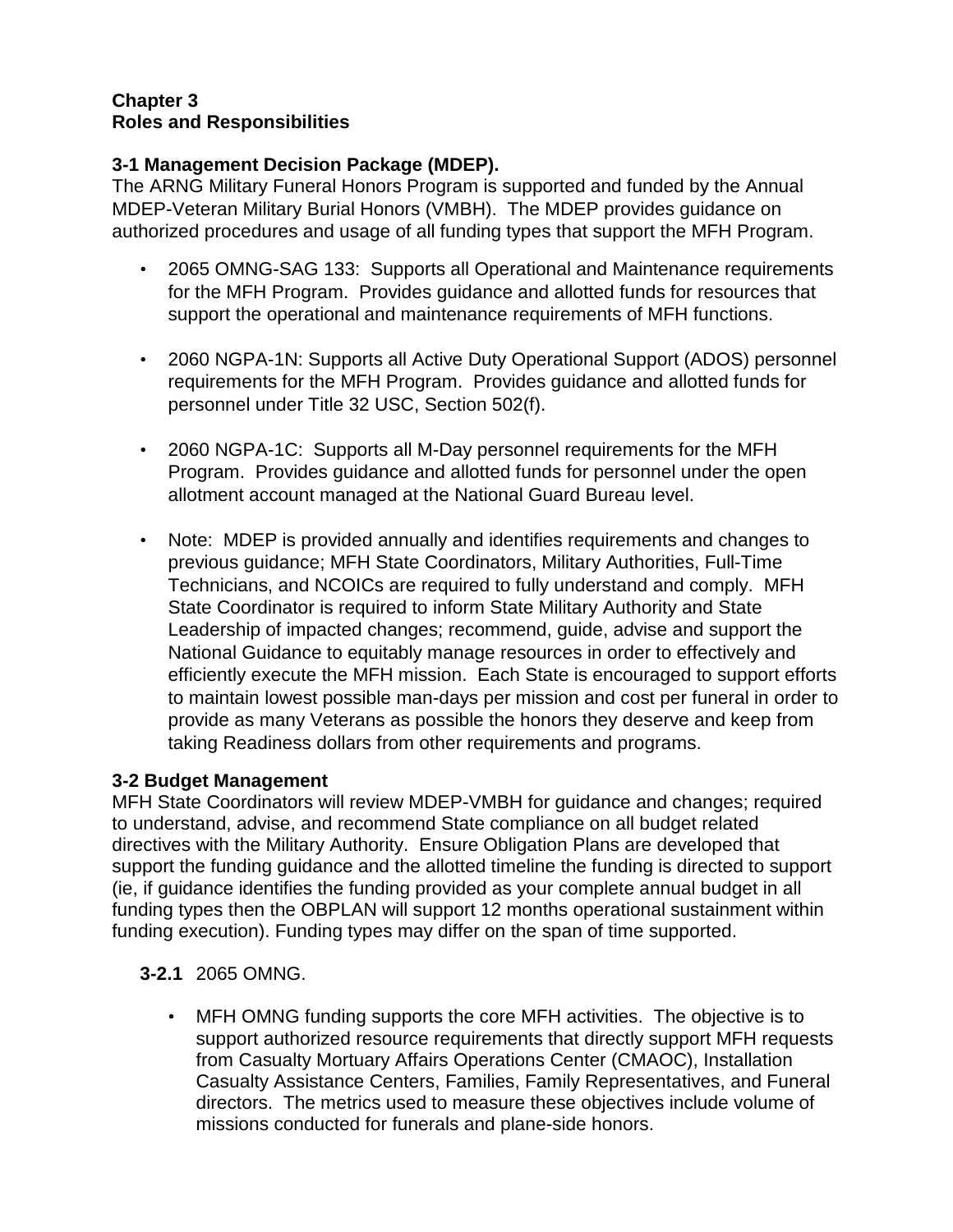- Additional metrics are the number of personnel performing honors, duty status, miles driven, and other costs.
- MFH State Coordinators will ensure State Military Authority and MFH Personnel understands and are advised of the authorized resources and uses identified in the current MDEP-VMBH.
- MFH State Coordinator will ensure all expended funds are identified in the MFH Database under the Monthly Progress Report.
- Full-Time Technician or other delegated authority will ensure that the expenditure tracking guidance is followed. All expenditures must be tracked in GFEBS. State Program Managers and USPF&Os will clearly label purchase requests to accurately track expenditures for reporting and auditing purposes, labels as listed in the current MDEP-VMBH.

#### **3-2.2** 2060 NGPA.

- MFH NGPA funding supports the core personnel to conduct the missions and essential MFH training activities within the MFH Program. The objective is to support personnel requirements to support MFH requests from Casualty Mortuary Affairs Operations Center (CMAOC), Installation Casualty Assistance Centers, Families, Family Representatives, and Funeral directors. The metrics used to measure these objectives include volume of missions conducted for funerals, memorials, and plane-side honors.
- MFH State Coordinators will ensure State Military Authority and State Leadership understands and are advised on the allotted funds in both 2060 1N and 1C. Provide advice, guidance, and recommendation on the proper use IAW the current policies, procedures and guidance.
- States should maximize the use of all ADOS personnel to maintain an acceptable ADOS Mission Count (see paragraph 3-3) and utilize M-Day Soldiers only to supplement in order to meet operational needs and accomplish the mission requirements.
- States will ensure that funds support the duration identified; typically the full Fiscal Year.
- States are expected to follow guidance on the proper selection of personnel in order to maximize the funding to support the proper amount of personnel. Balance personnel usage to maintain minimal difference between personnel used and personnel paid per mission.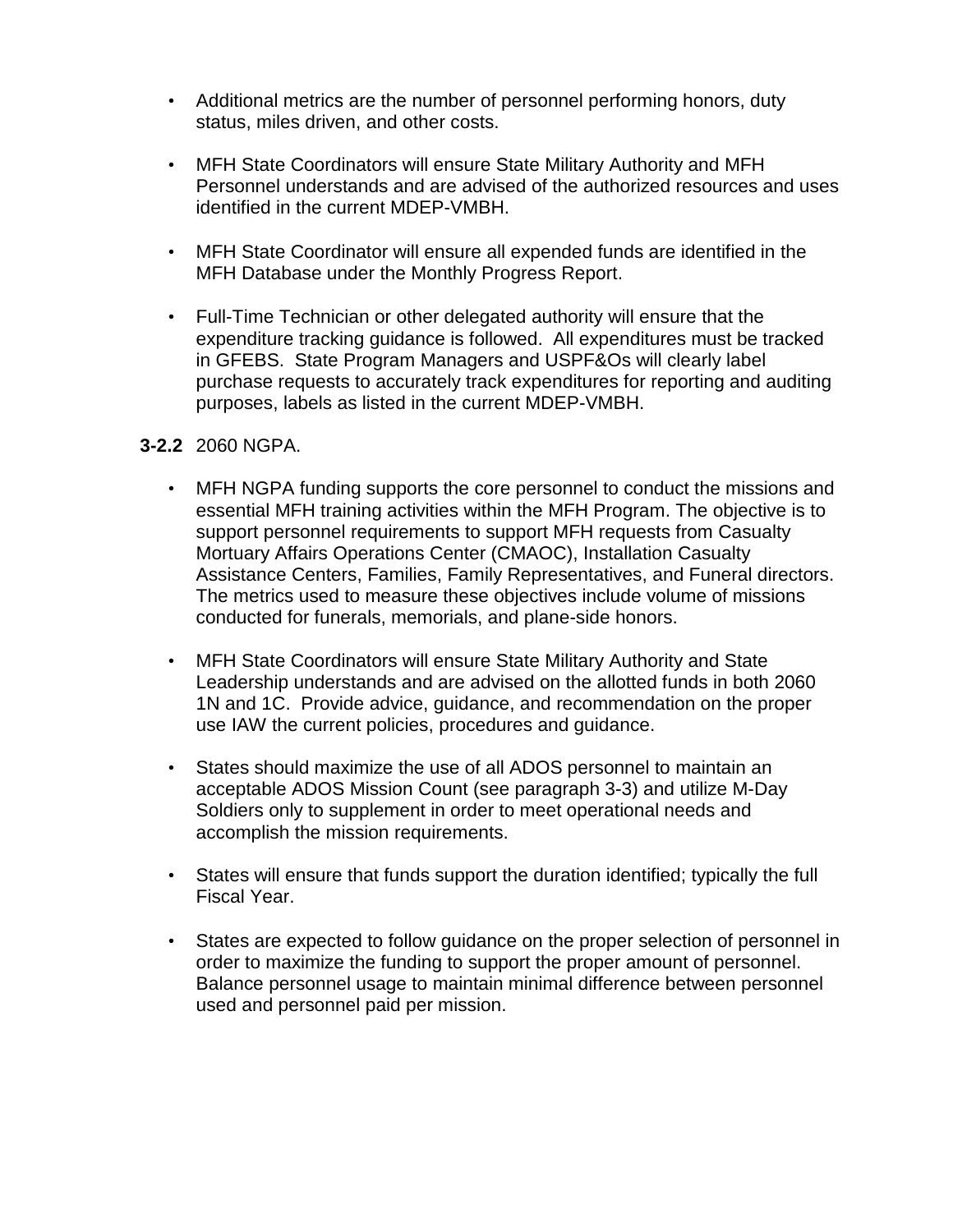# **3-3 Personnel Management**

#### **3-3.1 Selection.**

- Soldiers selected for 1N ADOS will NOT be higher than the grade of E7; possess the highest degree of maturity, mental stability, and professional demeanor on and off duty.
- Soldiers selected for 1C can meet the requirement to supplement. Only use personnel over the grade of E7 when the mission requires it (due to the grade of the deceased). In circumstances of Senior Grade funeral missions, consider using AGR Soldiers to facilitate the Presentation of the Flag.
- All selected Soldiers must complete required In-State Training prior to performing full honor requirements. Basic level Veteran Honors training can be conducted to establish significant M-Day force to support mission requirements. State budget must support the In-State Training Program.
- All selected Soldiers must be able to perform all MFH functions to the Army Standard; to include, Veteran and Full Honor requirements identified in Chapter 8.
- Selected Soldiers must maintain strong public relations in order to ensure mission success and highest regard to Families, Family Representatives, and Funeral Directors.
- Selected Soldiers must conduct maintenance of all uniforms and equipment before, during, and after mission.
- All MFH Soldiers will maintain compliance with physical fitness standards identified in AR 350-1 and height / weight standards identified in AR 600-9; must meet the Army Standard in all aspects.

#### **3-3.2 Usage.**

- All 1N ADOS personnel are expected to conduct MFH missions and not solely used for administrative, operational, or logistical support to the MFH Program. States will strive to maintain an average ADOS mission count of 20+ per Soldier per month. MFH State Coordinators will identify and target an ADOS duty count that will support the above goal.
- Minimize the gap between paid per mission and used per mission. States can maximize their personnel and minimize their difference between paid and used by utilizing their ADOS personnel on missions as much as possible and minimize the number of M-Day personnel brought on for non-mission requirements. National Goal of 2.8 Man Days Per Mission (MDPM) or less is the goal.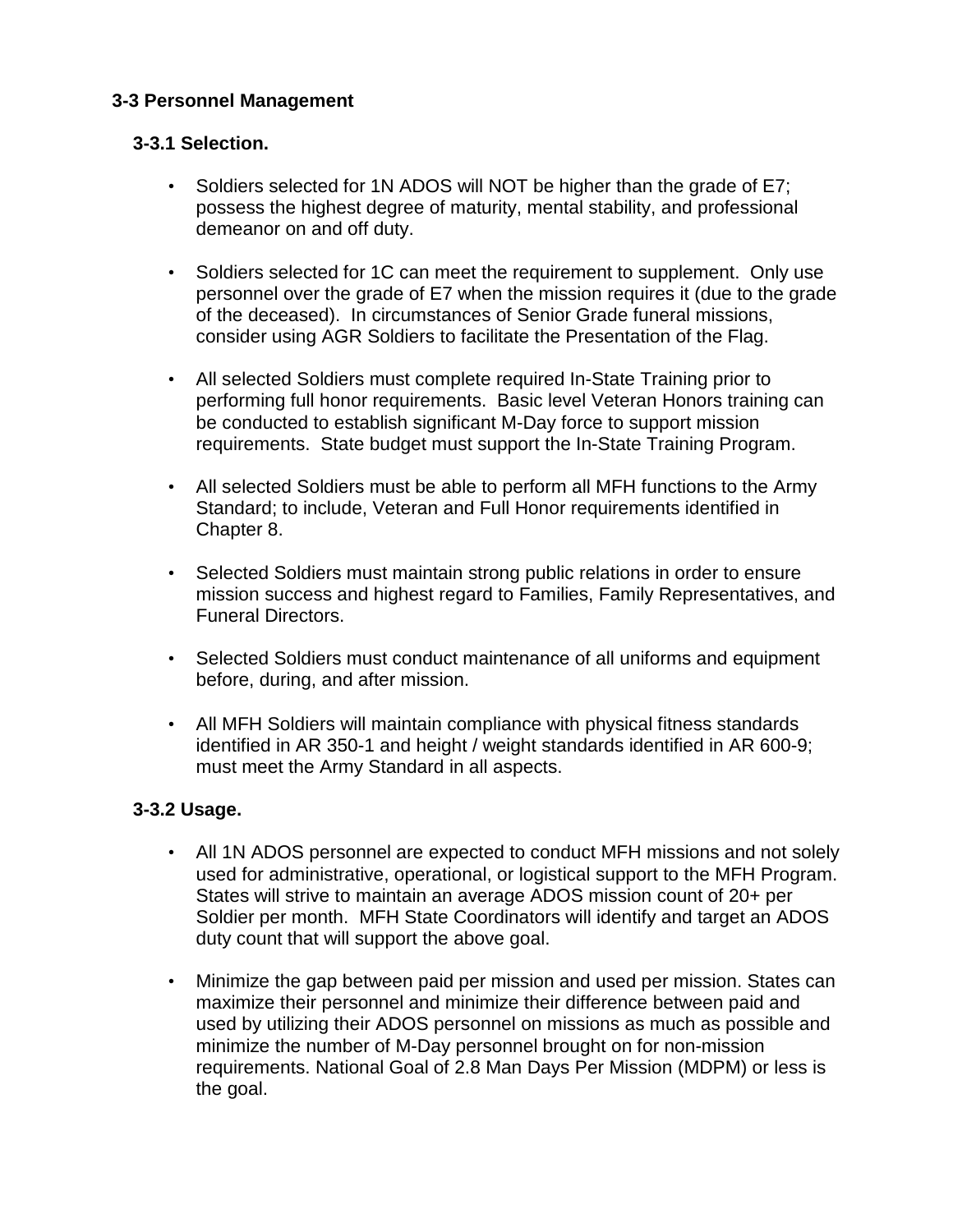#### **3-4 Other Branch of Service Processes.**

- MFH State Coordinators will advise, guide, recommend and adhere to the DoD, DA, and NGB guidance on Other Branch of Service Processes. States will ensure the other Branch of service has the opportunity to provide honors for their own. ARNG MFH Program will focus on providing honors for Army Service Members, Retirees, Veterans, and eligible former Reserve Component Members.
- See DODI 1300.15 for further guidance on ensuring the deceased's Parent Branch of Service owns the process for Military Honor request.
- In the case a request is received for a deceased Veteran of another Branch of Services; MFH State Coordinators and all other MFH Personnel will ensure that the below process are followed:
	- o State receives Honor Request for other than Army Branch of Service.
	- o Provide proper "Other Branch of Service" contact information to Funeral Director, Family Member, or VSO.
	- o If mission sheet was received with all details; input into MFH Database as a not supported.
	- o If official request is not fully received, you do NOT need to input into the MFH Database.
	- o Missions returned by "Other Branch of Service" for ARNG support; if supporting, requires completion of "ARNG Other Services Process Document". This document will be maintained with the mission paperwork (ensure correct input into the MFH Database).
	- o Ensure correct input into the MFH Database; annotate into the mission remarks section and/or AAR Remarks section who from that Branch of Service reported they could NOT provide requested honors and authorized/requested the ARNG to support.
	- o Execute and complete mission requirements IAW SOP.
	- o Fill out "Other Services Process Log" with all the required mission information. Maintain this log for your records by FY and Month.
	- MFH State Coordinators will be informed by MFH Personnel when a Military Honor request is received for a deceased that is from other than Army Branch of Service.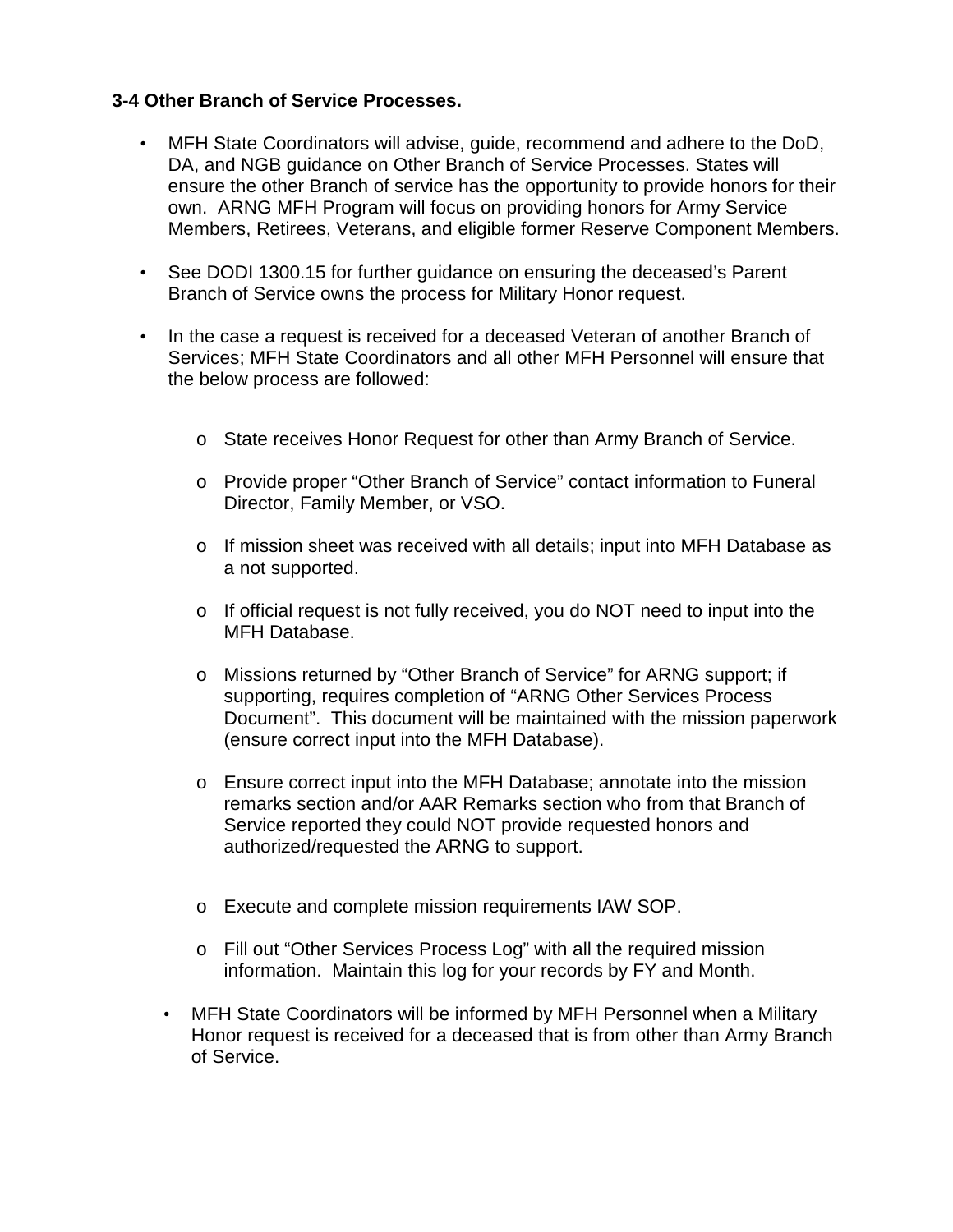#### **3-5 Use of Veteran Service Organizations.**

- MFH State Coordinators will ensure the DODI 1300.15 guidance is enforced involving Veteran Service Organizations.
- State MFH Programs will establish contact with and attempt to train and certify VSOs within the AP3 Program. MFH State Coordinators and other delegated authorities can determine if the VSO meets the standard and requirements outlined by DoD and whether to utilize in support of MFH requirements.
- Establish an AP3 Training and Certification Program. Once MFH State Coordinator determines to utilize the VSO; the State Coordinator will draft a Memorandum of Agreement to establish operating, reporting, tracking, and payment procedures (payment will NOT be obligated). State Military Authority or designated State Leadership is recommended to be the signature authority for the agreements.
- MFH State Coordinator, Full-Time Technician, NCOIC, or Area Coordinators will assist VSO in the steps to become a Certified Contract Representative and established in GFEBS IAW MDEP-VMBH and State guidance.
- MFH Program will utilize selected VSOs to maximize the force and capabilities IAW all related polices and guidance. Intent is to increase the ability to provide honors to more Veterans.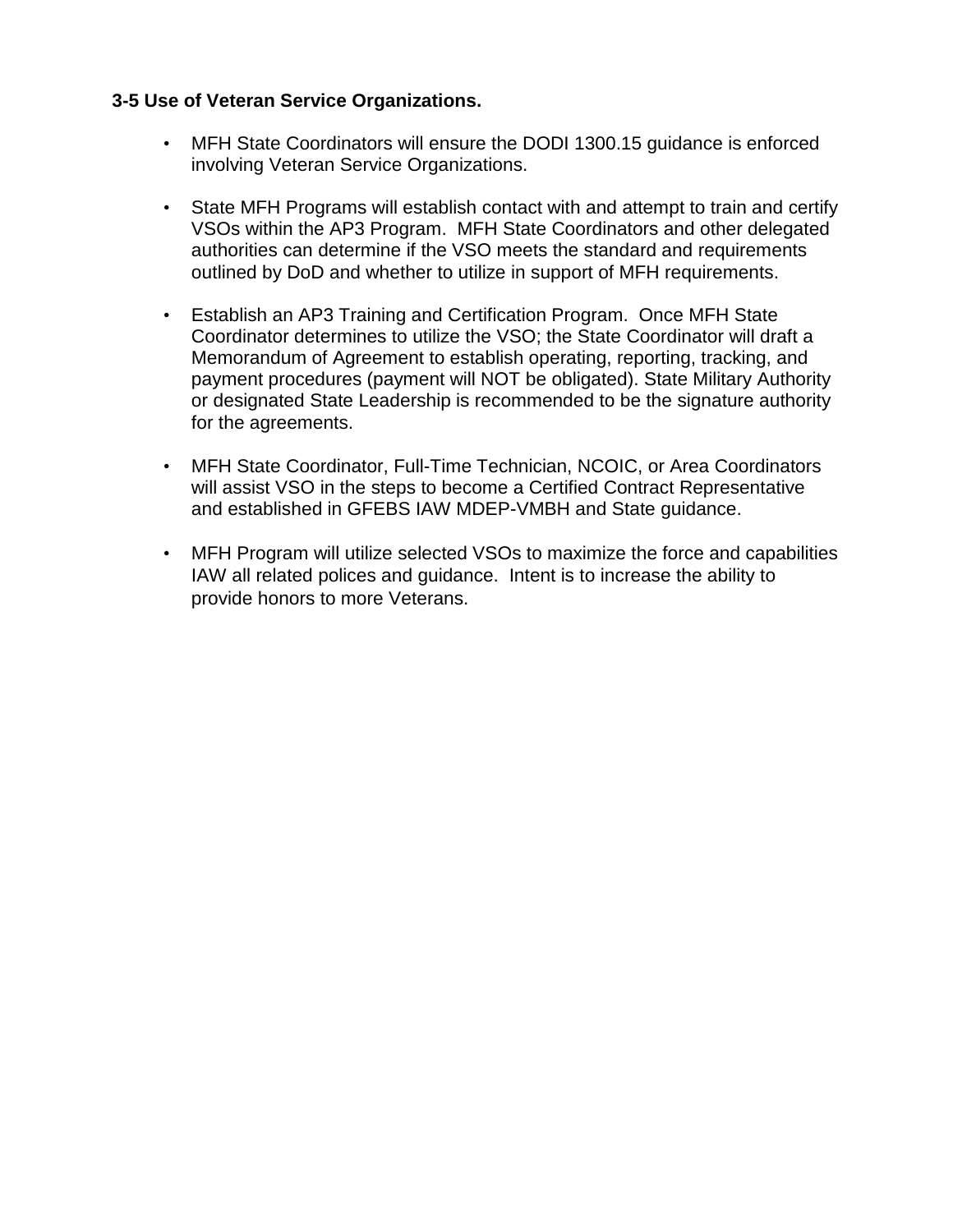### **Chapter 4 Roles and Responsibilities**

# **4-1 MFH Program Roles and Responsibilities**

The execution of MFH missions is a total force, no fail, and statutory mission that is executed at the State level with resources provided annually by NGB under VMBH for manpower (NGPA) and operations / maintenance costs (OMNG).

#### **4-2 Provided Manpower**

The NGB and Federal provided manpower resources include:

- State Coordinators, contracted by NGB for the MFH mission will provide expertise, support, and assistance in all MFH operations.
- Full-Time Technician, (GS-7 GS-9), in order to support State Coordinator with inherited Government responsibilities within pay and logistic functional areas.
- Support and training for State Coordinators / key State personnel from the Regional Coordinators and other Contract Leadership.
- NGPA for Soldier Duty
	- VMBH-1C, 2060 (NGPA) for "IDT-Like" duty
	- VMBH-1N, 2060 (NGPA) for ADOS duty
- OMNG for operation and maintenance requirements
	- VMBH-133, 2065 (OMNG) for authorized resources
- State Assistance visits and support from:
	- Regional coordinators
	- State Assistance Visits (SAVs)
	- Mobile Training Teams (MTTs)

#### **4-3 State Roles and Responsibilities**

The Adjutant General (TAG) of each State and Territory and the Commanding General of the District of Columbia are the approval authorities for Army National Guard participation in MFH support requirements for their respective States, Territories, and the District of Columbia. NGB provides the TAGs guidance for Army National Guard participation in the Department of Defense (DOD) plan for providing appropriate Military Funeral Honors (MFH) for veterans.

The participating States, by TAG approval authority, will adopt the most cost effective program operating structure in order to operate with the ARNG provided VMBH budget. NGB provided support and recommended program structure is intended to reduce State costs and use common best practices to reduce the burden of day-to-day planning and oversight. States are encouraged to work within the parameters of the Federal Funding provided to support MFH requirements; minimize or eliminate additional costs that drain readiness and other program funds.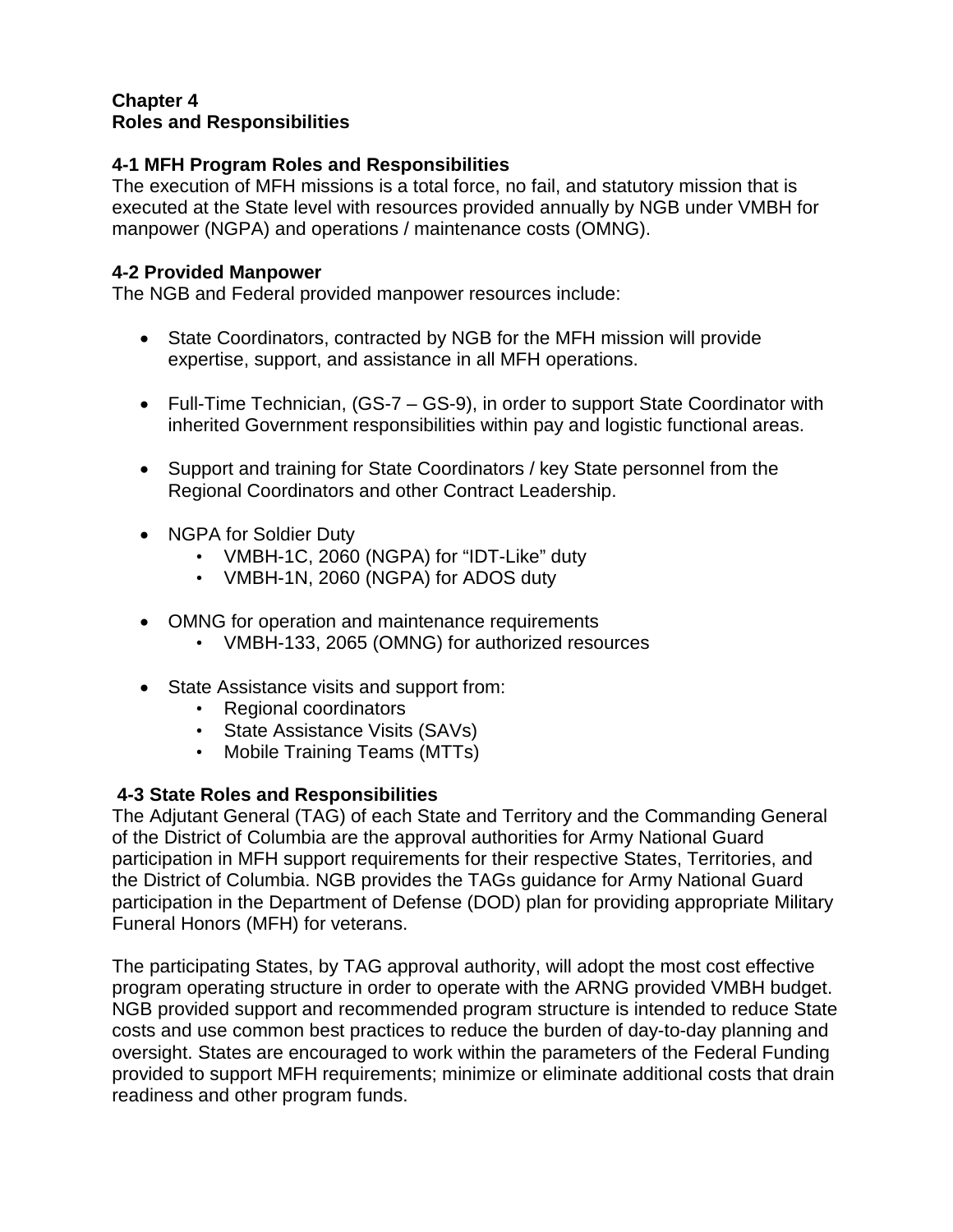### **4-4 Contracted State Coordinator.**

NGB established and awarded the Survivor Services Contract Agreement (#W91-33-1- 2-C-00-1S) which provides a MFH State Coordinator for participating States. This is a Non-Personal Services Contract; therefore, the State Coordinator provides services while employed and supervised by the contracted company IAW the above Contract Agreement in support of the MFH Program. The State Coordinator will work with the State designated Military Authority for the day-to-day operations of the MFH program to include matters regarding policy and fiscal issues. Awarded contract provides and establishes provisions in response to the Department of Defense directives listed in DODI 1300.15. The coordinator will fulfill his/her requirements IAW the "Required Services (Tasks)," listed in the contract, Performance Work Statement (PWS) / Statement of Work (SOW), and the below-listed items.

**4-4.1** Serves the State as a Subject Matter Expert on Military Funeral Honor functions and requirements. Familiar with and maintains access to all regulations and guidance that are applicable to Military Funeral Honors. Maintains expertise of related research, policy / legislative updates, and changes.

**4-4.2** Provides general planning, coordination, and budget analysis to the State Military Authority. Maintains access, conducts reviews, identifies trends, and analyzes Veteran and MFH related State data in order to identify needs and properly guide, advise, and recommend courses of action related the to the MFH Program.

**4-4.3** Coordinates, plans, and develops statewide operations for the military Funeral Honors Program. Assists in the development of related charts, graphs, briefings and other presentation aids. Conducts briefings and updates State Military Leadership on issues related to MFH.

**4-4.4** Drafts, reviews, advises, and recommends on Military Funeral Honors Program policies, SOPs, and objectives in coordination with the ARNG Program Manager and/or State Military Authority.

**4-4.5** Establishes a single point of contact for their State in reference to all MFH requested support. Maintains a capability to effectively and efficiently respond to requests; ensures a State capability is established to receive and respond within a sufficient amount of time.

**4-4.6** Ensures all supported and non-supported requests are tracked and recorded in the MFH Database. Required to maintain all related mission and training MFH data in the MFH Database. Establish systems and databases to identify / track the level of support and fiscal cost associated with each MFH ceremony provided.

**4-4.7** Coordinate, advise, recommend, and guide an active recruiting and retention program for the State MFH Program. Actively implement this program to maintain trained and certified personnel to support MFH requests.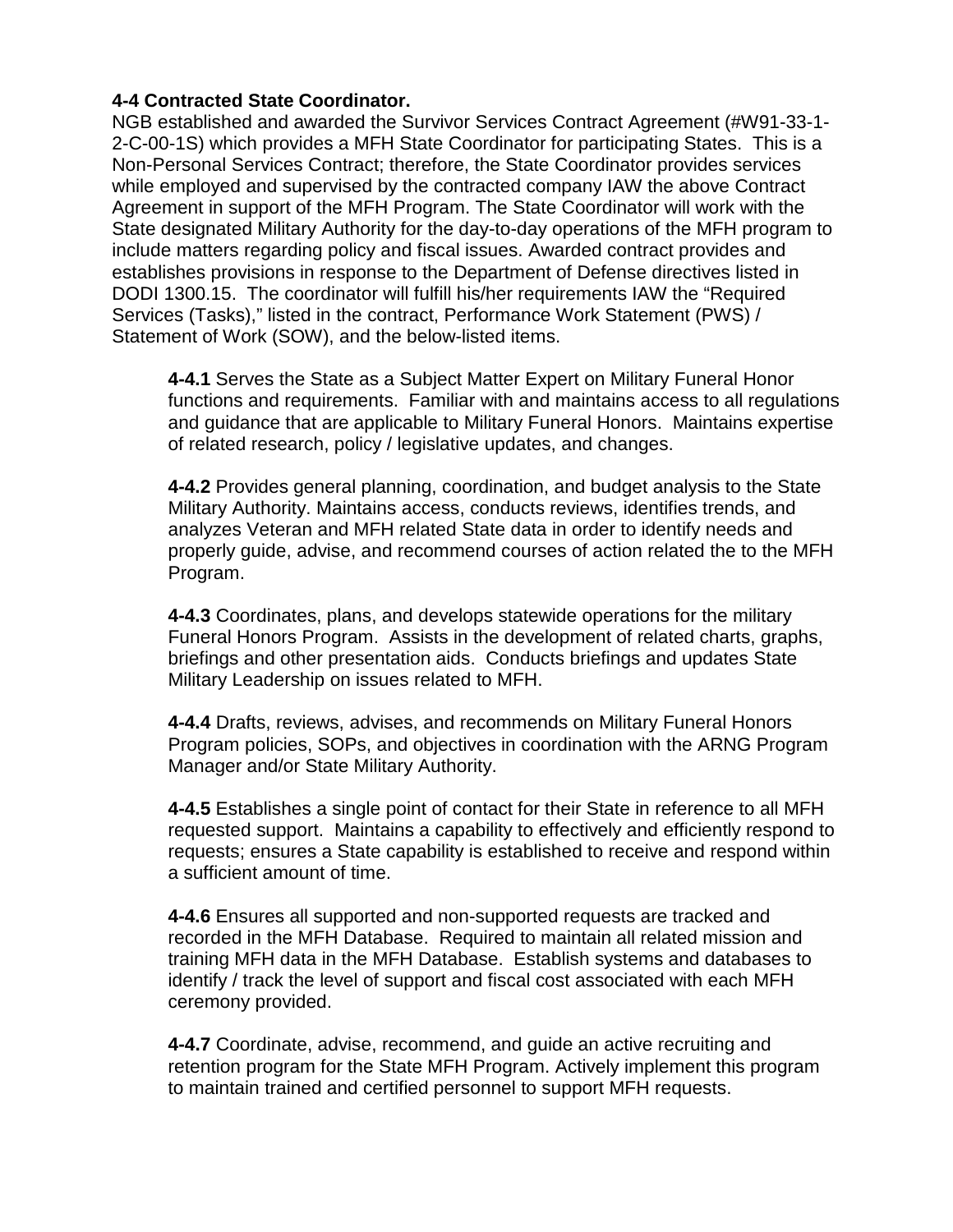**4-4.8** Assists and oversees the development of training programs and exercises related to the performance of State Honor Guard ceremonies. Develops and oversees the training of MFH personnel to include NCOIC, Area Coordinators, and Team Members. Maintains training records on all MFH trained personnel; to include, MFH specific training, resourcing, and required training (i.e., defensive driving course, State driver's license, and etc). Maintain required training record data for MFH Personnel in the MFH Database.

**4-4.9** Monitors and evaluates the Honor Guard performance and provide recommendations to the State Military Authority for conformance with all NGB / National Guidelines and regulations relating to MFH and improvement of service. Develops and applicable awards program that includes the Honor Guard TAB.

**4-4.10** Ensures all honors are provided to Veterans and Service Members IAW State and Federal law. Receives, verifies eligibility and assigns appropriate levels of honors and Soldiers to the mission requirement.

**4-4.11** Assists in the development and management of the annual budget for the Military Funeral Honors program. Advises, guides, and recommends the State Military Authority and other State Leadership, as required, on all budgeting and fiscal control functions in order to maintain the most efficient and effective manner to utilize provided resources and conduct MFH mission requirement.

**4-4.12** Develop budget requirement specific for applicable State; assist and coordinate recommendations regarding budget management for State to remain compliant with all applicable National and State funding guidelines.

**4-4.13** Establishes, develops, and maintains rapport with mutually supporting outside agencies; to include, Army Installation CACs, other Branches of Service CACs, Veteran Service Organizations, funeral homes, and cemeteries. Presents program information to civic organizations, state, and national government groups. Prepares and conducts program briefings and/or presentations for State and National government groups and civic organizations as requested.

**4-4.14** Coordinates with and ensures all AP3 guidelines are followed for Veteran Service Organizations (VSO) and processes pay allowances, reimbursement, and stipends as required for VSO and National Guard member participation for State Military Authority approval and submission. Evaluates the performance of veterans' organization honors teams and Army National Guard teams, approves certification, and maintains accurate records of all state certified organizations

**4-4.15** Verifies that all data inputted into the MFH Database is 100% accurate and complete. Verifies and oversees the processing of payroll and travel claims are accurate, valid and conducted in a timely manner in support of the Military Authority.

**4-4.16** State Coordinators are authorized to adhere to and conduct all other items in the Contract PWS/SOW not listed above. Perform duties as assigned by the Contract Program Manager that are within the Coordinator's PWS/SOW.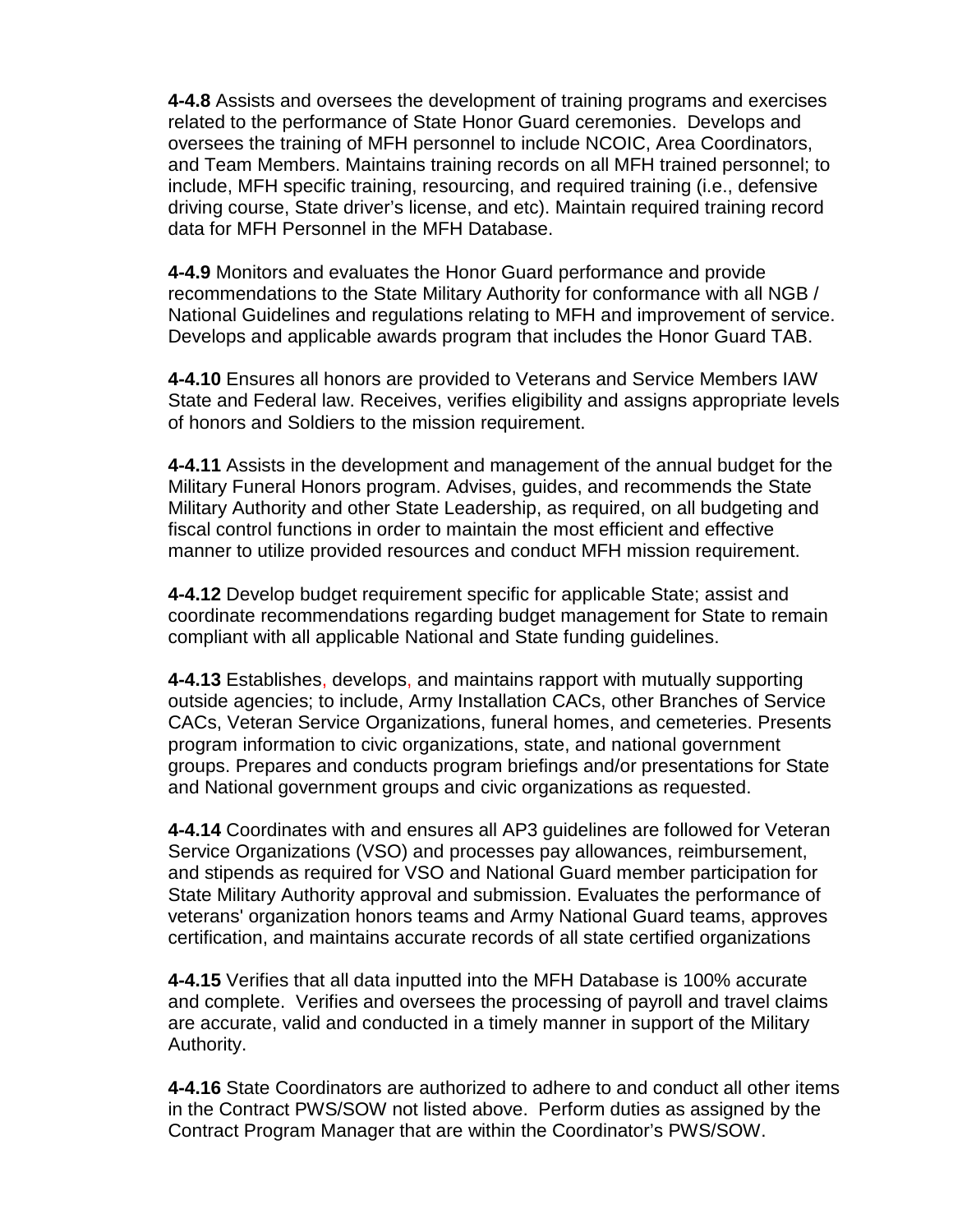#### **4-5 Funeral Honors Full-Time Technician.**

NGB provides participating States with a Full-Time Technician voucher in support of the MFH Program. Primary role is to support the State Coordinator with inherited Government responsibilities authorized by this program and position. Duties and responsibilities listed are as prescribed by the position description for a Human Resources Assistant (Military), GS-0203-07 or 09, in most cases. For a full job description of this position refer to the appropriate Position Description and the Optional Form 8. The following section refers to related duties of this position within the Military Funeral Honors Program.

**4-5.1** Assist State Coordinator with Program administrative and logistical responsibilities. Prepared to assist with serving as a point of contact and maintains the ability to answer questions regarding Military Funeral Honors. Provides assistance to family members and family representations by advising them of the deceased member's entitlements and honor request procedures.

**4-5.2** Assists in developing and maintains files and libraries of current funeral/casualty material including policies, procedures, and guidance from Department of Defense (DOD), NGB, Regional CAC, and the Veterans Administration (VA). Personnel training, resourcing, hand-receipt, and pay records.

**4-5.3** Assists in managing, maintaining, and organizing the MFH Database. Drafts annual, quarterly, and other special reports, documents, or etc for the State Coordinator and Military Authority for State Leadership and other required agencies.

**4-5.4** Assists with maintaining records and preparing for State/Federal Command Inspections and Audits. Assists in the development of internal inspection schedules, coordination of timetables with staff, develop areas of inspection through analysis and reports. Review after action reports and identify trends, needs, and requirements.

**4-5.5** Reviews incoming correspondence, publications, regulations, and directives for their effect on programs administered within the office. Determines distribution and routing of incoming correspondence. Prepares and reviews outgoing correspondence, directives, regulations, and other information.

**4-5.6** Provides for control of all classified and information sensitive documents within the MFH Program. Ensures that documents are properly logged, safeguarded, or destroyed IAW all applicable regulations and State guidance.

**4-5.7** Supports the State Coordinator with the inherited Government Responsibility of pay; prepares and processes pay documentation for MFH. Prepares Transmittal Letter (TL) for pay, ensures pay is followed up and paid on time; researches, corrects, and/or resolves any pay errors. Reviews and understands annual provided MDEP guidance; ensures all applicable funding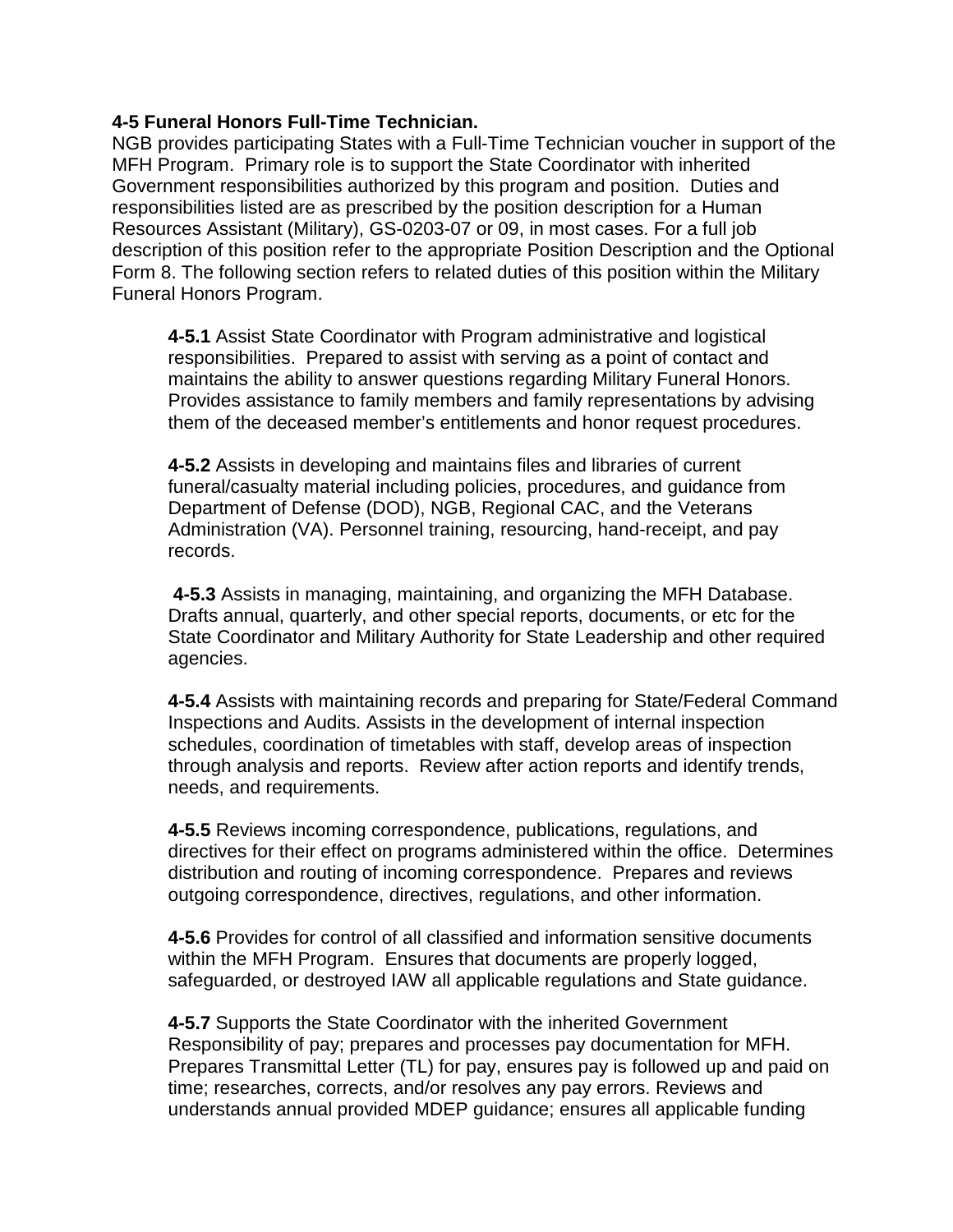guidance, Federal and State guidance is followed and adhered to within the MFH Program.

**4-5.8** Assists in developing annual budget requirements within the MFH Program and the programmed guidance from NGB. Creates, updates, and submits monthly obligation plans through the State USPFO IAW State SOP. Adheres to all budget execution guidelines in the Army Management Structure Code (AMSCO) for 2060 1N and 2065 133 as well as guidance pertaining to the 1C open allotment requirements. Assists in ensuring equitable and efficient disbursement of funds in order to meet NGB requirements as designated by State Coordinator and assigned by State Military Authority. Assists State Coordinator with resolving problems, issues, and conflicts within MFH Database and budget. Assists in developing controls to monitor expenses during the year and recommends budget adjustments. Collects data from various sources for statistical purposes regarding Funeral Honors and Casualty Assistance, to assist in projecting budgetary requirements.

**4-5.9** Assists in the oversight and preparation of State Training Program. Supports State Coordinator and Military Authority in any inspection requirements and compliance with MFH regulations, policies, directives, and guidance.

**4-5.10** Supports State Coordinator with the inherited Government Responsibility with equipment and resources; receives and accounts for all Government Property issues from NGB and purchases by the State. Maintains property book for all MFH equipment; tracks and receipts to personnel, reports deficiencies. Assists in managing transportation assets and ensure the State Coordinator and Military Authority designated safety policies are enforced. Develops and implements the MFH maintenance program to preserve a high rate of operational readiness.

**4-5.11** Support the State Coordinator with the inherited Government Responsibility of executing funds. Advised, recommended, and/or designated by State Coordinator with Military Authorities approval prepares, submits, and processes orders for pay. Authorized to maintain Government Purchase Card (GPC). Makes necessary and authorized purchases in support of MFH Functions utilizing Government Credit Card, maintains transaction log of all purchases with credit card, and updates subprogram manager monthly after reconciliation process. Follows all governing regulations, guidance, and policies related to the Card Holder responsibilities.

**4-5.12** Serves as Military Funeral Honor Human Resource Assistant. Maintains personal contact with functional manages in each area office to discuss administrative practices and services, provides technical advice, guidance and recommended methods and procedures as applicable. Advises other administrative personnel of the directives regarding MFH procedures. Provides information explains the application of MFH regulations and resolves problems with contracts as they relate to administrative functions.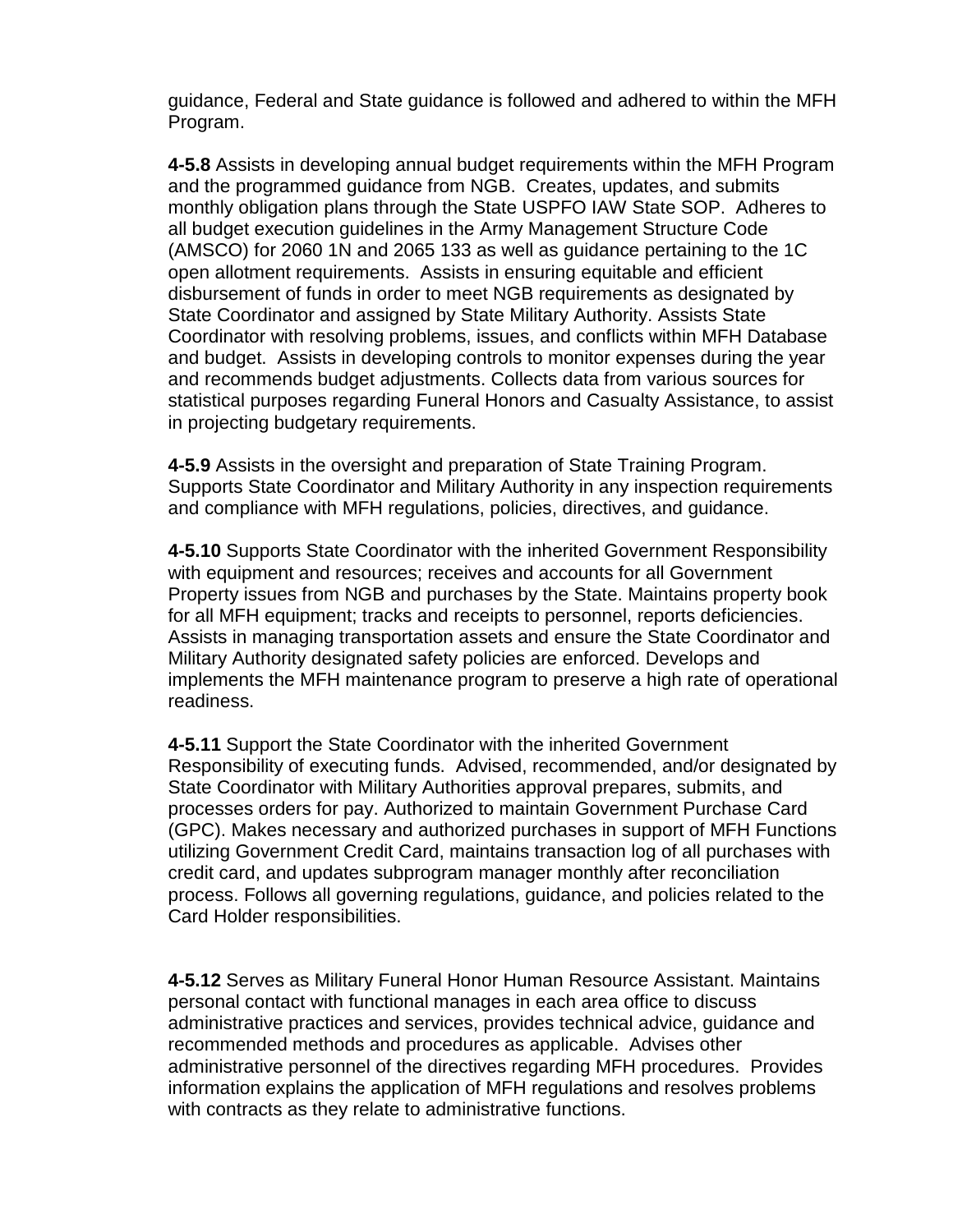**4-5.13** Performs other duties and duties as designated by the State Coordinator in conjunction with the Military Authority of the Honor Guard Program.

**4-6 Honor Guard NCOIC.** (This is a state wide responsibility)

Honor Guard NCOICs are typically provided thru VMBH Funding 2060 1N. The NCOIC must be able to assume the Full-Time Technician inherited Government Responsibilities in their absence. The NCOIC must be able to effectively communicate with the Military Authority, the State Coordinator, the full time technician, and all HG personnel on all related MFH matters. The NCOIC will conduct the below responsibilities as designated by the State Coordinator in conjunction with the Military Authorities intent. NCOIC will enforce all Honor Guard related regulations, policies, and procedures within this handbook and all applicable SOPs. State MFH NCOICs IAW MDEP will not exceed the rank of Sergeant First Class, based on responsibilities recommend a Sergeant or Staff Sergeant.

**4-6.1** Supports the State Coordinator in the supervision and assignment of MFH Honor Guard Personnel; to include, Area coordinators, Trainers, Team Members. Support military funeral honors; NCOICs will conduct missions and make every effort to maintain a Mission Count of 20+ per month.

**4-6.2** Assist State Coordinator in implementing the designated training program. Schedule and ensure that members are trained IAW the ARNG Honor Guard Training SOP.

**4-6.3** Maintains good order and discipline within the MFH Program in conjunction with the State Coordinator to ensure proper personnel strength and standards adhered to. Support State Coordinator in the inherent Government Functions of personnel selection, counseling and removal from the MFH Program.

**4-6.4** Ensures all Honor Guard members are in compliance with AR 670-1 (Uniforms and Insignia), FM 7-22 (Physical Fitness Standards), and all other applicable regulations and policies governing the Honor Guard Program.

**4-6.5** Enforces utilization of the Chain of Command with all assigned MFH military personnel. Responsible for military actions involving all Honor Guard ADOS and M-Day personnel, this includes the approval of leaves, passes, and/or any other time off. Those actions will be coordinated with State Coordinator and full time technician.

**4-6.6** Conducts regional training visits and inspections of training being conducted at Area/Regional Team locations, assists in certification of VSOs, and supports all other State Honor Guard training requirements.

**4-6.7** Assists in the implementation of the recruiting program mentioned in 4-4. Works with full time technician & Area/Region Coordinators to maintain a list of available M-Day volunteers, Technicians, AGR, Retirees, VSOs and other AP3 resources by Area/Region for the most efficient and effective use of personnel to fulfill mission requirements.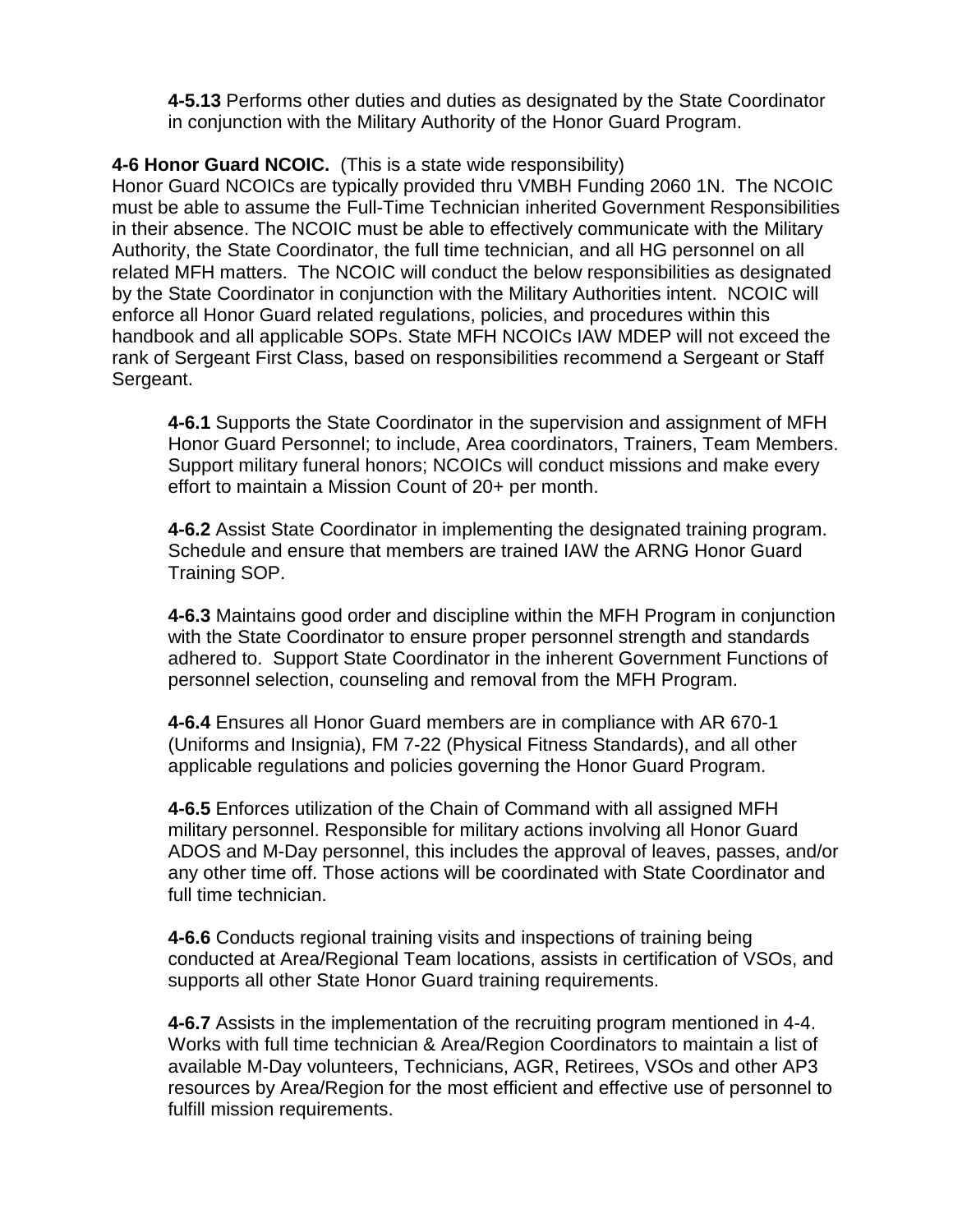**4-6.8** Performs other duties as designated by the State Coordinator in conjunction with or assigned by the Military Authority.

#### **4-7 Area Coordinators.**

Appointed by the State's Honor Guard Military Authority in consultation with the State Coordinator and placed on ADOS orders in order to manage an assigned region/area of the State MFH Program. Area/Region Coordinators will conduct duties as designated by State Coordinator in conjunction with Military Authorities intent and will enforce the regulations, policies and SOPs governing the MFH Program. Each Area Coordinator will have an appropriate number of Honor Guard teams to service their area of responsibility (AOR). Area Coordinators IAW MDEP will not exceed the rank of Sergeant First Class, based on responsibilities recommend Specialist or Sergeant.

**4-7.1** Support the State Coordinator in the supervision and assignment of MFH Honor Guard Personnel within their area/region; to include, Trainers, Team Leaders, Team Members, and VSOs.

**4-7.2** Support military funeral honors; if Area Coordinators are 2060 1N they will conduct missions and maintain a Mission Count of 20+ per month.

**4-7.3** Area Coordinator additional duties and responsibilities will be outlined and defined in the State SOPs.

#### **4-8 Team Leaders / Members.**

Team Leaders and Members report to the Area Coordinator for funeral missions within their assigned areas or throughout the State. Team Leaders and Members are expected to ensure the mission is performed in the proper manner according to the MFH Training SOP and current policies in place. Team Leaders and Members will be in the appropriate grade to support the mission requirement.

**4-8.1** Team Leader and Member duties and responsibilities are outlined and defined in the respective State SOPs.

#### **4-9 Qualifications.**

#### **4-9.1** NCOIC and Area Coordinators

**4-9.1a** Must be a current member of the Army National Guard in good standing with their unit. Uphold themselves to a higher standard both on and off duty in appearance and conduct.

**4-9.1b** Must possess the ability to obtain and maintain a valid state vehicle operator's license.

**4-9.1c** Must be capable of working independently with little supervision.

**4-9.1d** Should possess adequate computer skills.

**4-9.1e** Must possess a thorough knowledge of applicable military regulations, policies, and directives pertaining to MFH ceremonies.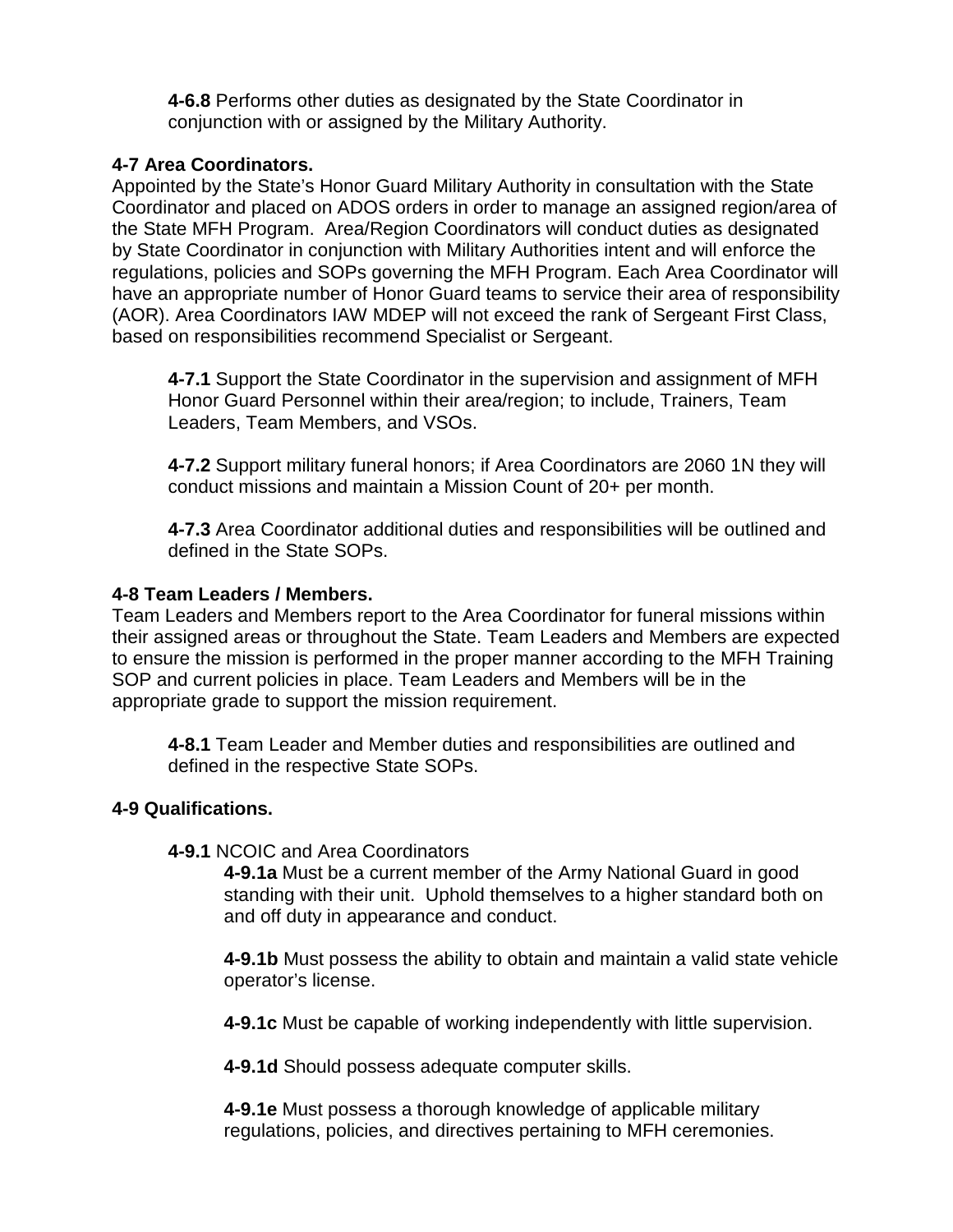**4-9.1f** Must possess a thorough knowledge of military drill & ceremonies techniques. Must know every position and function of the Military Funeral Honor detail.

**4-9.1g** Must possess a thorough knowledge of the methods and techniques used in preparing and presenting training programs.

**4-9.1h** Must possess a skill in handling and using ceremonial weapons.

**4-9.1i** Must possess the ability to travel extensively in the performance of his/her assigned duties.

**4-9.1j** Must possess the ability to establish and maintain effective working relationships with VSOs, other elements within the ARNG, Funeral Directors, and the public.

**4-9.1k** Must possess the ability to communicate clearly and effectively.

**4-9.1l** Must be able to prepare and make informational presentations regarding the MFH Program.

**4-9.1m** Must possess the ability to maintain accurate records and prepare complex reports.

**4-9.1n** Must possess the ability to work outdoors, in extreme weather conditions and irregular hours.

**4-9.1o** Must not have any felonies or current misdemeanors that affect the performance of their duties; such as, restrictions under Lautenberg Act, DUIs, and etc.

#### **4-9.2** Team Leaders

**4-9.2a** Must be a current member of the Army National Guard.

**4-9.2b** Must possess the ability to obtain and maintain a valid state vehicle operator's license.

**4-9.2c** Must be capable of working independently with little supervision.

**4-9.2d** Should possess adequate computer skills.

**4-9.2e** Must possess a thorough knowledge of applicable military regulations, policies, and directives pertaining to MFH ceremonies.

**4-9.2f** Must possess a thorough knowledge of military drill & ceremony techniques.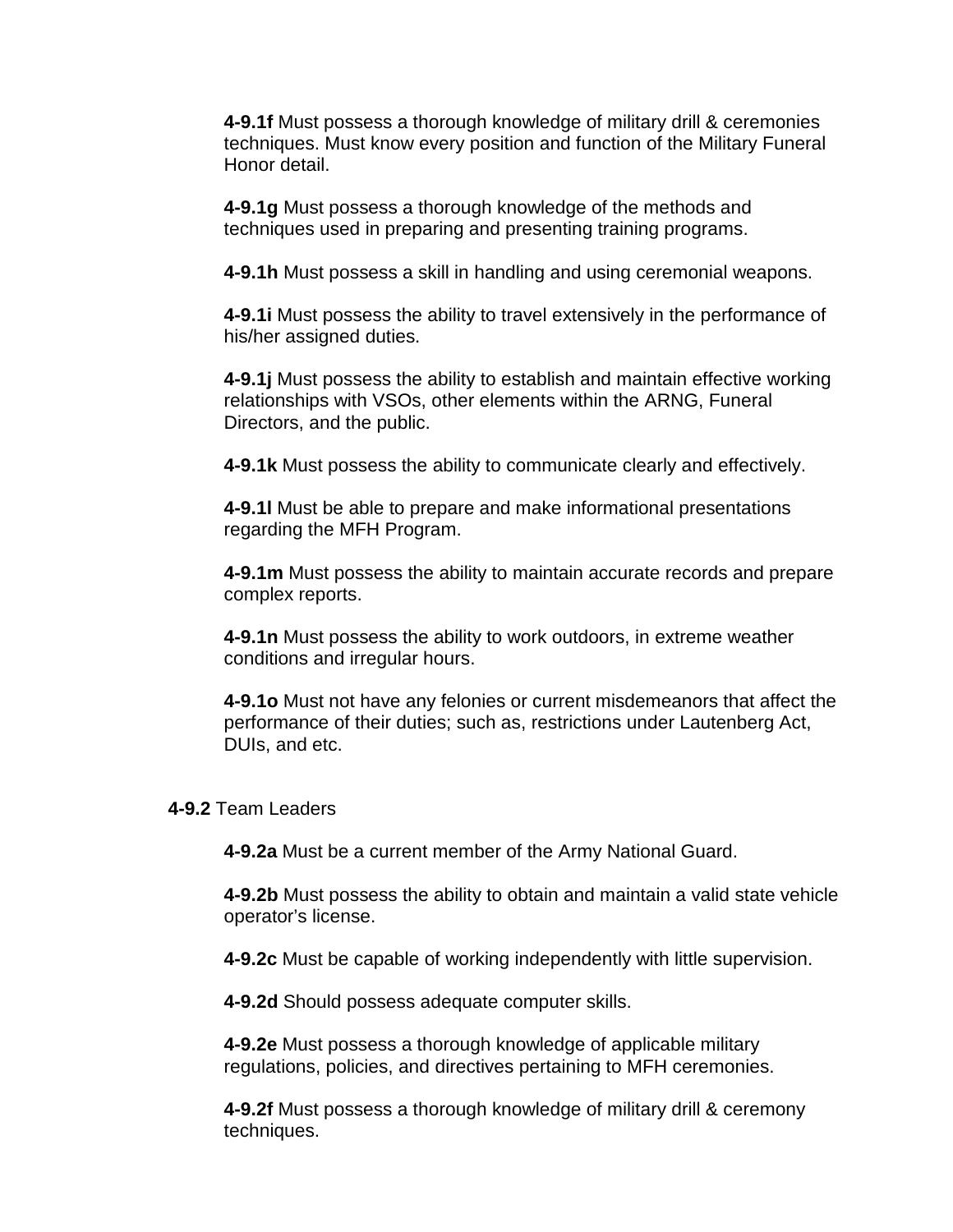**4-9.2g** Must possess a thorough knowledge of the methods and techniques used in preparing and presenting training programs.

**4-9.2h** Must possess a skill in handling and using ceremonial weapons.

**4-9.2i** Must possess the ability to travel extensively in the performance of his/her assigned duties.

**4-9.2j** Must possess the ability to establish and maintain effective working relationships with VSOs, other elements with the ARNG, Funeral Directors, and the public.

**4-9.2k** Must possess the ability to communicate clearly and effectively.

**4-9.2l** Must possess the ability to prepare and make informational presentations regarding the Honor Guard Program.

**4-9.2m** Must possess the ability to maintain accurate records and prepare complex reports.

**4-9.2n** Must possess the ability to work outdoors, in extreme weather conditions and irregular hours.

**4-9.3** Team Members

**4-9.3a** Must be a current member of the Army National Guard.

**4-9.3b** Must possess the ability to obtain and maintain a valid state vehicle operator's license and complete the Defensive Driving Course at [http://ndss.idrivesafely.com](http://ndss.idrivesafely.com/) training certificate maintain in the individual training record.

**4-9.3c** Must be capable of working independently with little supervision.

**4-9.3d** Must possess the knowledge of applicable military regulations, policies, and directives pertaining to MFH ceremonies.

**4-9.3e** Must possess the knowledge of military drill & ceremonies techniques.

**4-9.3f** Must possess a skill in handling and using ceremonial weapons.

**4-9.3g** Must possess the ability to communicate clearly and effectively.

**4-9.3h** Must possess the ability to travel extensively in the performance of their assigned duties.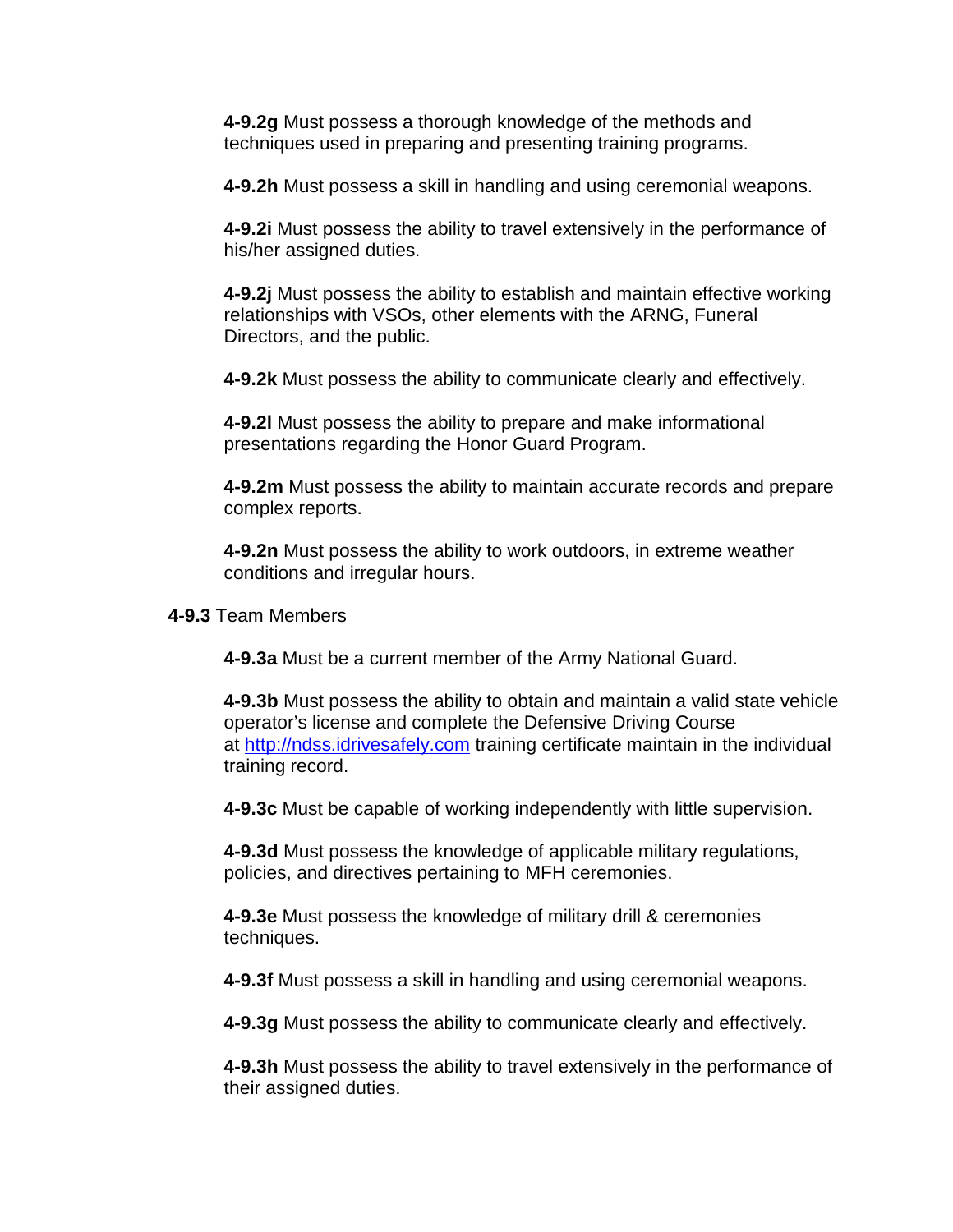**4-9.3i** Must possess the ability to work outdoors, in extreme weather conditions and irregular hours.

**4-9.3j** Must not have any Felonies or Misdemeanors that are current or effect their duties; such as, restrictions under Lautenberg Act, DUIs, and etc.

#### **4-10 Documentation Requirements**

All members assigned to the State Honor Guard Program funded under the VMBH 1N or 1C; to include, NCOIC, Area Coordinators, and Team Members, will have training files that will consist of the following at a minimum:

**4-10.1** Memorandum from Unit Commander or First Sergeant, acknowledging that the Soldier is in good standing and authorized to participate in the MFH Program.

**4-10.2** Initial Counseling identifying responsibilities, expectations, requirements, and qualifications to become and maintain as a member of the MFH Program.

**4-10.3** Training Records that identify current level of training and additional requirements and estimated timeline and process to receive. Training is based off of guidance listed in Chapter 5 and will include State Honor Guard Training, Distance Learning, and if applicable Trainer Certification.

**4-10.4** Annual required training as applicable to the position; cyber awareness and security, Personal Identifiable Information (PII), Equal Employment Opportunities and Ethics, Sexual Harassment / Assault Response and Prevention, Anti-Terrorism, Defensive Drivers Course / Accident Avoidance, and other State related requirements.

**4-10.5** Medical Records from Med Pros with verification of no physical profile.

**4-10.6** Consistent counseling record (DA Form 4856) identifying strengths, weakness, concerns, goals and accomplishments within the MFH Program.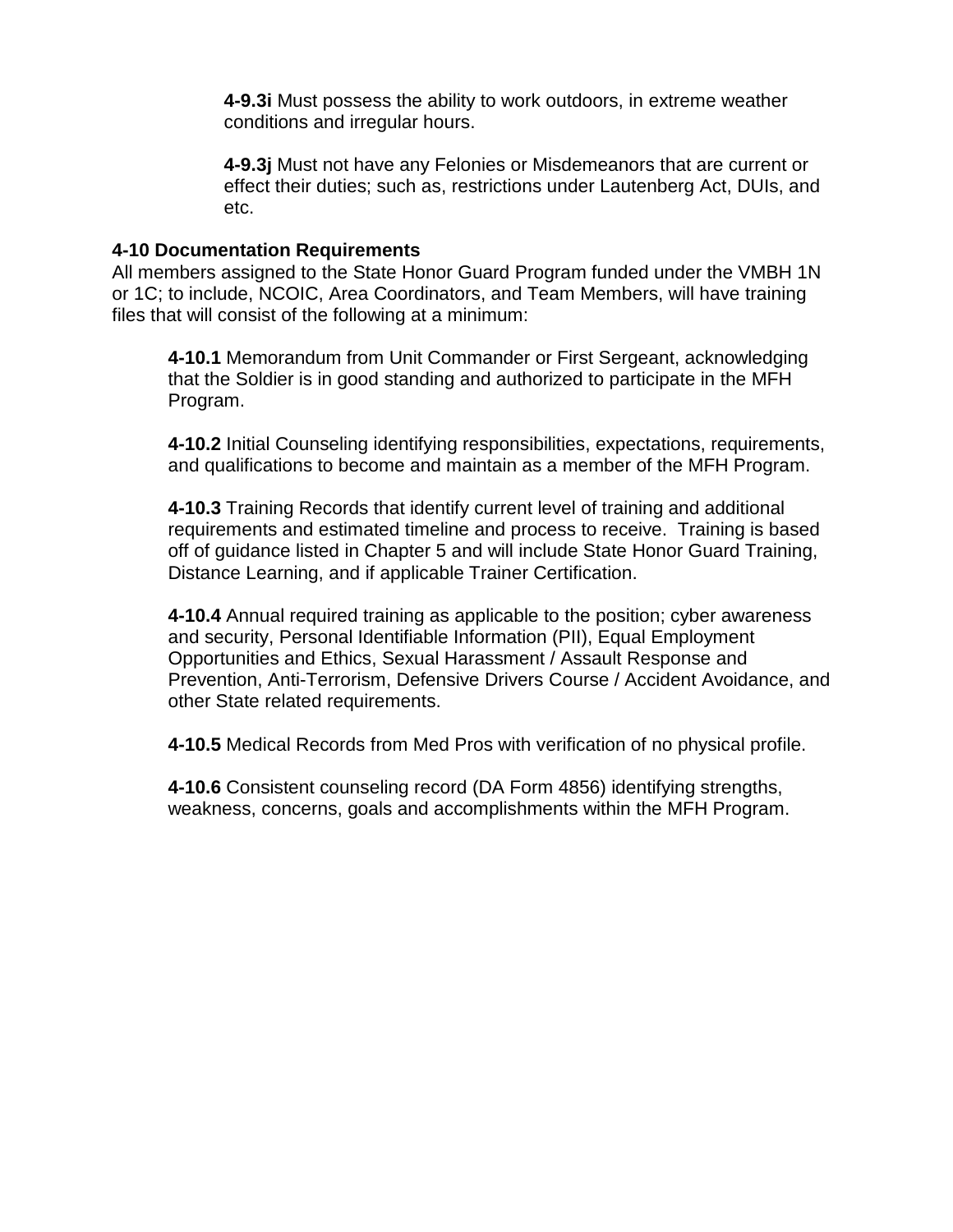# **Chapter 5 Training**

**5-1** The development of the MFH program, in part, was to ensure a professional, wellcoordinated, and dignified rendering of Honors for a deceased veteran. To that extent, each member shall train to achieve excellence in the performance of a precise and professional ceremony IAW the ARNG Honor Guard SOP and the MFH Handbook Volume 2, Standards and Training Handbook.

**5-2** States will train the Honor Guard Members to be proficient in MFH skills, duties and tasks in the State's MFH training program and a managed training strategy and pipeline. The State program has a 40-hour training requirement for full MFH certification.

- The MFH training pipeline is the volume of Soldiers with graduated skill sets and includes the volume of certified trainers needed to sustain a population of trained personnel.
- The current training policy does not measure and manage the training pipeline. The ARNG program office is developing tools to assist with the management of the training pipeline.

**5-2.1** Training Model and MFH Training Effectiveness and Efficiency.

- States training pipeline process should provide a trained body of Soldiers for ADOS and "IDT-Like" duty status.
- Approximately 90% of all MFH missions are Two-Soldier funerals. States' training program should emphasize management of the training pipeline to get more students performing MFH missions, qualified at the Two-Soldier funeral skill level rather than wait until each student is fully certified before students begin to earn MFH experience.

**5-2.2** Instructor Certification Course (80 hour Requirement).

- If available, select personnel will be chosen to attend the ARNG Honor Guard Training Course (80 hour Instructor Certification requirement). Based on NGB Guidance and availability; upon successful completion of this course these individuals will be certified to conduct the ARNG Honor Guard 40 hour In-State Training Courses, as published by the ARNG Training Branch, in a train-the trainer capacity.
- Shifting priorities and training costs may shift the T3T responsibility to the States. States training model will grow to accommodate training of the trainers at the State level.

**5-3** The State Coordinators will develop and oversee the State Training Program; training will consist of a cumulated minimum of 40 hours.

• Certified Trainers will provide initial training and certification for MFH Members.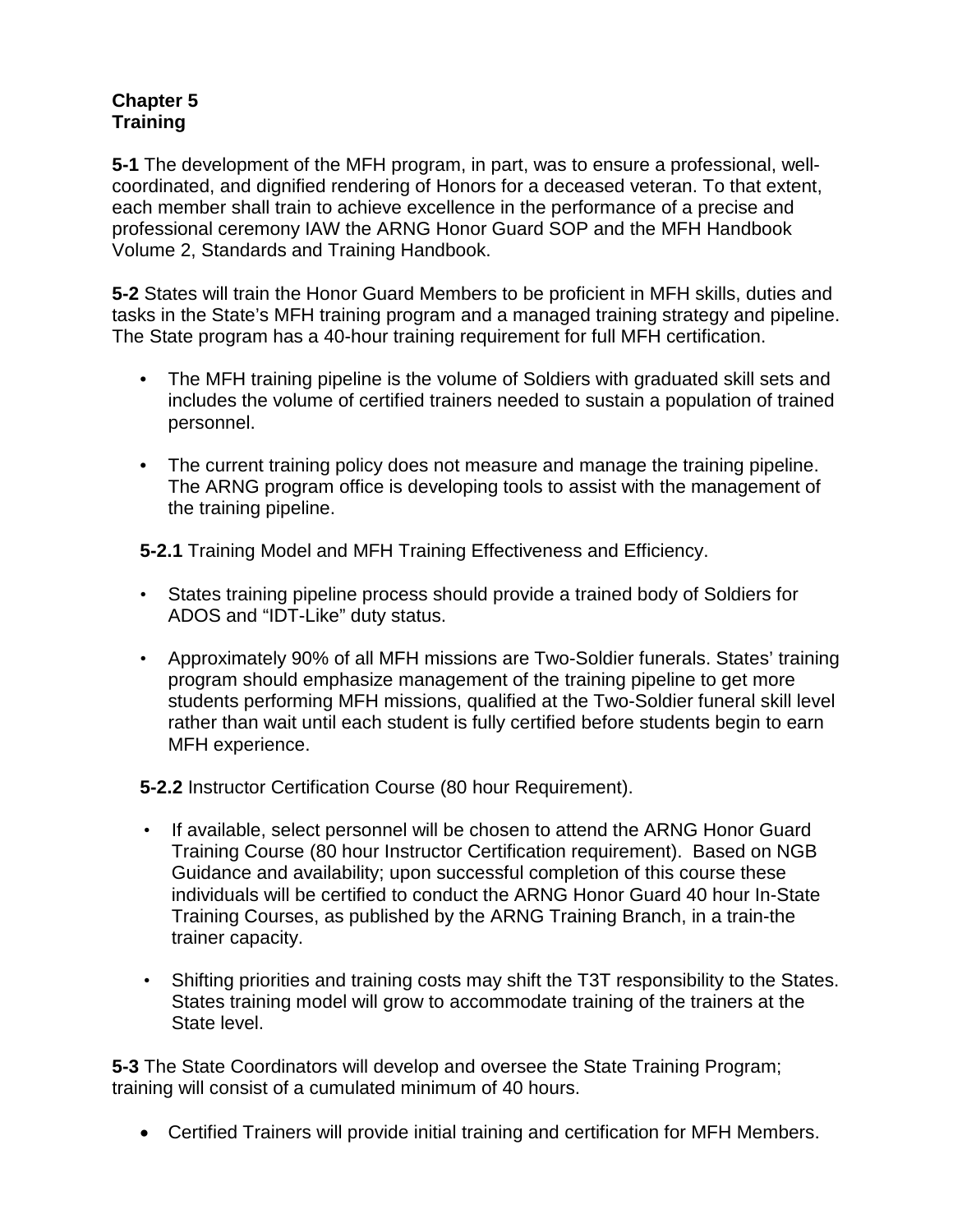• Certified Trainers will provide applicable training to Retirees, State Militia Members, VSO personnel and other elements that support Military Funeral Honor duties.

Training will consist of the following:

- **5-3.1** Eligibility requirements
- **5-3.2** Setting up the squad/drill team
- **5-3.3** Graveside services for casketed and cremated remains
- **5-3.4** Firing of the volley (if firing party is present)
- **5-3.5** Bugler or proper use of the ceremonial bugle (or high quality CD of Taps)
- **5-3.6** Folding and presenting the flag
- **5-3.7** AP3 certification training will meet sequence and functional elements.

**5-4** Training Records: State Coordinator will maintain training records on all Funeral Detail personnel.

**5-5** Area Coordinators will coordinate with the MFH State Coordinator and/or NCOIC to obtain a copy of the updated MFH training video, training flags, training certificates, and lapel pins for VSOs. The VSOs will be given a training certificate and lapel pin upon satisfactorily completing the training requirements and becoming AP3 certified. See the following website for information on the training certificates and lapel pins: DoD at<https://www.dmdc.osd.mil/mfh/ap3Links.do?tab=AP3> or DA at [https://www.hrc.army.mil/TAGD/Authorized%20Provider%20Partnership%20Program](https://www.hrc.army.mil/TAGD/Authorized%20Provider%20Partnership%20Program%20AP3) [%20AP3.](https://www.hrc.army.mil/TAGD/Authorized%20Provider%20Partnership%20Program%20AP3)

**5-6** The ARNG is authorized to provide training to the VSOs or other authorized providers IAW DOD Directive 1300.15, 22 October 2007; MFH State Coordinator will develop a standard training program in order to support the AP3 Certification and VSOs to act as a force multiplier within the MFH Program.

# **5-7** Training Models

- There are no statutory or regulatory training requirements for the MFH program, however IAW DoD Instructions, Department of the Army and NGB Guidance all members of MFH details must be trained for the type of duty required.
- High volume of Two-Soldier (Veteran Honor) funerals and relatively high turnover of participant Soldiers requires a high volume of training (Soldiers and Trainers) at the Two-Soldier (Veteran Honor) skill level.
- The Nine-Soldier (Full Honors) mission is conducted at a much lower rate. All States MFH Programs are required to provide the Full Honors; therefore, the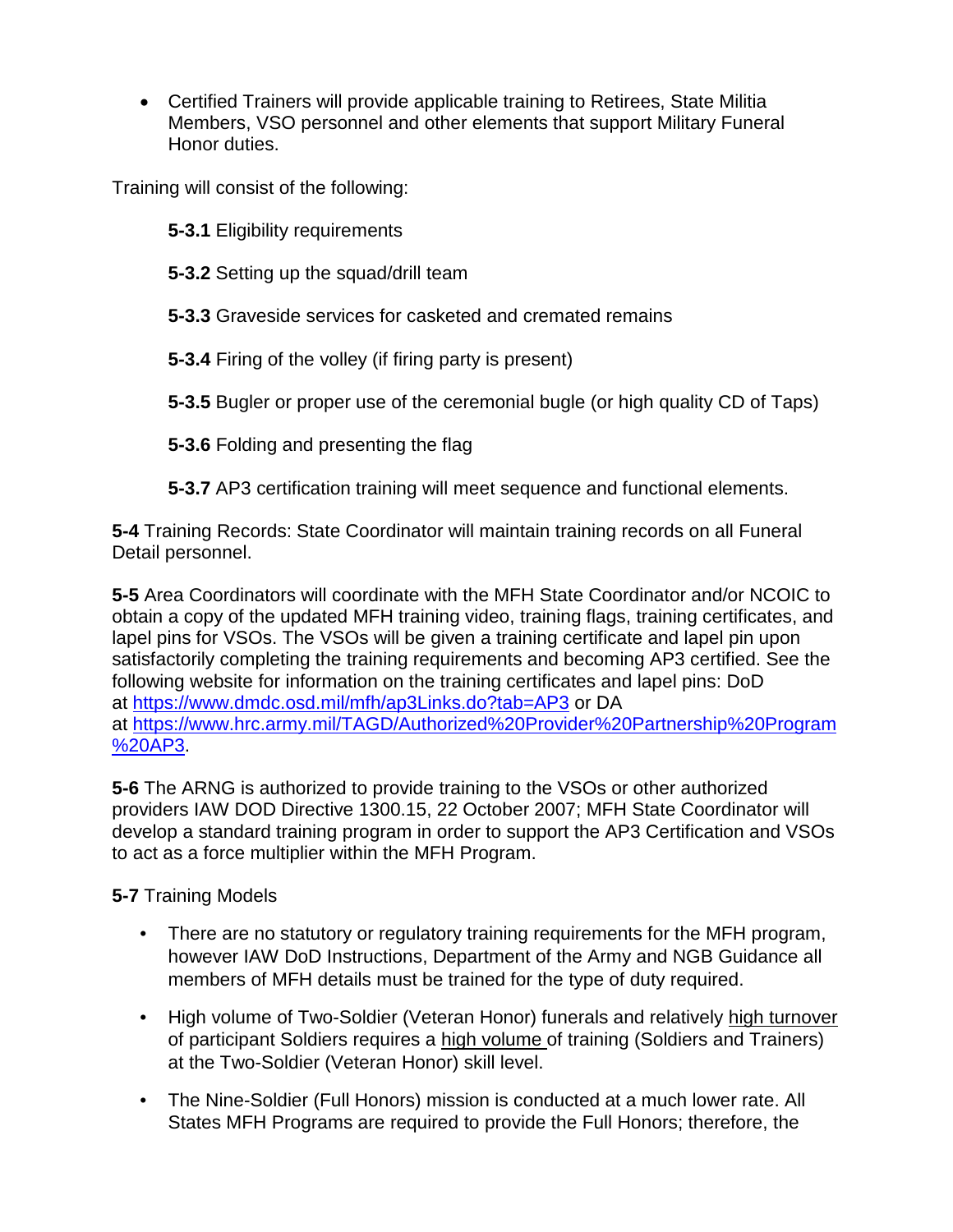MFH Personnel must be trained, resourced, and prepared to execute when requested.

- T3T Training can be conducted in any appropriate classroom environment.
- States training should produce high volume of Soldiers qualified for Two-Soldier funeral details.
- A high quality program is needed to generate the appropriate size population of MFH Soldiers certified to train all requirements for the Nine-Soldier Full Honors funeral details.
- The Twenty-one Soldier (Special Full Honors) mission is not authorized per MDEP. States may be directed to provide; therefore, MFH Personnel must understand elements of, trained, resourced, and prepared to execute if directed.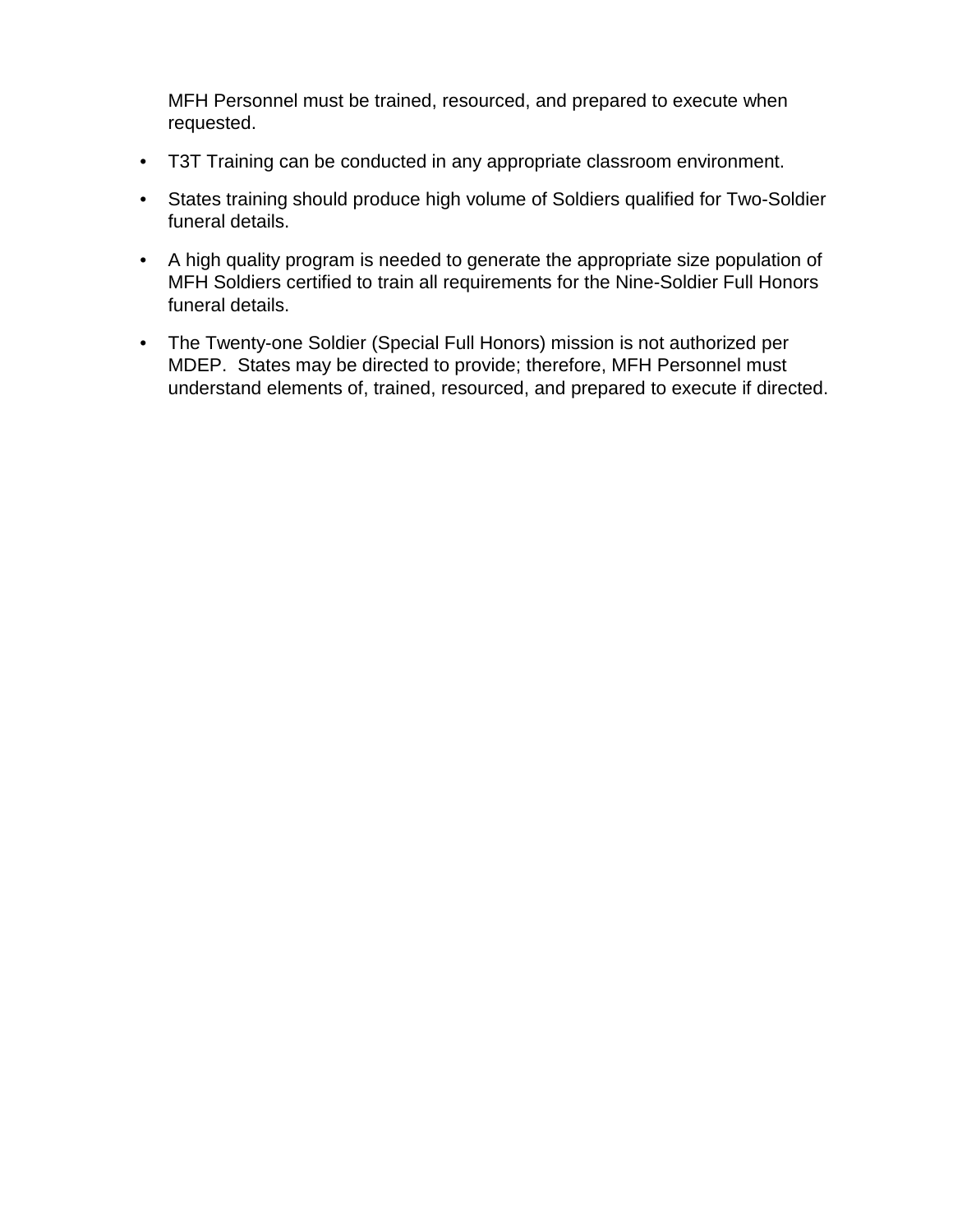# **Chapter 6 Eligibility for Military Burial Benefits**

# **6-1 Definition of a Veteran**

**6-1.1** Official Definition of a Veteran IAW Title 38, USC 101 and Veteran Affairs: The term "Veteran" means a person who served in the active military, naval, or air service, and who was discharged or released there from under conditions other than dishonorable.

**6-1.2** IAW Title 38, USC 101 the term "active duty" means— (A) full-time duty in the Armed Forces, other than active duty for training; (B) full-time duty (other than for training purposes) as a commissioned officer of the Regular or Reserve Corps of the Public Health Service (i) on or after July 29, 1945, or (ii) before that date under circumstances affording entitlement to "full military benefits" or (iii) at any time, for the purposes of chapter 13 of this title; (C) full-time duty as a commissioned officer of the National Oceanic and Atmospheric Administration or its predecessor organization the Coast and Geodetic Survey (i) on or after July 29, 1945, or (ii) before that date (I) while on transfer to one of the Armed Forces, or (II) while, in time of war or national emergency declared by the President, assigned to duty on a project for one of the Armed Forces in an area determined by the Secretary of Defense to be of immediate military hazard, or (III) in the Philippine Islands on December 7, 1941, and continuously in such islands thereafter, or (iii) at any time, for the purposes of chapter 13 of this title; (D) service as a cadet at the United States Military, Air Force, or Coast Guard Academy, or as a midshipman at the United States Naval Academy; and (E) authorized travel to or from such duty or service.

# **6-2 Eligibility for National Veteran Cemetery Burial**

**6-2.1** Any member of the Armed Forces of the United States who dies on active duty.

**6-2.2** Any Veteran who was discharged under conditions other than dishonorable. With certain exceptions, service beginning after September 7, 1980, as an enlisted person, and service after October 16, 1981, as an officer, must be for a minimum of 24 continuous months or the full period for which the person was called to active duty (as in the case of a Reservist called to active duty for a limited duration). Undesirable, bad conduct and any other type of discharge other than honorable may or may not qualify the individual for Veterans benefits, depending upon a determination made by a VA Regional Office. Cases presenting multiple discharges of varying character are also referred for adjudication to a VA Regional Office.

**6-2.3** Reservists and National Guard members who, at time of death, were entitled to retired pay under Chapter 1223, title 10, United States Code, or would have been entitled, but for being under the age of 60. Specific categories of individuals eligible for retired pay are delineated in section 12731 of Chapter 1223, title 10, United States Code.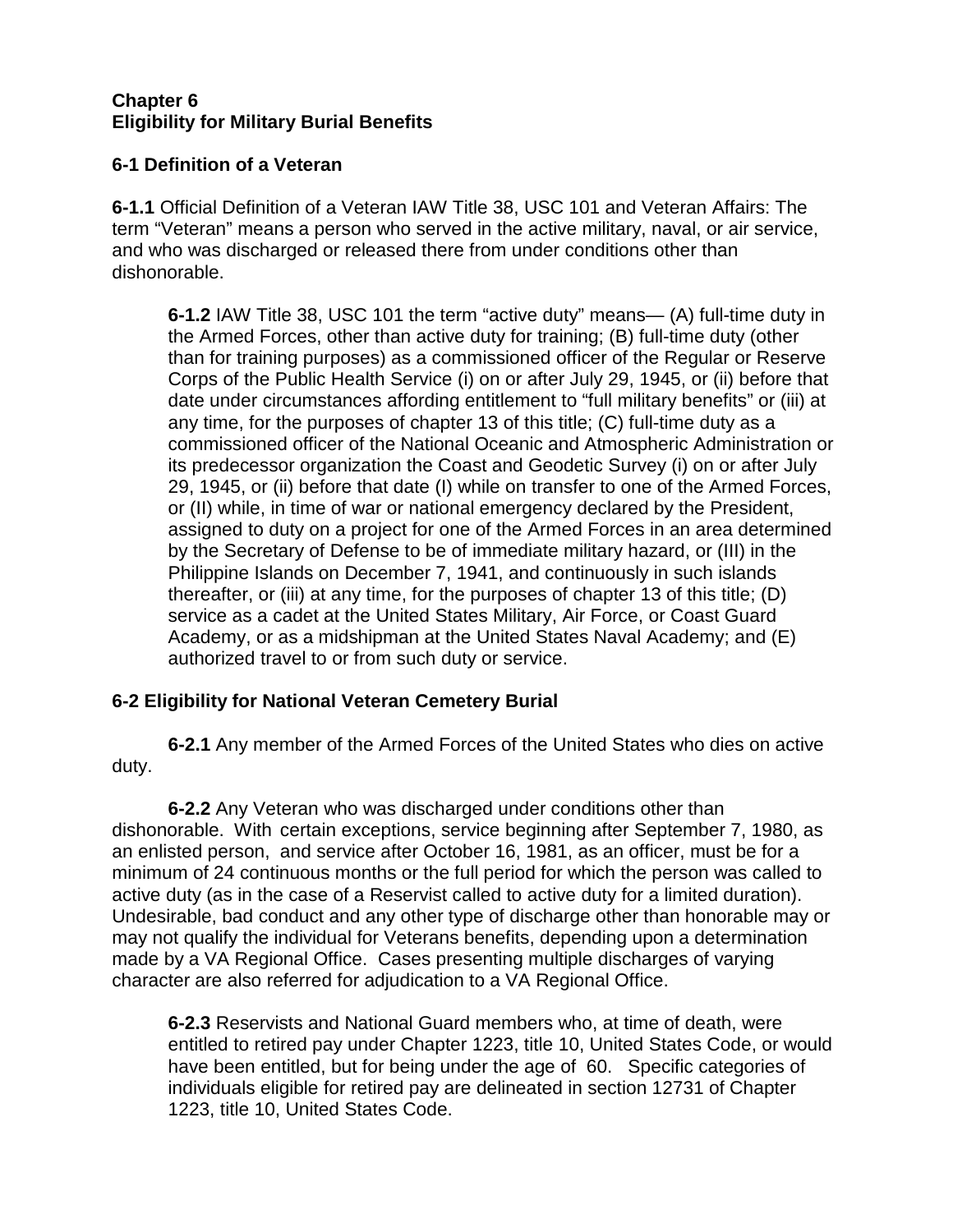**6-2.4** Members of reserve components, and members of the Army National Guard or the Air National Guard, who die while hospitalized or undergoing treatment at the expense of the United States for injury or disease contracted or incurred under honorable conditions while performing active duty for training or inactive duty training, or undergoing such hospitalization or treatment.

**6-2.5** Members of the Reserve Officers' Training Corps of the Army, Navy, or Air Force who die under honorable conditions while attending an authorized training camp or on an authorized cruise, while performing authorized travel to or from that camp or cruise, or while hospitalized or undergoing treatment at the expense of the United States for injury or disease contracted or incurred under honorable conditions while engaged in one of those activities.

**6-2.6** Members of reserve components who, during a period of active duty for training, were disabled or died from a disease or injury incurred or aggravated in line of duty or, during a period of inactive duty training, were disabled or died from an injury or certain cardiovascular disorders incurred or aggravated in line of duty.

#### **6-3 Eligibility to receive Military Honors**

Veterans are eligible for military honors if they meet one of the following requirements:

**6-3.1** Served in the active military, naval, or air service and who was discharged or released under conditions other than dishonorable by means of an honorable or under honorable conditions (general) discharge

**6-3.2** Was a member or former member of the selected reserve.

**6-3.3** Completed at least one (1) enlistment as a member of the selected reserve or, in the case of an officer, completed the initial obligated service as a member of the selected reserve

**6-3.4** Was discharged before completion of the person's initial enlistment as a member of the selected reserve or, in the case of an officer, period of initial obligated service as a member of the selected reserve, for a disability incurred or aggravated in line of duty

**6-3.5** Died while a member of the active component or selected reserve

**6-3.6** Retired from an active component or selected reserve

#### **6-4 Eligibility**

The MFH State coordinator is responsible for determining that the deceased is eligible for honors prior to providing a MFH detail. If the deceased is not eligible, the process stops.

**6-4.1** Mission Denial Procedures - The Secretary of the Army delegated to CMAOC is the only Army asset that is authorized to deny honors. If honor request is received and due to felony, dishonorable discharge, or other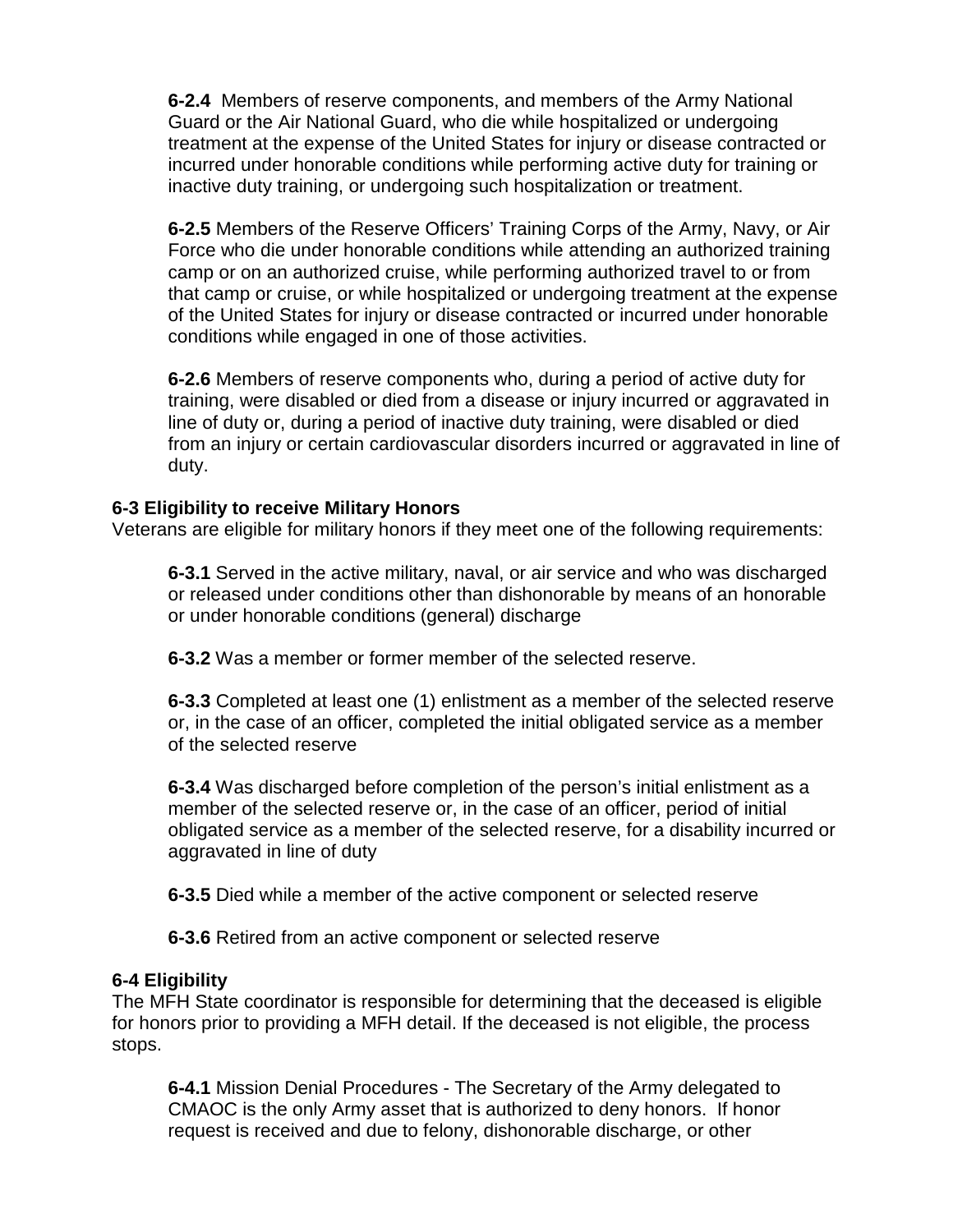disqualifying circumstances we cannot conduct the honors; SCs will take the following steps.

**6-4.1a** Regulatory research will be conducted to ensure decisions are being made correctly. All assets of contracting (RC/APM) will be used, in conjunction with the respective MA's to ensure 100% accuracy of decision.

- Regional/State Team Briefs APM
- APM SA, input, and where to forward

**6-4.1b** SCs brief their respective Military Authority, must consist of:

- Full situational brief
- Draft / prepare a letter for first GO; addressing the circumstances, cause and decision for ARNG not to provide requested honors.
- Make CAC aware of situation

**6-4.1c** Once GO letter is signed contact CAC for SA and official handling.

- Understand that CAC, thru CMAOC has chain for denial approval, NGB does not have proper chain and or authority to do so.
- Provide CAC with Honors Request and GO Letter stating the ARNG's stance on this circumstance; continue to support CAC as needed.
- Provide updates and final determinations to the Military Authority and Region Coordinator.
- **6-4.1d** The APM will brief NGB with full disclosure to ensure NGB can answer all potential questions in regards to the situation.

**6-5** Individuals who have, at any time, been discharged or released from military service with one of the following characterizations are not eligible for MFH: Only Secretary of the service (ie Sec Army, Navy, etc) can deny honors.

- **6-5.1** Dishonorable discharge
- **6-5.2** Bad conduct discharge
- **6-5.3** Dismissal from the service awarded by a court-martial
- **6-5.4** Under other than honorable conditions discharge

**6-5.5** An officer's resignation for the good of the service in lieu of court-martial, which results in a discharge of under other than honorable conditions.

# **6-6 Authorized proofs of service**

Each coordinator is required to verify the proof and character of service by reviewing one of the below authorized requirements:

**6-6.1** DD Form 214 (Active Component or Selected Reserves)

**6-6.2** NGB Form 22 or NGB Form 55 (National Guardsman)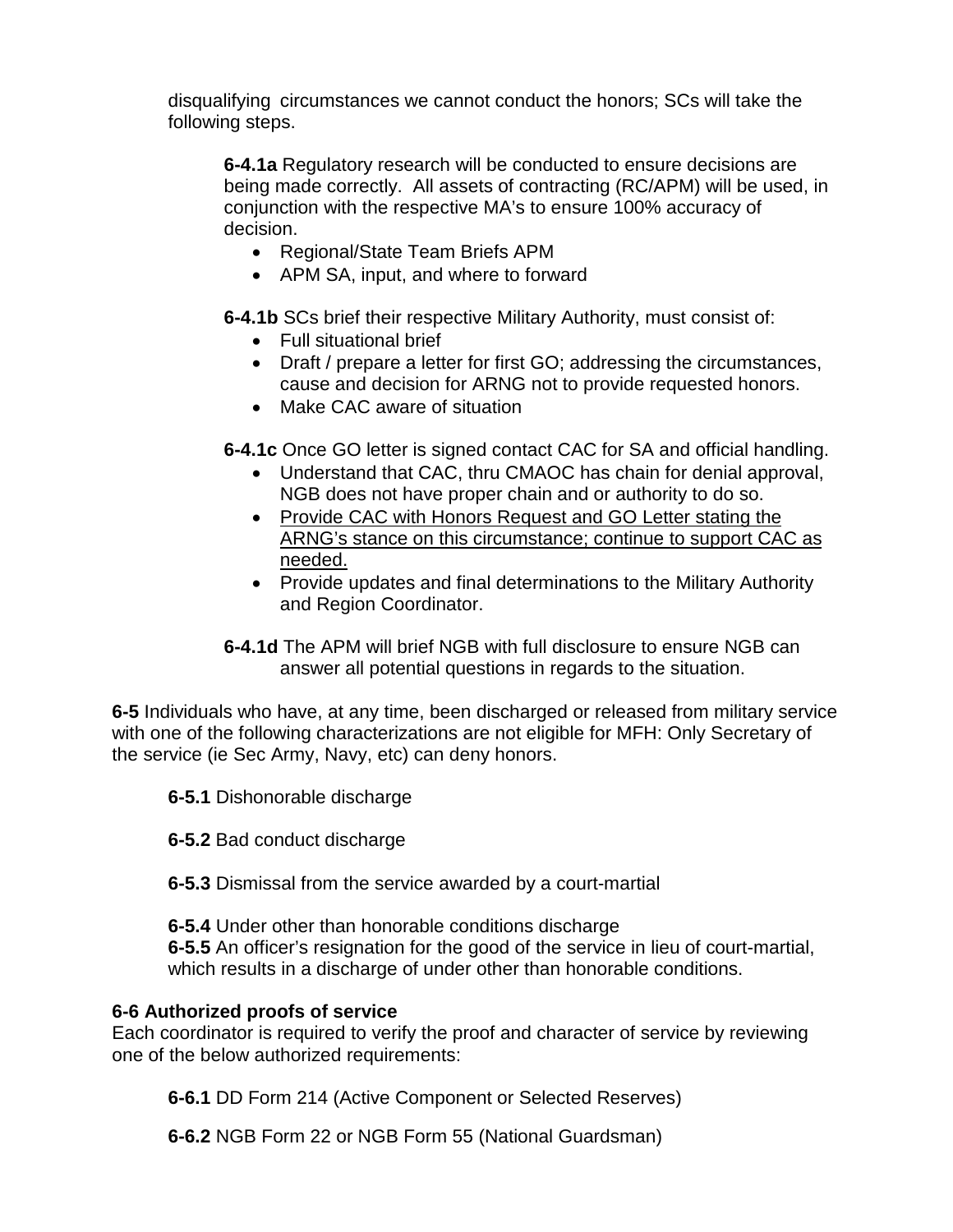- **6-6.3** Memorandum Eligibility for Retired Pay (20 Year Letter)
- **6-6.4** Certificate of Honorable Discharge
- **6-6.5** Verification of Eligibility of Burial in National Veterans Cemetery
- **6-6.6** Memorandum, Notification of Eligibility for Retired Pay at Age 60.
- **6-6.7** DD Form 2 (Retired Identification Card)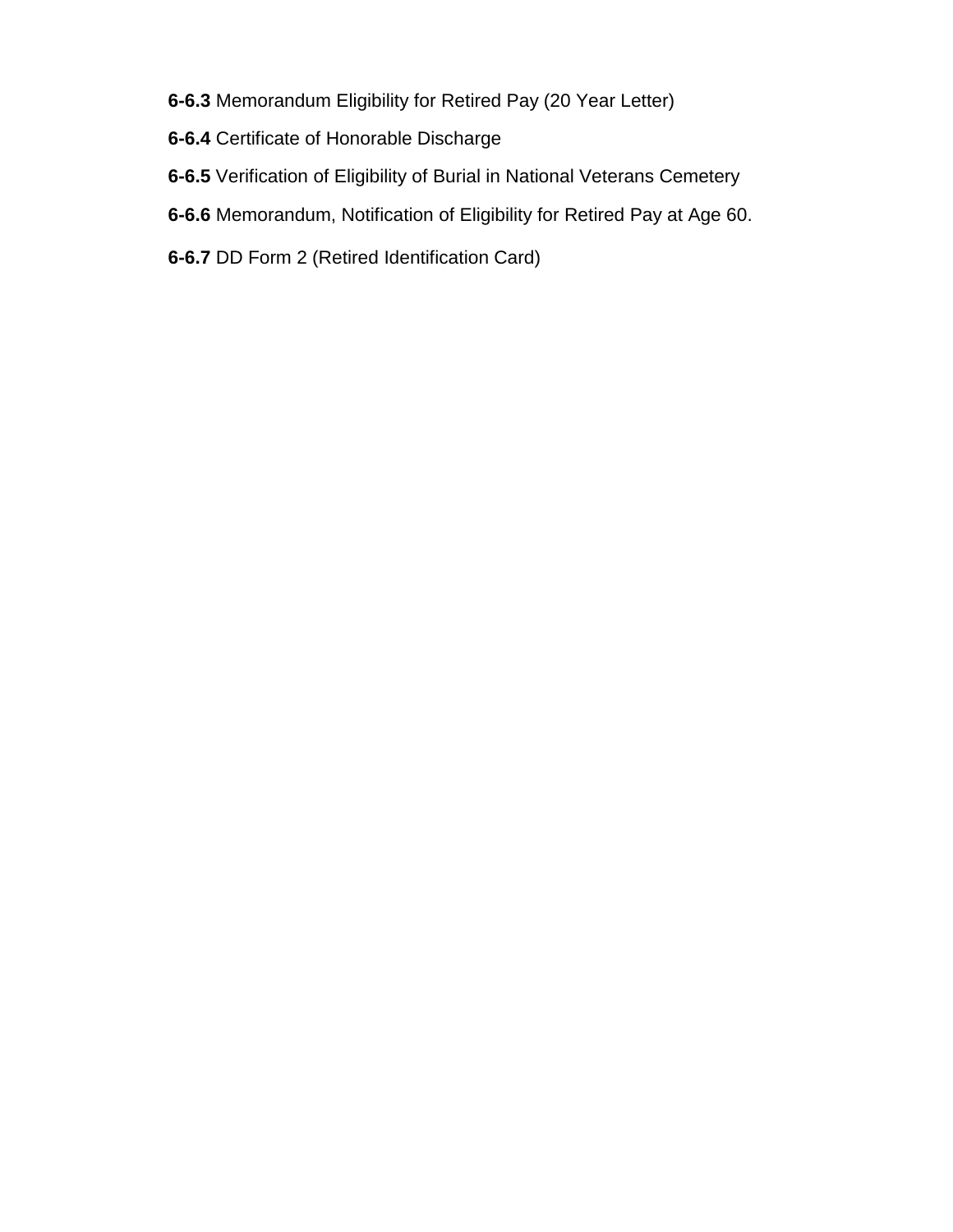#### **Chapter 7 Documentation of Military Service**

**7-1** Family members, representative and/or funeral directors will obtain and provide service eligibility of the deceased Veteran upon requesting honors.

**7-2** See Chapter 6-6 for authorized forms to validate proof of service.

**7-3** MFH State Coordinators, Full-Time Technician, NCOIC, and/or Area/Region Coordinators will assist, guide, advise or guide family members, representatives, and/or funeral directors in obtaining service and honor eligibility proofs of service for the deceased Veteran. Instruct them to the following locations to obtain service records:

**7-3.1** Electronic: <http://www.archives.gov/veterans/military-service-records/>

**7-3.2** SF180: [http://www.archives.gov/research/order/standard-form-180.pdf](http://www.archives.gov/research/order/standard-form-180.pdf%20faxed%20to%20314-801-9195)  [faxed to 314-801-9195.](http://www.archives.gov/research/order/standard-form-180.pdf%20faxed%20to%20314-801-9195)

**7-3.3** Ensure requesting person is informed to annotate on the request that it is for burial purposes. National Military Archives Section will make every attempt to provide response within 48-72 hours upon request for burial or medical purposes; only exceptions are weekends or holidays.

**7-4** In the case that proper documentation is not received on time, MFH State Coordinators and/or NCOIC can gain verbal and sometimes written proof of service from the National Eligibility # 1-800-535-1117. If utilized to confirm service, in order to provide military honors, SC/MA team must have the deceased full name, Social Security Number, Date of Birth, and approximate Date of Service (ie. 1960s, 1975, or etc). Also, capture the below information from the VA Personnel providing eligibility information:

**7-4.1** VA employees name and/or costumer service #

**7-4.2** Deceased Service Information:

- Branch of Service
- Dates of Service
- Character of Service

**7-4.3** Ensure to capture this information on authorization form for auditing purposes and annotate in the MFH Database under remarks.

**7-5** Below are additional resources that can support in determining eligibility of honors for our Service Members, Retirees, and Veterans.

**7-5.1** Army Installation Casualty Assistance Centers

**7-5.2** National and State Cemetery Administrators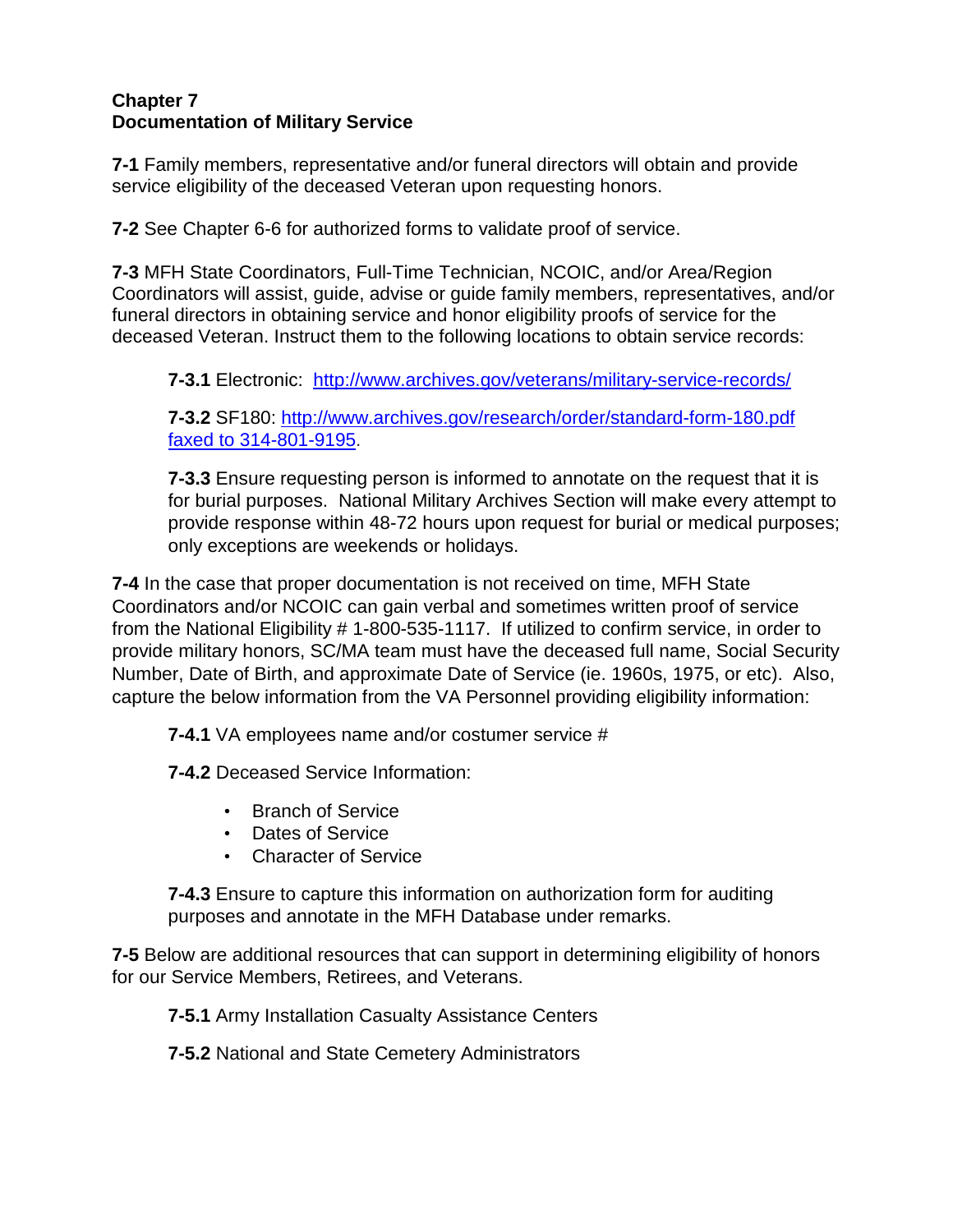#### **Chapter 8 Military Funeral Honors Requirements**

**8-1 Veteran Honors (Two-Soldier Detail).** The Two-Soldier funeral detail is authorized to provide MFH for Veterans. DODI 1300.15 encourages the use of VSOs to provide the additional elements listed in full honor requirements and also an active search for live bugler is directed.

- Criteria: Designated for eligible deceased veterans that served with a character of service other than dishonorable; but, did not become deceased on duty or was not retired from military service.
- Elements: Ceremony will consist of two (2) personnel to conduct the sounding of TAPS, military flag fold, and presentation of the flag to the Primary Next of Kin (PNOK) or other designated NOK.
- Team Composition: Team Leader, Bugler; both will conduct flag fold.
- Note: The only time a third person is authorized; is if a live bugler is provided and they are NOT certified to conduct the Flag Folding or Presentation.

**8-2 Full Honors (Nine-Soldier Detail).** The Nine-Soldier funeral detail is authorized to provide MFH for Service Members and Retirees. As mentioned above, an active search for a live bugler is directed.

- Criteria: Designated for eligible deceased service members and military retirees; includes service member killed in action, a Medal of Honor recipient, a General Officer, and CSM/SGM.
- Elements: Ceremony will consist of seven (7) to nine (9) personnel to conduct pall bearers, rifle volley, sounding of TAPS, Military Flag Fold, and Presentation of the Flag.
- Team Composition (minimal requirements): Team Leader, Flag Folder, Bugler, Firing Party Commander, 3-7 Firing Party Members (odd number of firers), and Chaplain if requested. TM Leader, Flag Folder and Bugler conduct the Flag Fold; personnel required provide pall bearing if requested by the family.
- Note: The Three Soldier Fold is the standard on Full Honors.

**8-3 Special Full Honors (Twenty-one Soldier Detail).** The 21 Soldier detail is NOT currently authorized IAW DA guidance and the current MDEP.

• Criteria: Designated for a Service Member killed in action, a Medal of Honor Recipient, General Officer, and Command Sergeant Major or Sergeant Major.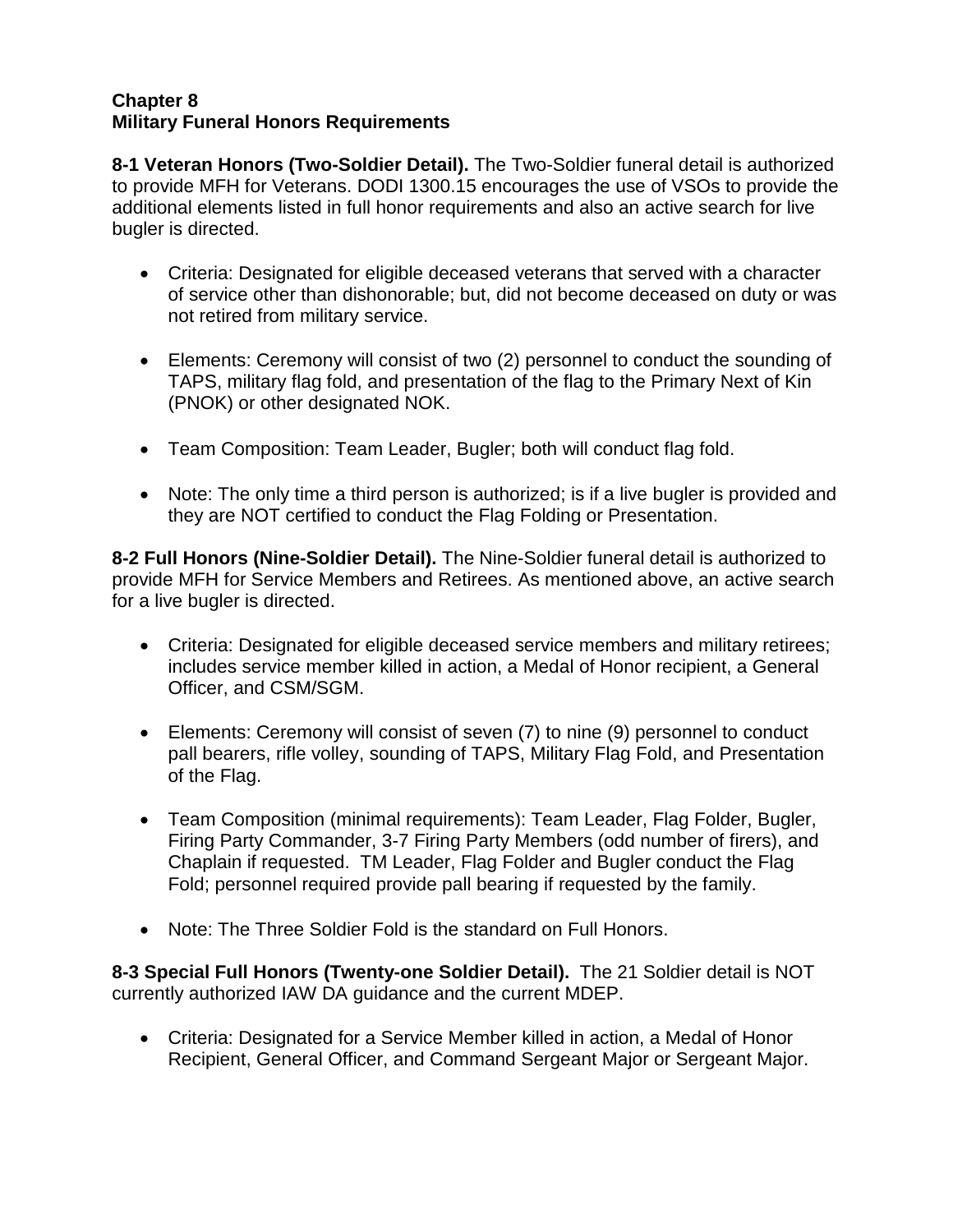- Elements: Ceremony may consist of twenty-one (21) personnel to conduct Pallbearing, Ceremonial Rifle Volleys, Taps, Flag Fold, Presentation, Color Guard and Chaplain.
- Team Composition: NCOIC, Assistant, Bugler, Six (6) pall bearers; Firing Party Commander, seven (7) firing party members, four (4) Color Guard Members, and Chaplain.
- Note: Not currently authorized or funded by the MDEP-VMBH.

**8-4 Military Honorable Transfers (Planeside) Requirements.** The Planeside Honors are typically directed by the Army Casualty Assistance Center and provide for Service Members that were Killed in Action or died on duty.

- Criteria: Designated for eligible deceased service members that become deceased on military service (on-duty).
- Elements: Ceremony may consist of six (6) to eleven (11) personnel to conduct pall-bearer and color guard requirements. Honorable Transfers provides respect at designated airfields in order to transport deceased service members to the designated location requested by the PNOK or Person Authorized to Direct Disposition (PADD).
- Team Composition (minimum requirements): Six (6) pall bearers; additionally a TM Leader and Color Guard can be provided.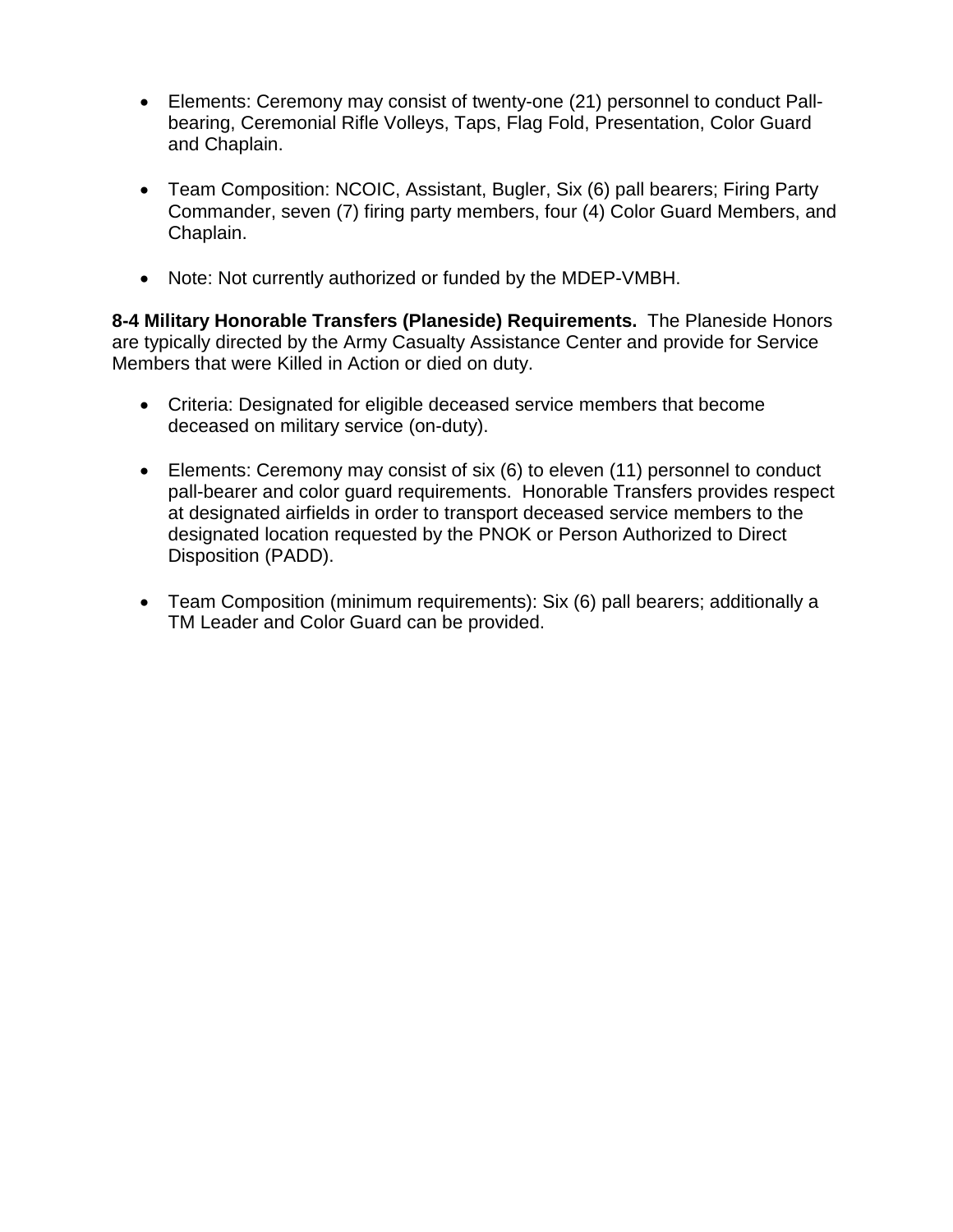#### **Chapter 9 Funeral Request Processing, Database Entry, and Reporting Procedures**

**9-1 MFH Program Funeral Honor Request Form.** The Honors request should be properly filled out by the authorized requestor and faxed/emailed to the State MFH Program Honor Guard office. Once the Military Funeral Honors request is received with the discharge by the State MFH Program all documents will be reviewed to ensure that it is properly filled out and accurate (i.e. deceased information, SSN, date, time, location, etc…) Contact **will be** made with the funeral home or representative by the personnel handling the received request to call service to verify information. The Honors request will then be immediately entered into the MFH Database. It will be the responsibility of the area coordinator/NCOIC to add the participants assigned to the mission and complete the mission AAR in the MFH DB. An electronic request will then be completed and sent out to the appropriate area coordinator, either through the TAPS Database or email. The area coordinator will then be called and/or texted via cell phone with the mission information. The electronic request will be saved into the monthly file of the appropriate region, and entered onto the activity log.

**9-2 Team Assignment.** The Honor Guard State Coordinator or designated representative will assign funeral requests based on the regional area of the funeral. The area coordinator of the assigned region will be responsible for setting up the mission and making contact with the funeral home. If the area coordinator cannot support the funeral request; he/she should work with other area coordinators, VSOs, Retirees, and all available resources to include the central office, most likely located at the state JFHQ, to support the mission.

**9-3 Military Funeral Honors Database.** It is imperative the State MFH Program accurately reports honors performed in the RCMS Military Funeral Honors Database website on a daily basis. The ARNG-G1 web site for reporting participation in MFH is: https://arngg1.ngb.army.mil/portal

**9-3.1** The MFH report is essential for each state. NGB requires monthly reports from the MFH Database.

**9-3.2.** MFH data will be entered into the database by a designated representative on a daily basis upon receipt of missions. State Coordinators are responsible for accuracy of entered participant information into the MFH database upon the receipt and assignment of missions.

**9-3.3.** State Coordinators are required to complete the mission requirements in the database within 48 hours of completing the mission. All missions will be completed in as timely a manner as possible in order to ensure the central office and the ARNG have the most current and up-to date data. Additionally, this information supports the processing of payroll paperwork for M-Day and VSOs.

**9-3.4.** The MFH Database will be checked and monitored for accuracy routinely by the State Coordinator, full time technician, and/or the HG NCOIC.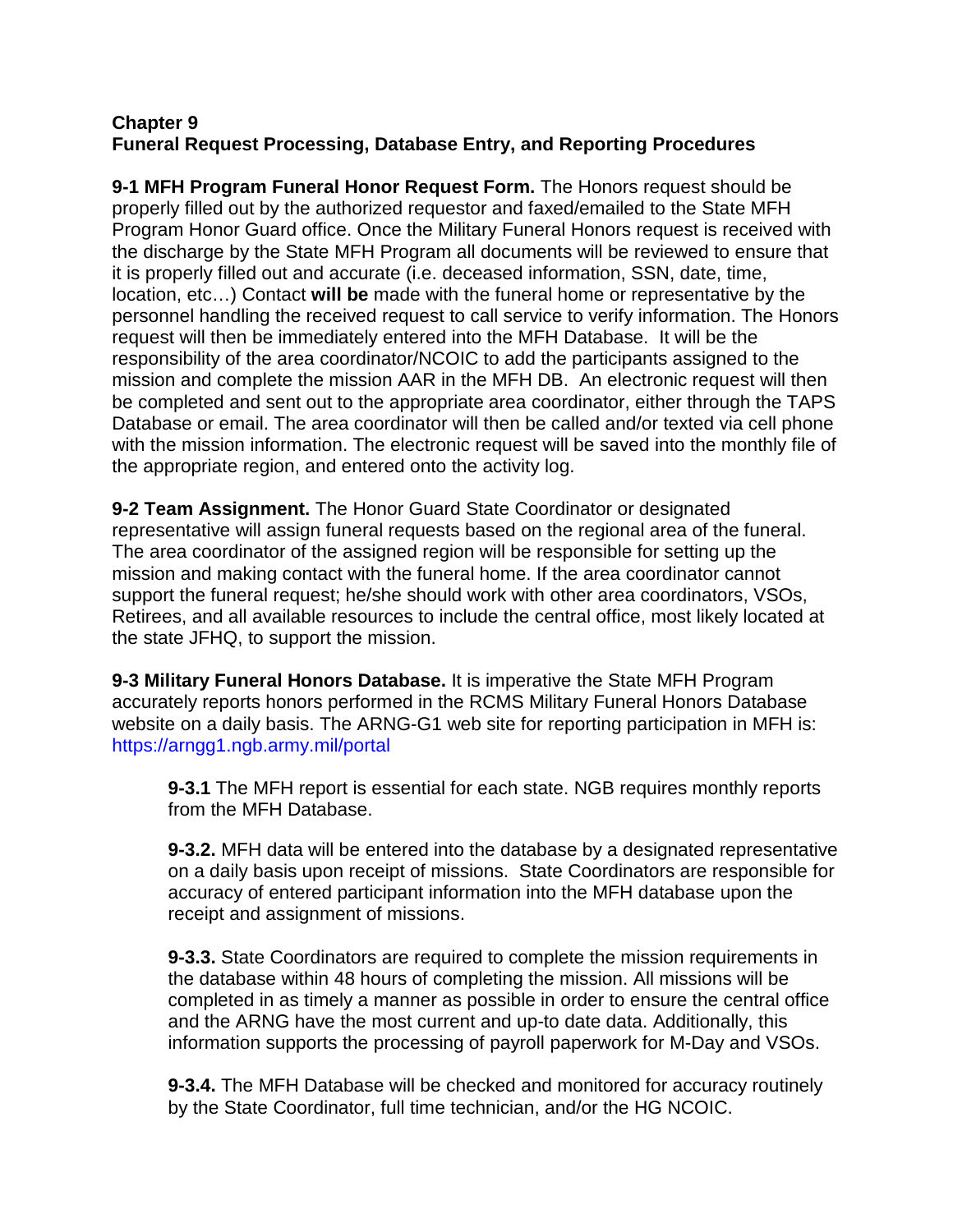#### **Chapter 10 Mission Preparation/Execution** (Plan, Prepare, Execute, and Assess Checklists)

## **10-1 Upon receipt of mission, prior to departure from office/armory.**

**10-1.1** Contact the funeral home and introduce yourself as the Team Leader.

**10-1.2** Verify name of deceased, date, time, level of honors, type of service (casket / cremation), and any other information needed to ensure the success of the mission.

**10-1.3** Location of cemetery, church, funeral home, or desired location MFH will be needed.

**10-1.4** Ensure funeral home has the proper 5 x 9 ½ Internment Flag for the military member.

**10-1.5** Verify funeral director in charge, other POC, and any alternate contact numbers needed.

**10-1.6** Ensure all team members are made aware of mission date, proper uniform, departure time, as well as any other travel arrangements that need to be made.

**10-1.7** Complete Arms, Ammunition and Explosives (AA&E) request for transportation of weapons (if necessary).

**10-1.8** Complete Pre-operation PMCS when GSA vehicles will be utilized for transport and secure "Trip Packet," which will include the following:

- Copy of mission request
- Printed map and/or directions, POC contact information
- Vehicle folder with gas card
- Spare Flag (new)
- Ceremonial Bugle with extra 9-volt batteries
- Weapons, AA&E Form, and appropriate blank ammunition (if needed).

#### **10-2 Arrival at gravesite or specified service location.**

**10-2.1** Below is a basic summary refer to Honor Guard SOP for full details, procedures, and compliance with the National Standard.

**10-2.2** Team will arrive No Later Than (NLT) 1hour prior to scheduled funeral time in ASUs prepared to conduct MFH. Ensures setup is advantageous to the execution of proper military honors; setup, access, room, distance, and etc.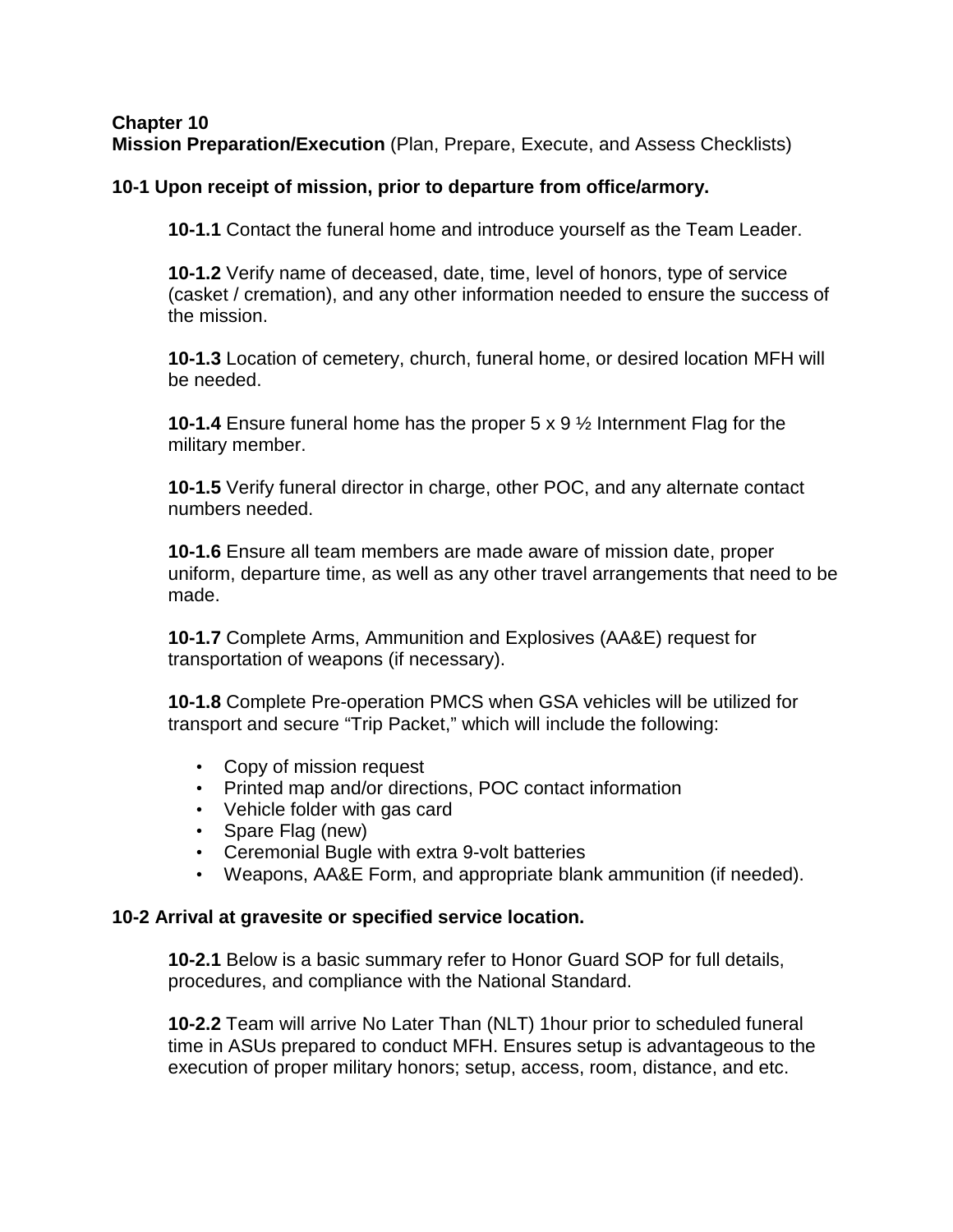**10-2.3** Upon arrival, Detail will recon the gravesite checking for obstructions at the gravesite, choose the direction to face at the conclusion of the flag- folding, and identify the route to be taken to the transportation, whenever possible taking the team behind the chairs/ tent and out of sight of the family.

**10-2.4** Makes contact with funeral director as needed, introduces himself/herself as the Team Leader, and verifies the following details:

- Mock Up for Casket Bearers
- Next of Kin (NOK) and seating position of NOK
- Sequence of events for service. The Team Leader will confirm with the funeral director whether the flag gets folded before or after committal service is complete (Usually after committal service).

**10-2.5** Ensure proper communication between you and funeral director / POC at all times.

#### **10-3 Upon completion of the mission.**

**10-3.1** Ensure that brass is recovered and that weapons are properly cleared IAW SOP (if applicable).

**10-3.2** Complete a mission debrief/After Action Review (AAR) prior to departing the cemetery or location of funeral.

**10-3.3** Upon return to office or Armory ensure that government vehicles are topped off, cleaned out, and that an After Operation PMCS is completed when GSA vehicles have been utilized for transport; weapons are secured (if appl.), complete entry of mission data within MFH database, annotate payroll paperwork for M-Day Soldiers.

**10-3.4** Ensure all mission data is inputted into the MFH Database; to include, AAR with vehicle mileage and fuel data. Ensure mission is closed with full DMDC compliance.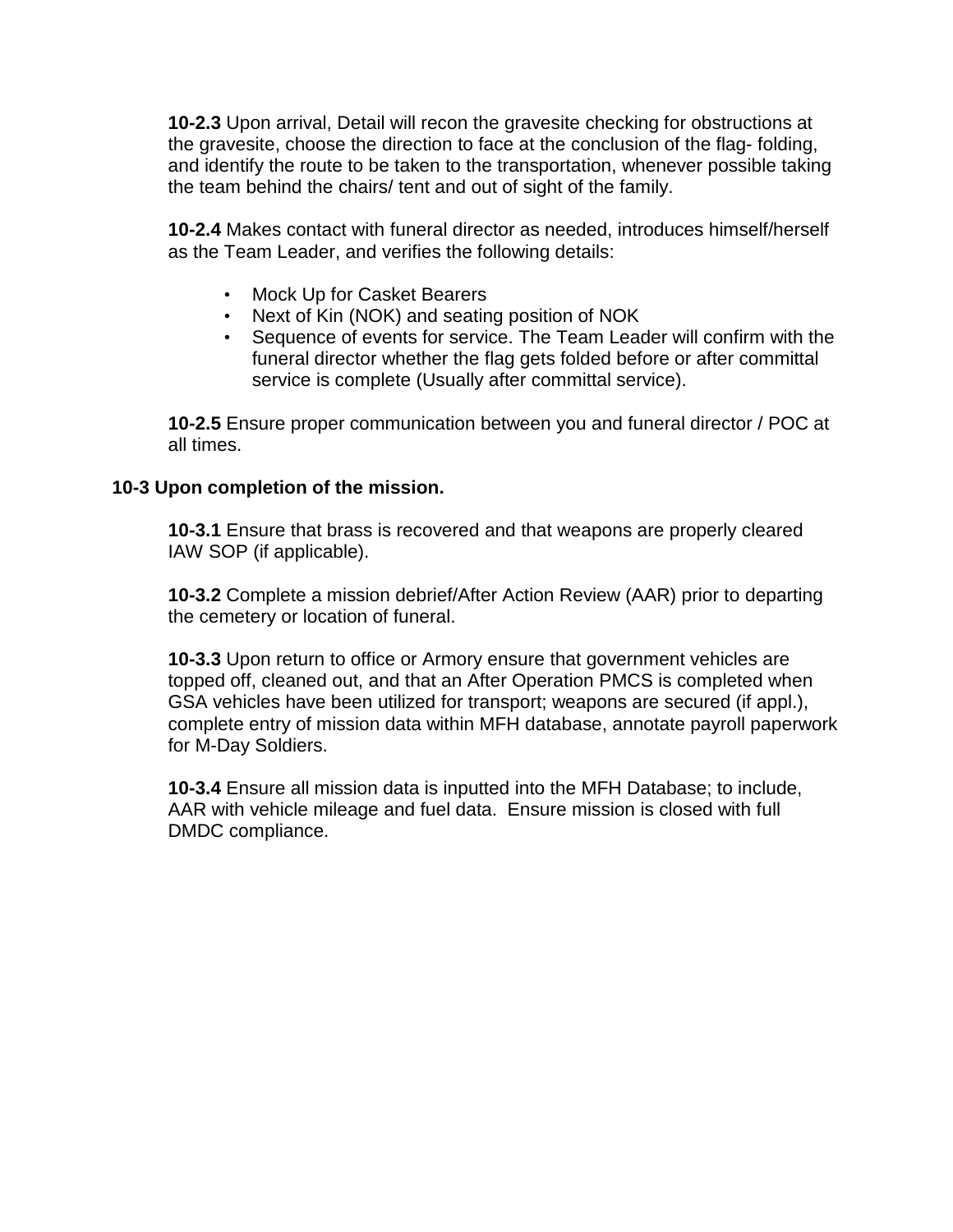#### **Chapter 11 Honor Guard Leave/Pass/Sick Policy**

**11-1 Purpose**. This chapter prescribes the policies and procedures governing leave and passes for service members on extended Military Funeral Honors (MFH) duty.

**11-2 Authority**. The MFH leave program will be managed by the NCOIC of the MFH Program. He/she will manage and approve leaves that are forecasted at least two weeks prior to the leave start date. The NCOIC or the full time technician are the only individuals assigned to this program that have the authority to approve/disapprove leave requests or to grant passes. (As stated in AR 600-8)

# **11-3 Leave Accrual and the Military Funeral Honors Annual Leave Program.**

**11-3.1** Funeral Honors personnel on 30 consecutive days or longer will accrue leave, IAW AR 600-8-10, at a rate of 2.5 days for each month of active duty.

**11-3.2** The MFH Program annual leave program is designed to provide maximum opportunity for Full Time National Guard (FTNGD-OS) MFH personnel Soldiers to take leave. Advanced leave is strongly discouraged, but will be considered on a case by case basis. While Leave is an entitlement and not a privilege, situations may arise where a leave request is denied. If such a leave request were to be denied a valid reason would be provided in item 17 of the DA Form 31.

**11-3.3** Funeral Honors personnel are not required to use their entire 30 days leave each **fiscal** year, but no more than 15 days may be carried over into the next fiscal year. See AR 600-8-10 and/or Memorandum, ARNG-HRH Policy Memo (PPOM#12-016), 03 April 2013; Subject: Implementation Guidance for Army National Guard Personnel to Carryover Annual Leave to a Soldier's Next Period of Active Duty. Ensure that Federal Law and Policy is not violated as well as State policies are adhered to.

**11-3.4** The individual must get their area coordinator's/supervisor's signature in Block 12 of the DA 31 prior to submitting the leave request to the central office. The leave request will then be submitted to the Leave Program Manager for scheduling and approval; follow State guidance and systems for submitting.

**11-3.5** The Leave Program Manager will verify the requestor's leave balance through My Pay or a current LES.

**11-3.5** All leave authorizations must be IAW AR 600-8-10, Leaves and Passes.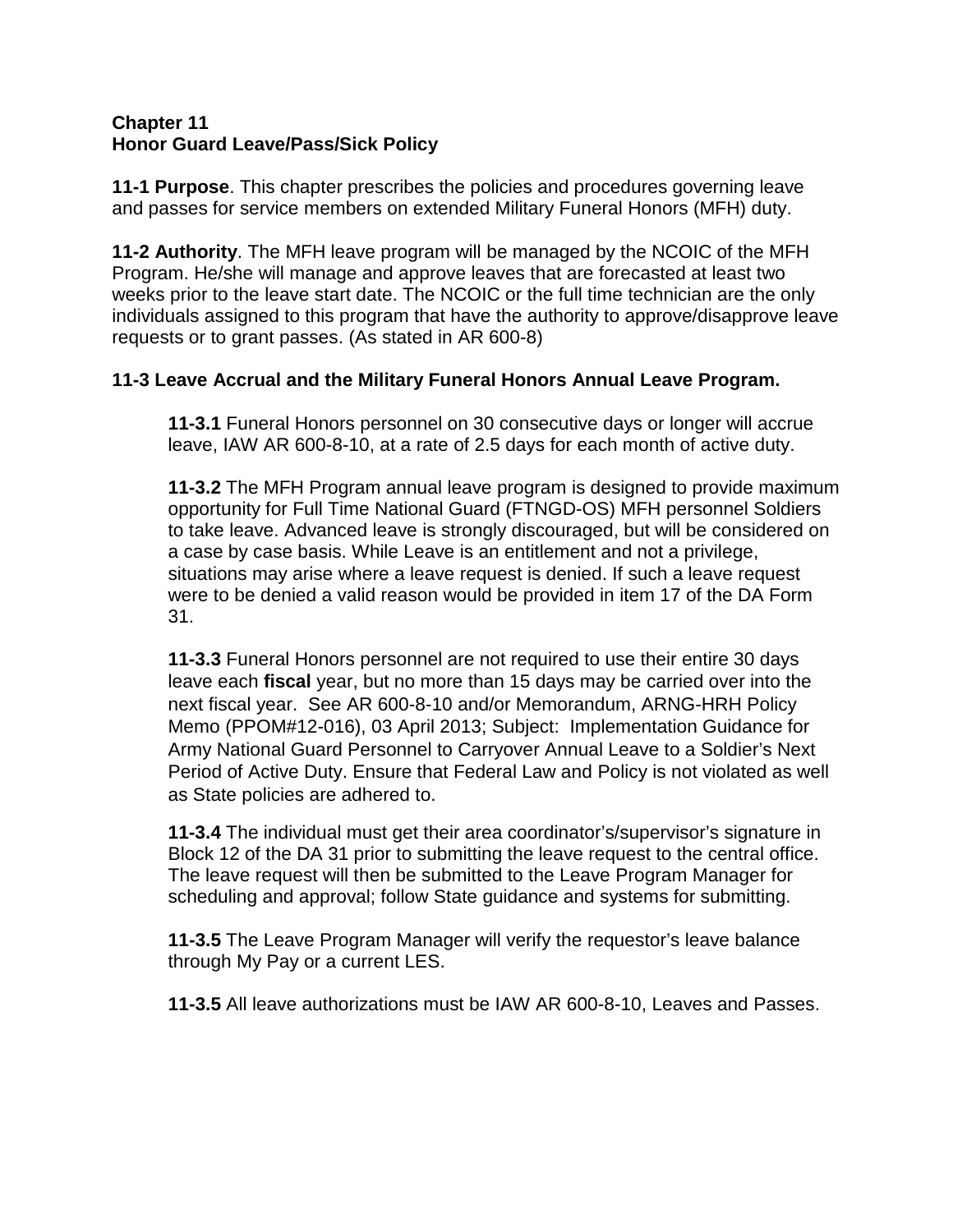#### **11-4 Emergency Leave**.

**11-4.1** Emergency leave is chargeable leave and members are authorized to use accrued and advanced leave for emergency reasons.

**11-4.2** Funeral Honors personnel may request emergency leave with Commanders approval.

**11-4.3** The Leave Program Manager is the approval authority for emergency leave.

**11-4.4** Funeral Honors personnel may be authorized Emergency Leave for any one of the following situations:

- Death of an immediate family member.
- Presence will contribute to the welfare of a terminally ill member of the immediate family.
- For a serious situation of an immediate family member involving an accident, illness, or major surgery that cannot be postponed due to the urgency of the medical condition.

**11-4.5** Immediate family members are defined as the following members of either the Service member's or spouses family:

- Spouse
- Parents, including stepparents
- Children, including stepchildren
- Brothers & Sisters, including stepbrothers / stepsisters
- Grandparents when the relationship was one of loco parentis

**11-4.6** All leave authorizations must be IAW AR 600-8-10, Leaves and Passes.

#### **11-5 Passes**

**11-5.1** A pass is a short, non-chargeable, authorized absence from one's place of duty. Passes are not a right to which one is entitled, but a privilege to be awarded to deserving Soldiers. All passes must be IAW AR 600-8-10, Leaves and Passes.

**11-5.2** The Military Authority or delegated authority is the approval authority for passes.

**11-5.3** Passes may be granted for the following reason:

• As special recognition for exceptional performance of duty.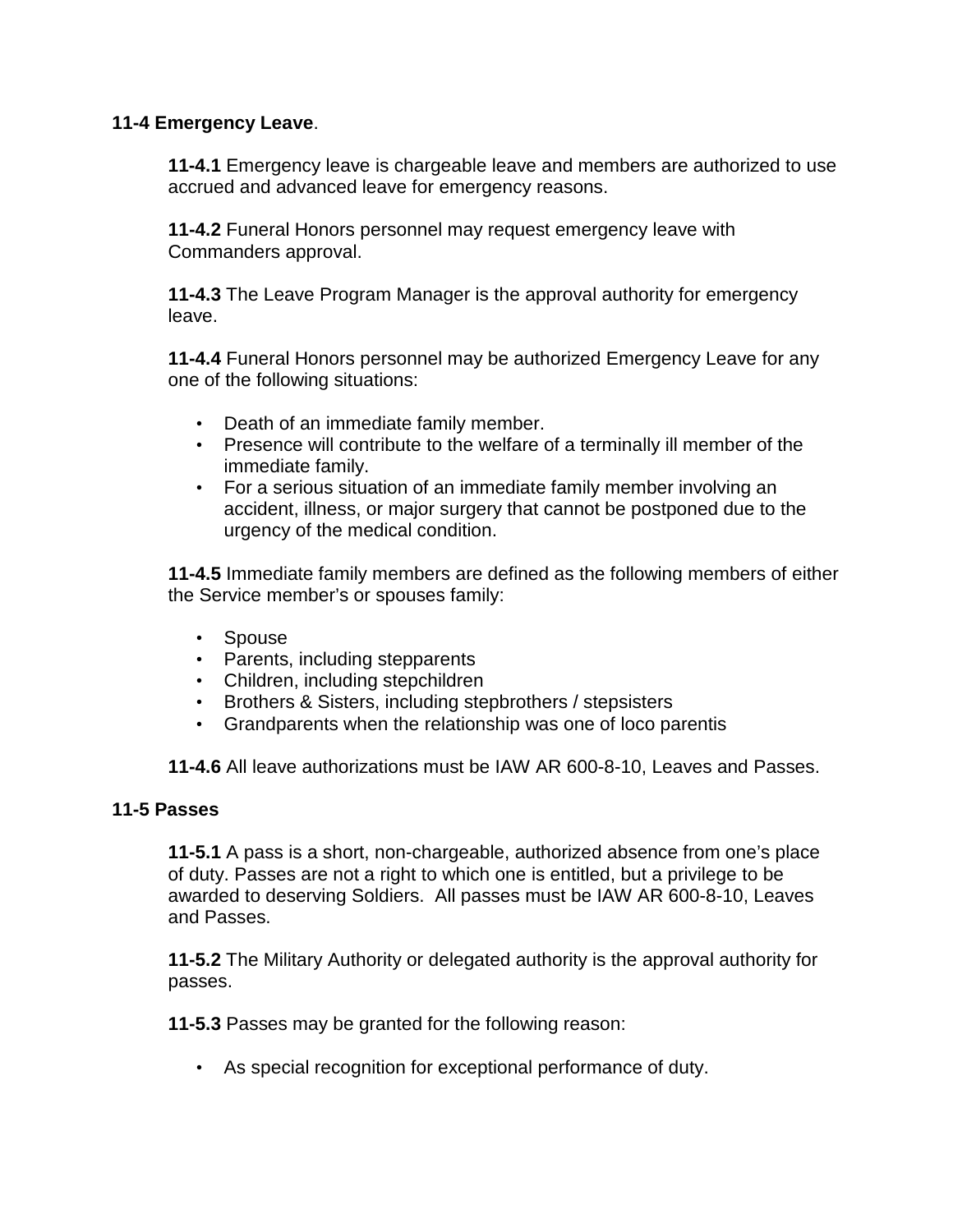- Following duty on a public holiday. Such time off may be granted the first day after the public holiday, except in unusual circumstances.
- Other situations at the discretion of the Leave Program Manager.

## **11-6 Sick-in-Quarters**

**11-6.1** If a MFH member becomes sick and that illness causes the individual to miss work, two things will occur: the individual will contact the MFH main office as soon as possible; and, secondly, the individual will contact their original place of duty (ie, region office) to notify his/her chain of command of his/her illness.

**11-6.2** If individual is unable to work for two consecutive days or more, the individual must provide a statement to the MFH office from an attending physician verifying the inclusive dates of illness. If a statement is not provided to the MFH office, the MFH member will be charged ordinary leave for the days missed and will be counseled by his/her Area/Regional Coordinator.

#### **11-7 Sick-in-Hospital**.

**11-7.1** This status is used for personnel who are hospitalized due to illness or injury. The MFH member will be excused from assigned duties and will not be charged leave.

**11-7.2** The MFH member will provide the MFH Office with the following as soon as possible given the situation and his/her ability to contact the Chain of Command:

- The date and place of treatment
- The nature of illness or injury
- The circumstances surrounding the illness or injury
- The name of attending physician.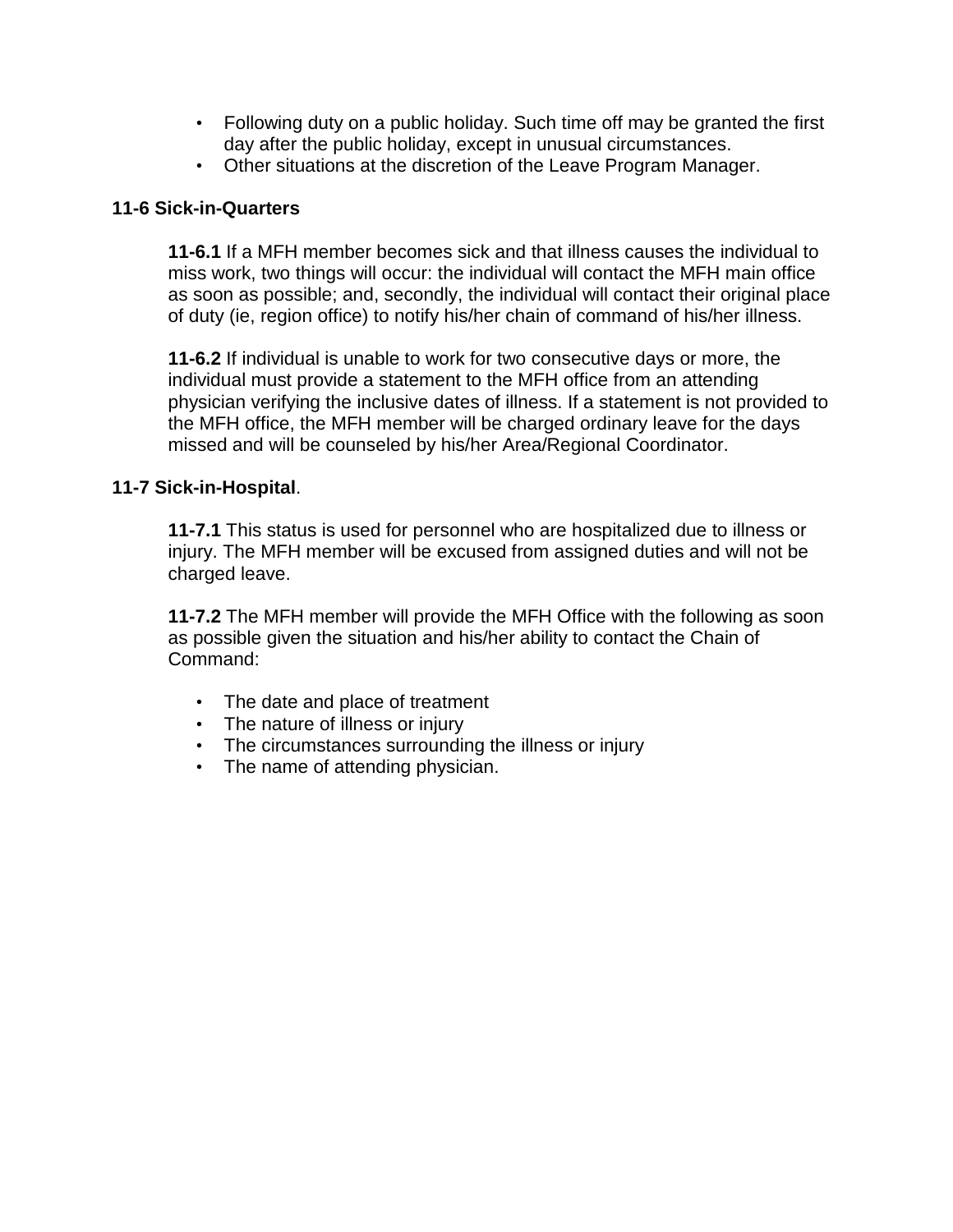#### **Chapter 12 Military Bearing, Appearance and Fitness Standards**

**12-1** Physical fitness and acceptable weight standards are critical factors in personal appearance. Soldiers that do not meet the height and weight standards described in AR 600-9 will not perform in any MFH ceremonial capacity.

**12-2** All MFH Program members will comply with FM 7-22, Chapter 14 Army Physical Fitness Test standards; adherence will be verified through Soldiers parent unit.

**12-3** A normal fitness routine is highly encouraged for all HG personnel. Honor Guard members uphold themselves to a higher standard in physical fitness and will meet height and weight standards IAW AR 600-9; they will also at all times meet physical fitness standards as outlined in AR 350-1 and FM 7-22. All State AGR requirements will apply for Honor Guard members funded under VMBH 1N funds and encouraged to be enforced for Soldiers supported under VMBH 1C funds.

## **12-4 Uniform Dress and Appearance**

The ARNG Honor Guard represents the entire United States Army and is judged in part by the manner in which individual Soldiers of this program wear their uniforms. A neat and well-groomed appearance for all Soldiers is fundamental to the Honor Guards mission accomplishment. It is the responsibility of the entire chain of command to ensure that Soldiers present a neat and Soldierly appearance. It is the duty of all Soldiers to take pride in their appearance.

**12-5** All MFH members will maintain their uniforms to a standard of excellence.

**12-6** The only authorized uniforms for MFH details are the Army Service Uniform (Dress Blue uniform). The Army Combat Uniform (ACU) **will not** be worn. All MFH members will be uniformed in the same attire when performing together.

**12-7** MFH Program Honor Guard personnel will wear uniforms IAW Army Regulation (AR) 670-1 and in compliance with the ARNG Honor Guard SOP. Honor Guard members hold themselves to a higher standard in appearance and must present perfectly during MFH mission requirements; NCOIC will ensure that all members uphold a high standard of appearance IAW Honor Guard SOP.

**12-8** The travel uniform is typically military duty uniform (ACUs); alternate travel uniforms may be authorized by State Military Authorities due to special circumstances. In all cases they will remain professional and may include the wearing of the polo shirt and windbreaker when deemed appropriate.

**12-9** All VSO members should be professional in appearance during the rendering of MFH and should be similarly attired. VSO members are required to have a uniform type clothing; uniform of that organization (matching slacks, jacket, tie, cap, and organizational pins). The BDU uniform will **not** be worn for MFH ceremonies.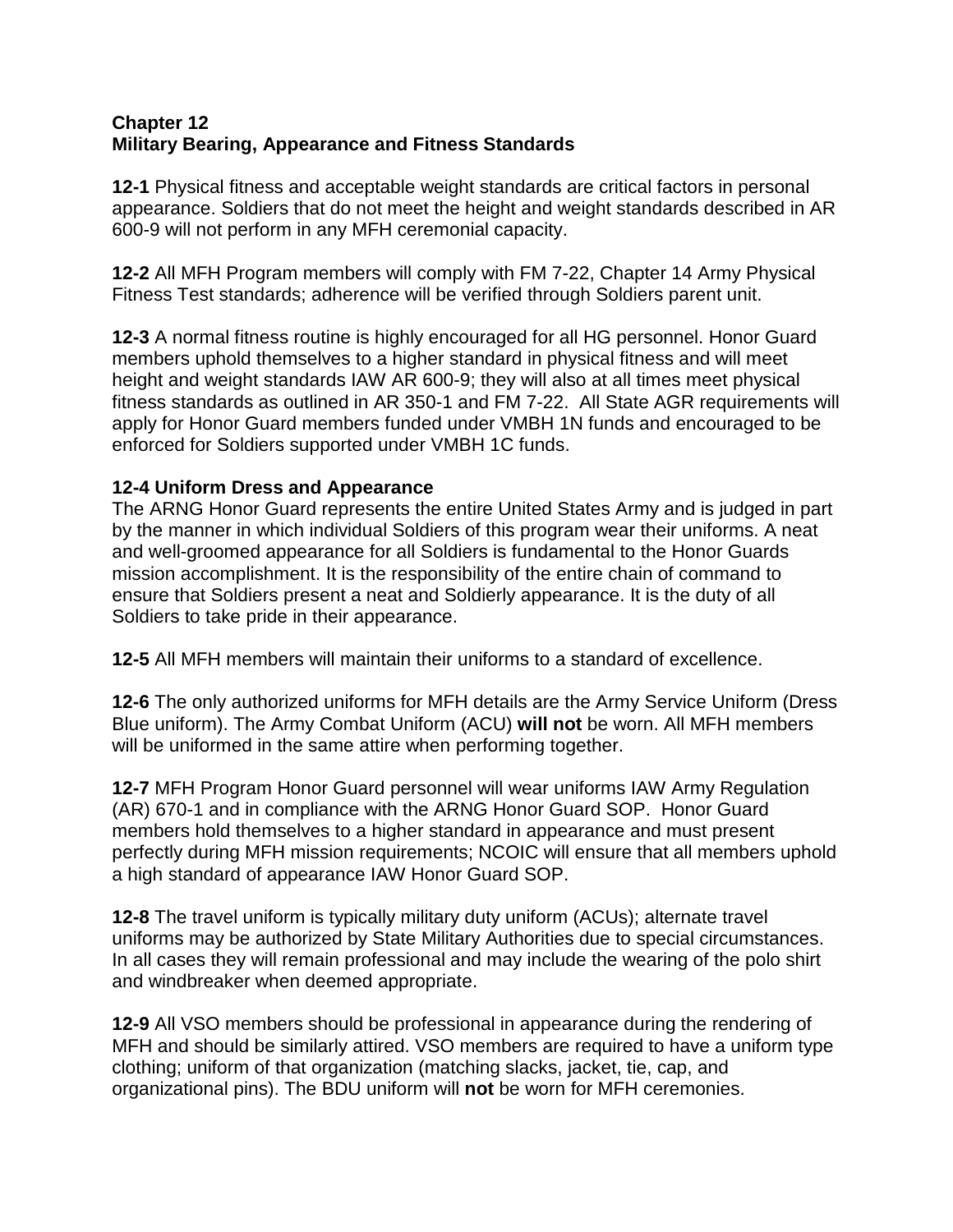#### **Chapter 13 Weapons and Ammunition/Physical Security**

**13-1** All MFH participants must be in compliance with the safety and proper procedures of military firearms. The M-14 rifle is the **PREFERRED** weapon for use by ARNG MFH firing party details.

**13-2** All Honor Guard personnel, policies, and security will be in compliance with Army Regulation 190-11 (Physical Security of Arms Ammunition, and Explosives) while storing, transporting, and possessing weapons and ammunition.

**13-3** All weapons used for Honor Guard Ceremonies must be handled in a professional manner at all times. An unloaded rifle will be carried at the appropriate Carry Arms position by the right side while walking. A loaded rifle will be carried at the appropriate Port Arms position by the Soldier.

**13-4** As described in the Performance Standard Operating Procedures, all rifles will be unloaded and cleared by the Detail Leader or the Firing Party Commander in a professional manner as described by policy prior to departing the cemetery or place of service. Weapons are cleared by the individual and verified by the Detail Leader prior to departing the Funeral Honor site, entering transportation, Arms Room or other authorized location of storage.

**13-5** Blank ammunition for the M-14 and/or the M-16/M4 rifle will be requested and forecasted in compliance with State guidance and policies. This is typically done by JFHQ unit full-time Readiness NCO or NCOIC of the Honor Guard through the training ammunition coordinator of the State. MFH NCOIC will ensure an accurate burn-rate is requested, based upon the estimated number of funerals supported by the unit for the designated request.

**13-6** The ARNG is NOT authorized to provide weapons or blank ammunition to any VSO. Reimbursement to VSOs for costs associated with the maintenance or use of their ceremonial weapons or blank ammunition is not authorized. VSOs can obtain information about the procurement of ceremonial weapons and blank ammunition from the U.S. Government at no charge; inform VSO to contact TACOM-RI, B14 End Item Manager at 309-782-2194. Proper M14 National Stock Number is 1005-00-589-1271.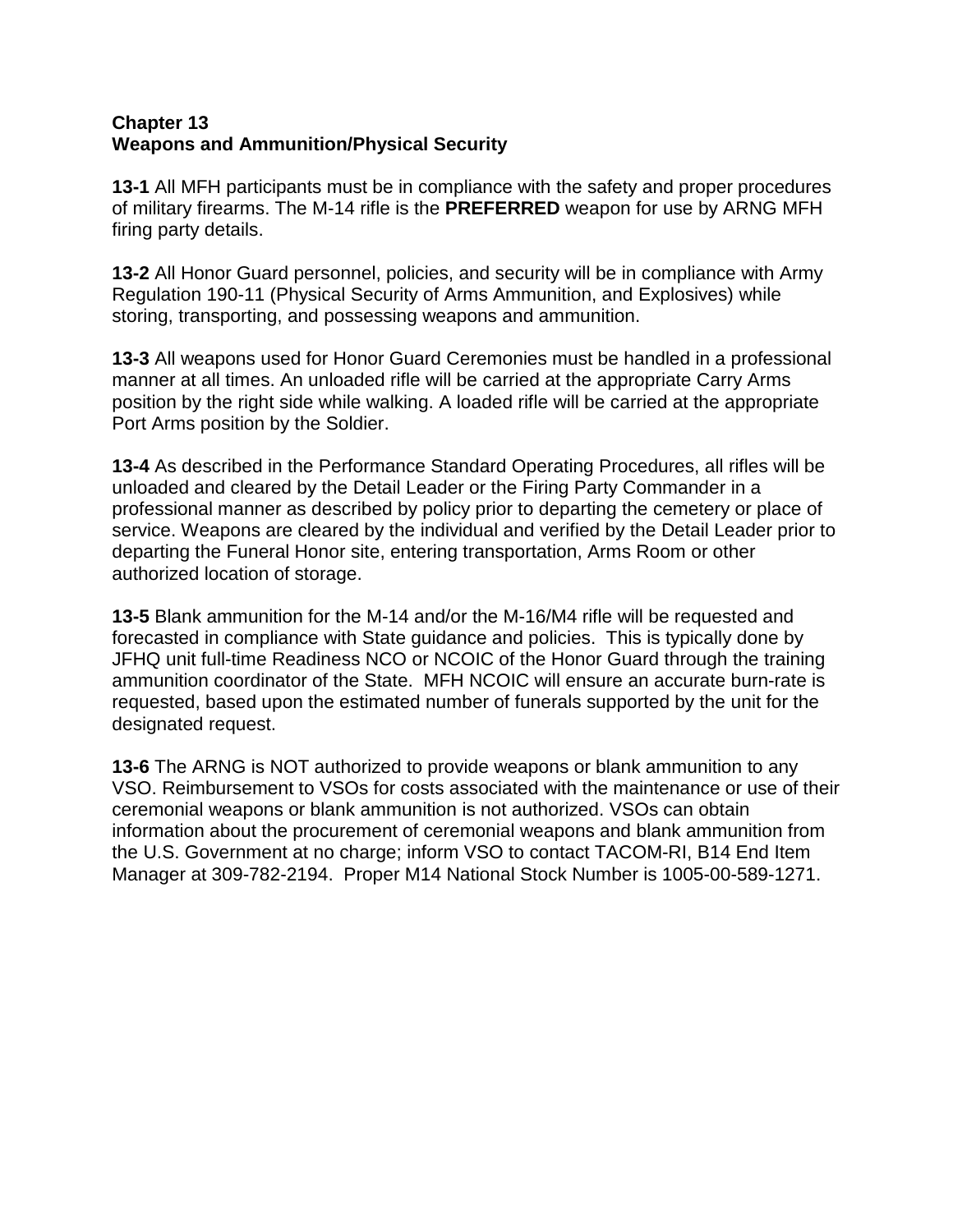#### **Chapter 14 Supplies, Equipment and Funding**

**14-1** The use of government telephones and cellular phones for coordination, planning, training, and performance of MFH for veterans is authorized.

**14-2** Operations and Maintenance National Guard (OMNG) Funding 2065 is used to purchase supplies/equipment required to provide a dignified military burial IAW congressional mandates.

**14-3** The following is a list of supplies and equipment that can be provided if authorized funds by the Budget Authority for the performance of MFH. Any item not listed that the State deems necessary may be purchased using OMNG funding provided that it does not violate fiscal law, annual MDEP, the State MFH Military Authority authorizes with acknowledgement and consent of the State USPF&O. States should advise and receive authorization from the MFH Program Manager for items not specifically listed below:

**14-3.1** Flags (Training, internment size), Caskets (Training), and Church Carts (Training).

**14-3.2** Ceremonial Bugle Kit (bugle, insert, carrying case and repair of insert).

**14-3.3** Other Audio Equipment required for the playing of TAPS.

**14-3.4** Authorized items in order to establish and maintain the Military Funeral Honor Details.

**14-3.5** Authorized items in order to support the administrative and logistical requirements of the Military Funeral Honor Details.

**14-3-6** Authorized Stipend for Military Funeral Honor Support (Retirees, VSOs, Buglers, and ROTC Cadets. and ROTC Cadets.

**14-3.6** Authorized Travel Reimbursement in support of Military Funeral Honor Functions (Military Funeral Honors, Planeside Honors, Memorials, and AP3 VSO Training).

**14-3.7** Authorized GSA Requirements in support of Military Funeral Honor Functions.

**14-4** Each State is required to know, understand, and follow the annual MDEP-VMBH guidance to ensure the above items remain authorized and to review additional requirements under OMNG funding guidance. All purchases IAW above or current MDEP must be approved by State MFH Military Authority, IMPAC Credit Card Billing Official and State USPF&O. Any purchases outside the MDEP guidance will be presented to MFH Program Manager.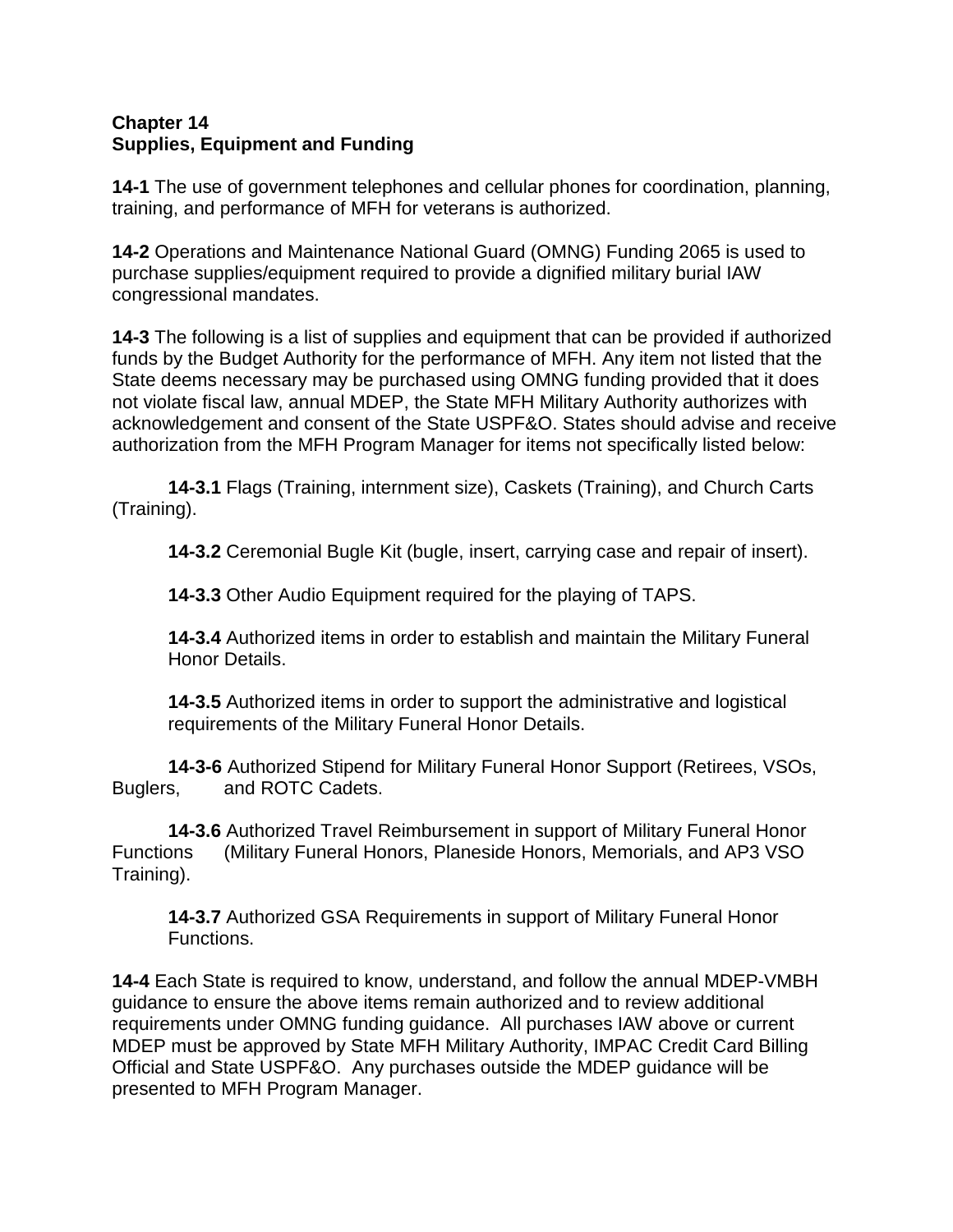#### **Chapter 15 Transportation and Lodging**

**15-1 GSA government transportation.** GSA Transportation is dedicated to the Program or provided by the GSA Fleet Manager is for official military purposes only. The Fleet Manager will assign vehicles to the Program for MFH daily use. These GSA vehicles will be maintained IAW the State for GSA Fleet Management directed by the Department of Transportation. Only military personnel are authorized to travel in a GSA vehicle.

**15-1.1** The following are the only authorized persons in MFH to request additional vehicles in order to fulfill the mission: the State MFH Military Authority in conjunction with mission requirements presented by the State Coordinator, NCOIC, and/or the Full-Time Technician. The authorized person may acquire the use of GSA vehicles through the Transportation Motor Pool (TMP), J1, or other available resources as necessary.

**15-1.2** Mileage will be recorded daily by the driver in the vehicle log, and the GSA folder will be properly maintained at all times. GSA vehicles should be inspected daily by the driver(s) to ensure that they are serviceable for use (i.e. oil, tires, and basic vehicle maintenance).

**15-1.3** Ensure accurate mileage has been entered into the MFH database. Mileage will be recorded in the MFH Database for each individual mission; each mission After Action Review in the MFH Database will identify mileage used and fuel cost for that specific MFH mission.

**15-1.4** The US Bank Fleet card issued to the vehicle is to be used for authorized type fuel; typically Regular gasoline unless otherwise authorized by the GSA Fleet Manager. Receipts for gas are saved and entered into the GSA vehicle folder; all State Director of Logistics and/or Director of Transportation guidance is applicable and adhered to.

**15-1.5** Ensure the GSA vehicles are maintained and clean.The driver and/or the Team Leader are ultimately responsible for the vehicle. Trash must be cleaned out of the vehicles daily if driven, and vehicles should be further cleaned on the exterior and interior as needed. These vehicles should present the same professional military image as the uniformed Soldier performing military honors.

**15-1.6** Mileage will be reported via email by the Area Coordinator or a designated representative to the State Coordinator/Technician NLT the 9th day of every month so that it can be reported to the Transportation Motor Pool (TMP) no later than the 10th.

**15-1.7** All Soldiers that drive GSA vehicles will complete the online Driver Safety Course each year prior to being allowed to drive.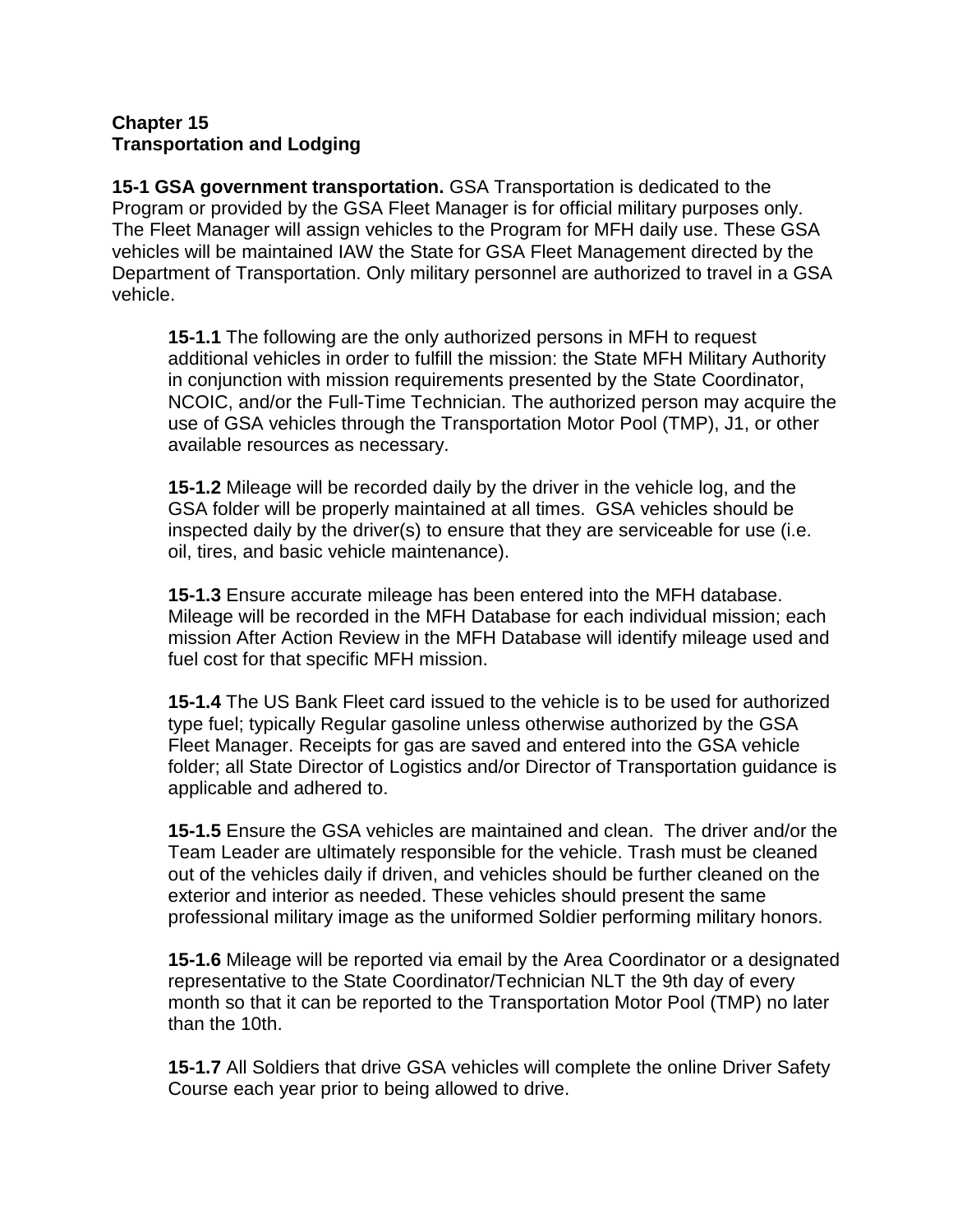#### **15-2 Rental vehicles for government use.**

If MDEP-VMBH authorizes or supports the Honor Guard rental vehicles; vehicles must only be used only for official military purposes. State authorization is from the State MFH Military Authority in conjunction with requirements presented by the State Coordinator, NCOIC, and/or Full-Time Technician. The rental vehicles are maintained IAW established guidelines for monitoring military vehicles. Only military personnel are authorized to travel in the rental vehicles.

**15-2.1** Mileage will be recorded daily by the driver in the vehicle log, and the GSA folder will be properly maintained at all times. GSA vehicles should be inspected daily by the driver(s) to ensure that they are serviceable for use (i.e. oil, tires, and basic vehicle maintenance).

**15-2.2** The GSA IMPAC / Voyager card (if provided), issued to the vehicle is to be used for regular gasoline only unless otherwise directed or authorized by State. Receipts for gas will be saved and entered into the vehicle folder IAW State established guidance for provide fuel cards.

**15-2.3** The driver and/or the Team Leader are ultimately responsible for the vehicle. Trash must be cleaned out of the vehicles daily, if driven, and vehicles should be further cleaned on the exterior and interior as needed. These vehicles should present the same professional military image as the unformed Soldier performing military honors.

**15-3 Reimbursement of Expenses:** MFH Program support personnel may be reimbursed for the use of privately owned vehicles (POV) at the standard IAW the current GSA Rate [\(http://www.gsa.gov/portal/content/104877\)](http://www.gsa.gov/portal/content/104877) directly to and from the duty location when the distance travelled is in excess of 50 miles, roundtrip, from the service member's domicile. Reimbursement for lodging and per diem may be authorized, when identified and authorized in advance, for overnight travel required in support of the MFH for a veteran.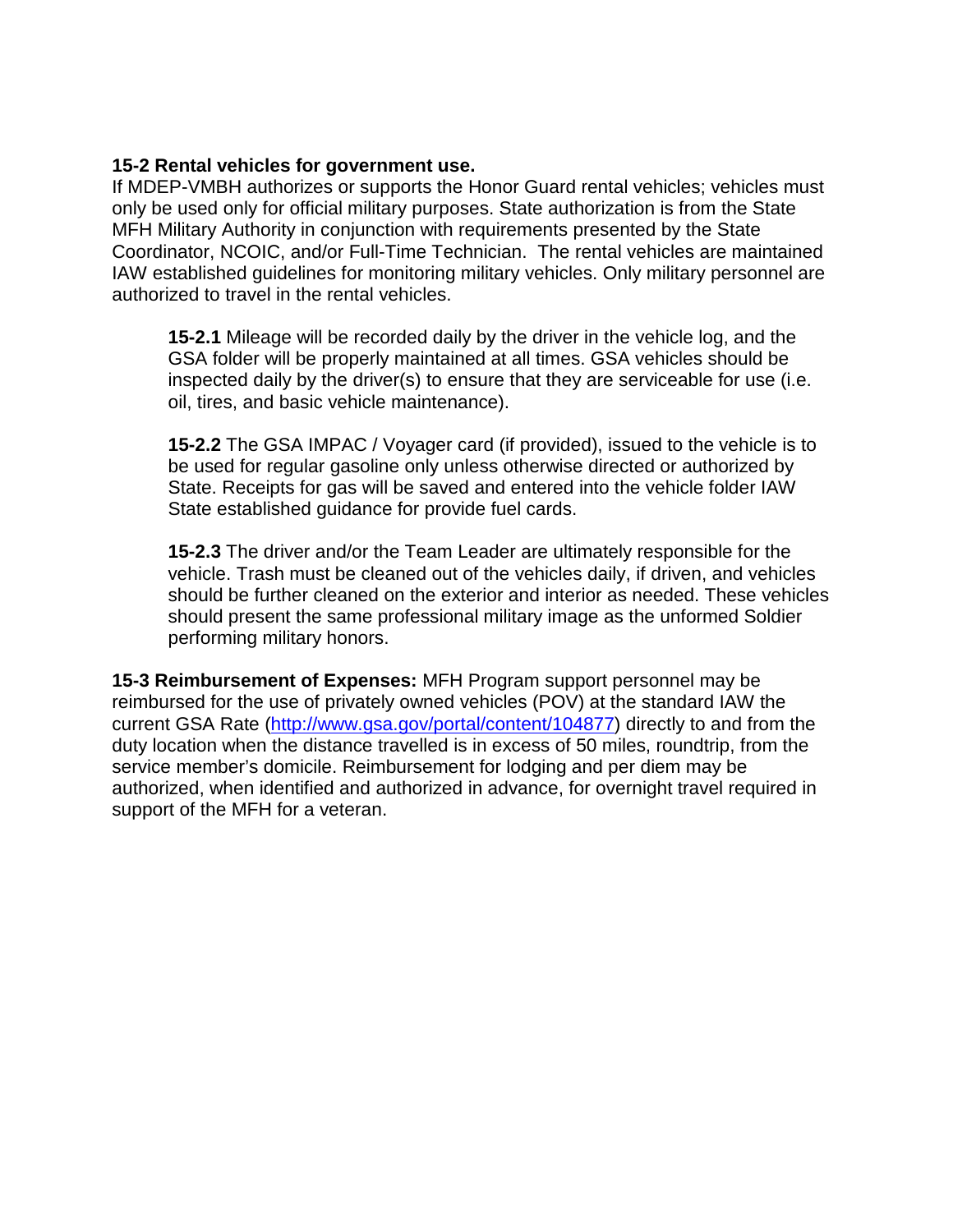#### **Chapter 16 Pay and Duty Status**

**16-1 Weekly Pay.** Pay will be generated once a week by the Full Time Technician using the MFH Database/NGB 105 and/or My Unit Pay where available. Processing will be done weekly and actual pay schedules are based on individual State directives.

## **16-2 Traditional ARNG Drilling Soldiers**

**16-2.1** Public law allows traditional Soldiers to receive a day's base pay or a \$50 stipend, whichever is greater, for preparation and performance of MFH. The Soldier must perform a minimum of four (4) hours per day in order to receive the base pay/stipend. The Soldier will also receive a retirement point for each day of training and/or performance of MFH. The number of days paid or retirement points earned for MFH cannot exceed 365 in a single year. The Soldier cannot receive more than one day's base pay/stipend and retirement point regardless of the number of MFH performed per day.

**16-2.2** There is a National Guard Pay and Allowances (NGPA) open allotment funding Army Management Structure Code (AMSCO) (1C11.0200 and 1C31.0200) available for these Soldiers who participate in an M-Day status.

**16-2.3** Soldiers may be in a MFH status to train, maintain equipment, and perform MFH as needed. M-Day Soldiers are authorized one training day if required after performing five funeral honor missions. MFH State Coordinator will ensure all duty is recorded correctly in the MFH Database.

**16-2.4** All training man-days will be annotated on a MFH duty record by the MFH coordinator or designated representative and reported to NGB on the monthly report (TAPS).

#### **16-3 Honor Guard Member Duty Status for AGR and Technicians**

**16-3.1** Military Technicians may be granted administrative leave for up to four hours in any one-day while participating as a member of an MFH drill. Technicians in the proper leave status may perform MFH and receive one day base pay. Technicians must take either four (4) hours of annual leave (LA), or military leave (LM), to be paid if during their duty day.

**16-3.2** In accordance with a legal determination AGR status Soldiers can be used to perform MFH; they may also provide training, equipment maintenance, administration, and observation of MFH. This must be on a limited basis and become a primary responsibility. General rule is no more than 1-2 days at a time anything over 3 consideration for temporary change of their duty status needs to be considered.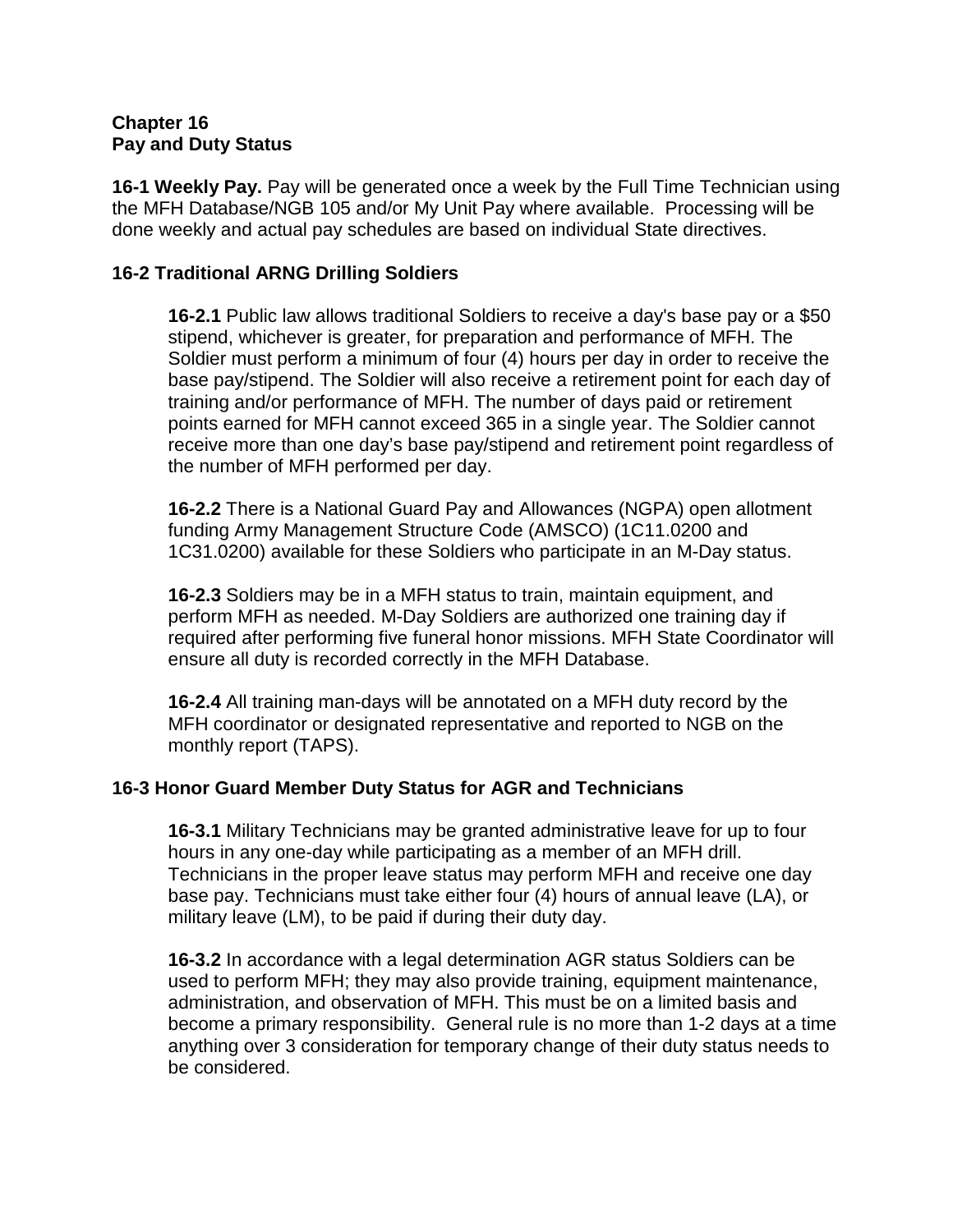**16-3.3** State employees who participate in MFH in a paid status will be required to be charged a minimum of four (4) hours annual leave.

#### **16-4 Military Retirees**

**16-4.1** Military retirees may receive a \$50 stipend for performing MFH. The \$50 stipend must be processed using 2065 OMNG funds. The AMSCO for the funding is 133G92.FO.

**16-4.2** The stipend for military retirees will be processed using IAW guidance listed in Chapter 3, Claim for Reimbursement for Expenditures on Official Business. The request for payment will be processed through the USP&FO and completed IAW state guidance. The payment for services/stipend will be made through Commercial Accounts Payable System (CAPS). CAPS will automatically produce an SF 1099 for anyone who earns more than \$600 during a tax year. CAPS will not collect state or federal taxes from any earnings.

**16-5 Veterans Service Organizations**. There is a \$50 stipend authorized for VSO organizations/posts, not individuals, which are certified IAW AP3 Program Guidance mandated by DOD to perform MFH IAW the ARNG SOP. The DODI 1300.15 encourages the use of VSOs in order to provide additional elements for all Veterans or as a force multiplier to assist with Full Honor requirements when uniformed personnel are limited.

**16-6 Contract Bugler.** A contract bugler may be paid for his/her services using 2065 OMNG funds. If the bugler is to perform multiple funerals based on a needed requirement; a contract may be established through the Purchasing and Contracting Office at the USP&FO using DA Form 3953, Purchase Request and commitment. If the services provided are not ongoing, the bugler may be paid using the SF 1164.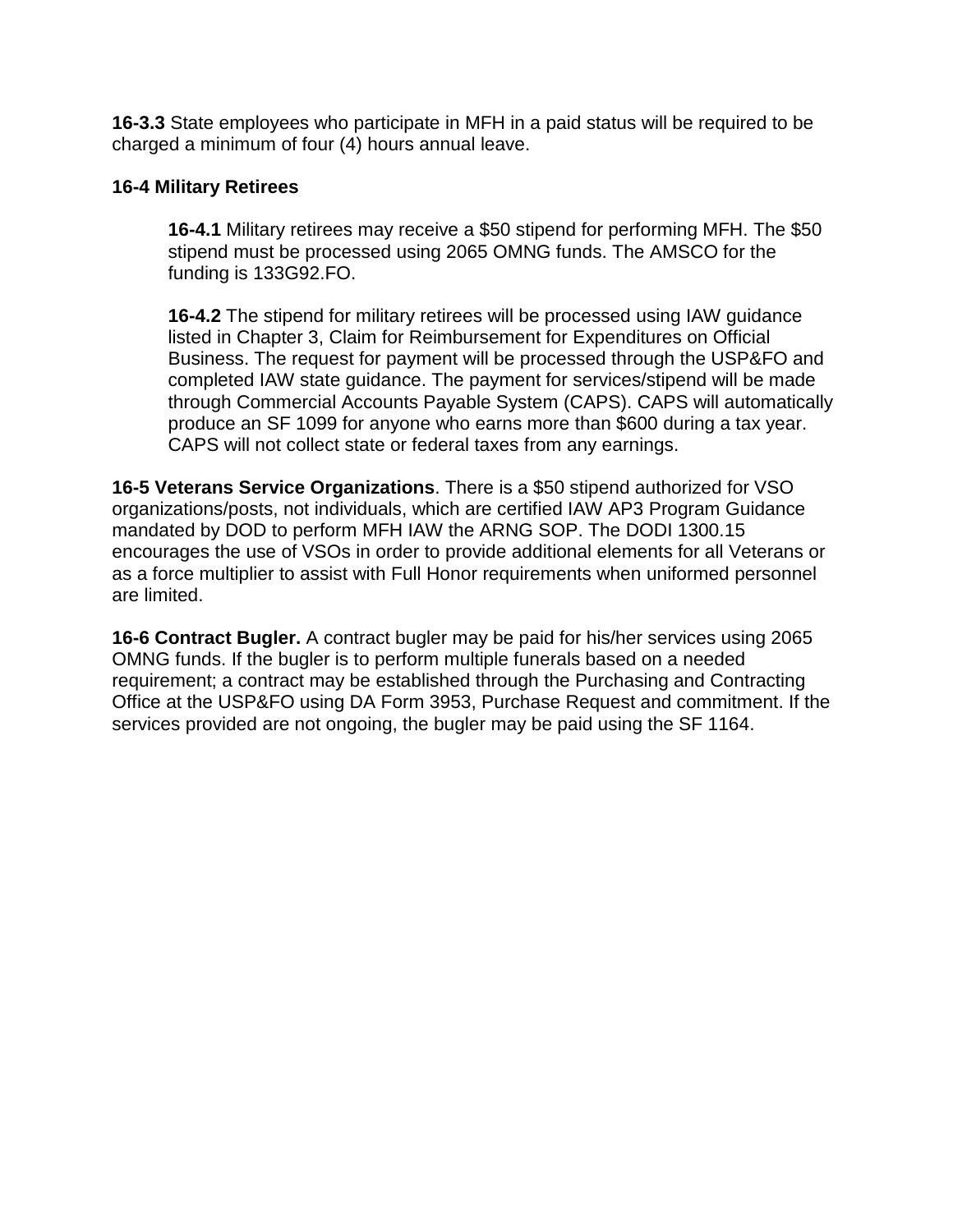#### **Appendix A – Reference List**

**References:** These are the essential references for the ARNG MFH program.

Public Law 106-398 ~ Section 575, 06 October 2000; The Floyd D. Spence National Defense Authorization Act (NDAA) for Fiscal Year 2001

Title 10 United States Code (USC) ~ 1491; Funeral Honors Functions at funerals for **Veterans** 

Title 10 USC ~ 985; Miscellaneous Prohibition and Penalties; Denial of specified burial related benefits

Title 32 USC ~ 114; National Guard, Funeral honor functions at funerals for Veterans

Title 32 USC ~ 115; National Guard, Funeral honors duty performed as a Federal function

Title 38 USC ~ Chapter 23; Veterans Burial Benefits

DoD Instruction 1300.15, 22 October 2007; Military Funeral Honors Support

DoD Instruction 7000.14-R ~ VOLUME 9, CHAPTER 4; Transportation Allowances

Memorandum, Office Secretary of Defense, 10 December 1999; Subject: Military Funeral Support

DFAS Manual 37-100-15, 08 October 2014; ARNG Operation and Maintenance (2065) Army Management Structure Codes Guidance

DFAS Manual 37-100-14, 08 October 2014; National Guard Personnel Army (2060) Army Management Structure Codes Guidance

Army Regulation 600-25, 24 September 2004; Salutes, Honors, and Visits of Courtesy

Army Regulation 840-10, 01 November 1998; Flags, Guidons, Streamers, Tabards, and Automobile and Aircraft Plates

Army Regulation 600-8-10, 04 August 2011; Leaves and Passes

Army Regulation 600-9, 28 June 2013; The Army Body Composition Program

Army Regulation 350-1, 19 August 2014; Army Training and Leader Development

Army Regulation 190-16, 28 June 1991; Army Physical Security

Army Regulation 11-2, 11 January 2010; Army Managers Internal Control Program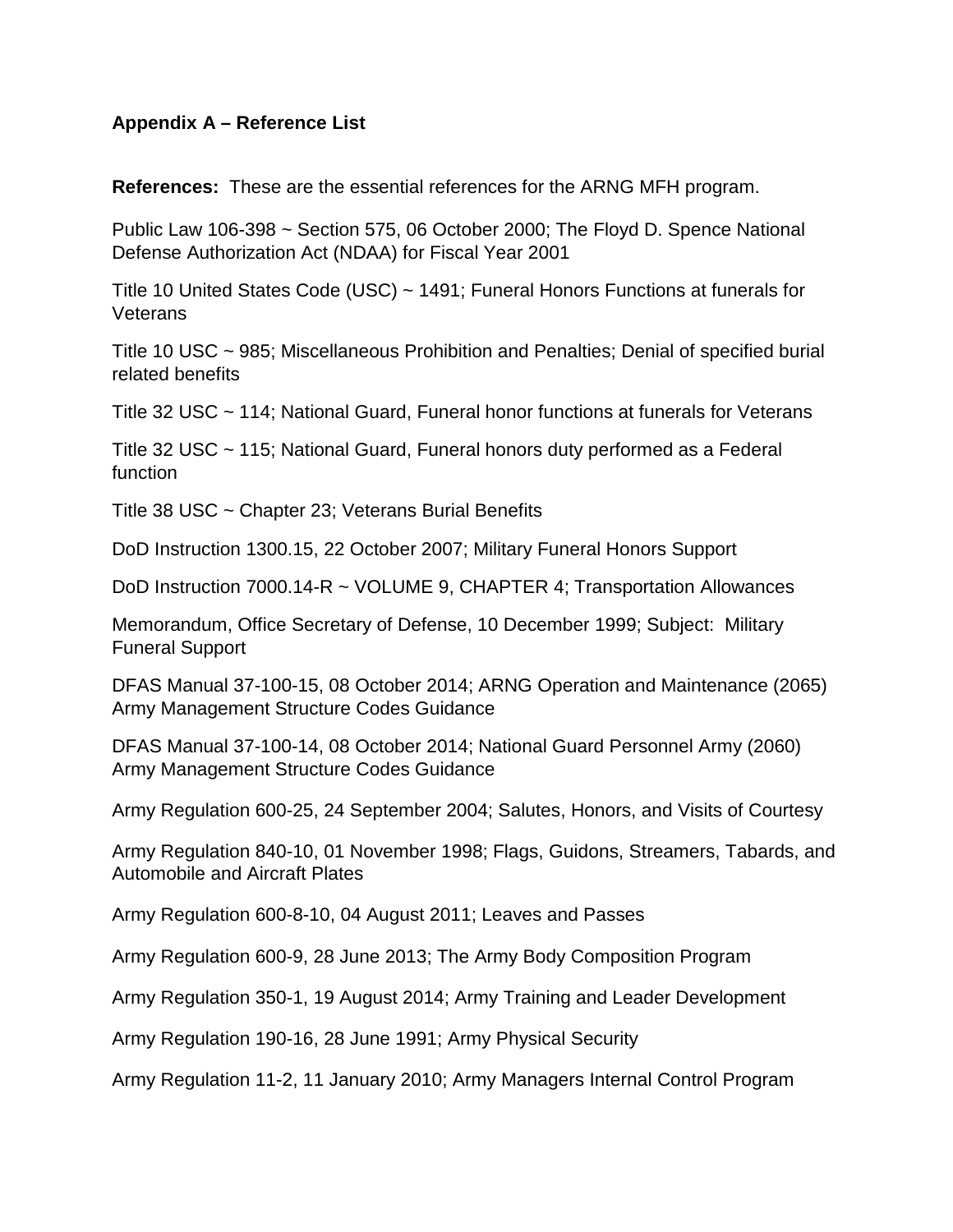## **Appendix A – Reference List**

Army Training Circular TC 3-21.5 (FM 22-5); Drill and Ceremonies

NG Regulation 600-200, 31 July 2009; Enlisted Personnel Management

Memorandum, Deputy Director Army National Guard, 12 June 2008; Subject: Army National Guard Support for Military Funeral Honors for Veterans

Memorandum, NGB-ARZ-HR, 10 January 2008; Subject: Army National Guard Support for Military Funeral Honors for Veterans

Memorandum, NGB-G1, 20 August 2007; Subject: Army National Guard Support for Military Funeral Honors for Veterans

Memorandum, ARNG-HRH Policy Memo (PPOM#13-020), 16 May 2013; Subject: Guidance for Full-Time National Guard Duty for Operational Support (FTNGD-OS) Performed Pursuant to Title 32 USC, Section 502(f), other than AGR/Counter-Drug

Memorandum, ARNG-HRH Policy Memo (PPOM#12-016), 03 April 2013; Subject: Implementation Guidance for Army National Guard Personnel to Carry Over Annual Leave to a Soldier's Next Period of Active Duty

Memorandum, NGB-SFSS, 28 April 2008; Subject: Right of First Refusal for Parent Service of Eligible Beneficiary

Annual ARNG-HRS Management Decision Package (MDEP)-Veteran Military Burial Honors (VMBH)

Army National Guard MFH Procedures, 01 October 2009; Honor Guard Training SOP

Army Knowledge Online (AKO), User Group ~ ARNG Honor Guard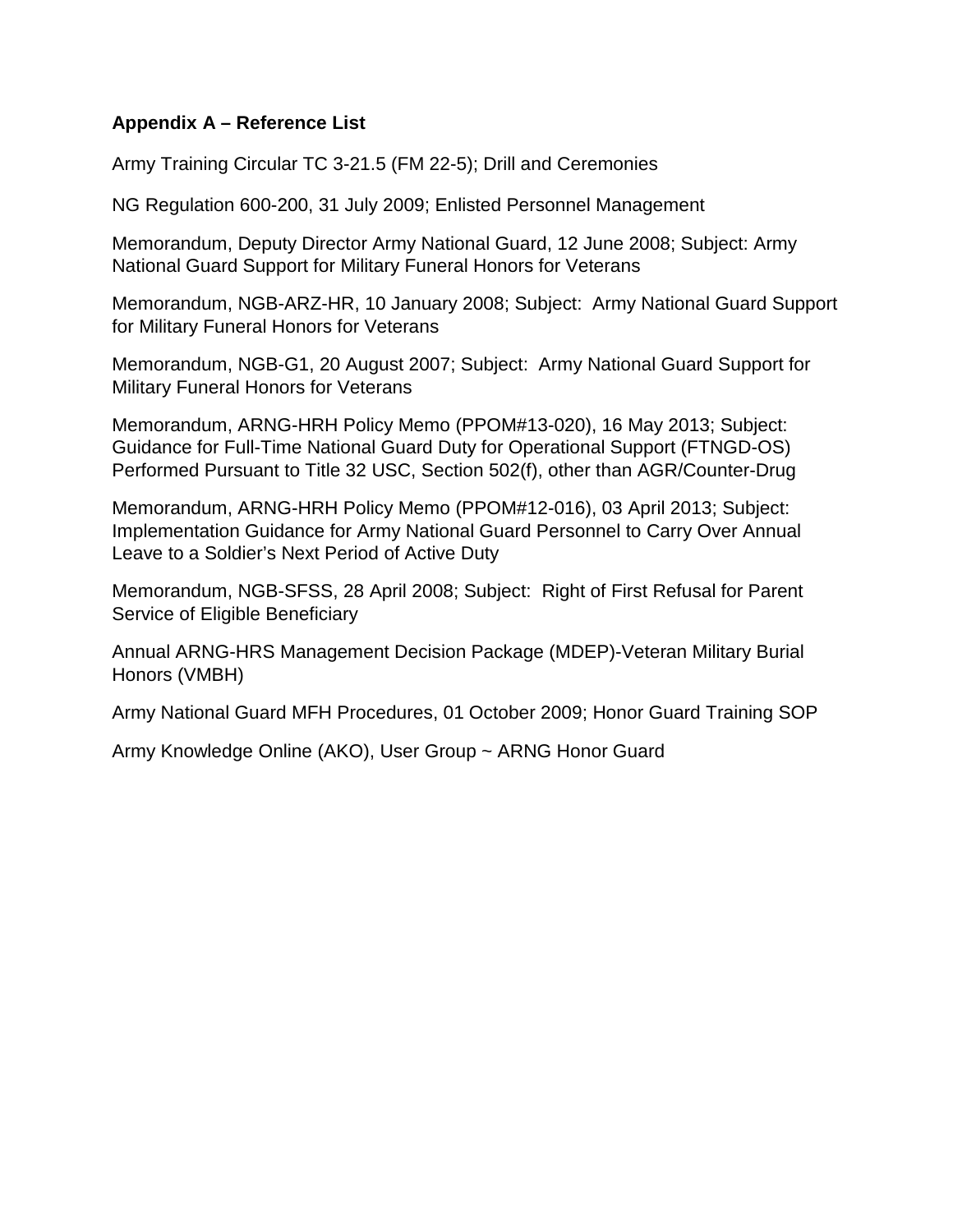## **Appendix B – Glossary**

**Active Duty Operational Support (ADOS):** An authorized voluntary tour of active duty performed pursuant to a Title 10 USC, Section 12301(d), other than AGR duty. It includes active duty for training (ADT) performed at the request of an organizational or operational commander; active duty or ADT performed as a result of reimbursable funding; *FUNERAL HONORS* duty performed not in an inactive duty status; and active duty performed by members of Retired Reserve not receiving regular Retired Pay.

**Authorized Providers (AP3):** Individuals or groups recognized by a Secretary of a Military Department or the Commandant of the Coast Guard, who are not members of the Military Services or employees of the United States and who augment the uniformed members of a military funeral honors detail. Authorized providers may include, but are not limited to, veterans' service organizations, members of the Reserve Officer Training Corps, Military Retirees, and other appropriate individuals and organizations that support the rendering of Military funeral honors.

**Authorized Representative:** A person chosen by the next of kin to represent them in matters dealing with the loss of the eligible beneficiary.

**Ceremonies;** Formations and movements in which a number of troops execute movements in unison and with precision just as in drill; however, their primary value is to render honors, preserve tradition, and stimulate esprit de corps.

**Cordon:** A line of Soldiers to honor a dignitary upon entering or exiting from a given place or vehicle.

**Drill:** Certain movements by which a unit or individuals move in a uniform manner from one formation to another, or from one place to another. Movements are executed in unison and with precision.

**Eligible Beneficiaries for MFHs:** Deceased active duty personnel and veterans, as defined in section 1491 of Reference (k) and paragraph E2.12.

**Federal Capital Crime:** The term "Federal capital crime" means an offense under Federal law for which the death penalty or life imprisonment may be imposed.

**Formation Alignment:** The arrangement of several elements on the same line.

**Formation Base:** The element on which a movement is planned or regulated.

**Formation Cadence:** The uniform rhythm in which a movement is executed, or the number of steps or counts per minute at which a movement is executed. Drill movements are normally executed at the cadence of quick time or double time. Quick time is the cadence of 120 counts or steps per minute; double time is the cadence of 180 counts or steps per minute.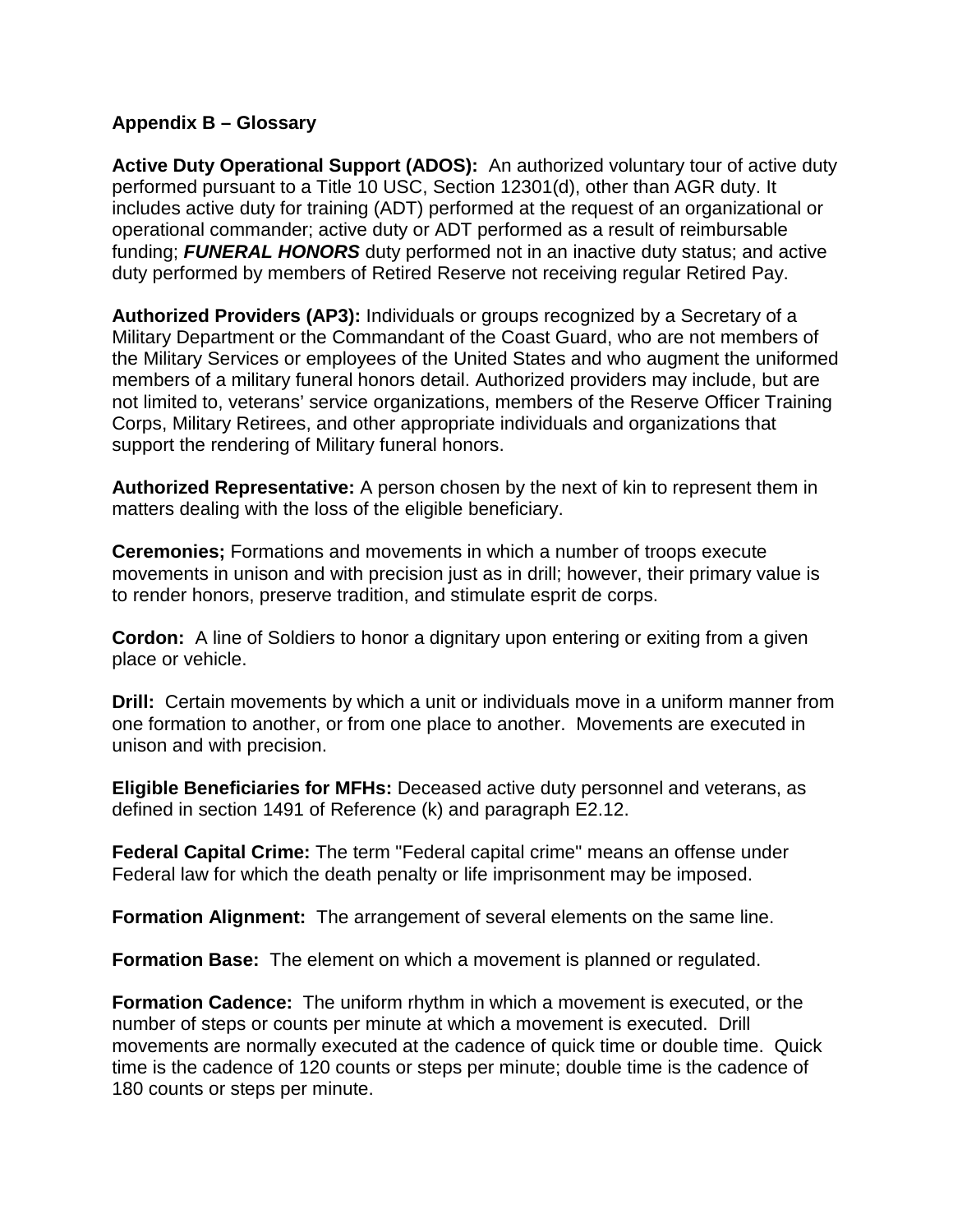#### **Appendix B – Glossary**

**Formation Column:** A formation in which the elements are one behind the other. In a platoon column, the member of each squad are one behind the other, with the

**Formation Cover:** Aligning one-self directly behind the one immediately the front while maintaining correct distance.

**Formation Distance:** The space between elements when the elements are one behind the other. Between units, it varies with the size of the formation; between individuals, it is an arm's length to the front plus 6 inches or about 36 inches, measured from the chest of one to the back of the one immediate to their front.

**Formation Line:** A formation in which the elements are side by side or abreast of each other. In a platoon line, the members of each squad are abreast of each other with the squads one behind the other.

**Full-Time National Guard Duty – Operational Support (FTNGD-OS):** an authorized voluntary tour of full-time duty performed pursuant to Title 32 USC, Section 502(f), other than AGR, it does not include "counter-drug" duty performed under 32 USC 112; it does include training performed at the request of an organizational or operational commander; performed as a result of reimbursable funding; and *FUNERAL HONORS* duty performed not in an inactive duty status.

**Funeral Director:** A State-licensed individual responsible for arranging all burial details, to include requesting military funeral honors.

**Management Decision Package (MDEP):** Documents capabilities and requirements; responsible for integrating and justifying requirements. MDEPs are grouped according to capability to highlight the linkage between guidance and budget.

**Military Funeral Honors:** The ceremonial paying of respect and the final demonstration of the country's gratitude to those who, in times of war and peace, have faithfully defended our Nation. The military funeral honors ceremony consists of, at a minimum, the folding and presentation of the American flag and the sounding of Taps by a detail of two uniformed members of the Military Services. At least one of the detail's members shall be from the parent Service of the eligible beneficiary.

**Military Funeral Honors Program:** The military office of the ARNG, as directed by the Adjutant General (TAG), responsible for arranging the delivery of MFHs IAW federal and NGB guidance.

**Personnel Eligible for Military Funeral Honors:** Deceased active duty personnel and veterans (as defined in 10 USC, 1491), which includes members and former members of the selective reserve (as defined in 38 USC 2301(f)).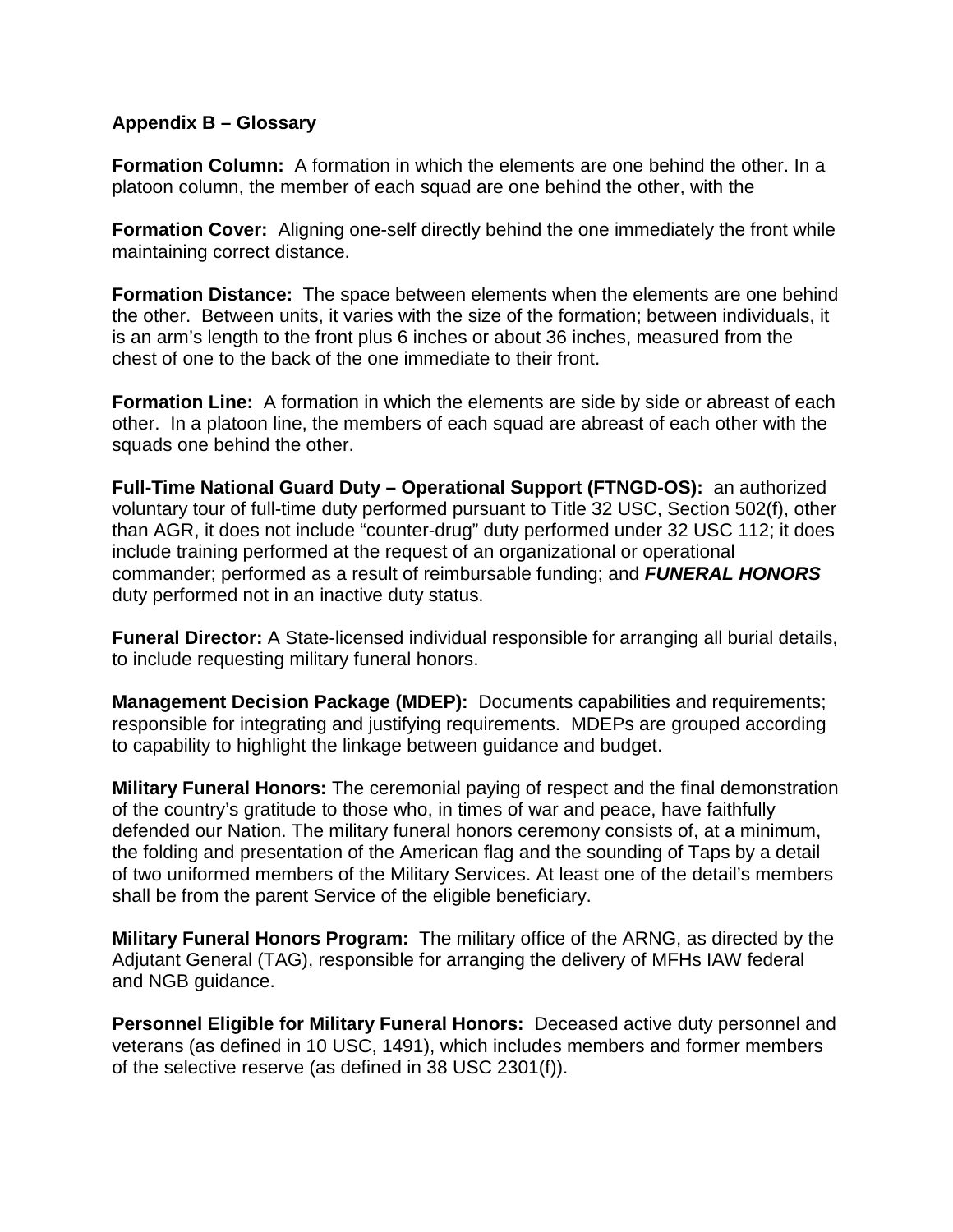# **Appendix B – Glossary**

**Program Budget Advisory Committees (PBACs):** an established committee within organizations/States that review/oversee program budget requirements, procurement and allocations.

**Regional Honors Coordinator:** The military office, as directed by each Military Service, responsible for arranging the delivery of Military funeral honors within a specified geographic region.

**Service Representative:** Uniformed member of the parent Service of the eligible beneficiary who leads the honors detail and presents the flag to the next of kin.

**Selective Reserve:** Includes Soldiers, Marines, Sailors, and Airmen who are or were drilling members of a RC or ARNG unit.

**State Capital Crime:** The term "State capital crime" means, under State law, the willful, deliberate, or premeditated unlawful killing of another human being for which the death penalty or life imprisonment without parole may be imposed.

**TAPS:** The traditional lights out musical composition played at military funerals and memorial services. The official version of Taps is played by a single bugle.

**Under Dishonorable Conditions:** For the purposes of determining eligibility for military funeral honors in accordance with Reference (k) and this Instruction, individuals who have at any time been discharged or released from military service with any of the following characterizations of service or under any of the following circumstances, shall be considered to have been discharged or released under dishonorable conditions, and Military funeral honors shall not be provided:

- A dishonorable discharge.
- A bad conduct discharge.
- A dismissal from the Service awarded by courts-martial.
- An under other than honorable conditions discharge.
- An officer resignation for the good of the service in lieu of courts-martial, which results in a discharge characterization of under other than honorable conditions.

#### **Veteran:** A decedent who:

- Served in the active military, naval, or air service, as defined in section 101(24) of Reference (h) and was discharged or released under conditions other than dishonorable by means of an honorable or under honorable conditions (general) discharge; or
- was a member or former member of the Selected Reserve, as described section 2301(f) of Reference (h)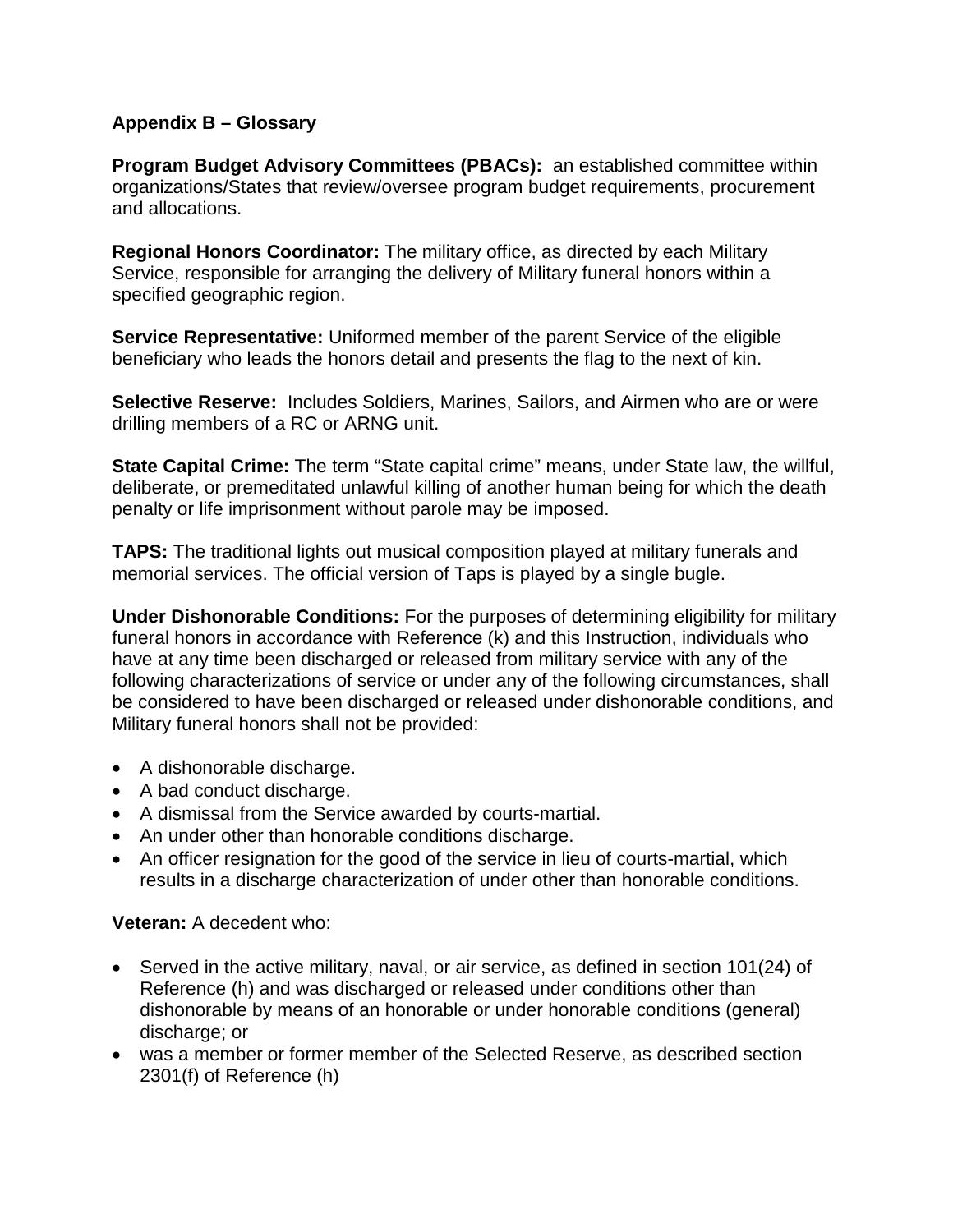NGB-HRS is the publishing agency.

NGB Publishes New MDEP Guidance each FY; below is the FY15 Guidance extract to be used as a referenced example. MDEP provides VMBH Funding Guidance for 2065 OMNG and 2060 NGPA funding codes.

----------------------------------------EXAMPLE-------------------------------------------------------------- Military Burial Honors Activities (2065/OMNG) MDEP: VMBH Functional Area: 133G92VMBH TDC: N/A Internal Order: 80030690

- **1.** Purpose: Provide Military Funeral Honor (MFH) resource and program guidance to the 50 States, 3 Territories, and the District of Columbia (States) for Fiscal Year 2015 (FY15) to ensure statutory and regulatory compliance and stewardship of resources.
- **2.** Program Management: MFH National Guard Operations and Maintenance (OMNG) funding supports the core MFH activities in each State.
- **a.** Intent: The intent of funding is to support the day-to-day operations for MFH missions including travel, funeral honors, training, and equipment.
- **b.** Objectives: The objectives of the program are to conduct MFH in response to requests from the Casualty and Mortuary Affairs Operations Center (CMAOC), regional Casualty Assistance Centers (CAC), Families, and Funeral Directors. The metrics used to measure these objectives include volume of missions conducted for grave site funerals, memorials, and plane side honors and additional metrics to accurately capture the volume of personnel, duty status, miles driven, and other costs.
- **c.** Guidance: MFH OMNG funding supports the core MFH activities in each State/Territory (S/T). The State MFH Coordinator must contact the nearest Installation's Funeral Honors Coordinator to utilize the "first right of refusal" with other service organizations within a fifty mile radius of an Active Duty Military Installation. This will help reduce the cost of travel for the State MFH teams. States should eliminate government cell phone contracts from the OMNG budget to become more efficient with available funds. General Services Administration (GSA) vehicles must be funded through the QLOG Management Decision Package (MDEP) and not the VMBH MDEP. The States must provide the GSA Fleet to support funeral honors if they are reasonably available. If GSA vehicles are not available, MFH teams should utilize other State ARNG assets or utilize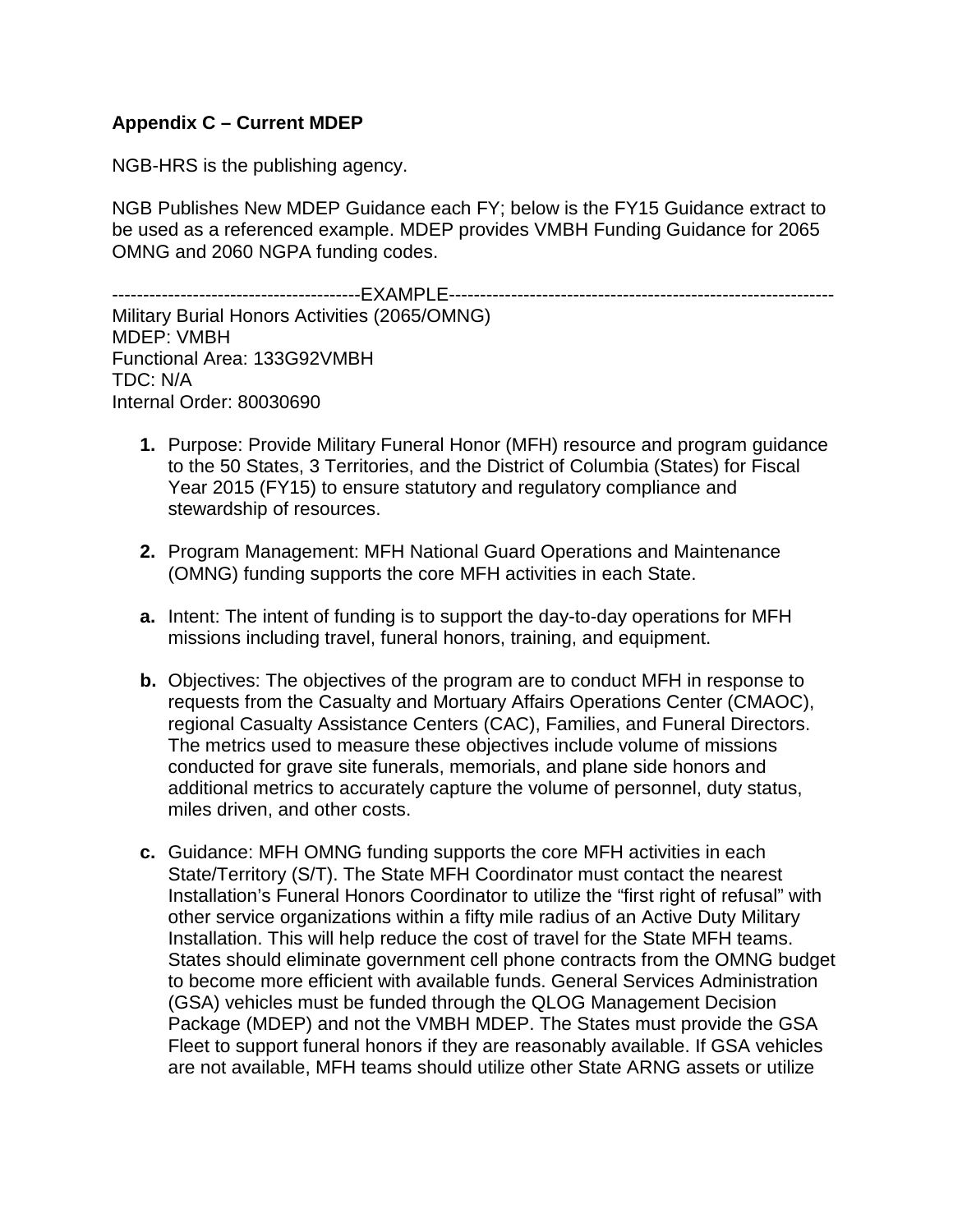Privately Owned Vehicles (POVs) to accomplish the mission. If POVs are used, MFH OMNG funding is available for reimbursement. States are directed to first seek additional funds through their individual State Program Budget Advisory Committees (PBACs) in the event they require additional funds. Any request to the National Guard Bureau (NGB) for additional funding requires a written reason from the State Program Manager (PM) as to why the State could not fund the request.

- **d.** Specified Tasks: MFH OMNG funding must be used for the following operational/logistical activities in order to accomplish program goals:
	- (1) Establish and maintain the MFH Details.
	- (2) Support the annual travel requirements of MFH participants.
	- (3) Support the administrative and logistical requirements of MFH participants.
	- (4) Support State MFH participant training.
	- (5) Create efficiencies to reduce overhead costs such as:
		- i. Conduct periodic reviews of contracts to reduce costs.
		- ii. Develop internal State checklists to ensure that the MFH program is operating in the most efficient manner.
		- iii. Utilize a Two-Soldier Detail when performing honors for veterans and Nine-Soldier Details when performing honors for deceased active duty Soldiers and retired veterans. Any Soldiers who attend over the required Two-Soldier Detail or the Nine-Soldier Detail must not be paid via VMBH program. They must be attendants to the Funeral rather than participants and perform in a non-pay status.
		- iv. Utilize the Active Army funeral honors teams when within a 50-mile radius of an active-component military installation.
		- v. The Service Secretary of the respective deceased veteran is responsible for ensuring MFH is provided. The ARNG will ensure the service component the veteran served is afforded the opportunity to bury the veteran before accepting the mission. Ensure "first right of refusal" is being enforced.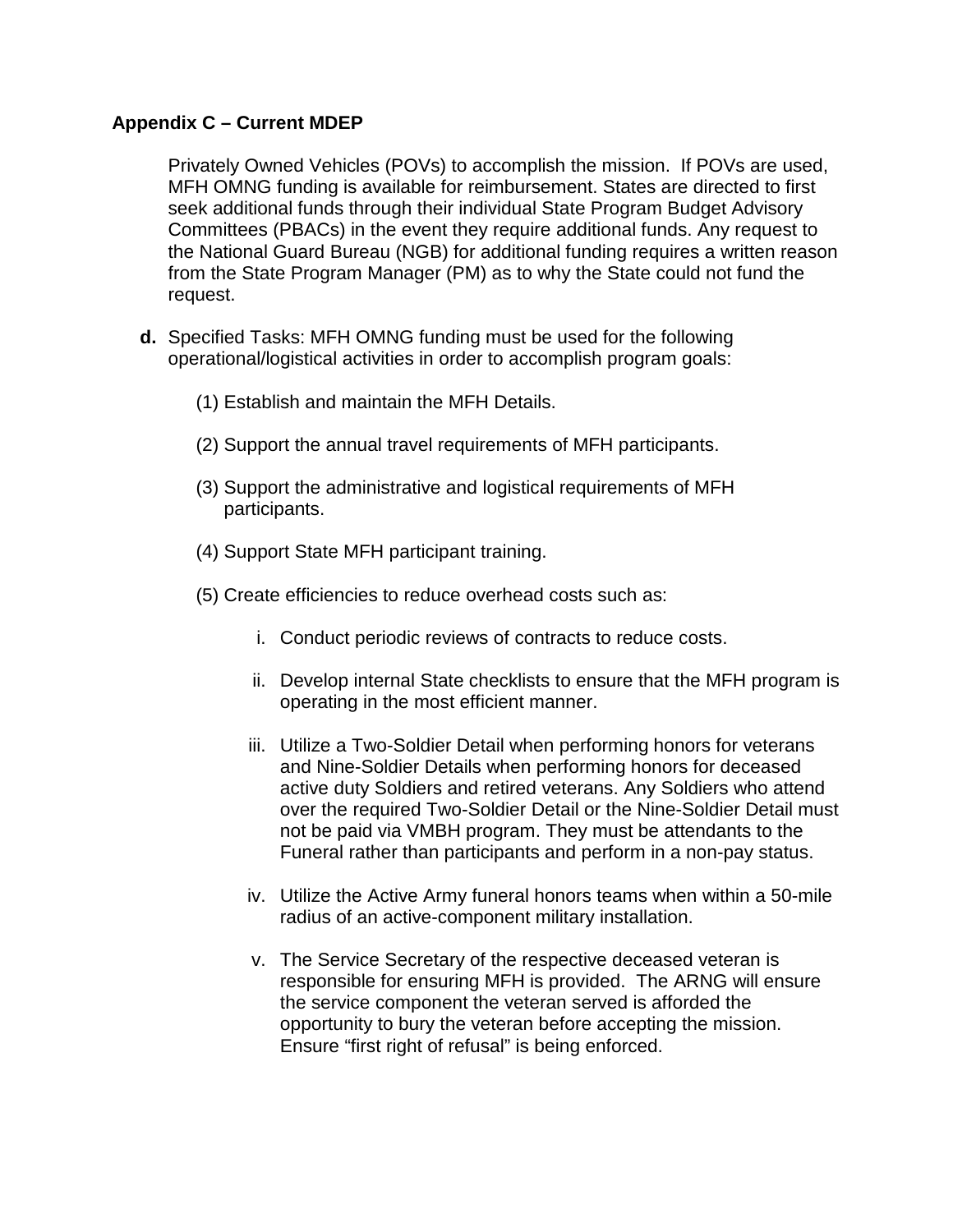- (6) States will record "memorial" missions appropriately in the MFH Database. Memorial missions are defined as presenting a flag to the next of kin of a veteran that has already been buried. States will not count multiple memorials as individual funerals.
- (7) Train and certify Veteran Service Organizations (VSOs) under the Authorized Provider Partnership Program (AP3) in order to receive the VSO stipend. The Military Authorities must inform VSOs to self-register in the Central Contractor Registration (CCR) to create an FMZ1 that produces a Commercial and Government Entity Code (CAGE CODE) to obligate funds due to the transition to General Fund Enterprise Business System (GFEBS). The CAGE CODE authorizes the \$50.00 stipend to be paid under miscellaneous payments. MFH support falls under miscellaneous payment.
- (8) Ensure State MFH Coordinators (or designee) enter their MFH execution data and all related information into the MFH database for each completed mission in an accurate and timely manner. Failure to record MFH data will result in reduced resources in future years (see methodology). The information from MFHs is utilized to build the Program Objective Memorandum (POM) requirements for the VMBH program. All information should be entered into MFH database no later than 24 hours after completion of mission.
- **3.** Resource Management:
- a. Funding Model: The MFH OMNG funding model considered a function of two distinct calculations with each weighted 50% of the total: 50% of the total funding provided to each State is based on a three-year average of the quantity of funerals performed and 50% of the total funding provided to each State is based on the three-year average dollars executed in the previous three years. This methodology allows the National Guard Bureau (NGB) to consider the individual funeral honors cost difference between States and ensure the States that perform a high volume of funerals are adequately resourced.
- b. Contracts:
- (1) Indefinite Delivery / Indefinite Quantity (IDIQ): Military Funeral Honors (MFH) was combined with Survivor Outreach Services (SOS) under the IDIQ contract which was approved February 2012 and took affect 12 April 2012. This means that the roles and duties of the contractors have been expanded to meet the requirements of Task Order #4 of the IDIQ. However, the primary responsibility of MFH and SOS Coordinators remains unchanged. MFH and SOS Coordinators must continue to focus and provide support to their respective programs.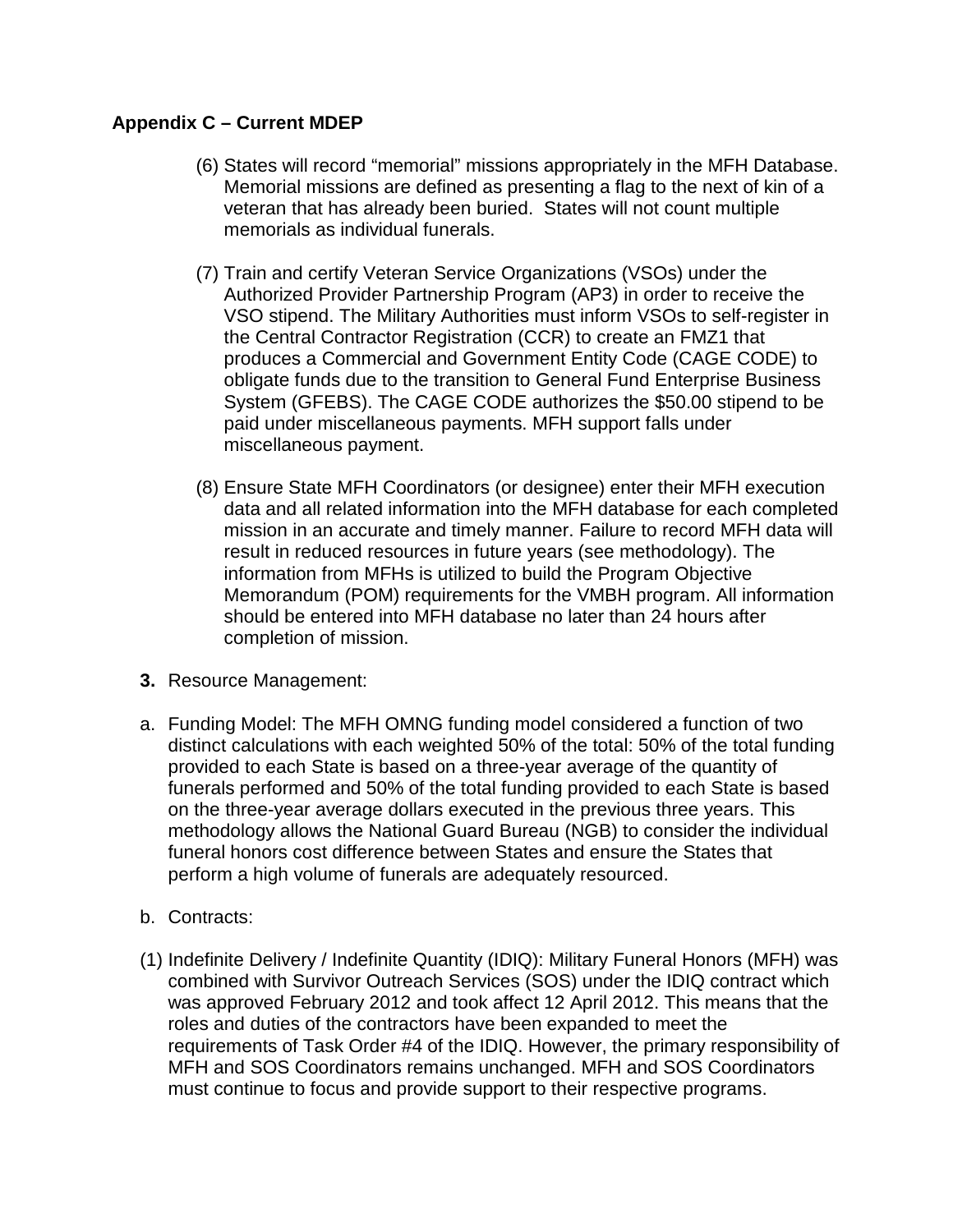- (2) Master Cooperative Agreement (MCA): N/A
- (3) Blanket Purchase Agreement (BPA): N/A
- c. Funding Distribution: Funding is sent through Resource Management Online (RM-Online) / General Fund Enterprise Business System (GFEBS) to the States. States will receive 100% of their MFH OMNG funding at the beginning of FY15. At the beginning of the FY 4th Quarter, States/Territories should evaluate their status and burn rate of VMBH 2065 funds, and initiate methods to ensure funds are executed accordingly. If excess funds are projected by the end of the FY, the State/Territory should work with their respective USPFO to transfer funds to other programs or turn back into NGB.
- d. Funding Execution: Everything needed for the completion of the desired task must be executed under the following orders:
	- (1) Internal Order 80030690
	- (2) AMSCO 133G92
	- (3) Fund 206510D15
- e. Expenditure Tracking: Expenditures must be tracked in GFEBS. State Program Managers / United States Property and Fiscal Offices (USPFOs) must clearly label purchase requests to accurately track expenditures for reporting purposes and justify future funding with one of the below categories:
	- (1) VSO Stipends
	- (2) Retiree Stipends
	- (3) Training Equipment
	- (4) MFH Travel Expenses
	- (5) MFH Other Direct Costs (ODCs)

**1.** POC: CPT Zachary Dozer, MFH PM – (703) 601-8133, DSN 329-8133, [zachary.a.dozer.mil@mail.mil;](mailto:zachary.a.dozer.mil@mail.mil) MAJ Zoilo J Lopez, Survivor Services Branch Chief -(703) 601-6951, DSN 321-6951, [zoilo.j.lopezmartinez2.mil@mail.mil](mailto:zoilo.j.lopezmartinez2.mil@mail.mil)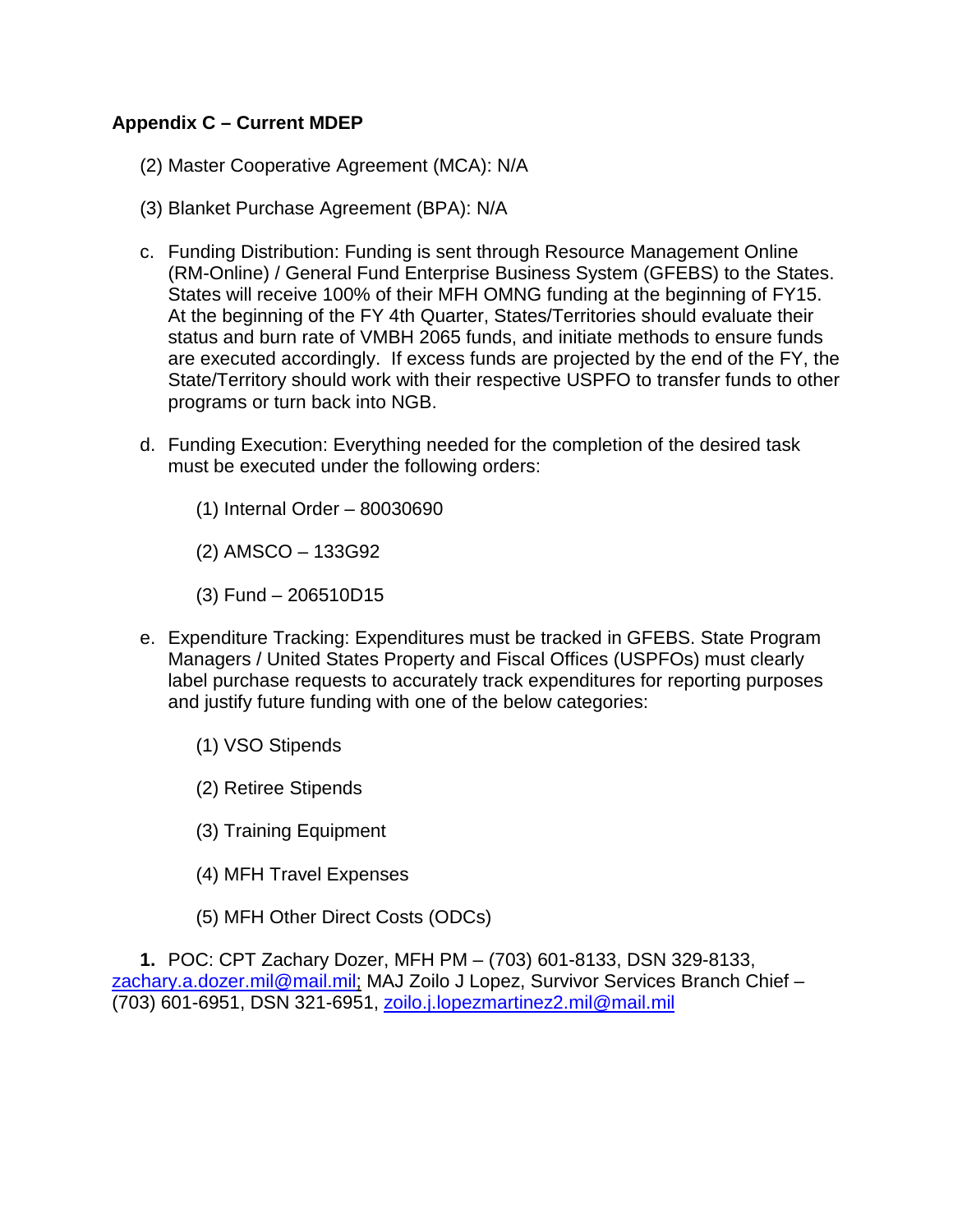# **Military Burial Honors Activities Allocations (2065/OMNG)**

| States                 | 2065/OMNG Funding      |            |  |
|------------------------|------------------------|------------|--|
| АΚ                     | \$                     | 3,100.00   |  |
| AL                     | \$                     | 32,300.00  |  |
| ĀR                     | \$                     | 10,400.00  |  |
| ΑZ                     | \$                     |            |  |
| CA                     |                        | 22,700.00  |  |
| $\overline{\text{co}}$ | \$                     | 100,800.00 |  |
| CT                     | $\overline{\xi}$       | 22,100.00  |  |
|                        | \$                     | 35,900.00  |  |
| $\overline{DC}$        | \$                     |            |  |
| DE                     | \$                     |            |  |
| FL                     | \$                     | 57,900.00  |  |
| GA                     | $\overline{\varsigma}$ | 26,400.00  |  |
| GU                     | \$                     | 1,400.00   |  |
| HI                     | \$                     | 12,700.00  |  |
| IA                     | \$                     | 15,400.00  |  |
| ID                     |                        | 47,700.00  |  |
| L                      | $\frac{1}{2}$          | 65,300.00  |  |
| IN                     | \$                     | 47,000.00  |  |
| KS                     | \$                     |            |  |
| ΚY                     | \$                     | 13,600.00  |  |
| LA                     |                        | 9,200.00   |  |
| MA                     | \$                     | 38,200.00  |  |
|                        | \$                     | 44,400.00  |  |
| <b>MD</b>              | ş                      | 18,900.00  |  |
| ME                     | \$                     | 19,900.00  |  |
| М                      | \$                     | 51,700.00  |  |
| MN                     | \$                     | 39,500.00  |  |
| <b>MO</b>              | \$                     | 90,400.00  |  |
| <b>MS</b>              | \$                     | 25,800.00  |  |
| MТ                     | \$                     | 25,700.00  |  |
| NC                     | \$                     | 75,500.00  |  |
| <b>ND</b>              | \$                     | 47,100.00  |  |
| <b>NE</b>              | \$                     | 20,000.00  |  |
| NΗ                     |                        | 11,600.00  |  |
| NJ                     | $rac{5}{5}$            | 39,800.00  |  |
| <b>NM</b>              | \$                     | 14,500.00  |  |
| <b>NV</b>              | \$                     |            |  |
| $\overline{NY}$        | \$                     | 4,800.00   |  |
| OH                     |                        | 157,500.00 |  |
| OK                     | \$                     | 81,000.00  |  |
|                        | \$                     | 27,800.00  |  |
| <b>OPEN ALLO</b>       | \$                     |            |  |
| <b>OR</b>              | $rac{5}{5}$            | 58,000.00  |  |
| PA                     |                        | 29,900.00  |  |
| PEC                    | \$                     |            |  |
| PR                     | \$                     | 22,800.00  |  |
| RI                     | ς                      | 28,600.00  |  |
| SC                     | \$                     | 50,400.00  |  |
| SD                     | \$                     | 13,900.00  |  |
| TN                     | \$                     | 70,900.00  |  |
| ТX                     | \$                     |            |  |
| UT                     |                        | 15,000.00  |  |
| VA                     | \$                     | 25,200.00  |  |
|                        | \$                     | 51,200.00  |  |
| ٧I                     | \$                     | 400.00     |  |
| VT                     | \$                     | 13,800.00  |  |
| WA                     | \$                     | 35,100.00  |  |
| WI                     | $rac{1}{2}$            | 39,000.00  |  |
| W                      |                        | 24,700.00  |  |
| WY                     | \$                     | 11,500.00  |  |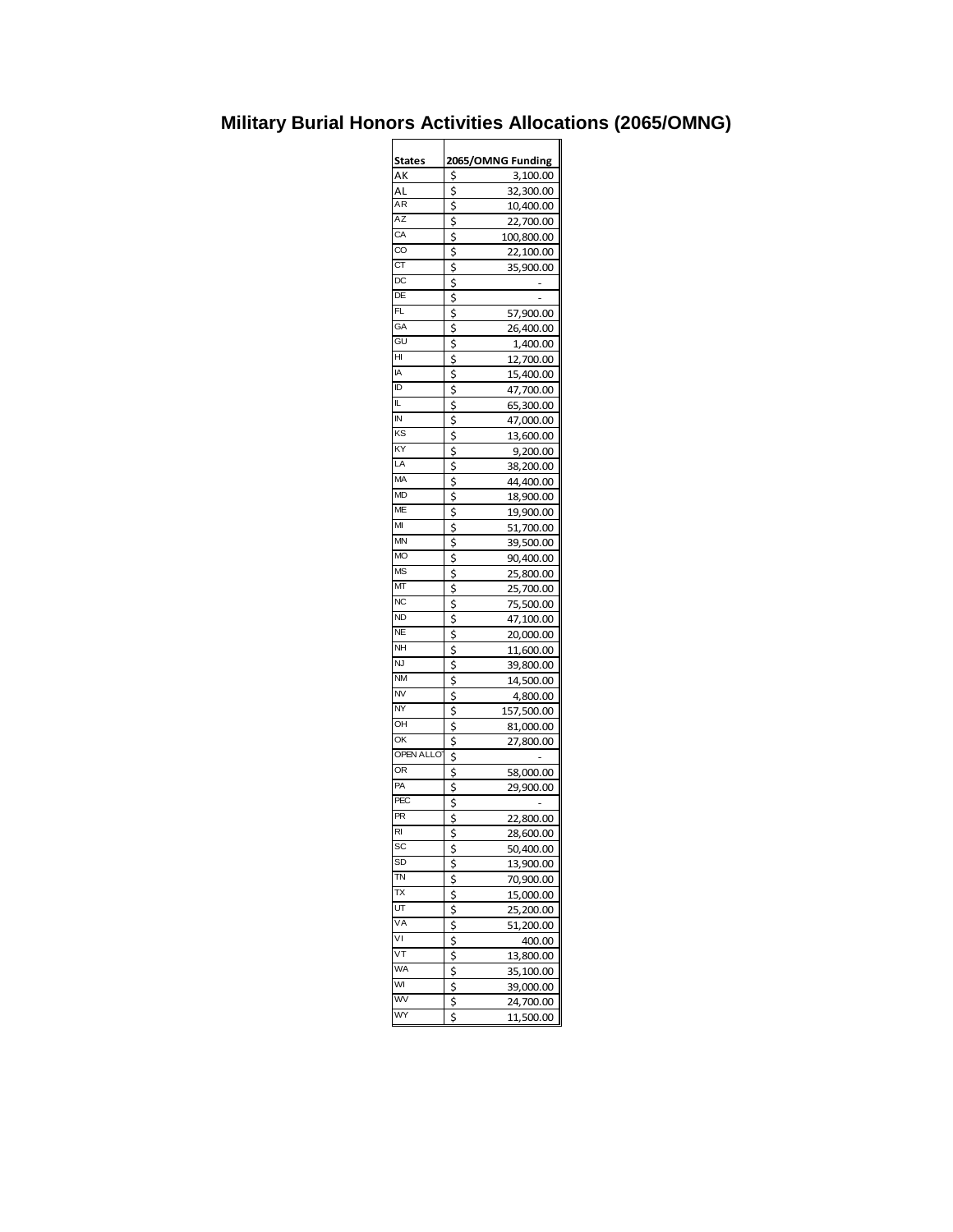#### **Military Burial Honors Personnel (2060/NGPA) MDEP: VMBH Functional Area: N/A TDC: 452 Internal Order: N/A**

**2. Purpose:** Provide Military Funeral Honor (MFH) resource and program guidance to the 50 States, 3 Territories, and the District of Columbia (States) for Fiscal Year 2015 (FY15) to ensure statutory and regulatory compliance and stewardship of resources.

**3. Program Management:** MFH National Guard Personnel (NGPA) funding supports the core MFH personnel to conduct the MFH missions and essential MFH activities in each State.

a. Intent: The intent of this funding is to provide States with support for the day-today manpower for the operations of MFH missions including the conduct of funeral honors, plane side honors, memorial services, Military Honors Training, and essential Soldier duties inherent to the program.

b. Objectives: The objectives of the program are to conduct MFH in response to requests from the Casualty and Mortuary Affairs Operations Center (CMAOC), regional Casualty Assistance Centers (CAC), Families, and Funeral Directors. The metrics used to measure these objectives include volume of missions conducted for grave site funerals, memorials, and plane side honors and additional metrics to accurately capture the volume of personnel, duty status, miles driven, and other costs.

c. Guidance: States must effectively utilize the M-Day force instead of Active Duty Operational Support (ADOS) personnel to perform honors and utilize the minimum number of Soldiers (2 Soldiers for veteran and 9 Soldiers for active duty / retired veterans) to ensure mission success in accordance with established MFH guidelines found within the DoDI 1300.15 and AR 600-25. The National Guard Bureau (NGB) Program Manager (PM) will monitor State use of ADOS to ensure personnel on ADOS orders are performing burial honors. States are directed to first seek additional funds through their individual State Program Budget Advisory Committees (PBACs) in the event they require additional funds. Any request to NGB for additional funding requires a written reason from the State PM as to why the State could not fund the request. All Requests will be reviewed for inappropriate use of ADOS and 1C Army Management Structure Code (AMSCO) funding. NGB MFH PM will perform a periodic analysis on the performance of MFH and submit reports to States where guidance is not being followed. States must correct all breaches of policy to ensure the program is performed in the most effective and efficient manner.

d. Specified Tasks: The MFH Details must be able to perform all MFH missions for the entire fiscal year and meet the following requirements: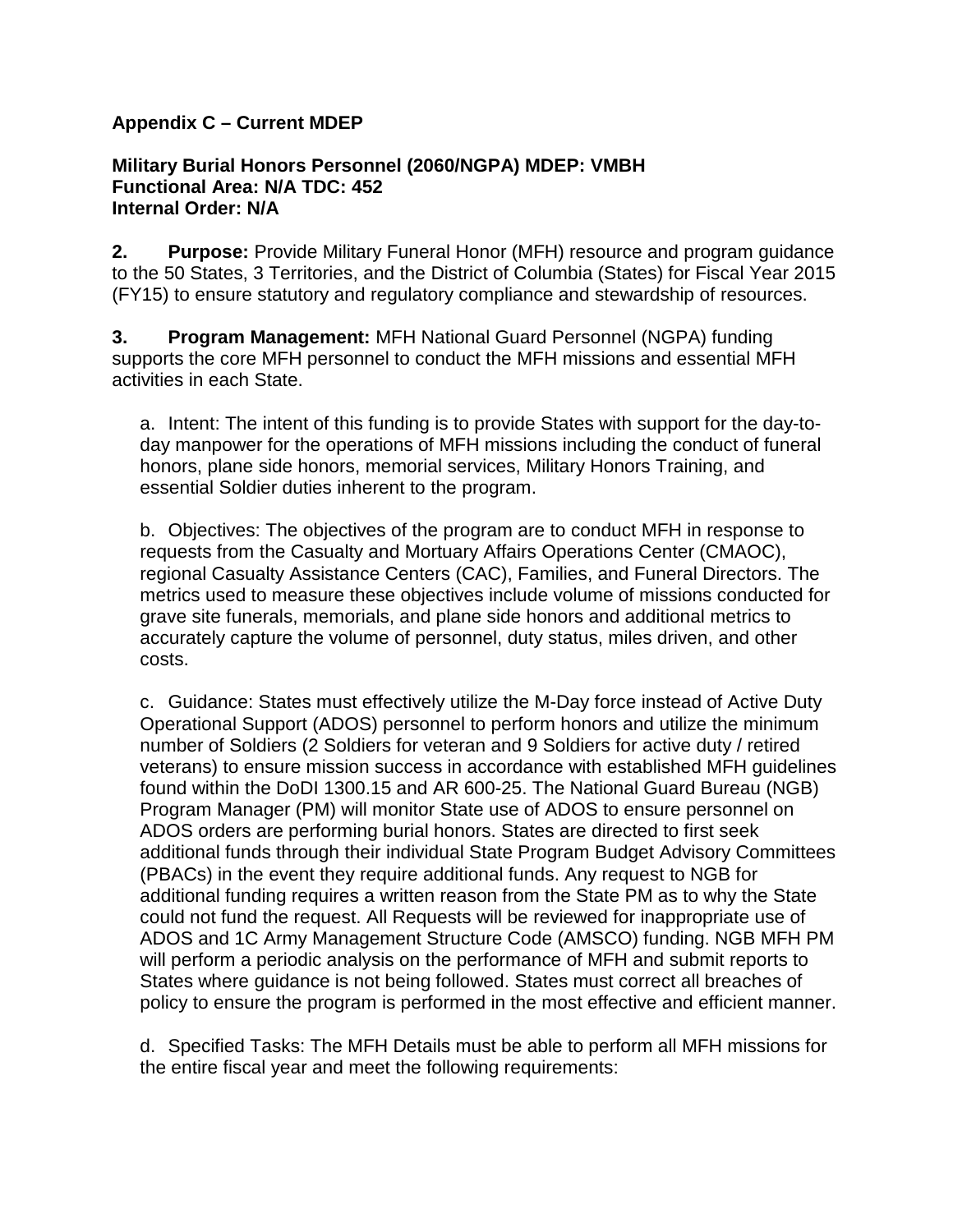(1) Selected Soldiers must be in the rank of E3-E7, and possess the highest degree of maturity, mental stability, and professional demeanor on and off duty as to bring the greatest degree of credit and honor to our Military Service. Each State may select their own MFH Details based upon the needs of the State and the funding provided. Grades above E7 must only be used when the grade of the deceased warrants it.

(2) Selected Soldiers must obtain a minimum of 40 hours of in-State training prior to attending the 80-hour Army National Guard (ARNG) Certified Trainer Honor Guard Course at the Professional Education Center (PEC) in accordance with the ARNG 40-hour point of instruction (POI). Military Authorities and State MFH Coordinators must ensure Soldiers report to PEC for MFH training with the required documents and equipment. States should plan MFH budgets to account for Soldiers to attend the Certified Trainer course.

(3) Selected Soldiers must perform all MFH missions to the Army standard as well as Casket Bearer duties and functions and must be available for State Military Funeral processions.

(4) Selected Soldiers must be able to perform Two- and Nine-Soldier Honor Guard Details and abide/comply with the Army Safety Program.

(5) Selected Soldiers must maintain strong Public Relations in order to ensure mission success and highest regard to Family Survivors.

(6) The implementation of MFH training policy and conduct must be adhered to.

(7) Soldiers must conduct maintenance of all uniforms and equipment assigned to the mission.

(8) All Soldiers assigned to State MFH Details must be in compliance with the Army Weight Control Program as outlined in AR 600-9.

(9) Funerals that are refused, turned down, or otherwise not performed by the States must be loaded into the MFHs Database along with the reason for not performing the funeral. This is required to show the quantity of funerals that are requested and not performed due to a lack of resources (i.e. funding, personnel availability, travel funds, vehicles etc.). Failure to capture this data will limit NGB's ability to request and secure resources in the future.

(10) All Army MFH requests to the S/T should come from their respective Casualty Assistance Center (CAC). Any requests from the funeral home or family member directly to the S/T for all non-Army MFH missions should be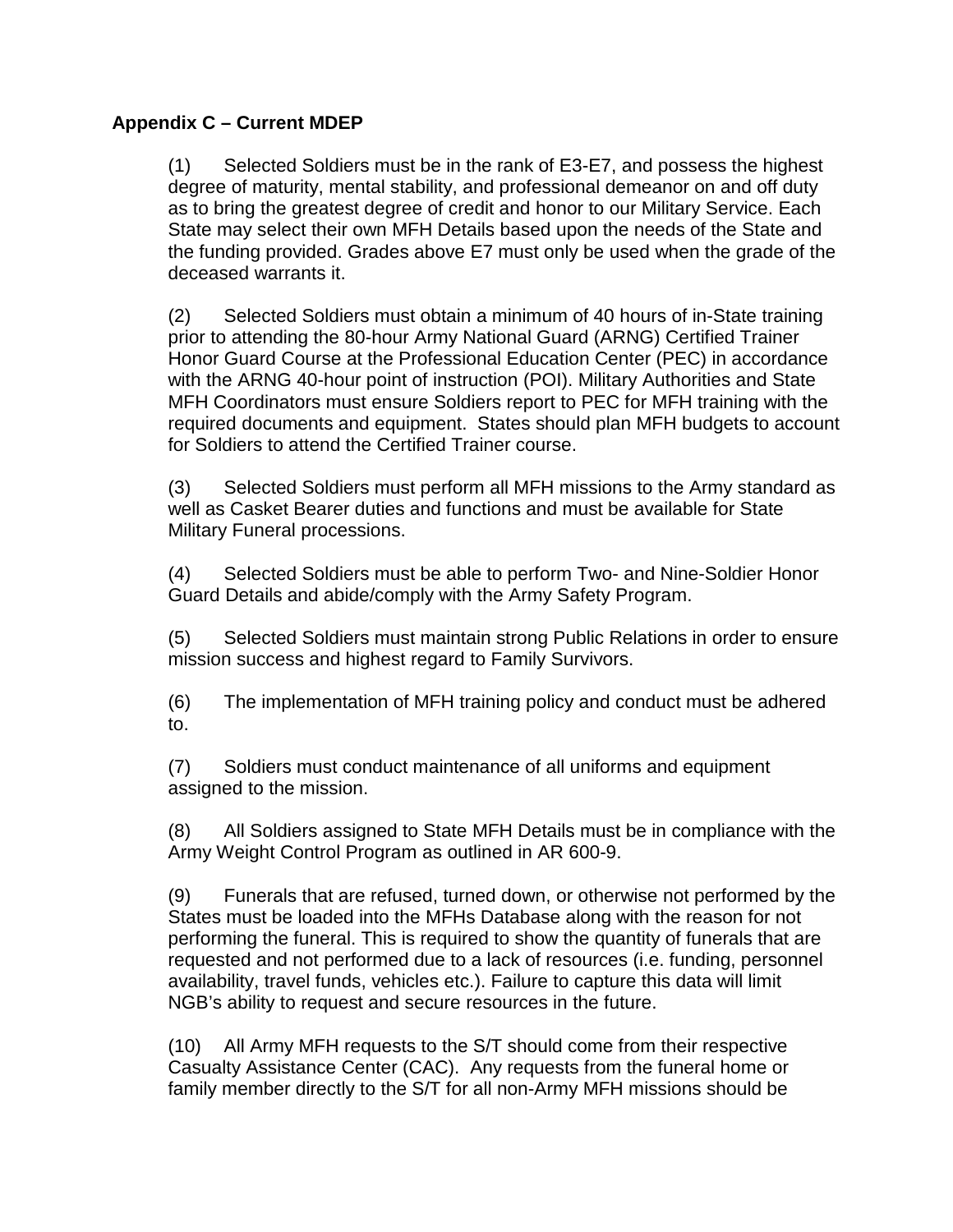redirected to the DMDC site and provided the appropriate phone number for that component. If an Army MFH request is received directly from a funeral home or family member, the S/T should accept the mission and input the information into the MFH Database. The request should then be forwarded to the CAC for validation. Unless the CAC finds reason not to support the mission, the S/T should proceed.

(11) State MFH Coordinators (or designee) must enter its MFH execution data and all related information into the MFH database for each mission completed in an accurate and timely manner. Failure to record MFH data will result in reduced resources in future years (see methodology). The information from MFHs is utilized to build the Program Objective Memorandum (POM) requirements for the VMBH program. All information must be entered into MFH database no later than (NLT) 24 hours after completion of mission.

## **4. Resource Management:**

- a. Funding Model: The MFH NGPA funding model considered the following methodology for funding each State: 50% of the total funding provided to each State is based on a three-year average of the quantity of funerals performed and 50% of the total funding provided to each State is based on the three-year average dollars executed in the previous three years. This methodology allows the NGB to consider the individual funeral honors cost difference between States and ensures the States that perform a high volume of funerals are adequately resourced. The ARNG Soldier and Family Support Division (ARNG-HRS) reviews State obligation rates, funeral honors completed, and compliance with MFH Standard Operating Procedures (SOP) to determine the funding allocation requirements across the various States.
- b. 1N 2060 Allocation: NGB determines funding allocation of 1N 2060 to the States based on previous year's performance and available funds. At the beginning of the FY, all funds will be distributed to the S/T to manage. Regarding the use of ADOS personnel, NGB recommends each S/T determine how many ADOS personnel they can support for the entire FY using a formula using an average cost of an E-5 (or E-4) divided into the total amount provided (minus a portion designated for PEC MFH Certified Training). This will yield the total number of ADOS personnel the S/T can utilize to support the whole MFH mission. The remaining manpower will need to come from M-Day personnel using 1C 2060 funding.
- c. Contracts:
- (1) Indefinite Delivery / Indefinite Quantity (IDIQ): N/A
- (2) Master Cooperative Agreement (MCA): N/A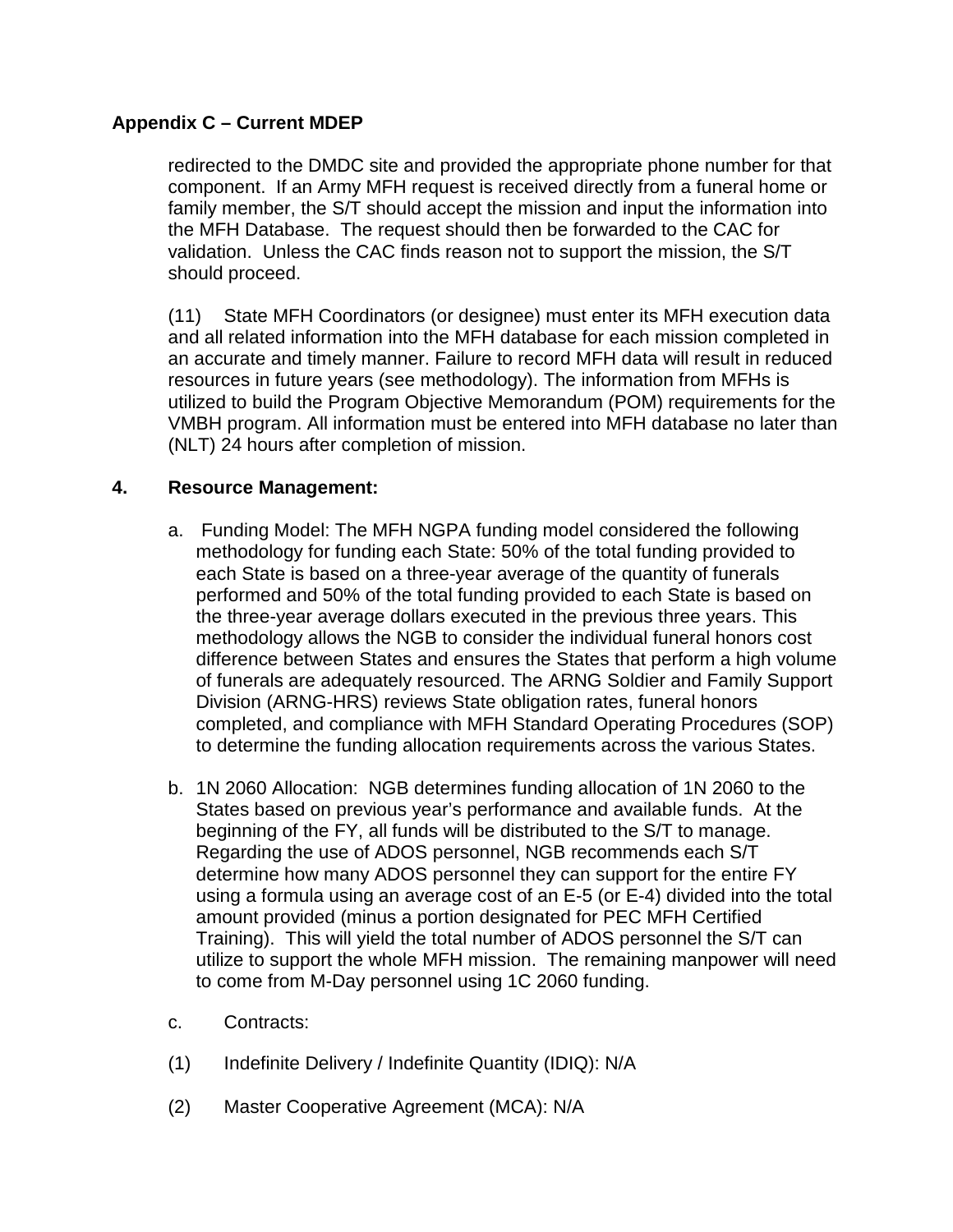## (3) Blanket Purchase Agreement (BPA): N/A

d. Funding Distribution: Funding is sent through Resource Management Online (RM-Online) / General Fund Enterprise Business System (GFEBS) to the States. States will receive 100% of their MFH NGPA funding at the beginning of FY15. At the beginning of the FY 4th Quarter, States/Territories should evaluate their status and burn rate of VMBH 2060 funds, and initiate methods to ensure funds are executed accordingly. If excess funds are projected by the end of the FY, the State/Territory should work with their respective USPFO to transfer funds to other programs or turn back into NGB.

e. Funding Execution: Everything needed for the completion of the desired task must be executed under the following orders:

- (1) Internal Order N/A
- $(2)$  AMSCO 1C/1N
- (3) Fund 206010D15

d. Expenditure Tracking: National Guard Personnel (NGPA) expenditures must be tracked in STANFINS and GFEBS.

**5. POC:** CPT Zachary Dozer, MFH PM – (703) 601-8133, DSN 329-8133, [zachary.a.dozer.mil@mail.mil;](mailto:zachary.a.dozer.mil@mail.mil) MAJ Zoilo J Lopez, Survivor Services Branch Chief -(703) 601-6951, DSN 321-6951, [zoilo.j.lopezmartinez2.mil@mail.mil](mailto:zoilo.j.lopezmartinez2.mil@mail.mil)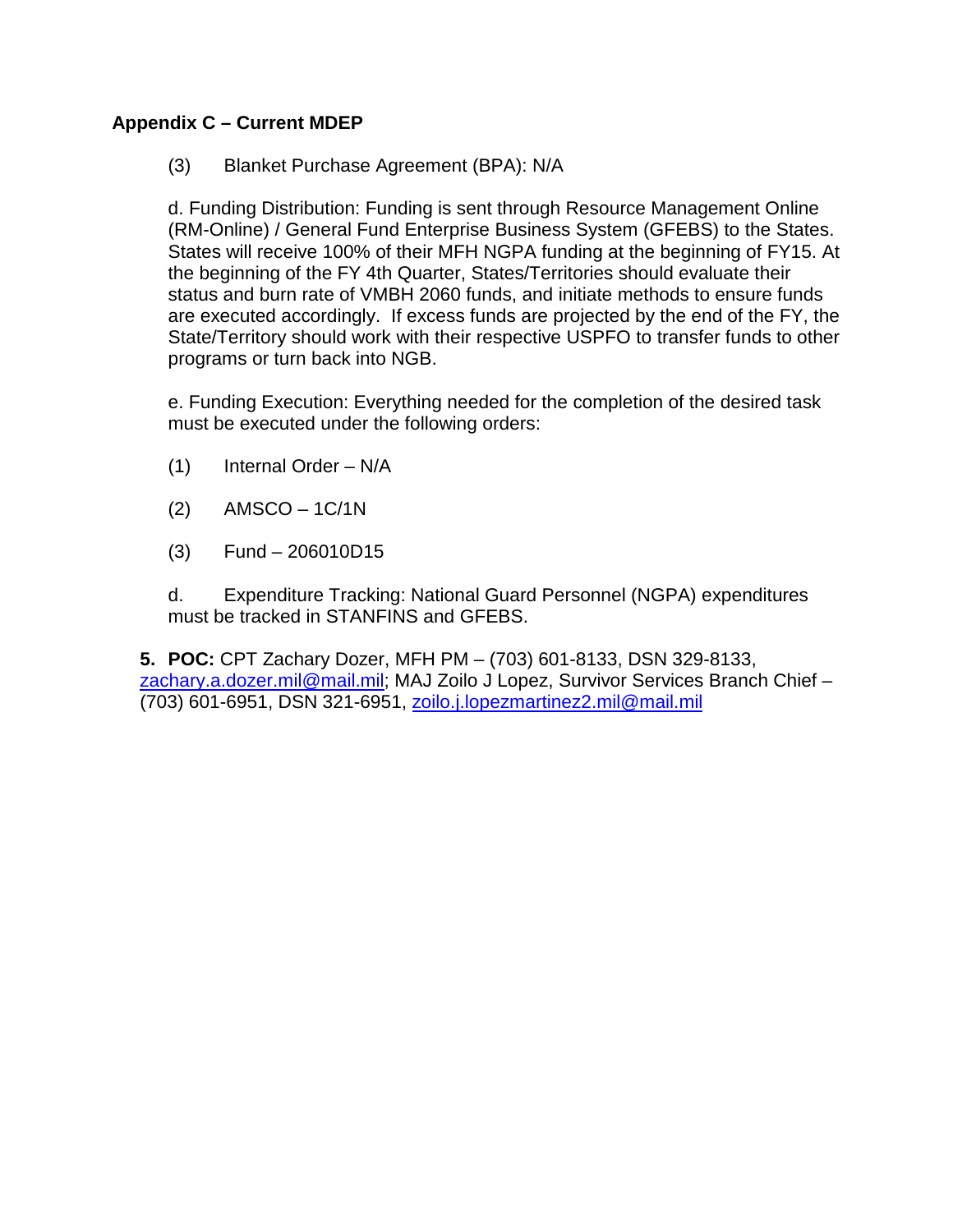# **Annex I1: Military Funeral Honors Personnel Allocations (2060/NGPA)**

| State                   | VMBH 1N |              | VMBH 1C |                         |
|-------------------------|---------|--------------|---------|-------------------------|
| АK                      | \$      | 74,000.00    | \$      | 27,200.00               |
| AL                      | \$      | 133,100.00   | \$      | 92,500.00               |
| AR                      | \$      | 120,300.00   | \$      | 65,700.00               |
| ΑZ                      | \$      | 228,600.00   | \$      | 62,600.00               |
| СA                      | \$      | 1,503,900.00 | \$      | 392,800.00              |
| CO                      | \$      | 310,500.00   | \$      | 69,800.00               |
| $\overline{\text{CT}}$  |         |              |         |                         |
| DC                      | \$      | 155,800.00   | \$      | 74,000.00               |
| DE                      |         |              |         |                         |
| FL                      |         |              |         |                         |
| GA                      | \$      | 547,200.00   | \$      | 158,600.00              |
| GU                      | \$      | 563,700.00   | \$      | 112,300.00              |
| HI                      | \$      | 104,000.00   | \$      | 16,500.00               |
|                         | \$      | 21,000.00    | \$      | 29,900.00               |
| IA                      | \$      | 233,000.00   | \$      | 62,900.00               |
| ID                      | \$      | 221,700.00   | \$      | 59,800.00               |
| L                       | \$      | 307,100.00   | \$      | 144,900.00              |
| IN                      | \$      | 220,100.00   | \$      | 113,700.00              |
| ΚS                      | \$      | 126,500.00   | \$      | 27,300.00               |
| ΚY                      | \$      | 164,500.00   | \$      | 24,900.00               |
| LA                      | \$      | 92,900.00    | \$      | 51,900.00               |
| MA                      | \$      | 543,700.00   | ş       | 144,100.00              |
| ΜD                      | \$      | 528,000.00   | \$      | 125,000.00              |
| МE                      | \$      | 170,700.00   | \$      | 129,000.00              |
| М                       | \$      | 218,700.00   | \$      | 110,500.00              |
| MN                      | \$      | 416,800.00   | \$      | 135,400.00              |
| <b>MO</b>               | \$      | 258,100.00   | \$      | 135,400.00              |
| <b>MS</b>               | \$      | 653,300.00   | \$      | 59,200.00               |
| МT                      | \$      | 373,300.00   | \$      | 35,200.00               |
| <b>NC</b>               | \$      | 248,600.00   | \$      | 126,200.00              |
| <b>ND</b>               | \$      | 389,900.00   | \$      | 54,700.00               |
| NE                      | \$      | 126,500.00   | \$      | 56,200.00               |
| NΗ                      | \$      | 104,600.00   | \$      | 30,000.00               |
| ÑĴ                      | \$      | 416,000.00   | \$      | 134,100.00              |
| NM                      | \$      | 55,700.00    | \$      | 43,400.00               |
| NV                      | \$      | 47,700.00    | \$      | 47,700.00               |
| NY                      | \$      | 1,041,500.00 | \$      | 310,600.00              |
| OH                      | \$      | 511,700.00   | \$      | 215,300.00              |
| ОK                      | \$      | 117,800.00   | \$      | 63,000.00               |
| <b>OR</b>               | \$      | 393,200.00   | \$      | 134,900.00              |
| PA                      | \$      | 449,900.00   | \$      | 108,100.00              |
| PEC                     | \$      |              | \$      |                         |
| PR                      | \$      | 127,600.00   | \$      | 50,800.00               |
| $\overline{R}$          | \$      | 283,600.00   | \$      | 48,700.00               |
| SC                      | \$      | 540,100.00   | \$      | 134,500.00              |
| SD                      | \$      | 153,800.00   | \$      | 29,500.00               |
| $\overline{\mathsf{I}}$ | \$      | 544,100.00   | \$      | 175,300.00              |
| ТX                      | \$      | 238,000.00   | \$      | 66,200.00               |
| UT                      | \$      | 161,200.00   | \$      | 60,600.00               |
| VA                      | \$      | 200,900.00   | \$      | 89,400.00               |
| ٨I                      | \$      | 58,000.00    | \$      | 9,600.00                |
| VT                      | \$      |              | \$      | 25,800.00               |
| WA                      | \$      | 99,100.00    | \$      |                         |
| WI                      | \$      | 132,700.00   | \$      | 108,400.00<br>89,800.00 |
| WV                      |         | 331,600.00   |         |                         |
| WY                      | \$      | 433,600.00   | \$      | 63,200.00               |
|                         | \$      | 117,200.00   | \$      | 24,500.00               |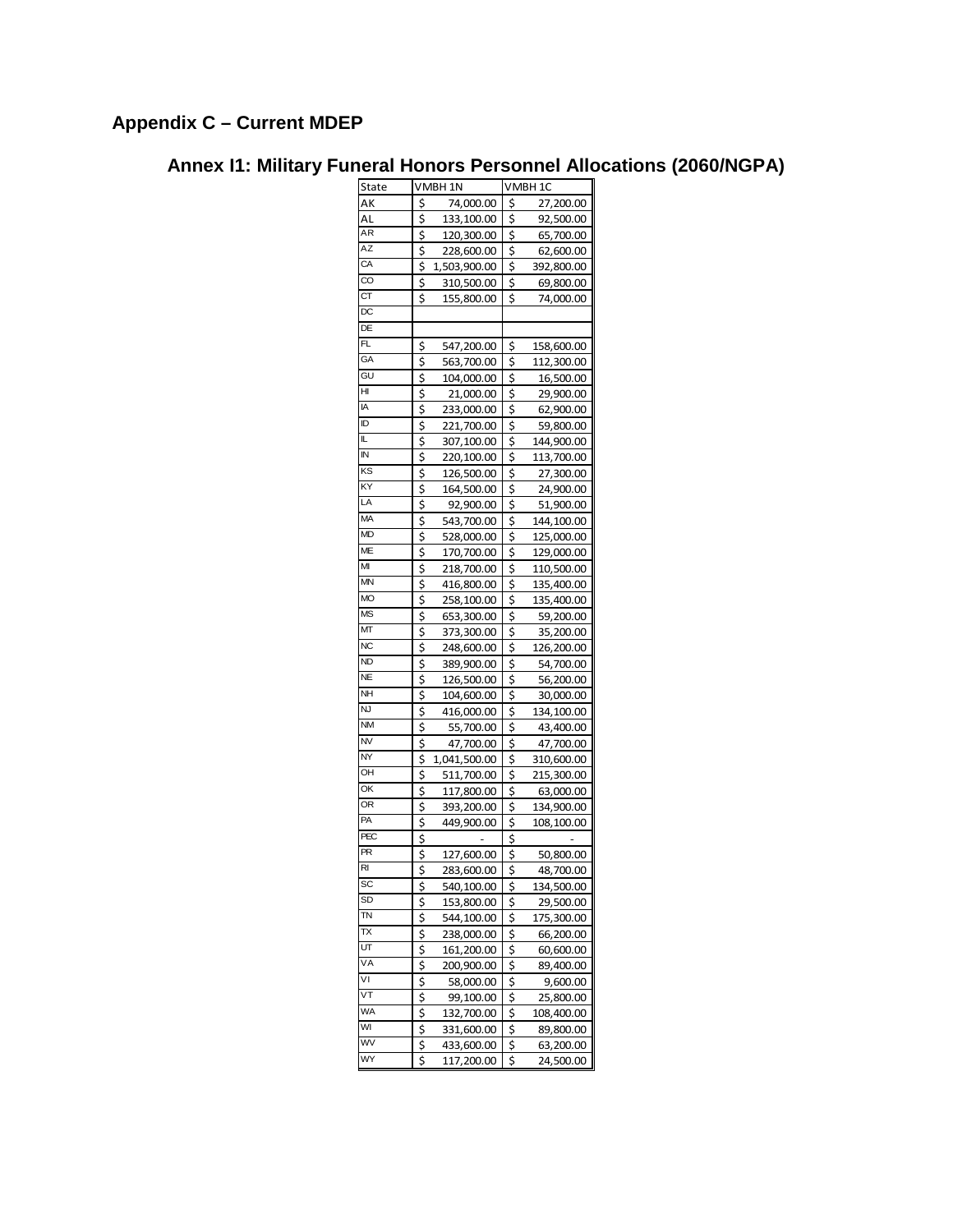# **Authorized Partnership Provider Program (AP3)**

As the State Coordinator for the ARNG MFH in your State, you are very aware of the challenges that Military Funeral Honors legislation has placed upon the MFH program and your resources. The AP3 program is designed to enable the DoD to provide additional detail elements for veteran funerals. Prior to engaging Authorized Providers, it will be helpful to first:

- Understand the governing laws and DoD directives governing the use of AP3 for MFH
- Determine the organization you will partner with for the AP3
- Establish a training program and training schedule
- Establish and maintain supplies
- Establish a AP3 recognition program

There are a variety of organizations that can provide AP3 partners. One of the most accessible is the Veterans Service Organizations (VSOs), such as the Veterans of Foreign Wars (VFW) and the American Legion. These veterans are very active and are interested in providing support to honor the service of their peers. The Department of Veterans Affairs maintains a [VSO](http://www.va.gov/vso/) directory that can help identify potential partners. Other available resources are: Military Retirees, Reserve Officer Training Corps Members, and other appropriate organizations.

In order to engage these organizations to participate with your unit in military funeral honors the ARNG MFH program must establish a training program with published standards and a schedule for the AP3 participants. The State Coordinator should consider authorized providers as partners in conducting military funeral honors. Take the time to locate, approach, and engage an authorized provider organization and maintain a good working relationship. A viable program must include adequate supplies to provide partner training, participation and recognition. These supplies are provided free of charge to units by the Department of Defense. State Coordinators must be familiar with the governing laws and directives for this program.

Discussing the Program: At your first meeting with a VSO, you may want to address the following:

- Appreciation for their willingness to work with your unit to provide MFH
- Roles and responsibilities of the military and the partner
- Ceremony elements the partner will provide
- Training
- Benefits
- Reimbursement of partner expenses
- Recognition program

The following is the link to the AP3 program website which will provide more information regarding the program. [https://www.hrc.army.mil](https://www.hrc.army.mil/)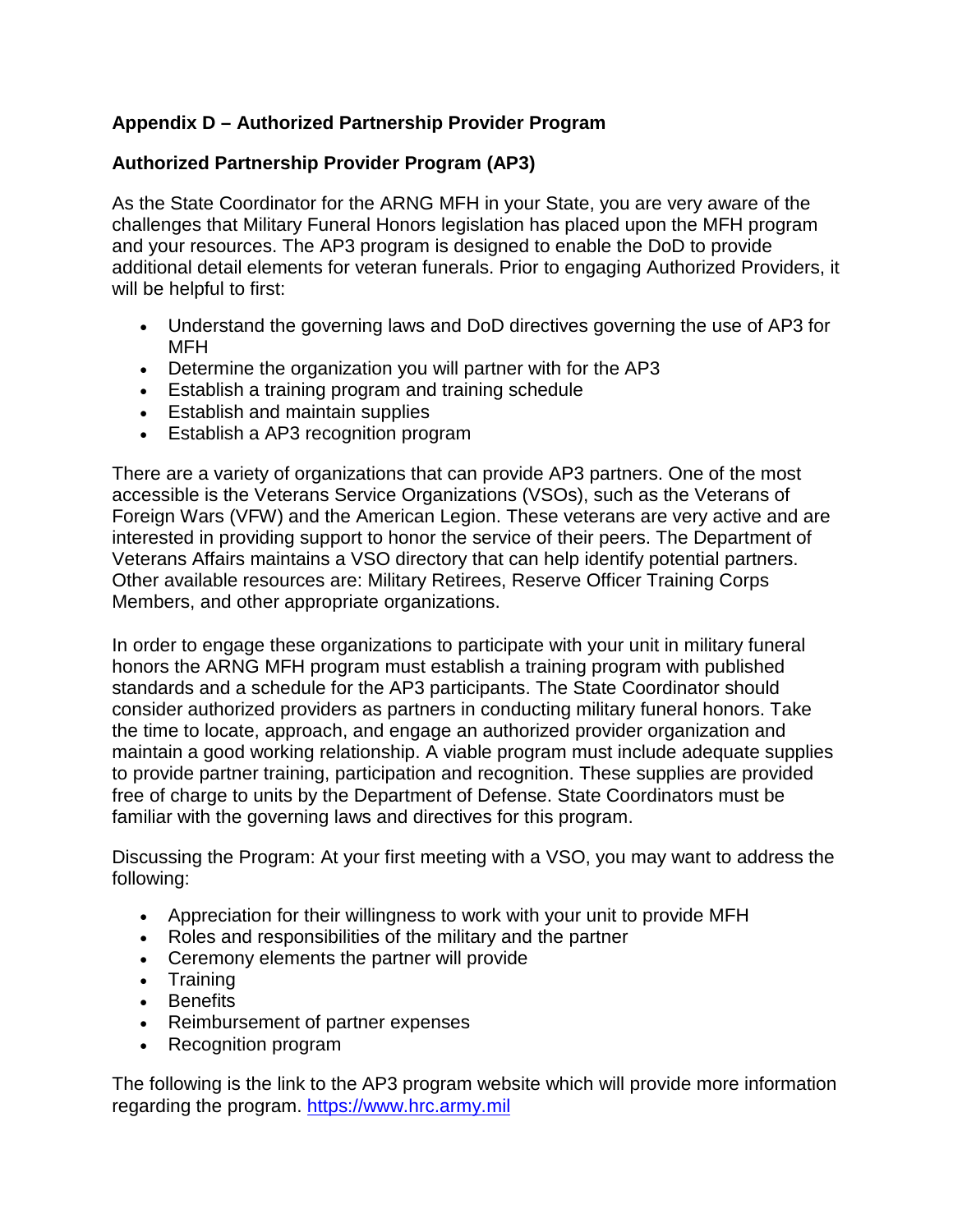# **VSO US Government Contracting Registration**

1. Reference supporting your VSOs in the Registration process. Ultimately, they will need to register with the Government Contracting Registration (known as CCR).

2. Follow the following steps to complete the VSO Registration: (State Procurement Office may be able to help the VSO in the full process).

- DUNS#: Prior to CCR Registration above, they will need to gain a DUNS #; VSO will need the full name of organization, org address, Name of CEO or Owner, Legal Structure (non-profit, etc), Year Established, Primary Type of business, and Total Number of employees (full and part time). Use one of the following links for instruction and application: *<http://fedgov.dnb.com/webform/displayHomePage.do>* or *[http://www.grants.gov/web/grants/applicants/organization-registration/step-](http://www.grants.gov/web/grants/applicants/organization-registration/step-1-obtain-duns-number.html)[1-obtain-duns-number.html.](http://www.grants.gov/web/grants/applicants/organization-registration/step-1-obtain-duns-number.html)*
- CCR: After the Receipt of the DUNS# they can begin registration as a Contractor at [www.sam.gov.](http://www.sam.gov/) Key here is, do NOT sign up for any advertisement that pops up; simply register and get a Cage Code.
- 3. Quick Guide to SAMS Registering, Updating or Renewing:
- Go to www.sam.gov and login with your SAM username and password
- Click "Register/Update Entity" and then "Complete Registrations" (if you started your update earlier, click on "Incomplete Registrations")
- In the Entity List panel, click on the Entity you want to update/renew
- Click the Update Entity button in the "Registration Details" Panel
- Complete Purpose of Registration (You only have to do this once)
- Validate/Update "Core Data"
- Validate/Update "Assertions" (not required to be eligible for Grants only)
- Validate/Update "Representations and Certifications" (not required to be eligible for Grants)
- Validate/Update "Points of Contact", including optional POCs. If you no longer wish to have the optional POCs, please delete all data in these fields.
- If you qualify as a small business, validate/update your information in SBA's Dynamic Small Business Search (DSBS) or apply for a small business certification on the "SBA Supplemental" page.
- Click Submit. *Please note if your update/renewal requires IRS or CAGE revalidation, it will take 3-5 business days for it to become active and replace your previous registration.*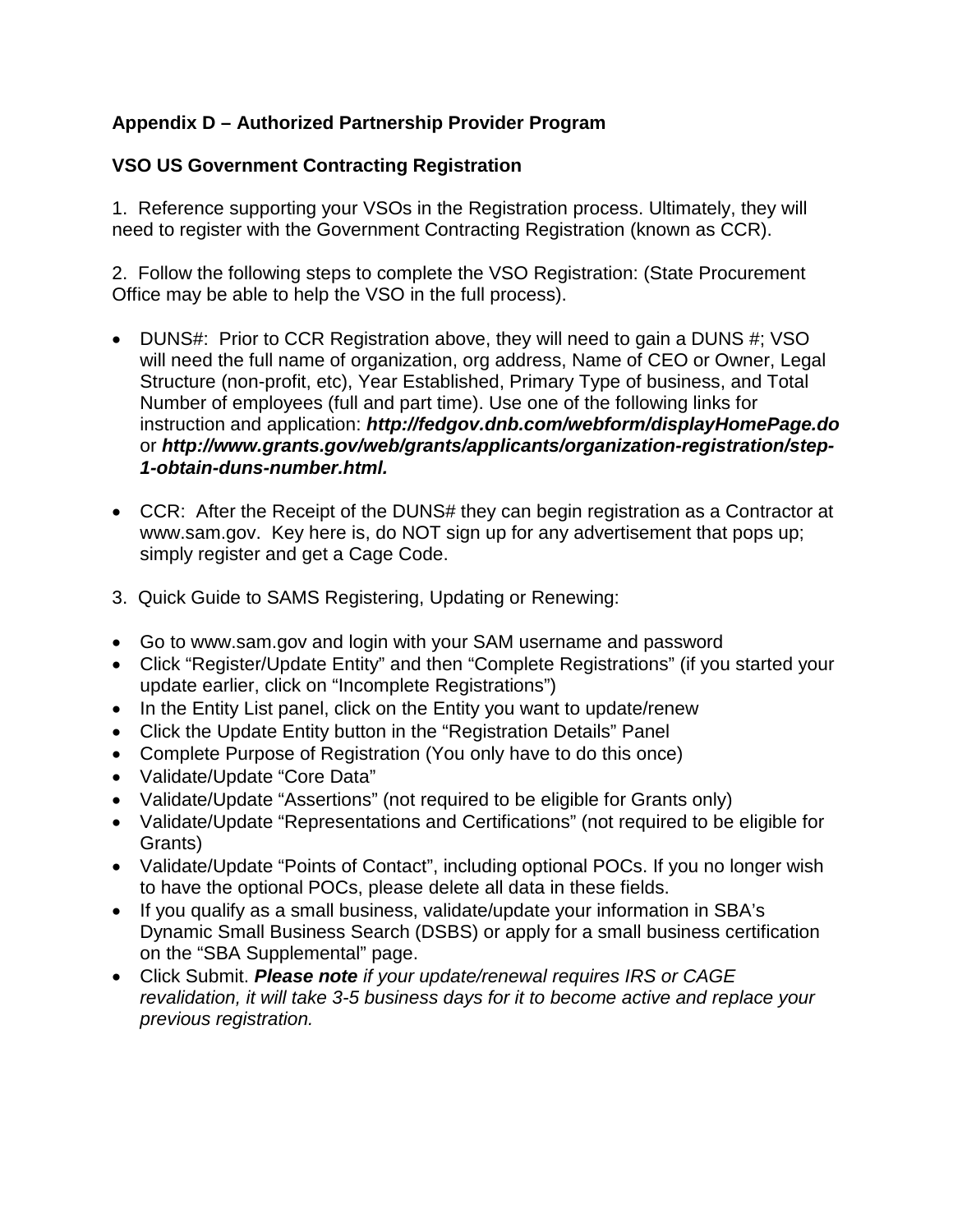4. When information is provided by VSO; payment for the VSO Stipend will be executed and processed Budget Program Manager. They will establish PR with the Cage Code created by the CCR Registration Process IAW GFEBS and MDEP Guidance.

**\*Note:** Government Contracting Registration is an annual requirement.

## **GFEBS Guidance**

#### **All Vendors are required to register with SAM**

**(**https://www.sam.gov/portal/public/SAM/**).This includes local vendors, civilians, and health professionals.** Once registered with SAM, Vendors are issued a Cage Code they must be created in GFEBS. If their registration has: Expired (annual renewal), Suspended, or Deleted they will need their record manually unblocked. It is the State's responsibility for contacting the Vendor and ensuring the Vendor has an active registration in SAM. The Vendor is responsible for updating their information within SAM. Note: It may take up to 6-14 days for GFEBS to reflect Vendor updates to SAM. RMC-F cannot create Vendor ID's for Vendor's registered in SAM.

## **Congress created the Procurement Technical Assistance Program (PTAP)** to help

businesses seeking to compete successfully in federal, state and local government

contracting. Funded through Cooperative agreements between DoD and state/local

entities, PTACs provide a range of expert services *at little or no charge*. They can

assist vendors with the SAM registration process. Find a procurement technical

assistance center near you: [http://www.aptac-us.org/new/Govt\\_Contracting/find.php.](http://www.aptac-us.org/new/Govt_Contracting/find.php)

## **Vendors not populated in GFEBS**

Vendors must be manually added to GFEBS when their cage code is not found in

#### GFEBS.

*Process instructions*: (1) Create a Help Desk Ticket requesting the creation of a "Vendor Master Record in GFEBS. (2) Forward an email to the National Guard Bureau RMC-F Vendor Pay Spending Chain Team requesting the Vendor (by name and cage code) be added to GFEBS, include (a) the help desk ticket number and (b) the PDF

screen shot of their active registry in SAM. Make sure the screen print includes their name, cage code, and active status. Once requested, Vendors will be loaded into GFEBS within 2-3 business days.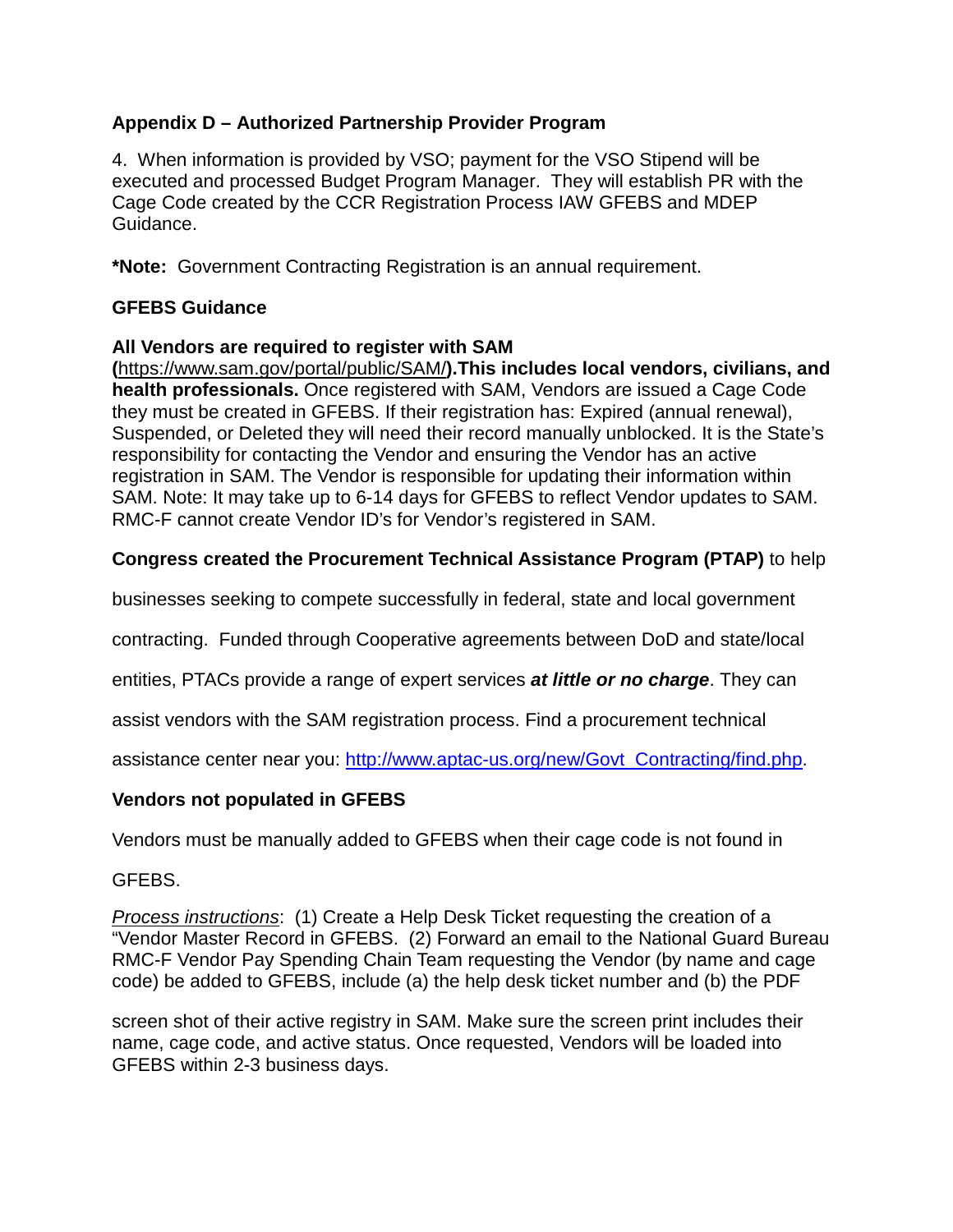#### **Blocked Vendors**

Vendors may be blocked in GFEBS when their registration expires or they renew their registration. Users receive a message indicating the Vendor is blocked.

*Process instructions*: (1) Create a Help Desk Ticket requesting the creation of a "Vendor Master Record in GFEBS. (2) Forward an email to the National Guard Bureau RMC-F Vendor Pay Spending Chain Team requesting the Vendor (by name and cage code) be added to GFEBS, include (a) the help desk ticket number and (b) the PDF screen shot of their active registry in SAM. Make sure the screen print includes their name, cage code, and active status. Once requested, Vendors will be loaded into GFEBS within 2-3 business days.

#### **Vendors Requesting Payment Check**

The Treasury Department set March 1, 2013, as the date all federal government payments should be delivered by electronic funds transfer methods such as direct deposit.

Vendors desiring to receive payment by check must obtain a waiver through SAM in order for payment by check.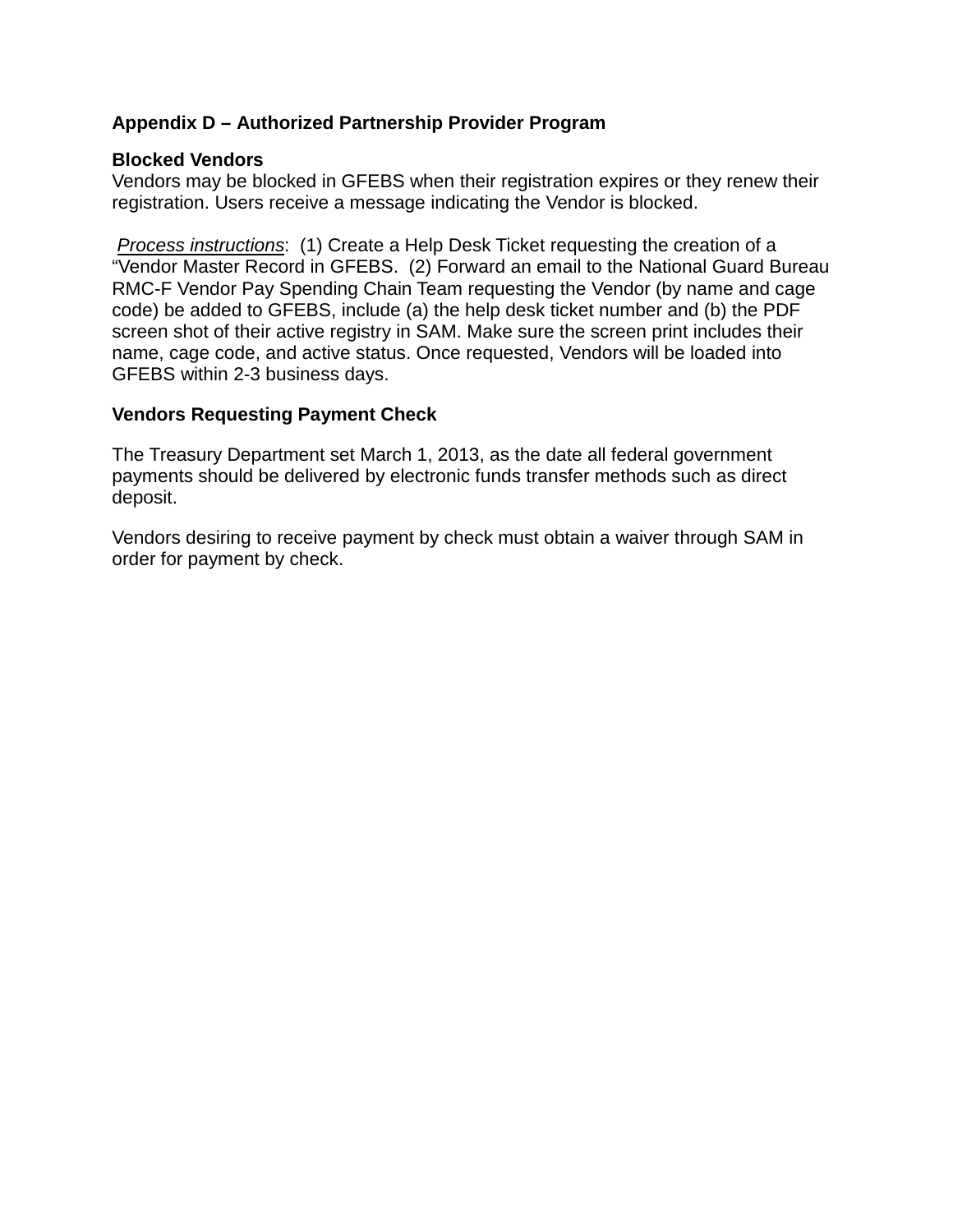## **Appendix E – Other Branch of Service Processes**

#### **Other Branch of Service Processes**

- 1. Revised guidance regarding the Right of First Refusal (RFR) from the National Guard Bureau (NGB). This guidance was elaborated on by NGB via email on 11 June 2014 and addressed the directions from LTC Monie Ulis, Family and Soldier Services Branch Chief, and LTC Cary Bowman, Soldier Support Services Branch Chief, for the remainder of FY14 and moving in to FY15 IAW DoDI 1300.15 and the Title 10 USC, section 1491. The instructions in this memorandum are the expectations for State Coordinators in supporting the ARNG guidance.
- 2. IAW NGB (LTC Ulis) and in support of OSD, "it is the responsibility of the Service Secretary to provide military funeral honors and that we (ARNG) cannot usurp the authority or responsibility from the Navy, Marine, Air Force Service Secretaries. Army does authorize MFH for personnel of other services but only after the parent service has decided that that they are unable to execute hence first right."
- 3. An extract from DoDI 1300.15, page 2, 4.5 states "Upon request of the next of kin, authorized representative, or authorized funeral director, the regional military funeral honors coordinator will arrange the provision of funeral honors for an eligible beneficiary. The next of kin or authorized representative, through his or her funeral director, should only need to make a single telephone call to request military funeral honors. The parent Service of the eligible beneficiary shall assume full responsibility for the entire process from initial contact to final report of completion. The regional military funeral honors coordinator shall coordinate the request with the funeral director, other Military Services, and other authorized providers, as appropriate."
- 4. Additionally, the ARNG Memorandum of Right of First Refusal dated 28 Apr 2008 (4.b.) describes that MFH State Coordinators will make every attempt to facilitate the funeral request of a branch other than Army through the parent service. This is an outdated policy and a common sense approach should be applied in diligently attempting to make contact with the parent service and meet the family's needs.
	- a. Attempting to make contact with the parent service is defined from section (4.c.) of the ARNG policy requiring MFH Coordinators to provide service contact information to the funeral home. This is in line with the directives provided to us from OSD and CMAOC.
	- b. Time is of the essence. A lack of response in a timely manner from the parent service may require the MFH State Coordinator to document the actions taken and press forward with supporting the MFH mission if resources, manning, and funding are allowable.
	- c. Note this policy will be revised soon.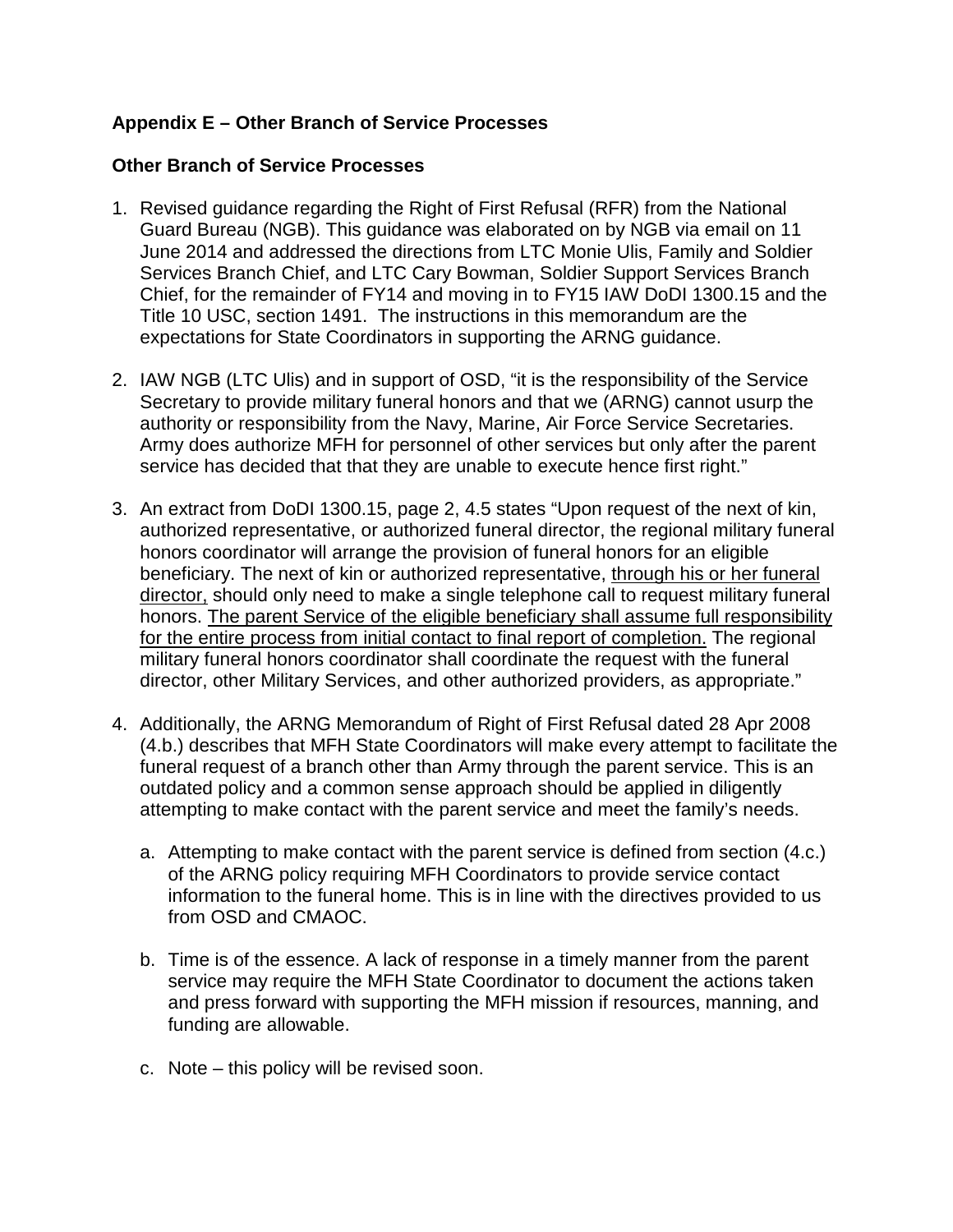# **Appendix E – Other Branch of Service Processes**

## **Other Branch of Service Processes**

- 5. Current process for MFH request. (Refer to flow chart process)
	- a. Receive MFH request in State office
	- b. Verify eligibility
	- c. Identify branch of service
	- d. If not Army, refer funeral director to proper branch of service to contact directly to offer Right of First Refusal
	- e. If RFR is received, ensure proper manning, resources, and funding are available.
	- f. Document "Other Branch of Service processes" on OBOS Verification Form, OBOS State Log, and in MFH Database in the After Action Review section
	- g. Ensure all supporting documents are maintained with the MFH request form
- 6. Moving forward. OSD fully intends to hold each branch of service accountable for their statutory requirement of conducting funerals. CMAOC is engaged in a continued working group with the ARNG, USAR, IMCOM, and multiple CAC's with the guidance from OSD and SECARM to create new policies for the Army MFH program. An ALARACT is scheduled to be released by Oct 2014 for the new FY followed by an AR in the upcoming year.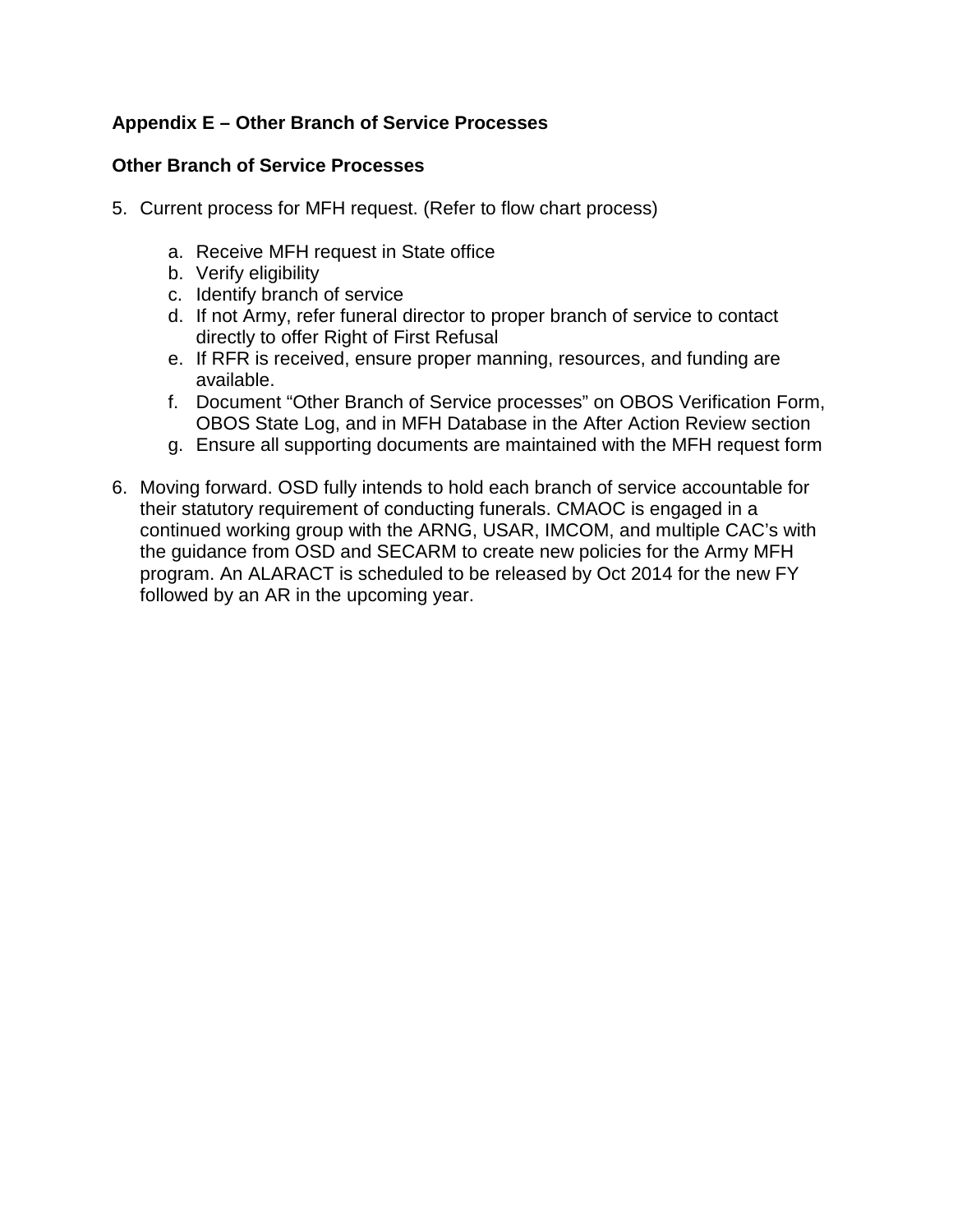# **Appendix E – Other Branch of Service Processes**

#### **Other Branch of Service Processes: Quick Reference Processes**

1. State receives Honor Request for other than Army Branch of Service.

2. Provide proper other Branch of Service contact information to Funeral Director, Family Member, or VSO.

- o If mission sheet was received with all details; input into MFH Database as a not supported.
- o If inquired to and not fully received, you do NOT need to input into the MFH **Database**

3. Mission returned by other Branch of Service for ARNG support; if supporting, requires completion of "ARNG Other Services Process Document". This document will be maintained with the mission paperwork (ensure correct input in the MFH Database).

4. Execute and complete mission requirements IAW SOP.

5. Fill out "Other Services Process Log" with all the required mission information. Maintain this log for your records by FY and Month.

**Note:** Documents mentioned above can be provided to States by the Regional Coordinators if need be.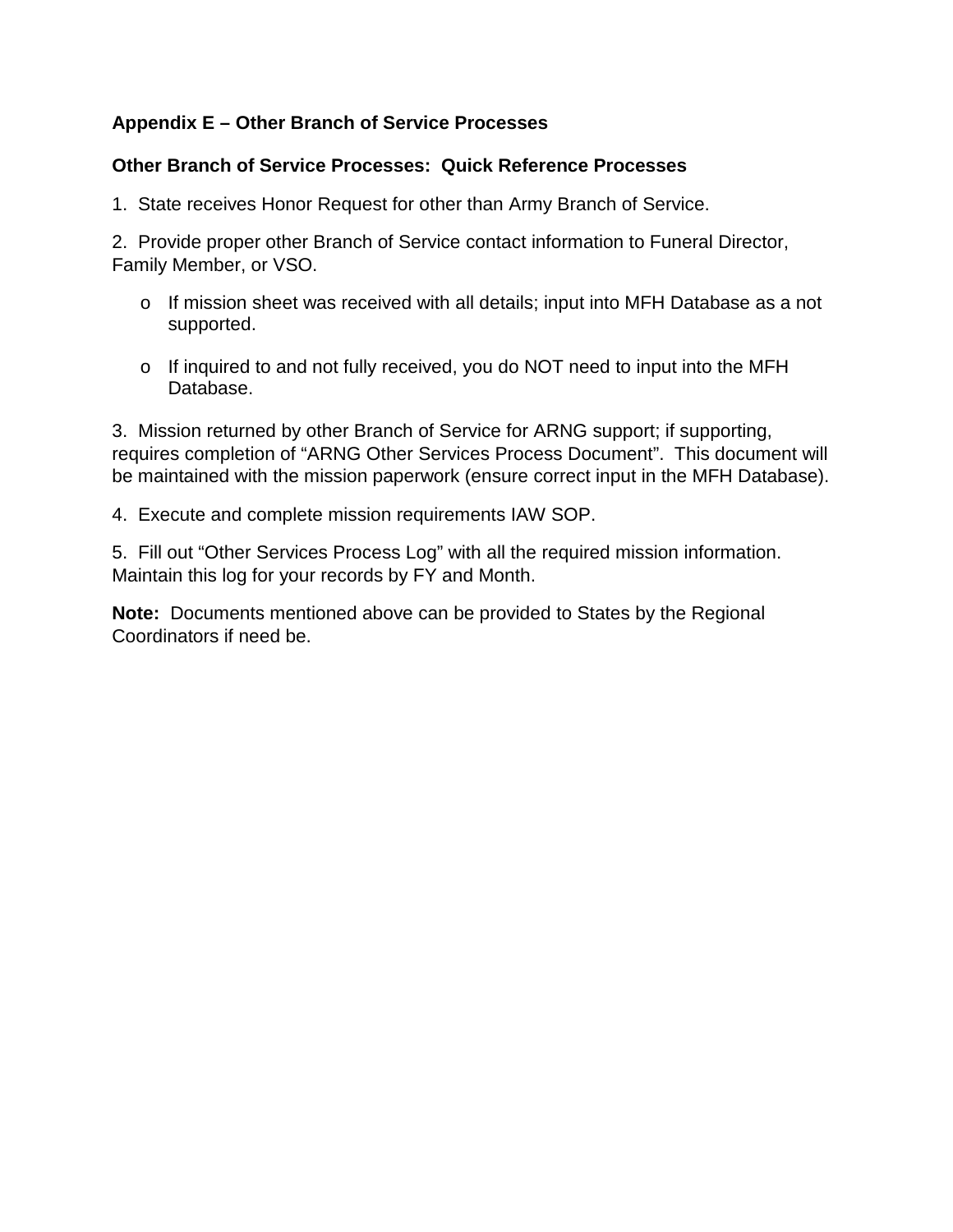| Appendix E – Other Branch of Service Processes                                                       |                                                                                                                                                                |
|------------------------------------------------------------------------------------------------------|----------------------------------------------------------------------------------------------------------------------------------------------------------------|
| <b>Other Branch of Service Processes: Request Data Form</b>                                          |                                                                                                                                                                |
| Alla                                                                                                 | Alla<br><b>ARMY NATIONAL GUARD</b><br><b>Military Funeral Honors</b><br><b>Other Services Process</b><br>Reference: DoDI 1300.15 and Title 10 USC Section 1491 |
| <b>SECTION 1 - To be completed by requester:</b>                                                     |                                                                                                                                                                |
| Deceased Name: Date/Time of Service:                                                                 |                                                                                                                                                                |
| <b>Funeral Home / Organization:</b>                                                                  |                                                                                                                                                                |
|                                                                                                      | <b>Phone:</b>                                                                                                                                                  |
| Branch of service or organization requested:                                                         |                                                                                                                                                                |
| <b>Parent Service Information:</b><br>Point of Contact Name: Names                                   | (AF, USN, USMC, Coast Guard, Other)<br><b>Phone:</b>                                                                                                           |
| <b>Date / Time Verification Received:</b>                                                            |                                                                                                                                                                |
| <b>Reason for requesting ARNG or Additional Remarks:</b>                                             |                                                                                                                                                                |
| <b>SECTION 2 - To be completed by ARNG:</b>                                                          |                                                                                                                                                                |
| Date/Time Received: ___________ Mission Control Number:<br><b>Verify Upon Completion of Mission:</b> |                                                                                                                                                                |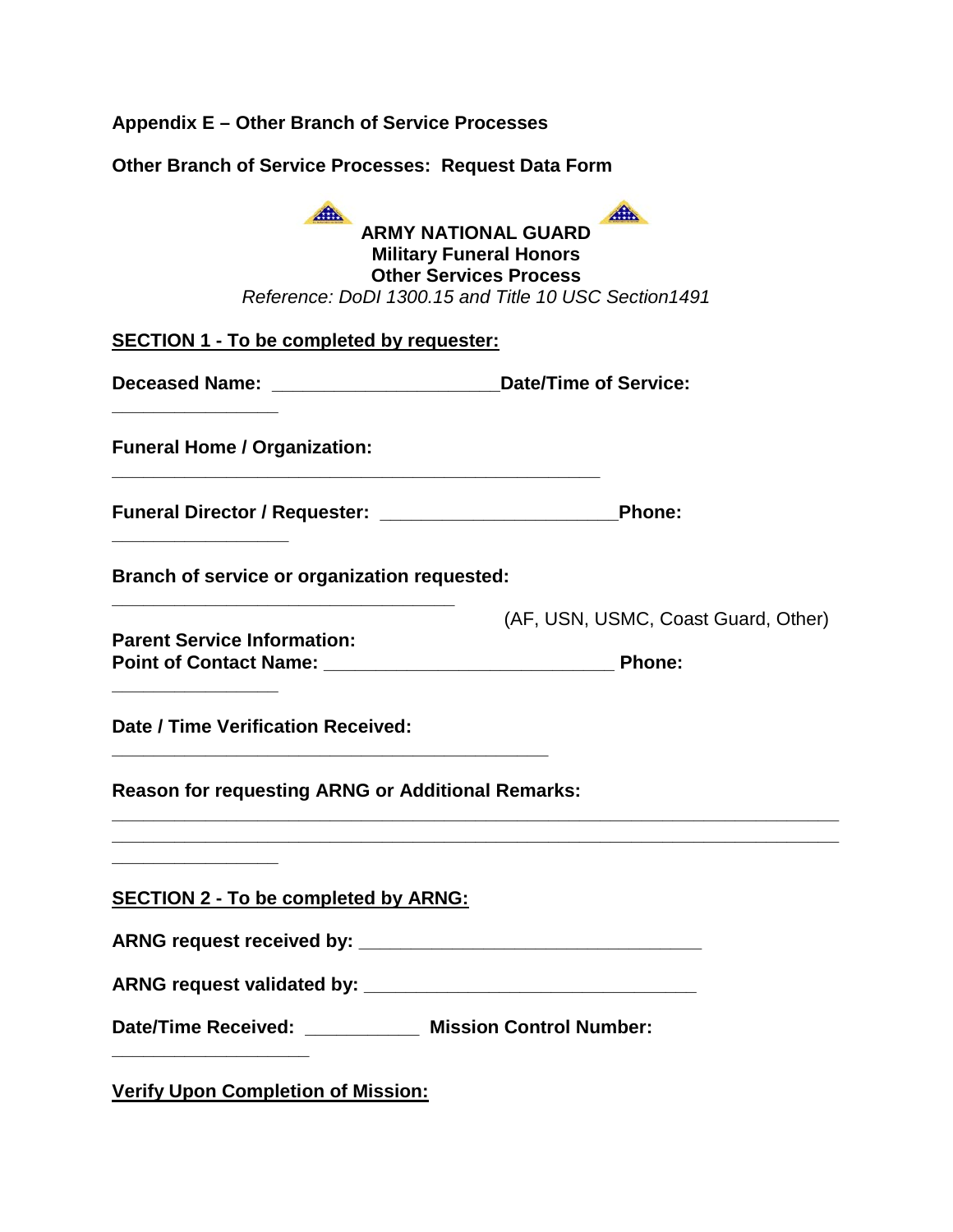(State Coordinator or designated representative)

- **\_\_\_\_\_ MFH Database After Action Report Completed**
	- o **\_\_\_\_\_ Conducted**
	- o **\_\_\_\_\_ Parent Service Not Available**
	- o **\_\_\_\_\_ Comments Added to MFH Database**

# **Appendix E – MFH Handbook**

**Other Branch of Service Processes: Mission Tracker**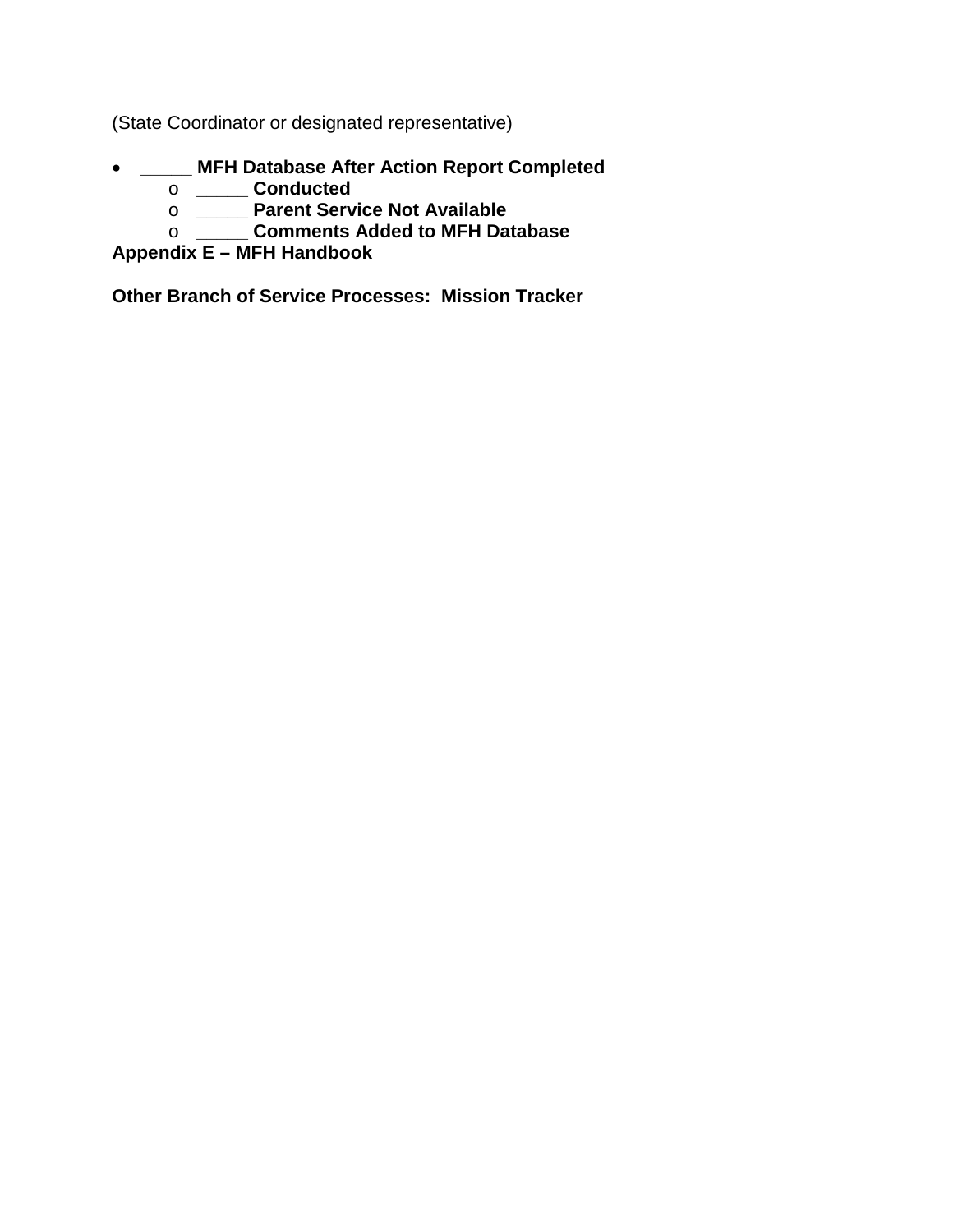| <b>State Name</b> |                                |                    |                    |                                          |                                        |                          |                               |                                   |                                     |                                         |                       |                    |                      |       |
|-------------------|--------------------------------|--------------------|--------------------|------------------------------------------|----------------------------------------|--------------------------|-------------------------------|-----------------------------------|-------------------------------------|-----------------------------------------|-----------------------|--------------------|----------------------|-------|
|                   |                                |                    |                    | <b>Mission and Requester Information</b> |                                        |                          |                               | <b>Parent Service Information</b> |                                     | <b>OSP Requestor Tracking</b>           |                       |                    | <b>ARNG Tracking</b> |       |
| Parent Service    | <b>Deceased Name</b><br>First) | $\vert$ Last,<br>۷ | Date of<br>Service | <b>MFH Database</b><br>Mission Contro    | Funeral Director /<br>Organization POC | <b>Phone Number</b><br>N | POC who declined service<br>٧ | Rank of POC<br>V                  | POC Phone<br>Number $\vert$ $\vert$ | Date ROFR<br>Received<br>$\overline{v}$ | Time ROFR<br>Received | <b>Received By</b> | Date                 | Time  |
| Sample-USN        | Doe, John                      |                    | 6/13/2014          |                                          | Smith, Clyde                           | 456-789-1230             | White, John                   | MSG                               | 123-456-7890                        | 6/11/2014                               | 13:00                 | Stallings J.       | 6/11/2014            | 14:00 |
| USN               |                                |                    |                    |                                          |                                        |                          |                               |                                   |                                     |                                         |                       |                    |                      |       |
| USMC              |                                |                    |                    |                                          |                                        |                          |                               |                                   |                                     |                                         |                       |                    |                      |       |
| AF                |                                |                    |                    |                                          |                                        |                          |                               |                                   |                                     |                                         |                       |                    |                      |       |
| USCG              |                                |                    |                    |                                          |                                        |                          |                               |                                   |                                     |                                         |                       |                    |                      |       |
| Other             |                                |                    |                    |                                          |                                        |                          |                               |                                   |                                     |                                         |                       |                    |                      |       |
|                   |                                |                    |                    |                                          |                                        |                          |                               |                                   |                                     |                                         |                       |                    |                      |       |
|                   |                                |                    |                    |                                          |                                        |                          |                               |                                   |                                     |                                         |                       |                    |                      |       |
|                   |                                |                    |                    |                                          |                                        |                          |                               |                                   |                                     |                                         |                       |                    |                      |       |
|                   |                                |                    |                    |                                          |                                        |                          |                               |                                   |                                     |                                         |                       |                    |                      |       |
|                   |                                |                    |                    |                                          |                                        |                          |                               |                                   |                                     |                                         |                       |                    |                      |       |
|                   |                                |                    |                    |                                          |                                        |                          |                               |                                   |                                     |                                         |                       |                    |                      |       |
|                   |                                |                    |                    |                                          |                                        |                          |                               |                                   |                                     |                                         |                       |                    |                      |       |
|                   |                                |                    |                    |                                          |                                        |                          |                               |                                   |                                     |                                         |                       |                    |                      |       |
|                   |                                |                    |                    |                                          |                                        |                          |                               |                                   |                                     |                                         |                       |                    |                      |       |
|                   |                                |                    |                    |                                          |                                        |                          |                               |                                   |                                     |                                         |                       |                    |                      |       |
|                   |                                |                    |                    |                                          |                                        |                          |                               |                                   |                                     |                                         |                       |                    |                      |       |
|                   |                                |                    |                    |                                          |                                        |                          |                               |                                   |                                     |                                         |                       |                    |                      |       |
|                   |                                |                    |                    |                                          |                                        |                          |                               |                                   |                                     |                                         |                       |                    |                      |       |
|                   |                                |                    |                    |                                          |                                        |                          |                               |                                   |                                     |                                         |                       |                    |                      |       |
|                   |                                |                    |                    |                                          |                                        |                          |                               |                                   |                                     |                                         |                       |                    |                      |       |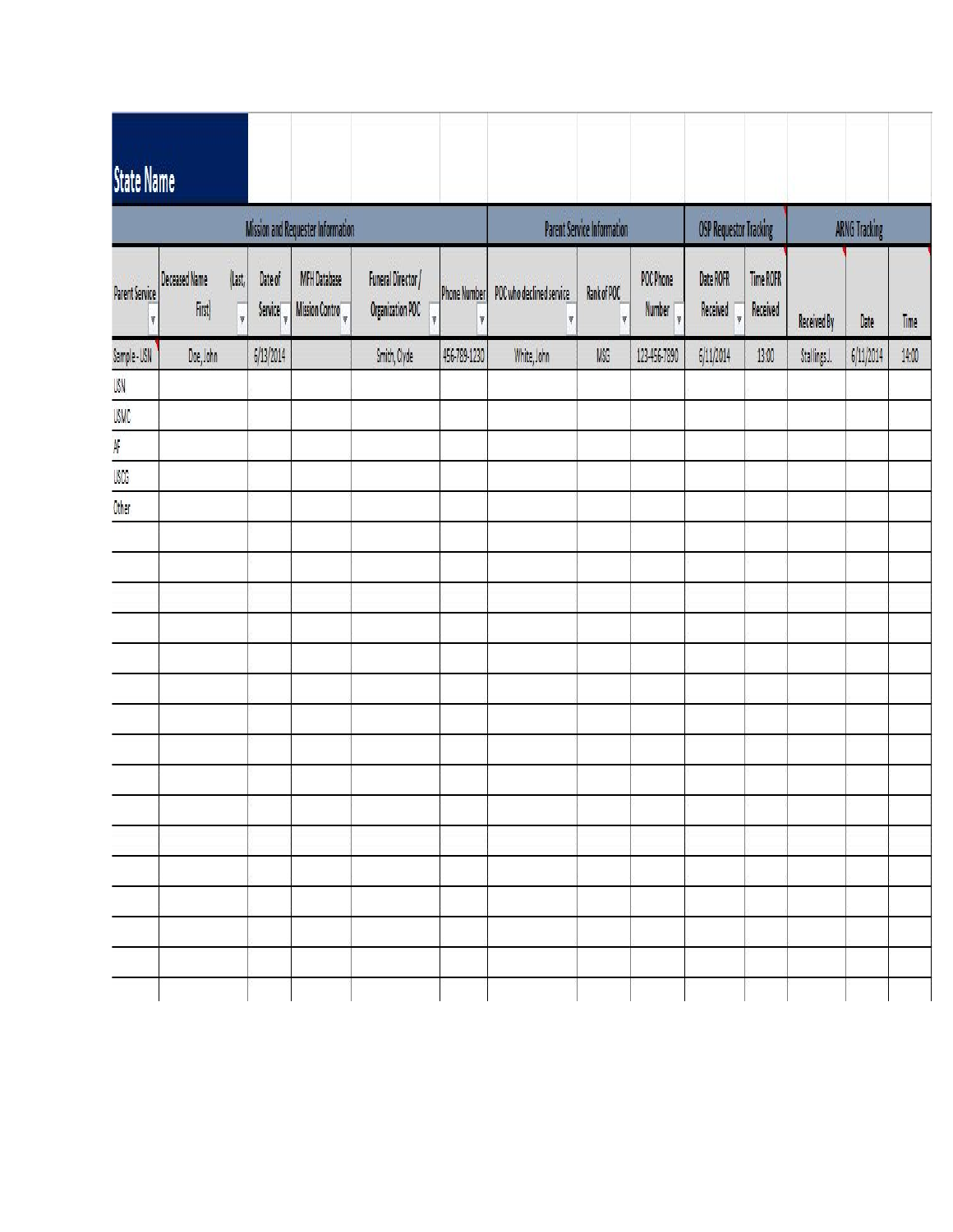#### **Contract: W9133L-12-C-00I5 /3.5 Survivor Services Coordinators (SSC) "Extracted** *from contract"*

#### **3.5.1 Scope.**

(1) Based on the scope of this task order and the number of personnel providing services and their locations, the Government has determined that Survivor Services Coordinator in each State is required and should be identified to provide oversight and systematic communication to Senior State Survivor Services Coordinators and report critical program data and analysis to the Senior State Coordinator. For the purposes of this task order, the Government considers the Survivor Service Coordinator to be a junior position as outlined in Section C of the base IDIQ.

(2) The SSC will have the primary responsibility to perform as a Military Funeral Honors coordinator or a Survivor Outreach Services support coordinator. The Required Services (Tasks) listed in 3.5.2 may apply to both types of coordinators or only to their respective function. The COR will determine if both functions are required to be performed by one SSC (i.e. one SSC is the MFH and SOS coordinator in a State or territory).

#### **3.5.2 Required Services (Tasks).**

(1) Survivor Services Coordinators shall provide information, assistance, referral, and follow-up services to Families and Survivors from all service components regarding pay *I* financial issues, military medical benefits, legal issues, 10 Cards *I* DEERS enrollment, Employer Support of the Guard and Reserve (ESGR), accessing benefits and services from local installations to include a wide variety of other Family related issues. Assistance shall be available 24 hours a day, 7 days a week and follow- up shall occur within 72 hours of initial contact. All active duty SOS cases shall be documented in Defense Casualty Information Processing System (DCIPS); all SOS cases will be documented in the identified system of record designated by the COR.

(2) All MFH cases will be recorded in the Military Funeral Honors database. All credit for burials will be recorded lAW MFH SOP.

(3) On an "as needed" basis, Survivor Services Coordinators shall coordinate financial assistance from military, governmental, and civilian organizations to assist Family members and Survivors experiencing financial hardships. This includes referral to appropriate offices, agencies and organizations.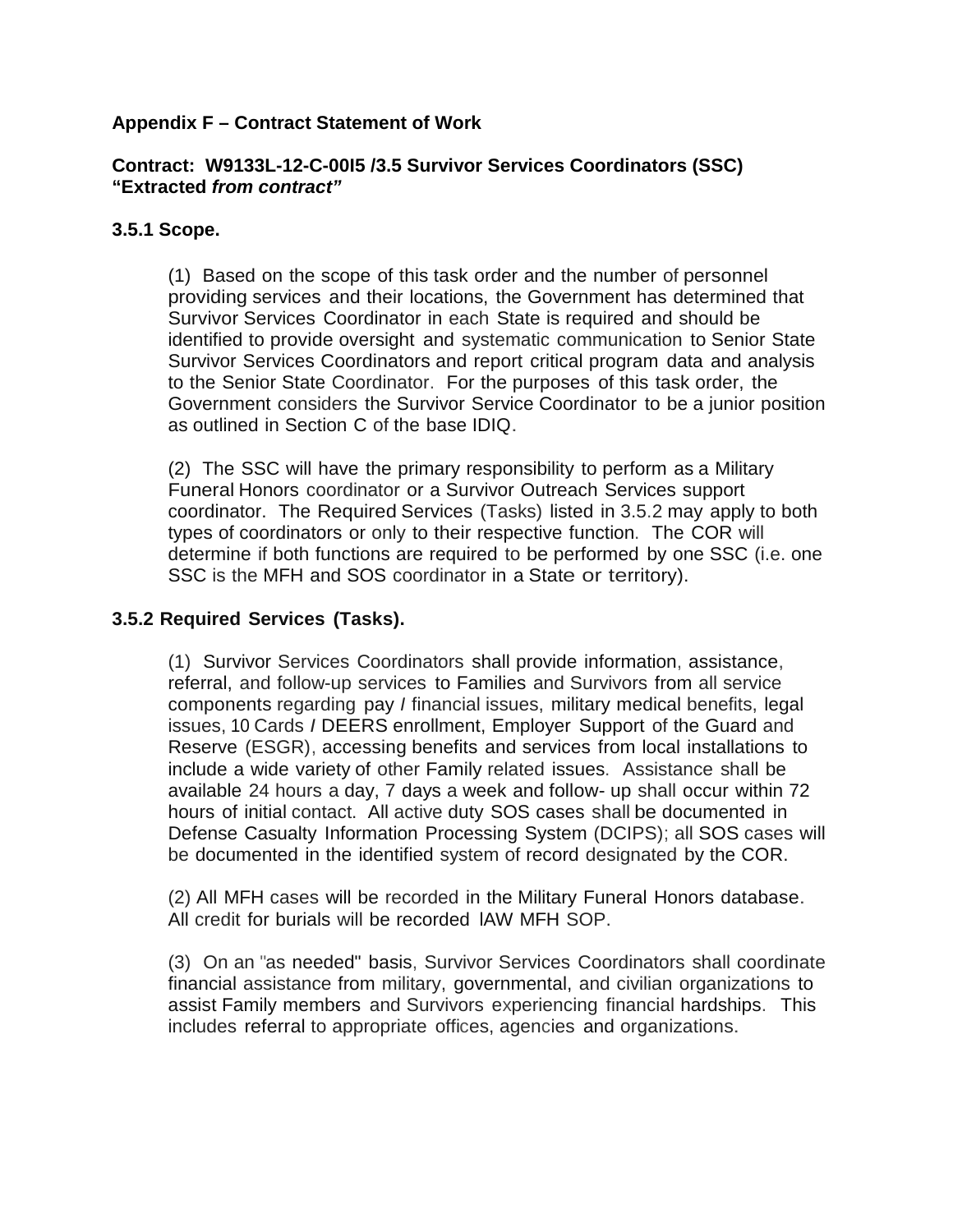(4) Survivor Services Coordinators shall serve as advocates for eligible family members and Survivors. Coordinators shall develop a plan of action based on each customer's needs.

(5) Survivor Services Coordinators shall coordinate and provide briefings on survivor benefits for Survivors as requested by Regional Coordinator or Assistant Program Managers. Briefings shall provide family members and Survivors with the local, state, and federal resources. Survivors will also be advised to contact their nearest SOS Support Coordinators for additional information.

(6) Survivor Services Coordinators shall conduct briefings and updates to the state military leadership on issues related to MFH and SOS.

(7) Survivor Services Coordinators shall develop and maintain a directory of resources, agencies, and organizations that are available to assist military families and Survivors. Additionally all coordinators shall keep abreast of research and policy *I* legislative changes impacting family members and Survivors.

(8) Survivor Services Coordinators shall access and analyze data from surveys and informal interactions to identify needs and refer as appropriate for assistance and follow-up actions.

(9) Survivor Services Coordinators should attend at least one regional and one national-level training SSC conference each year, or as set forth by the government.

(10) Survivor Services Coordinators shall become familiar with and maintain access to all regulations and guidance that are applicable to the operation of an ARNG Survivor Services Coordinator, particularly those that pertain to assisting Survivors and their families.

(11) Survivor Services Coordinators shall provide advice and guidance to Family Readiness Groups (FRG's). They shall assist the FRG in gathering, collating, maintaining, and disseminating information and resources to Families.

(12) Survivor Services Coordinators shall ensure accurate and timely input into the identified system of record designated by the COR as applicable, of all applicable SOS case information. Additionally, SOS Support Coordinators are responsible for complete and thorough follow up on all cases recorded within the established system of record designated by the COR.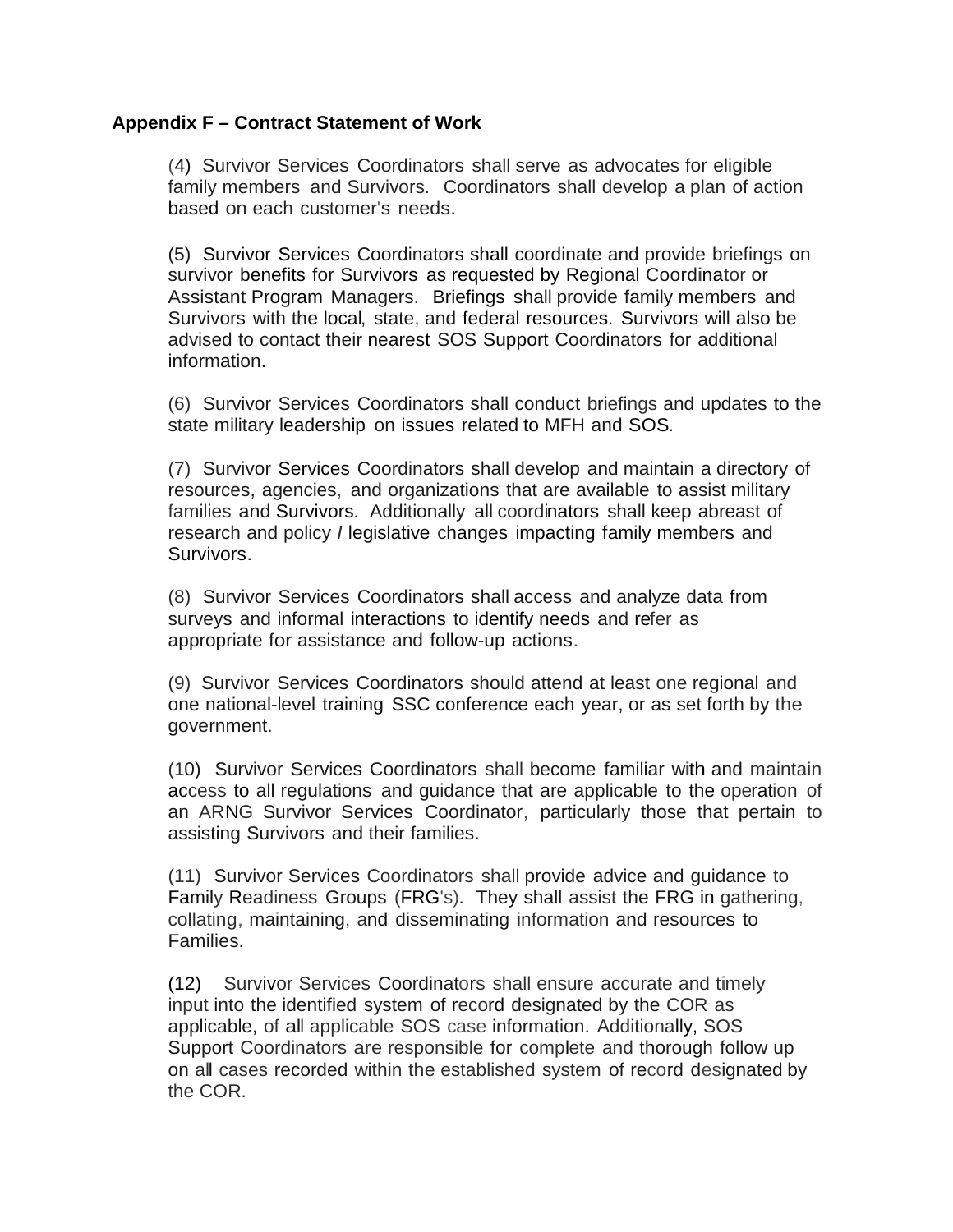(13) Survivor Services Coordinators shall comply with all verbal or written guidance of the Regional Coordinators regarding the operations of the Survivor Services Coordinators and the activities that support these operations.

(14) Survivor Services Coordinators shall use Government owned/Government-purchased cell phones, computers and other communications & electronic equipment for official Government functions only, unless otherwise coordinated and approved by the COR.

(15) Survivor Services Coordinators shall respond to and effectively handle time-sensitive calls as they are received, to include during off-hours. They will log time served during off-hours for the applicable compensatory "flex time" as needed.

(16) Survivor Services Coordinators shall, at the request of the Senior State Coordinator, link up with State Family Program contractors *I* staff, ARNG-HRS, Casualty Assistance Center Benefits Coordinator, Financial Counselors to review cases, identify trends, coordinate briefings, orientations, workshops and networks to enhance local program delivery with appropriate outside agencies.

(17) Survivor Services Coordinators shall, at the request of the Senior State Coordinator, contact and work with the Casualty Assistance Center (CAC) Benefit Coordinator and ACS Support Coordinators in service delivery to Survivors. Additionally, they will develop professional rapport with appropriate local outside agencies to enhance local program delivery.

(18) Survivor Services Coordinators shall, at the request of the Senior State Coordinator, conduct support groups, life skill education and supportive counseling for Survivors.

(19) Survivor Services Coordinators shall provide information for family members and Survivors on Army National Guard Resilience Programs as well as all benefits available to them through the Army Benefits Coordinator.

(20) Survivor Services Coordinators identified as the single point of contact for their state will function as the lead coordinator for the state Survivor Services program. This individual will assist the Senior State Coordinator with the management and administration of all SSE operations and will provide guidance and assistance as necessary. When available and authorized, Survivor Service Coordinators will have access to State GSA Vehicles. They must meet all state requirements to operate a GSA Vehicle on state highways.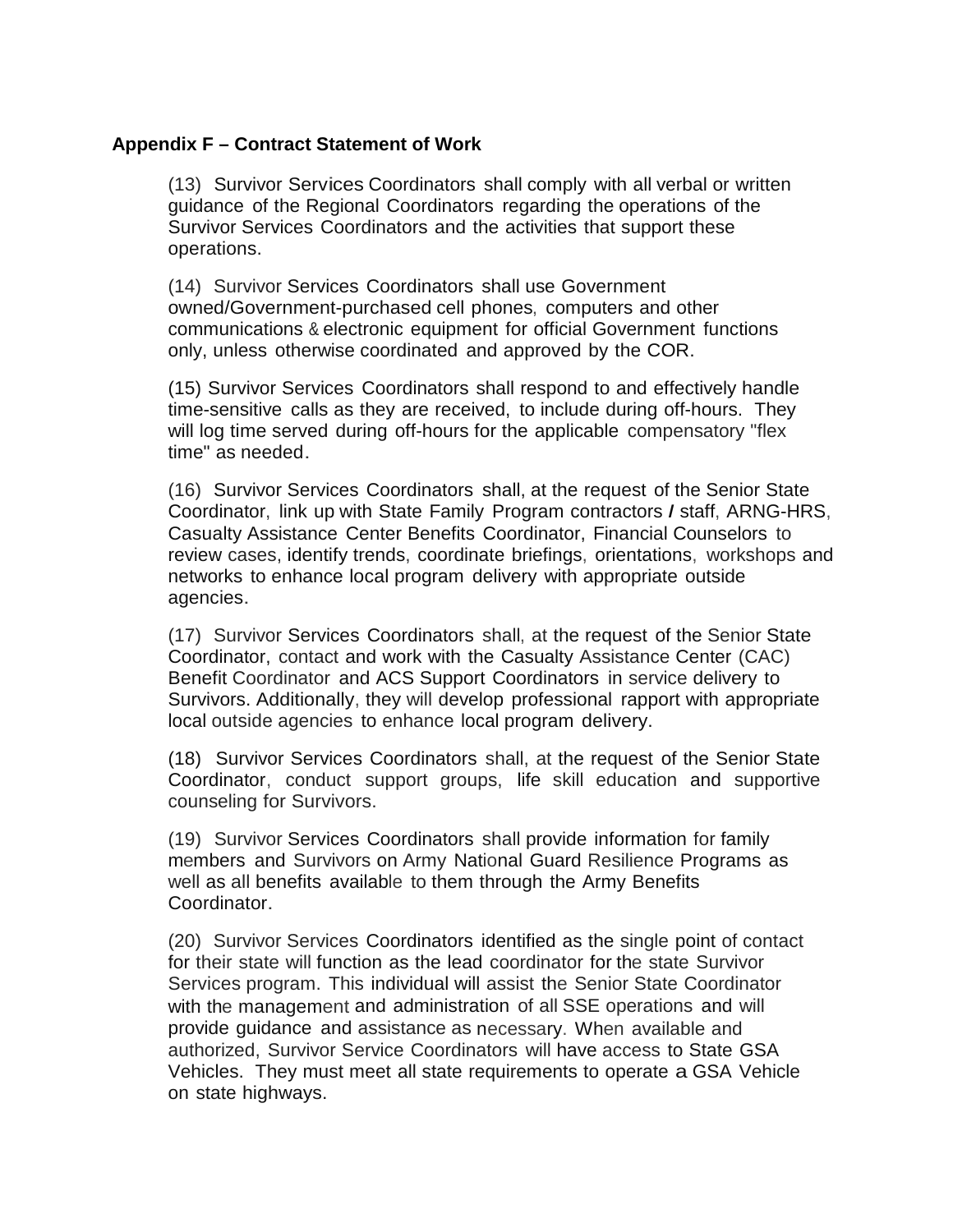(21) Survivor Services Coordinators oversee the development of training programs and exercises related to the performance of Army National Guard Honor Guard Ceremonies. Ensures established systems/databases are used to identify and track the level of support and costs associated with each ceremony provided.

(22) Survivor Services Coordinators assist State Coordinators with coordinating development of a budget required for each applicable state. Also assists and coordinates recommendations regarding budget management for states to remain compliant with all applicable National and State funding guidelines.

(23) Survivor Services Coordinators coordinate Regional events within their areas of responsibility; examples of events that they would be responsible for include but are not limited to conferences and training and operating jointly with Military Funeral Honors personnel.

(24) Survivor Services Coordinators participate in an integrated process team with NGB officials and provide recommendations regarding Military Funeral Honors policies and procedures. This activity will take place biannually and will take the form of a formalin-Process-Review (IPR).

(25) Survivor Services Coordinators honor requests for the Army National Guard Honor Guard ceremonies for deceased veterans.

(26) Survivor Services Coordinators receive requests for Army National Guard Honor Guard support, verify eligibility and assign appropriate honors ceremony providers.

(27) Survivor Services Coordinators develop and coordinate with various individuals and entities (family of service members, VSOs, funeral directors, state/military units, etc.) for training programs and exercises related to the performance and execution of Army National Guard Honor Guard ceremonies.

(28) Survivor Services Coordinators monitor and evaluate Honor Guard performance and provide recommendations to State chain of command for conformance with all NGB and national guidelines, and regulations relating to the performance of Military Funeral Honors and improvement of service.

(29) Survivor Services Coordinators certify, evaluate, and maintain accurate records related to the performance of veterans' organization honors teams (these are not-for profit organizations) within the State and then recommends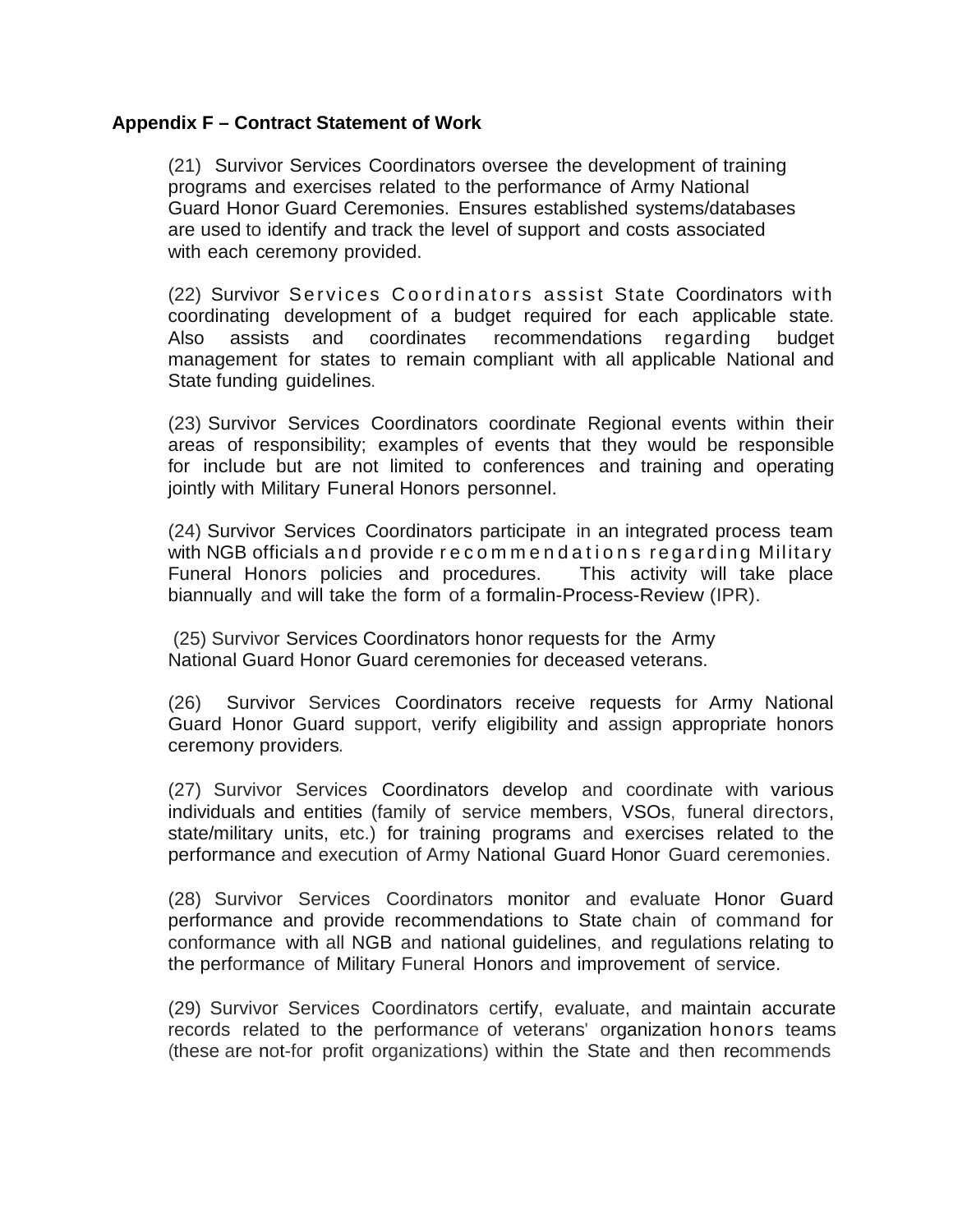whether to involve the organizations within the program. The Veteran Service Organizations are evaluated on their ability to meet the basic performance standards of Military Honors.

(30) Survivor Services Coordinators coordinate an active recruiting and retention program within their assigned state. Actively implement this program to maintain a cadre (will vary by state) of trained ADOS or M-day Soldiers, VSOs and retirees to perform Military Honors.

(31) Survivor Services Coordinators coordinate the availability, pickup, and return of rifles for performing Funeral Honors. This will include coordination with VSOs, a base Arms Room/Armory, and/or the Funeral Honors Arms room. Activities include but are not limited to completing and tracking any necessary hand receipts, making appointments for pickup and return of items, checking availability.

(32) Survivor Services Coordinators produce End of Month reports for the Senior State Coordinator.

(33) Survivor Services Coordinators maintain all training records for Soldiers/Retirees and Veterans Service Organizations and update existing training records lAW official training sessions using the Military Funeral Honors database.

(34) Survivor Services Coordinators update and maintain clothing and equipment records, safety driving certificates, number of funerals performed per individual Soldier lAW state awards programs. The Military Funeral Honors database will be used for tracking this information.

(35) Survivor Services Coordinators assist in the development of charts, graphs, briefings and other presentation aids.

#### **3.5.3 Survivor Services Coordinator Education, Experience, and Special Qualification Requirements.**

(1) Four years of college desired; High School degree is required.

 (2) Military experience is preferred. Broad based knowledge, experience, and skills in the areas of military personnel, human resources, and Family programs as well as an understanding of the ARNG. The contract employee must demonstrate a working knowledge of military well-being programs, Survivor Outreach Services and Military Funeral Honors, in addition to assorted ARNG Family program requirements.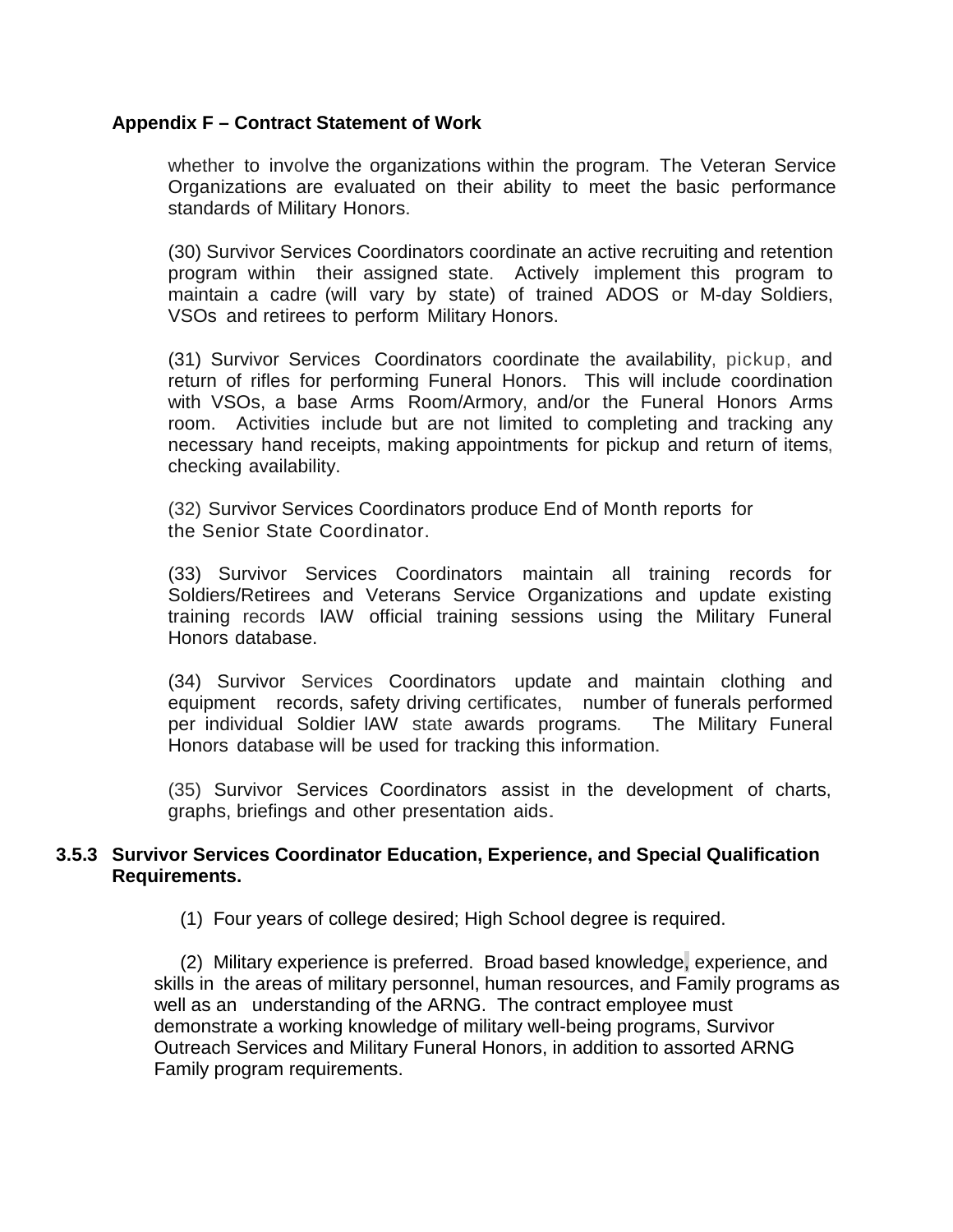## **3.0 Personnel Requirements**

All roles have the following minimum requirements:

• Be computer literate in basic computer operating system software / hardware and proficient in Microsoft (MS) Word, Excel, and PowerPoint programs as well as internet research techniques.

• Be able to pass any necessary background investigations, with a minimum National Agency Check (NAC) clearance. Contractor employees who have access to classified information, Local Area Network (LAN) or controlled / restricted areas require a NAC. Personnel may subsequently require a secret security clearance depending on assigned duties.

• Have knowledge of Service member / Family programs and applicable military regulations, and policies and apply knowledge in execution of Unit Support programs.

• Have a current and valid driver's license

• Have qualification to drive Government Owned GSA vehicles and obtain appropriate motor-vehicle insurance

• Have the ability to communicate effectively, both orally and in writing and have the ability to complete correspondence in accordance with NGR 25-52 and AR 25-50.

• Be a self-starter and be able to execute responsibilities with minimum oversight

• Have the ability to plan and organize work activities to achieve established program objectives and goals

- Ability to read, write, speak, and understand English proficiently
- Be a US Citizen
- Have the ability to meet unscheduled travel requirements

• Be responsible for the securing and safeguarding of all Government property, including documents, provided for or created by the operations of the Survivor Services Coordinators.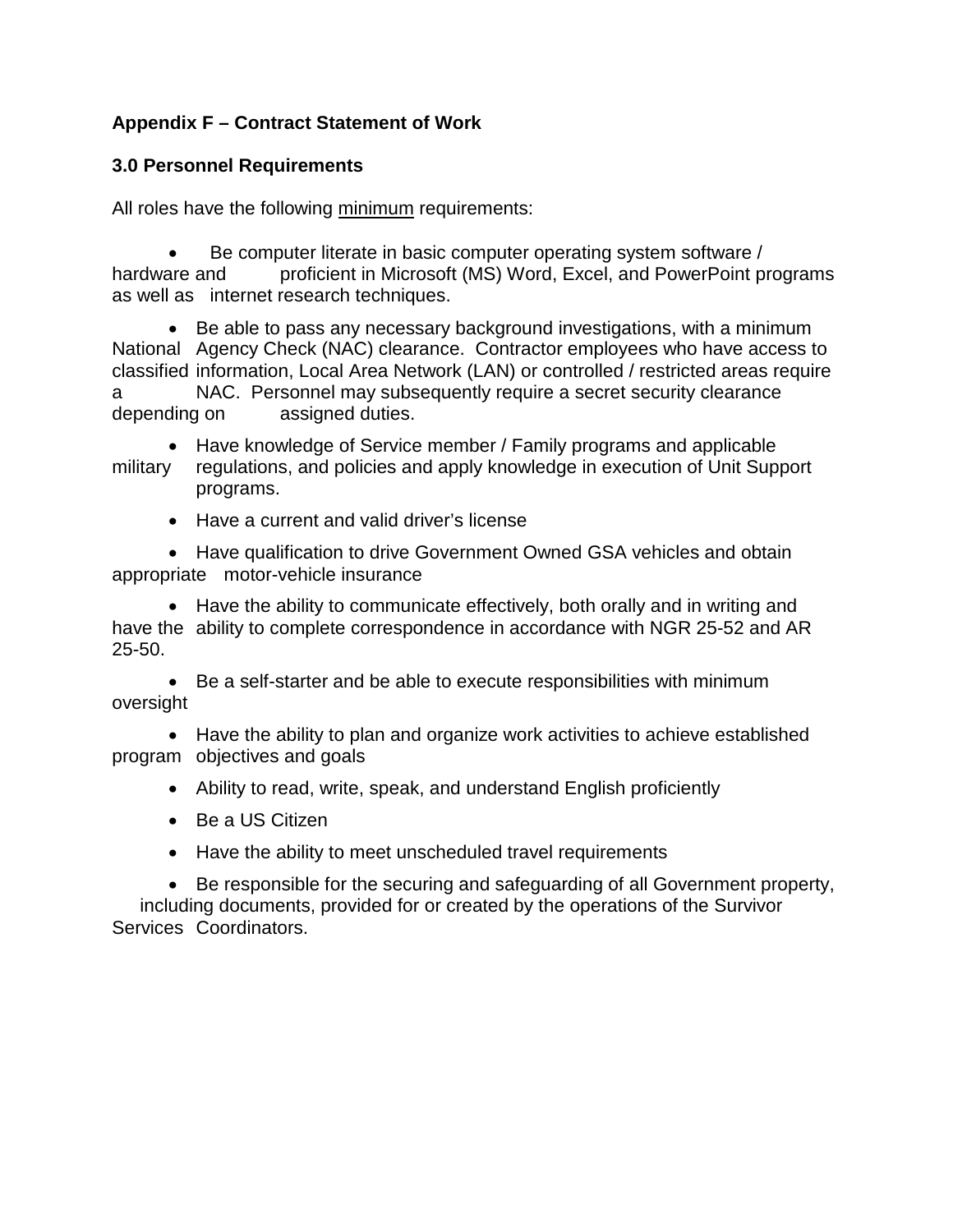## **Appendix G – Military Funeral Honor Recruiting Programs**

## **Military Funeral Honors Recruitment Program**

**1. Purpose.** Create a fundamentally standard recruiting program nationally to identify, select, train and resource the right character of Soldiers for the ARNG Military Funeral Honors Program. State MFH Programs are required to develop a Recruiting strategy that facilitates their Operational needs. Below is the desired criteria and suggestions that can be applied.

**2. Background.** The Military Funeral Honors Program represents the highest standards of military traditions, appearance and conduct. Soldiers assigned to a military funeral detail display the full spectrum of professionalism in the customs, courtesies, and traditions of the U. S. Army. The primary mission of the Honor Guard is to provide and render professional and dignified honors IAW service tradition, to all eligible veterans when requested by an authorized family member or representative.

**3. Selection Criteria.** The Military Funeral Honors Program targets recruitment of the highest caliber of Soldiers; those that strive for in everything they do.

- a. Rank: PVT/E1 SFC/E7 (Male and Female)
- b. Military Occupational Specialties (MOS): All
- c. Individual Standards:
	- (1) Current Passing APFT
	- (2) Pass HT/WT IAW AR 600-9
	- (3) No Profile that limits them from performing Honor Guard duties
	- (4) Good Standing with Unit (Not Flagged or pending disciplinary action)
	- (5) Possess reliable personal transportation

## **4. Selection Process.**

a. If interested, contact the following MFH State Operations personnel via email; SSG

I am Really Good (Operations NCOIC) at  $\qquad \qquad$  and Mr./Ms. State Coordinator at \_\_\_\_\_\_\_\_\_\_\_\_\_\_\_\_\_\_\_\_\_\_\_\_\_\_\_\_\_\_\_\_\_.

- 1. Description of yourself (Unit, MOS, Age, Home of Records, Years of Service, current duty position, all contact information, and anything else you deem necessary/relevant).
- 2. Unit Statement of Favorable Action and Acknowledgement
- 3. Current APFT (DA 705)
- 4. Current Ht/Wt (DA 5500 or DA 5500-R)

**5. State MFH Programs can utilize targeted recruiting or official announcements; regardless, they will have a formal process to ensure the future of their Programs.**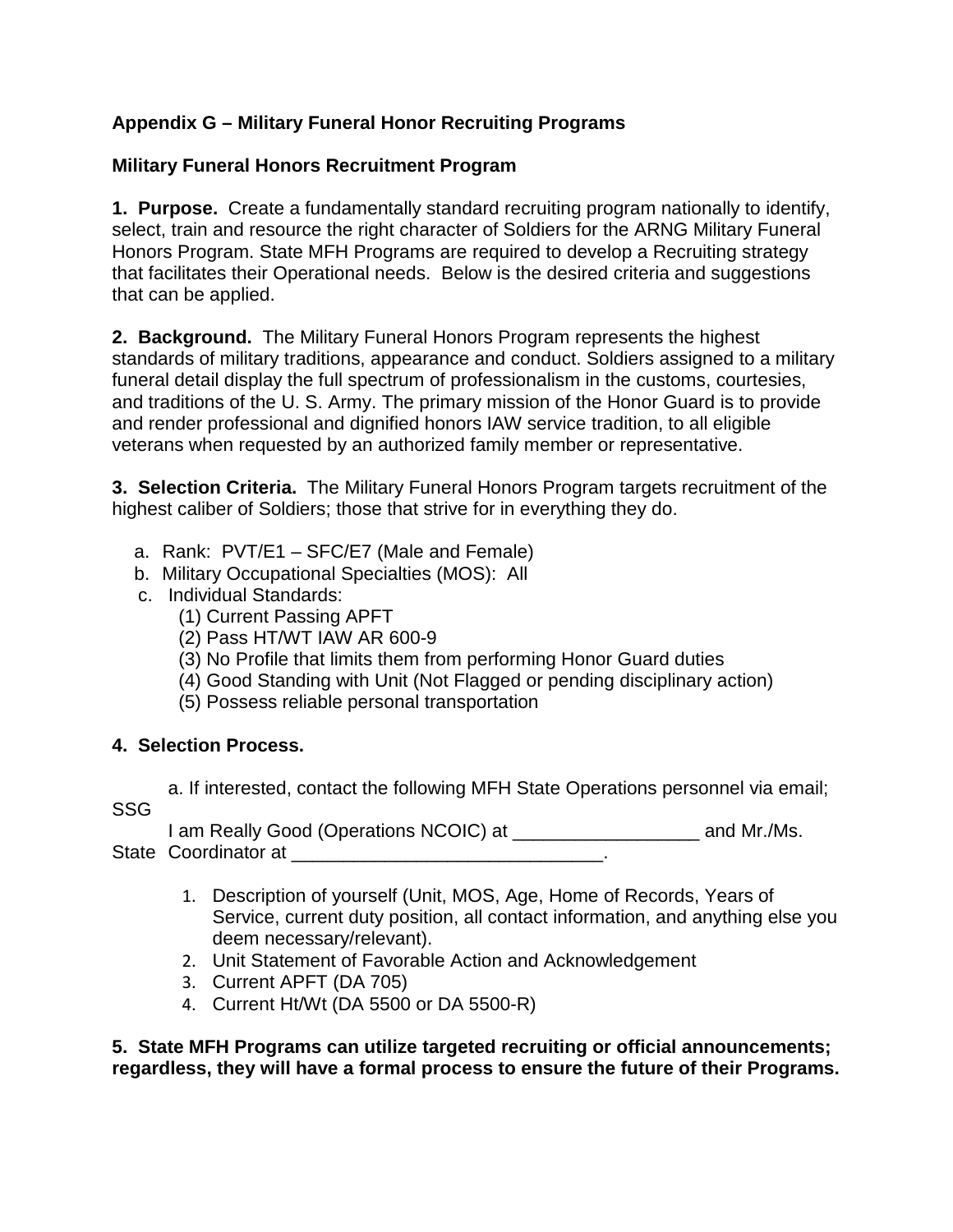## **Training Model**

#### **MFH Training Plan**

The following Training Plan is suggested for state/unit level training.

Soldiers that will perform services for the ARNG MFH program at the State/Territory level will be trained and certified on a position in a service prior to performing the service. The training is developed in three phases:

| <b>Level of</b><br><b>MFH</b><br><b>Training</b> | <b>Name of Training</b>           |                                                                                                                                                                                                                 |                                                                                                                                                                                                                                                                                                                                                                           | Description of training by level                                                                                                                                                                                                                                                                 |
|--------------------------------------------------|-----------------------------------|-----------------------------------------------------------------------------------------------------------------------------------------------------------------------------------------------------------------|---------------------------------------------------------------------------------------------------------------------------------------------------------------------------------------------------------------------------------------------------------------------------------------------------------------------------------------------------------------------------|--------------------------------------------------------------------------------------------------------------------------------------------------------------------------------------------------------------------------------------------------------------------------------------------------|
| Level 1                                          | <b>MFH Initial Entry Training</b> |                                                                                                                                                                                                                 |                                                                                                                                                                                                                                                                                                                                                                           | Training for new Soldiers to the<br>MFH Program must complete                                                                                                                                                                                                                                    |
|                                                  |                                   | Training covered                                                                                                                                                                                                | Outcome of Training                                                                                                                                                                                                                                                                                                                                                       | Level 1, Phase 1 prior to<br>conducting services                                                                                                                                                                                                                                                 |
|                                                  | Screening                         | DL and H/W Distance<br>Learning-<br>1. History/MFH<br>Requirements<br>2. Army as a<br>Profession<br>Uniform<br>3.<br>Drill and<br>4.<br>Ceremony<br>5. 2 Soldier Casket<br>Detail<br>6. 2 Soldier Urn<br>Detail | Distance Learning<br>produces Soldiers with a<br>general understanding of<br>what is expected of them<br>while serving as a<br>member of the ARNG<br>MFH Program and<br>prepares them for<br>classroom facilitation by<br>giving an overview of how<br>to properly wear the<br>uniform, perform Drill and<br>Ceremony and perform 2<br>Soldier Casket and Urn<br>Details. | Completion of all phases of Level<br>1 training produces fully trained<br>and certified Soldiers to conduct<br>all tasks of 2 Soldier Details and<br>gives a baseline for Soldiers to<br>build upon<br>Sustainment Training is needed<br>to keep the Soldier proficient in<br>each task/position |
|                                                  | Phase 1                           | In-State Instruction<br>Uniform<br>1.<br>2.<br>Drill and<br>Ceremony<br>3. 2 Soldier Casket<br>Detail<br>4. 2 Soldier Urn<br>Detail                                                                             | In-State instructor<br>Instructs and certifies<br>Soldiers to properly wear<br>the uniform, perform Drill<br>and Ceremony and<br>perform on all positions of<br>the 2 Soldier Casket and<br>Urn Details and the<br>proper wear of the<br>uniform                                                                                                                          | Completion of each phase of<br>Level 1 training (along with<br>experience in each position)<br>produces eligibility to become an<br>instructor of that phase:<br>-Level 1, Phase 1 completion<br>(and experience) warrants<br>eligibility for Level 2, Phase 1<br>instruction and certification  |
|                                                  |                                   |                                                                                                                                                                                                                 |                                                                                                                                                                                                                                                                                                                                                                           | -Level 1, Phase 2 certification                                                                                                                                                                                                                                                                  |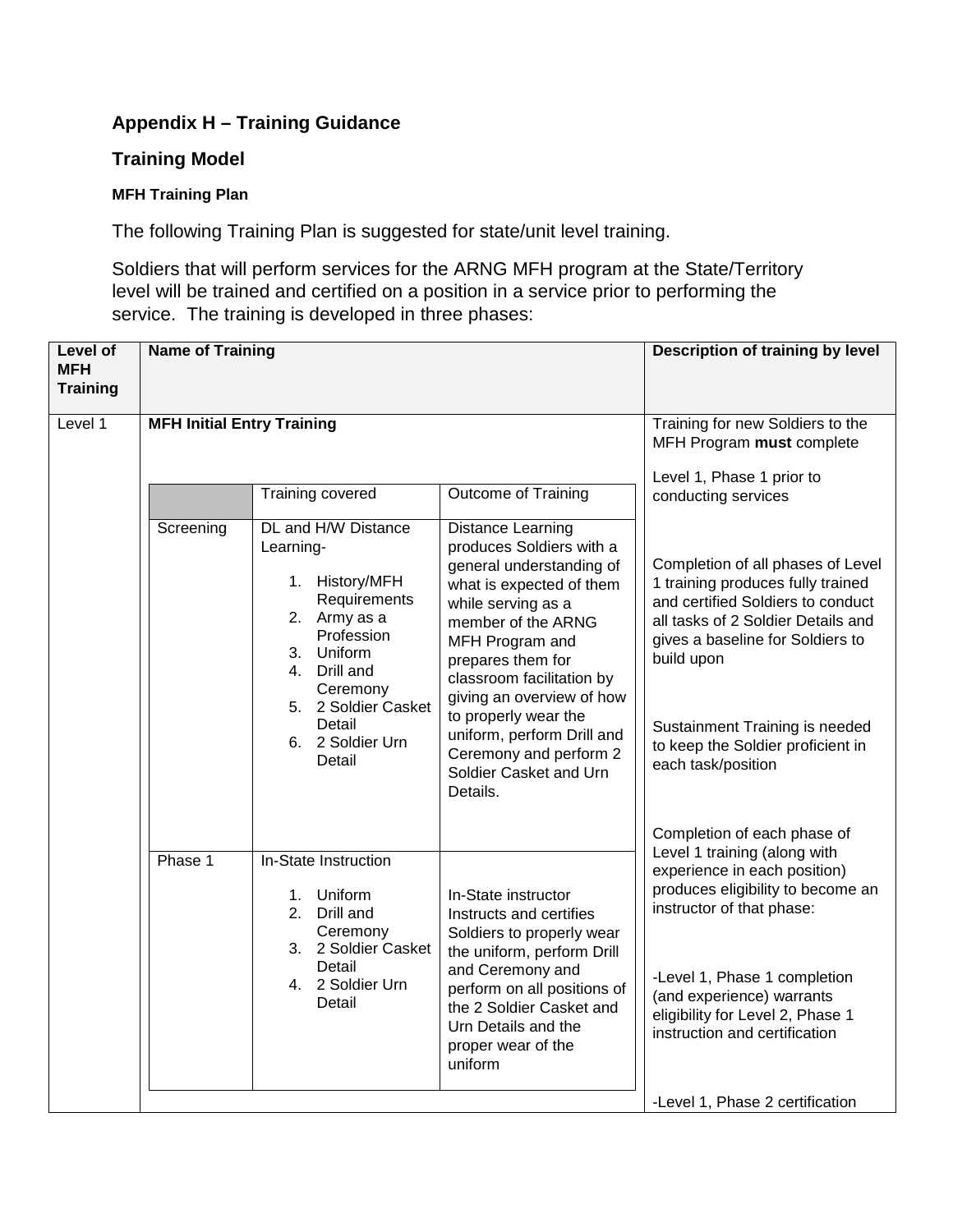|         | Phase 2<br>Phase 3 | Distance Learning-<br>1. Weapons<br>Manual<br>2. Firing Party<br>3.<br>9 Soldier Detail<br>In-State Instruction<br>1. Weapons<br>Manual<br>2. Firing Party<br>9 Soldier Detail<br>3 <sub>1</sub><br><b>Distance Learning</b><br>1. Full Honors<br>Detail w/Casket<br>2. Full Honors<br>Detail w/Urn<br>Chapel Detail<br>3.<br>Honorable<br>4.<br>Transfer of<br>Remains<br>In-State Instruction<br>1. Full Honors<br>Detail w/Casket<br>2. Full Honors<br>Detail w/Urn<br>3. Chapel Detail<br>4. Honorable<br>Transfer of<br>Remains | Distance Learning<br>Provides Soldier with a<br>general overview and<br>preparation of tasks<br>taught in classroom<br>facilitation<br>In-State instructor<br>Instructs and certifies<br>Soldiers to perform on all<br>positions of the Firing<br>Party and 9 Soldier Detail<br>Distance Learning<br>Provides Soldier with a<br>general overview and<br>preparation of tasks<br>taught in classroom<br>facilitation<br>In-State Instructor<br>Instructs and certifies<br>Soldiers to perform on all<br>positions of the Full<br>Honors Detail where the<br>Soldiers would conduct<br>Honorable Transfer of<br>Remains (Planeside<br>Honors), Chapel<br>Sequence and when<br>additional personnel are<br>available (Colors,<br>Separate Firing Party,<br>Honorary Pallbearers,<br>Personal Colors, Escort,<br>etc.) | (and experience) warrants<br>eligibility for Level 2, Phase 2<br>instruction and certification<br>-Level 1 Phase 3 certification (and<br>experience) warrants eligibility for<br>Level 2, Phase3 instruction and<br>certification<br>After completion of Level 1,<br>Phase 1 training, Soldiers can be<br>instructed on any task/position of<br>Level 1 Phases 2 or 3 due to<br>mission requirements. This does<br>not exclude the Soldier from<br>continuing with the training<br>program and certifications, but<br>gives leaders the flexibility to<br>execute missions with limited time<br>and certified personnel |
|---------|--------------------|--------------------------------------------------------------------------------------------------------------------------------------------------------------------------------------------------------------------------------------------------------------------------------------------------------------------------------------------------------------------------------------------------------------------------------------------------------------------------------------------------------------------------------------|--------------------------------------------------------------------------------------------------------------------------------------------------------------------------------------------------------------------------------------------------------------------------------------------------------------------------------------------------------------------------------------------------------------------------------------------------------------------------------------------------------------------------------------------------------------------------------------------------------------------------------------------------------------------------------------------------------------------------------------------------------------------------------------------------------------------|-------------------------------------------------------------------------------------------------------------------------------------------------------------------------------------------------------------------------------------------------------------------------------------------------------------------------------------------------------------------------------------------------------------------------------------------------------------------------------------------------------------------------------------------------------------------------------------------------------------------------|
| Level 2 |                    | <b>MFH Instructor/ Trainer Certification</b>                                                                                                                                                                                                                                                                                                                                                                                                                                                                                         |                                                                                                                                                                                                                                                                                                                                                                                                                                                                                                                                                                                                                                                                                                                                                                                                                    | Each Phase of Level 1 training                                                                                                                                                                                                                                                                                                                                                                                                                                                                                                                                                                                          |
|         |                    |                                                                                                                                                                                                                                                                                                                                                                                                                                                                                                                                      |                                                                                                                                                                                                                                                                                                                                                                                                                                                                                                                                                                                                                                                                                                                                                                                                                    | builds upon the previous Phase                                                                                                                                                                                                                                                                                                                                                                                                                                                                                                                                                                                          |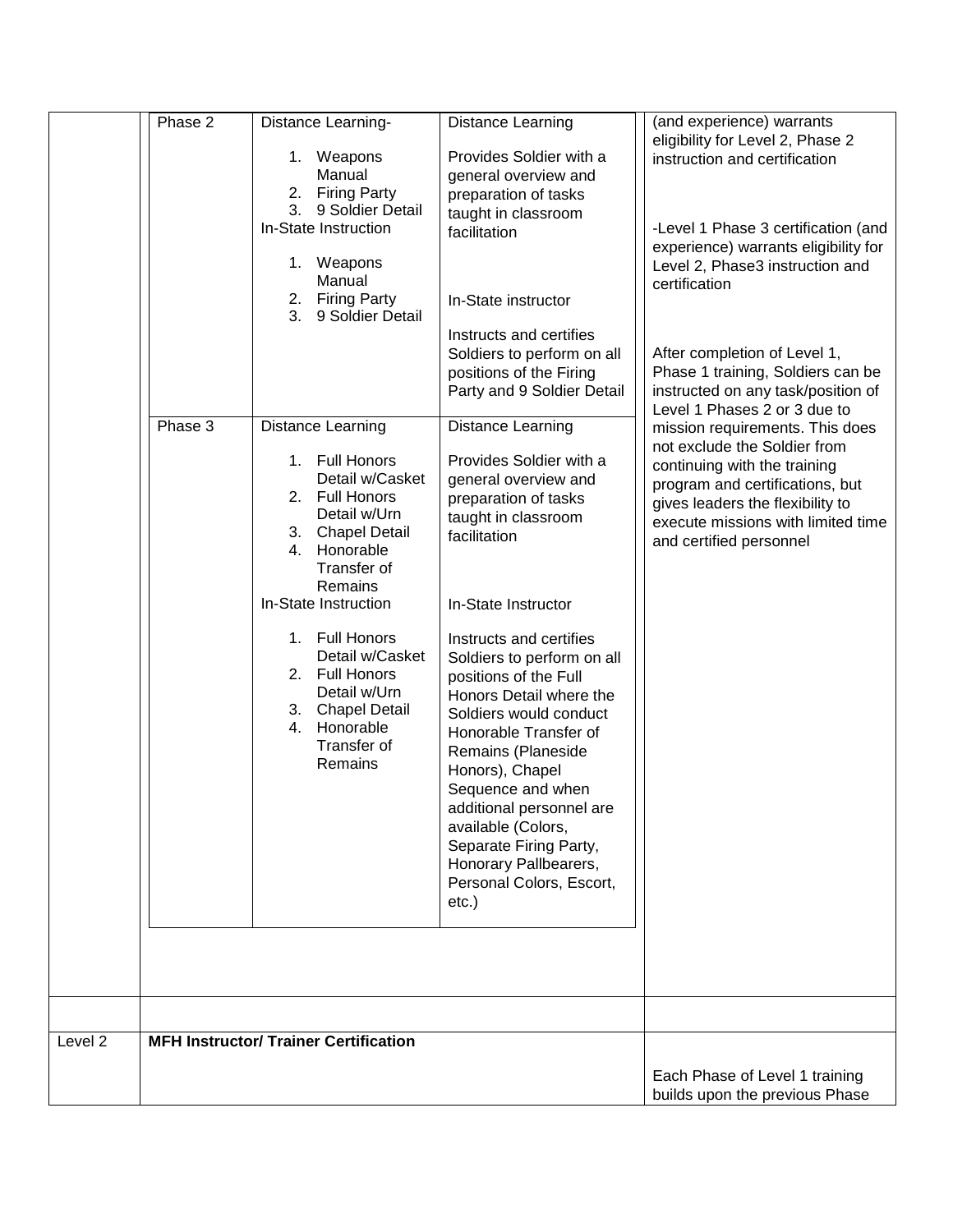|         | Training covered                                                                                                                                                                                                                         | <b>Outcome of Training</b>                                                                                                                                                                                 | (i.e. Casket Carry instruction is                                                                                                                                                                                                                                                                                                   |
|---------|------------------------------------------------------------------------------------------------------------------------------------------------------------------------------------------------------------------------------------------|------------------------------------------------------------------------------------------------------------------------------------------------------------------------------------------------------------|-------------------------------------------------------------------------------------------------------------------------------------------------------------------------------------------------------------------------------------------------------------------------------------------------------------------------------------|
| Phase 1 | Distance Learning<br>Same tasks that were<br>instructed in Level 1,<br>Phase 1 except the<br>instruction will be more<br>knowledge based with<br>scenarios that will<br>prepare the Soldier to<br>identify and correct<br>deficiencies   | <b>Distance Learning</b><br>Prepares the Soldier with<br>the knowledge base and<br>problem solving needed to<br>become SME for the task<br>they must perform and<br>teach in the classroom<br>facilitation | covered in Level 1, Phase 2. The<br>Full Honors Casket Detail in Level<br>1, Phase 3 is taught in such a<br>way that the Soldier is already<br>aware of how to conduct the<br>Casket Carry)<br>Upon certification of Level 2,<br>Phase 1, Soldiers will be able to<br>instruct and certify Soldiers in<br>Level 1, Phase 1 services |
|         | In-State Instruction<br>Same tasks that were<br>taught in Level 1,<br>Phase 1 except the<br>student will have to<br>show and explain to                                                                                                  | In-State Instruction<br>Instructs and certifies the<br>Soldier to be able to<br>instruct a new Soldier on<br>all assigned tasks and<br>positions of each task in<br>Level 1, Phase 1                       | Soldier must be certified in Level<br>2, Phase 1 before being certified<br>in Level 2, Phase 2                                                                                                                                                                                                                                      |
|         | the instructor "How and<br>Why" the tasks and<br>positions of each task<br>are performed, identify<br>and correct<br>deficiencies as if they<br>were instructing the<br>information to a new<br>Soldier and how to<br>facilitate a class |                                                                                                                                                                                                            | Upon certification of Level 2,<br>Phase 2, Soldiers will be able to<br>instruct and certify Soldiers in<br>Level 1, Phases 1 and 2<br>Soldier must be certified in Level<br>2, Phase 1 and 2 before being<br>certified in Level 2, Phase 3                                                                                          |
| Phase 2 | Same criteria as Level<br>2 Phase 1 except for<br>tasks and positions of<br>Level 1, Phase 2                                                                                                                                             | Same instruction<br>techniques and<br>certification as Level 2<br>Phase 1 except for tasks<br>and positions of Level 1,<br>Phase 2                                                                         | <b>MFH Master Instructors will</b><br>conduct Instructor Evaluations on<br>MFH Instructors quarterly on all<br>phases of Level 1 training                                                                                                                                                                                           |
| Phase 3 | Same criteria as Level<br>2 Phase 1 except for<br>tasks and positions of<br>Level1, Phase 3                                                                                                                                              | Same instruction<br>techniques and<br>certification as Level 2<br>Phase 1 except for tasks<br>and positions of Level1,<br>Phase 3                                                                          | If a MFH Instructor receives an<br>overall "NO-GO" on an Instructor<br>Evaluation, the Master MFH<br>Instructor will retrain the MFH<br>Instructor                                                                                                                                                                                  |
|         |                                                                                                                                                                                                                                          |                                                                                                                                                                                                            | MFH Instructors will lose their<br>certification of a phase if:                                                                                                                                                                                                                                                                     |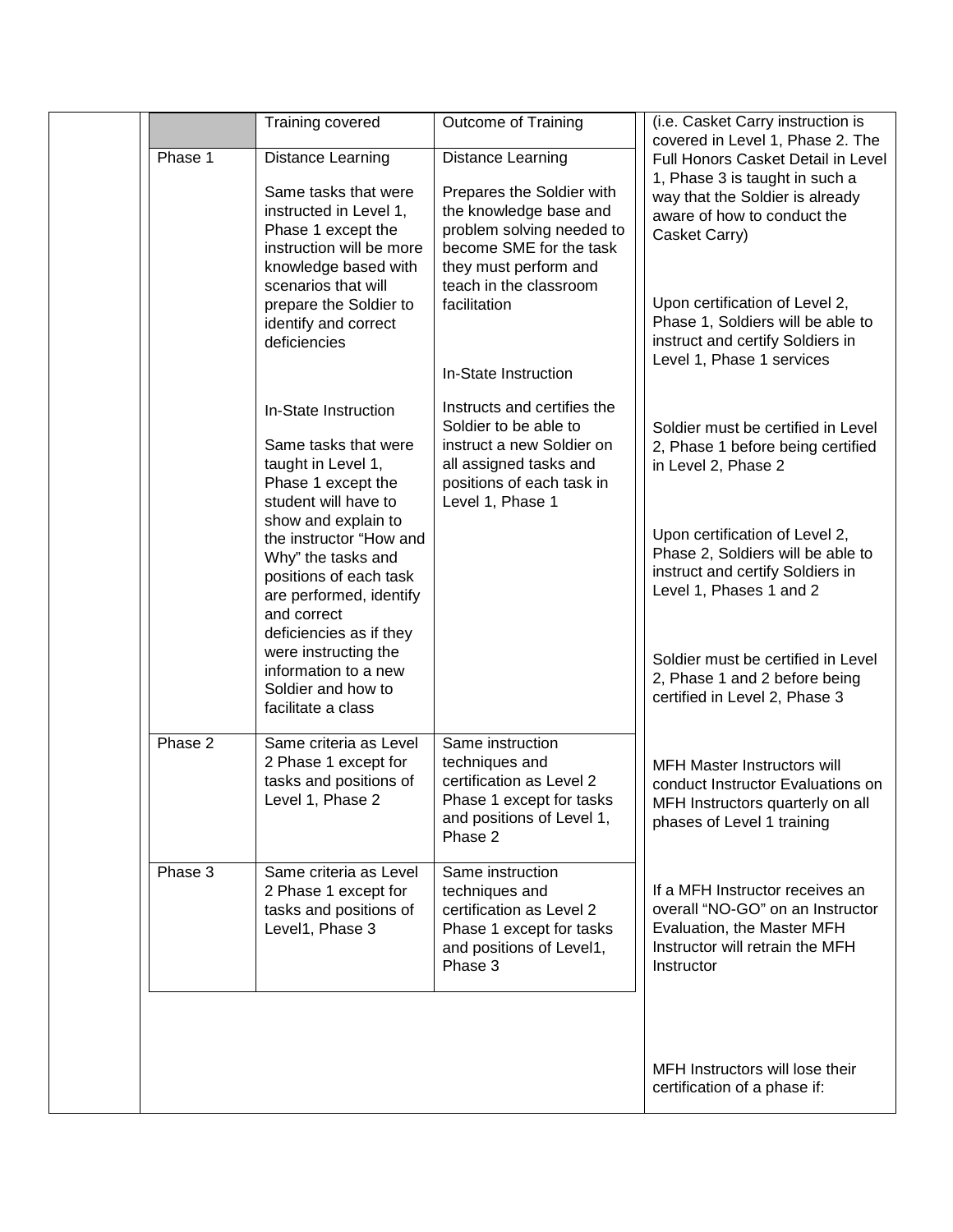|         |                                                                                                                                                                                                                                                                                                                                                                                                                                                                                                                                                                                                                                                                                                                              | They receive 2<br>consecutive "NO-GO"'s of<br>the same task within a<br>phase<br>The receive more than 4<br>"NO-GO"s of any task<br>within a phase                                                                 |
|---------|------------------------------------------------------------------------------------------------------------------------------------------------------------------------------------------------------------------------------------------------------------------------------------------------------------------------------------------------------------------------------------------------------------------------------------------------------------------------------------------------------------------------------------------------------------------------------------------------------------------------------------------------------------------------------------------------------------------------------|--------------------------------------------------------------------------------------------------------------------------------------------------------------------------------------------------------------------|
| Level 3 | MFH State Master Instructor Certification (80 Hour Course)<br><b>Master Instructor Qualifications:</b><br>-Must be certified by the ARNG National Trainer<br>-Must be certified in all phases of Level 1 and Level 2<br>-Must have facilitated all phases of Level 1 and Level 2<br>-Must have minimum of 5 years in the MFH program (MFH Military<br>Authority waiver-able)<br>-Must be in a position of leadership, CPL or higher (MFH Military<br>Authority waiver-able)<br>-Must NOT be on the overweight program<br>-FIFC Graduate preferred<br>Certification:<br>-Soldier must receive an 90% or higher on a closed book, knowledge<br>based test covering all aspects of ARNG MFH Services IAW ARNG<br><b>MFH SOP</b> | There is no formal training for<br>Level 3 except for the MFH<br>Master Instructors feedback from<br>the Instructor Evaluations<br>conducted throughout the MFH<br>Instructors facilitation of Level 1<br>training |
|         | -Soldier must receive an 90% or higher on a Deficiency Identification<br>Test (video of all MFH Services with deficiencies)<br>-Soldier must receive all "GO"'s on Instructor Evaluations of all Level 1<br>courses taught                                                                                                                                                                                                                                                                                                                                                                                                                                                                                                   |                                                                                                                                                                                                                    |
|         | -Must receive a 90% or higher on Knowledge based test covering all<br>aspects of MFH Services (closed book, online or written test)                                                                                                                                                                                                                                                                                                                                                                                                                                                                                                                                                                                          |                                                                                                                                                                                                                    |

| <b>Additional Information on Certifications</b> | There is no formal training for<br>Level 3 except for the MFH                                  |
|-------------------------------------------------|------------------------------------------------------------------------------------------------|
| Level 1 Certification:                          | Master Instructors feedback from<br>the Instructor Evaluations<br>conducted throughout the MFH |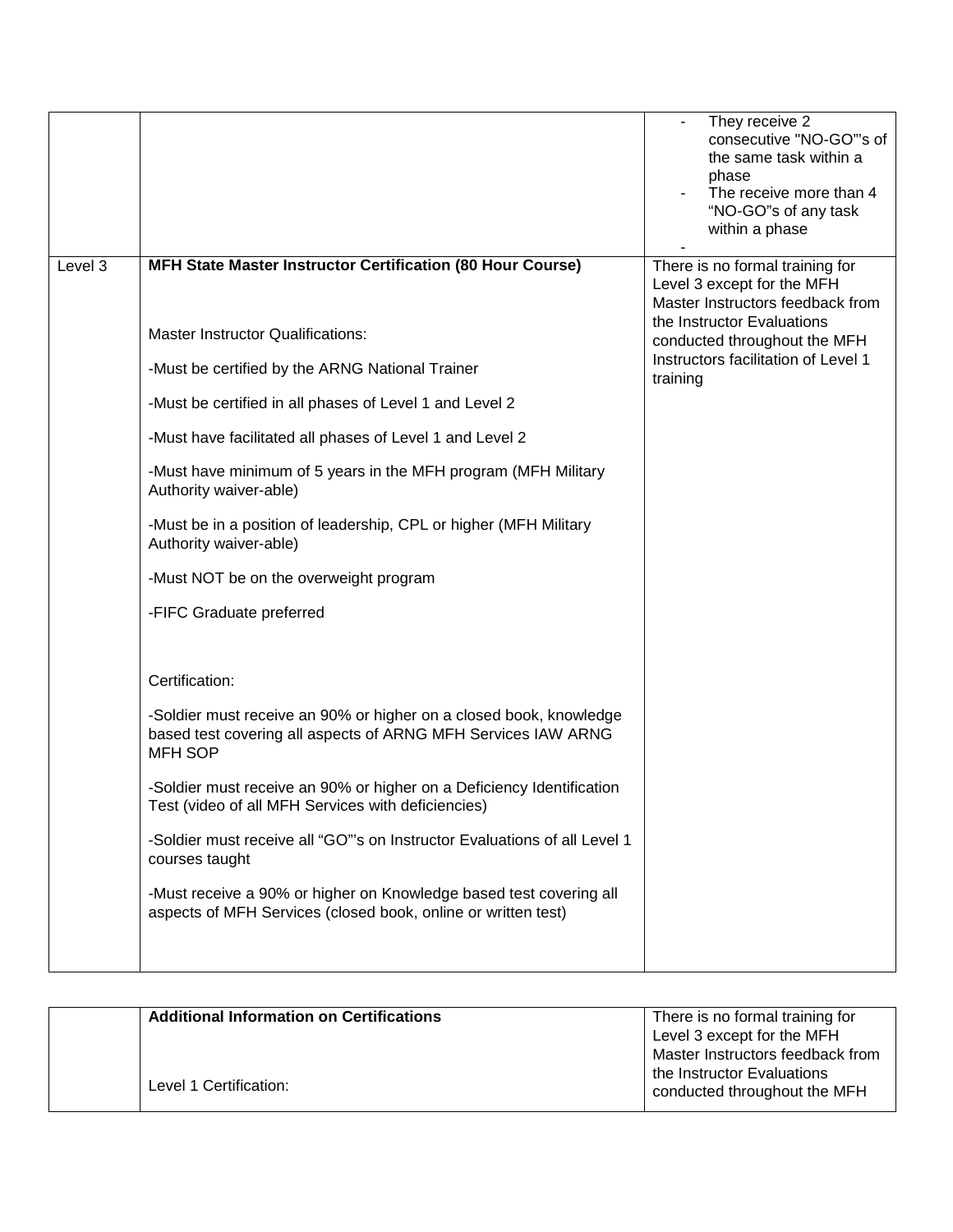| To retain Phases of Level 1 Training Soldier must:                                                                                                                                                                                              | Instructors facilitation of Level 1 |
|-------------------------------------------------------------------------------------------------------------------------------------------------------------------------------------------------------------------------------------------------|-------------------------------------|
| Be an active member of the ARNG MFH Program for 6<br>months<br>Receive a "GO" on Training Performance Evaluations and/or<br>Mission Performance Evaluations (facilitated by a Master MFH<br>Instructor or MFH Instructor) for assigned position | training                            |
|                                                                                                                                                                                                                                                 |                                     |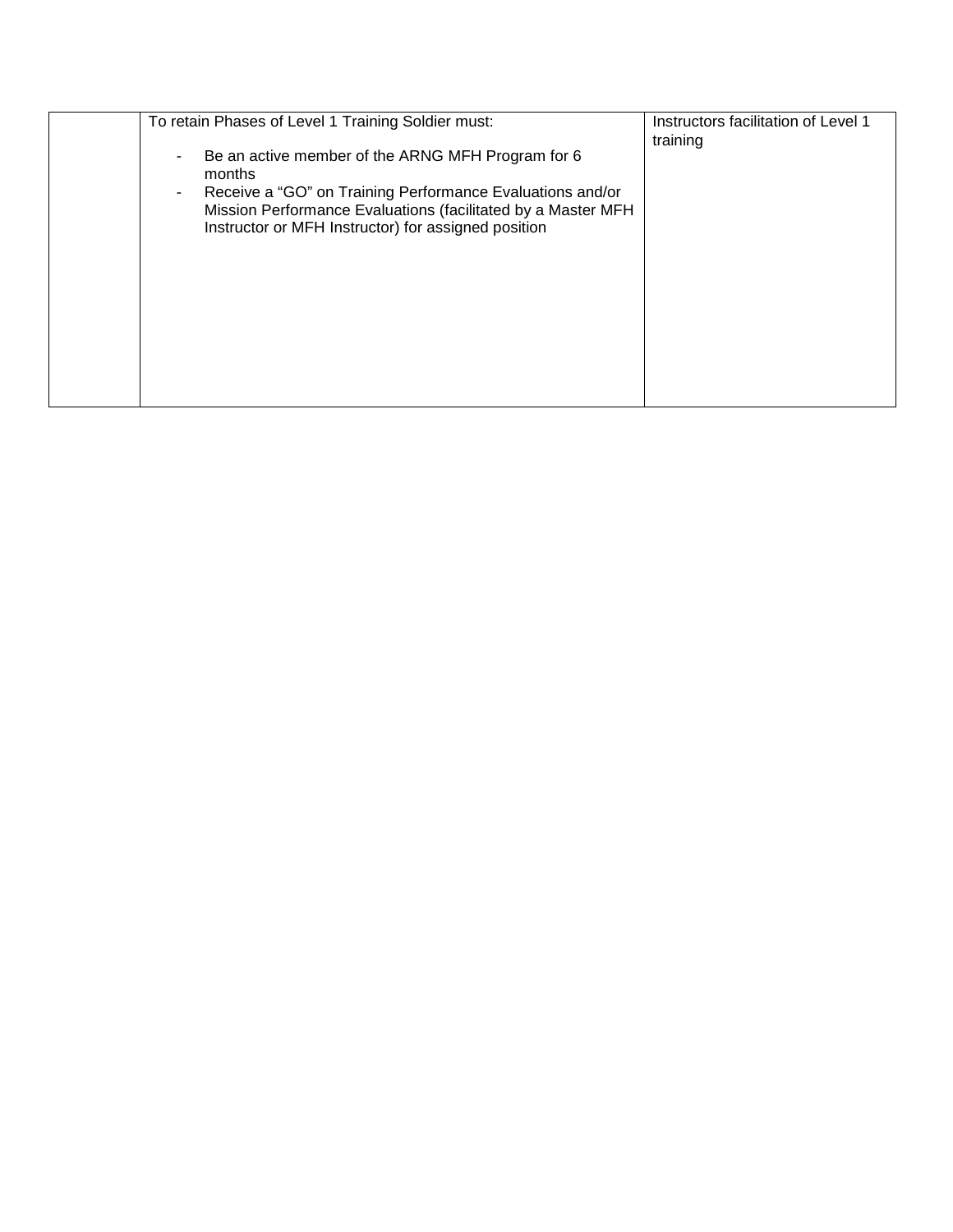**Example Test Sequences.** This test is separated into two sections; the Designated Tasks and Comprehensive Tasks.

## **Designated Tasks**

Designated Tasks are specific actions that must occur at a specific time. Designated Tasks have a specific point value. A total of 100 points is the maximum point value for the test. Tasks that have more than one action occurring simultaneously (faces and flares) or that occur over an extended time (stays in step throughout movement) have a point value greater than one. Instructors may allow partial credit for these tasks. Circle the number corresponding to the points missed. If partial credit is given, line through the number and write the number of the points missed beside it.

### **Comprehensive Tasks**

Comprehensive Tasks are actions that occur frequently over the course of the ceremony. Comprehensive Tasks evaluate the student on basic skills needed to perform a ceremony. Instructors will deduct one point per deficient Comprehensive Tasks. Comprehensive Tasks have two sections on the test sheet to aid the scorer in recording the score.

## **Grading**

Add the points missed from Designated and Comprehensive Tasks, multiply by 2, and subtract the sum from 100. The result is the students score.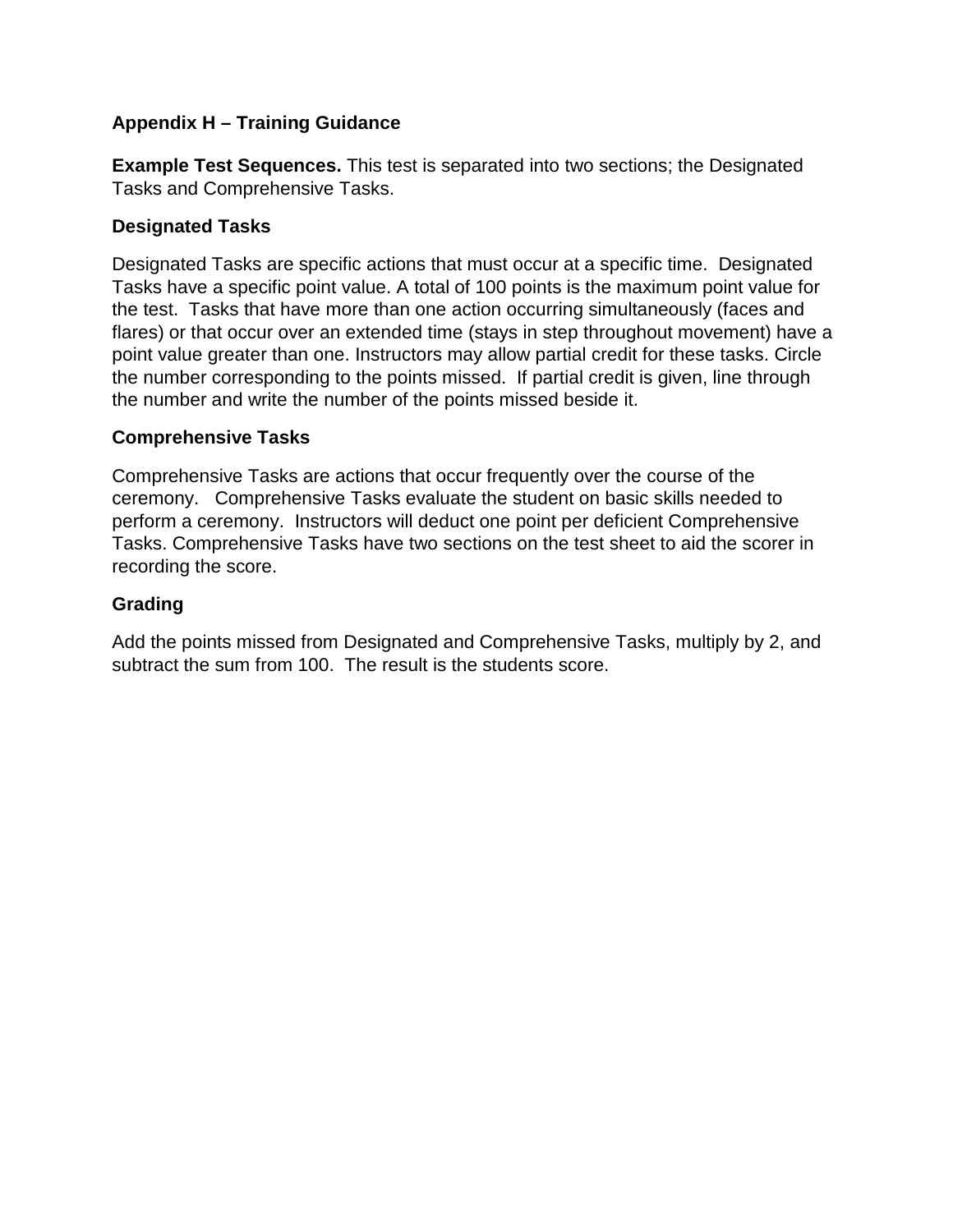# **Example 1**

HG007-E

**Second Team Member, 3 Soldier Sequence/7 Soldier Sequence without Casket Bearers**

| Name:      | <b>Final Score</b> |
|------------|--------------------|
| Date:      |                    |
| Evaluator: |                    |

| <b>Comprehensive Tasks</b>                                                                 |                |
|--------------------------------------------------------------------------------------------|----------------|
| <b>Secondary Movements</b>                                                                 |                |
| <b>Ceremonial Composure</b>                                                                |                |
| <b>Flag Tension</b>                                                                        |                |
| Proper Position (feet together, c-fist, etc)                                               |                |
| <b>Curb to Hearse</b>                                                                      |                |
| Assumes attention and presents arms when called by DL                                      | 2              |
| Orders arms in unison with DL                                                              | $\overline{2}$ |
| Presents arms when called by DL                                                            | $\overline{2}$ |
| Orders arms executes Right/Left Face when called by DL                                     | $\overline{2}$ |
| When DL calls "Ready, Step" marches behind remains and into<br>position                    | 1              |
| Takes position 45 degrees off foot, 2-3 steps away                                         | 3              |
| <b>Flag Fold</b>                                                                           |                |
| On signal from the Chaplain, Presents Arms in unison w/DL                                  | 2              |
| At the conclusion of Taps, Orders Arms in unison w/DL                                      | $\overline{2}$ |
| On "Parade, Rest" from FPC, STM and DL will make eye contact<br>and bend forward in unison | 2              |
| On DL's signal, STM will stand (3 Count), pause, step back                                 | 3              |
| On DL's signal, make the 1st lengthwise fold                                               | 1              |
| Slides left hand to the bottom of the flag                                                 | 1              |
| In unison with Detail leader                                                               | 1              |
| On DL's signal, turns flag horizontal                                                      | 1              |
| In unison with Detail leader                                                               | 1              |
| On DL's signal, make the 2nd lengthwise fold                                               | 1              |
| Slides left hand to the bottom of the flag                                                 | 1              |
| In unison with Detail leader                                                               | 1              |
| On DL's signal, turns flag horizontal                                                      | 1              |
| After Bugler steps in and grasps flag, takes three side steps into<br>Honcho position      | 2              |
| <b>Triangle Folds</b>                                                                      |                |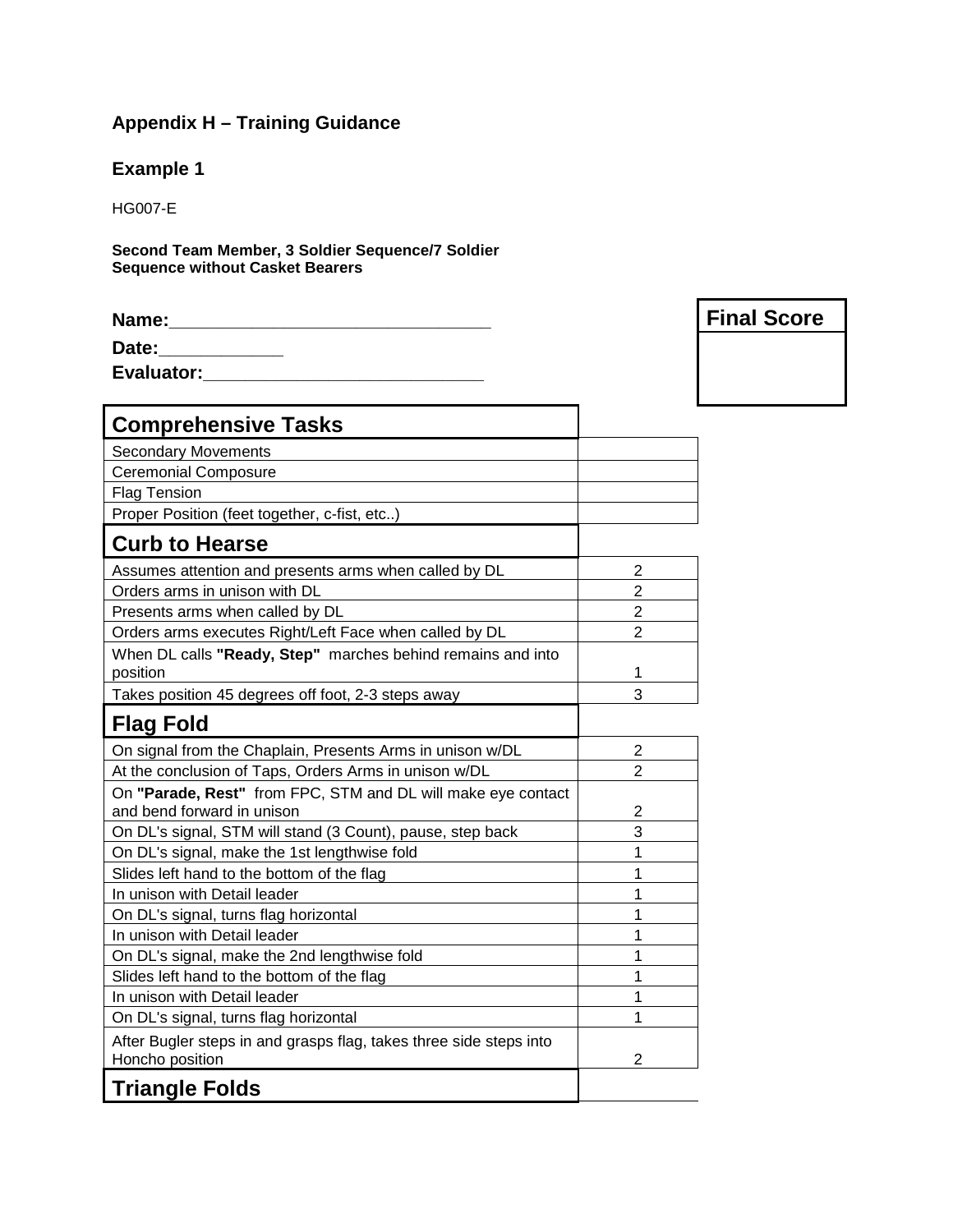| STM and FM make eye contact and step in together with the 2nd<br>fold                                 | 2              |
|-------------------------------------------------------------------------------------------------------|----------------|
| After 2nd fold, STM and FM finger-slide                                                               | $\overline{2}$ |
| STM and FM simultaneously finger-slide and step together on<br>step every other fold                  | 5              |
| Tuck                                                                                                  |                |
| After FM places both hands on top of the flag, STM slides hands<br>over flag, "knocks" FM's hands off | 1              |
| Rotates flag clockwise keeping it centered and flat over the casket                                   |                |
| Presses flag (left over right; fingers extended and joined)                                           |                |
| Corrects flag based off FM (Left and Right Side) or simulates if<br>flag is acceptable                | 1              |
|                                                                                                       |                |
| <b>Hand off and Departure</b>                                                                         |                |
| STM lowers flag by the horns, horizontal and centered on the<br>casket                                | 1              |
| STM "Pops" flag into himself and executes a half right face                                           |                |
| After DL secures flag, STM executes a 9 second salute                                                 |                |
| On signal from the DL, STM executes a half right face and<br>automatically steps off                  | 1              |
| Steps off the mock-up on 3rd step w/left foot                                                         | 1              |
| <b>Comprehensive Tasks</b>                                                                            |                |
| <b>Secondary Movements</b>                                                                            |                |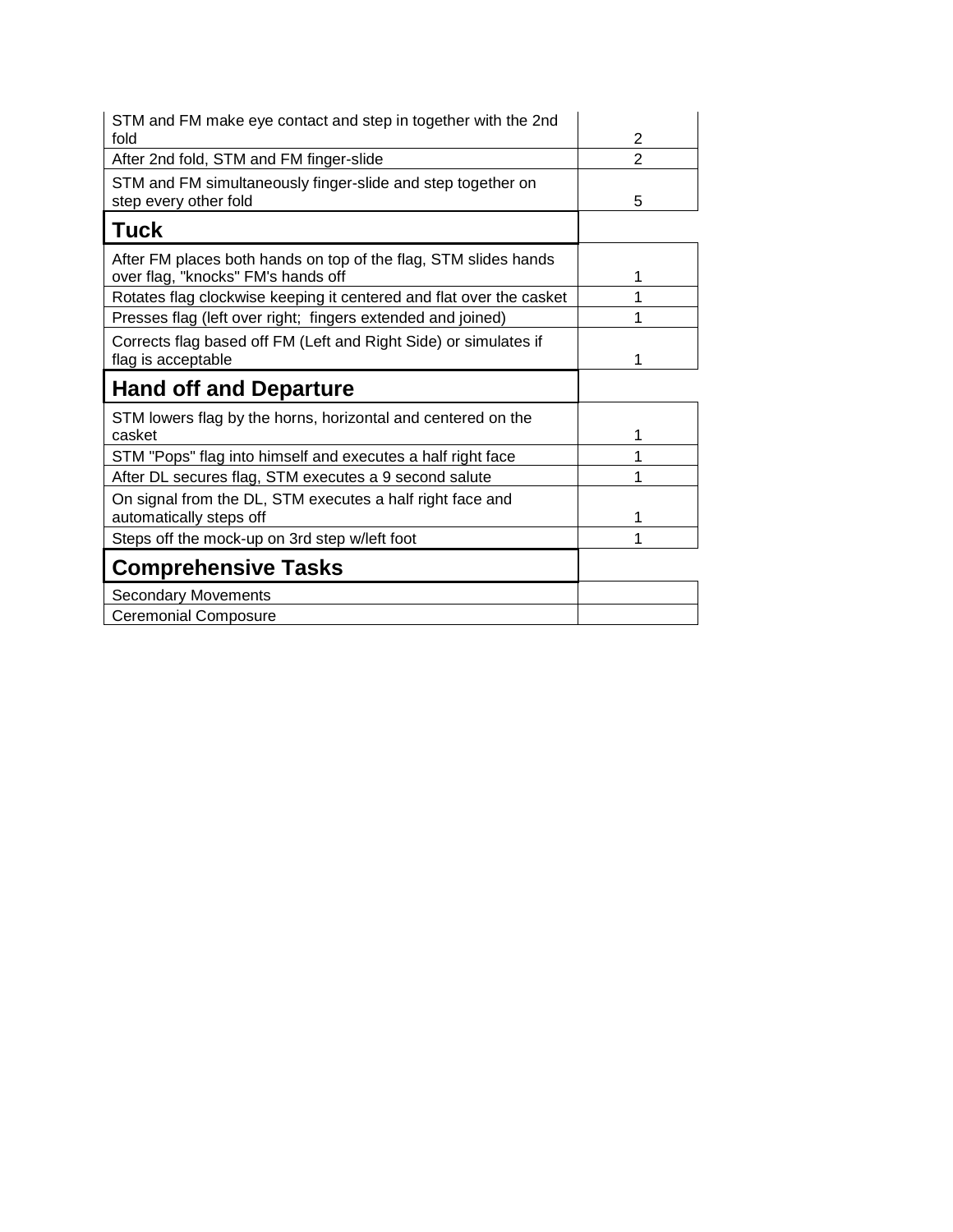**Example 2**

HG002-E FPC Test Sheet

**Name:\_\_\_\_\_\_\_\_\_\_\_\_\_\_\_\_\_\_\_\_\_\_\_\_\_\_\_\_\_**

**Date:\_\_\_\_\_\_\_\_\_\_\_\_**

**Evaluator:\_\_\_\_\_\_\_\_\_\_\_\_\_\_\_\_\_\_\_\_\_\_\_\_\_**

**Final Score**

| <b>Comprehensive Tasks</b>                                                                                                    |                |
|-------------------------------------------------------------------------------------------------------------------------------|----------------|
| Secondary movement                                                                                                            |                |
| No Command Called                                                                                                             |                |
| <b>Voice Commands</b>                                                                                                         |                |
| Ceremonial composure                                                                                                          |                |
| <b>March On/Dressing Sequence</b>                                                                                             |                |
| "Parade, Rest"                                                                                                                | 1              |
| Inspects unit for: (1) Final uniform check to include ear plugs,<br>(2) 3 Round magazine locked and loaded, and (3) Weapon is |                |
| on safe                                                                                                                       | 3              |
| "Firing Party, Attention"                                                                                                     | 1              |
| "Right, Face"                                                                                                                 | 1              |
| "Port, Arms"                                                                                                                  | $\overline{2}$ |
| "Forward, March", Marches into correct position                                                                               | 1              |
| "Mark Time, March"                                                                                                            | 1              |
| "Firing Party, Halt"                                                                                                          | 1              |
| "Order, Arms"                                                                                                                 | $\overline{2}$ |
| "Left, Face"                                                                                                                  | $\overline{2}$ |
| "Dress Right, Dress"                                                                                                          | $\overline{2}$ |
| Aligns element using side steps without leaning                                                                               | 1              |
| "Ready, Front"                                                                                                                | 2              |
| "Ceremonial At, Ease"                                                                                                         | $\overline{2}$ |
| Assumes Ceremonial At, Ease w/element                                                                                         | 1              |
| <b>Hearse to Gravesite</b>                                                                                                    |                |
| "Firing, Party" "Attention" when hearse is approximately                                                                      |                |
| 100m away, 2 part command                                                                                                     | 3              |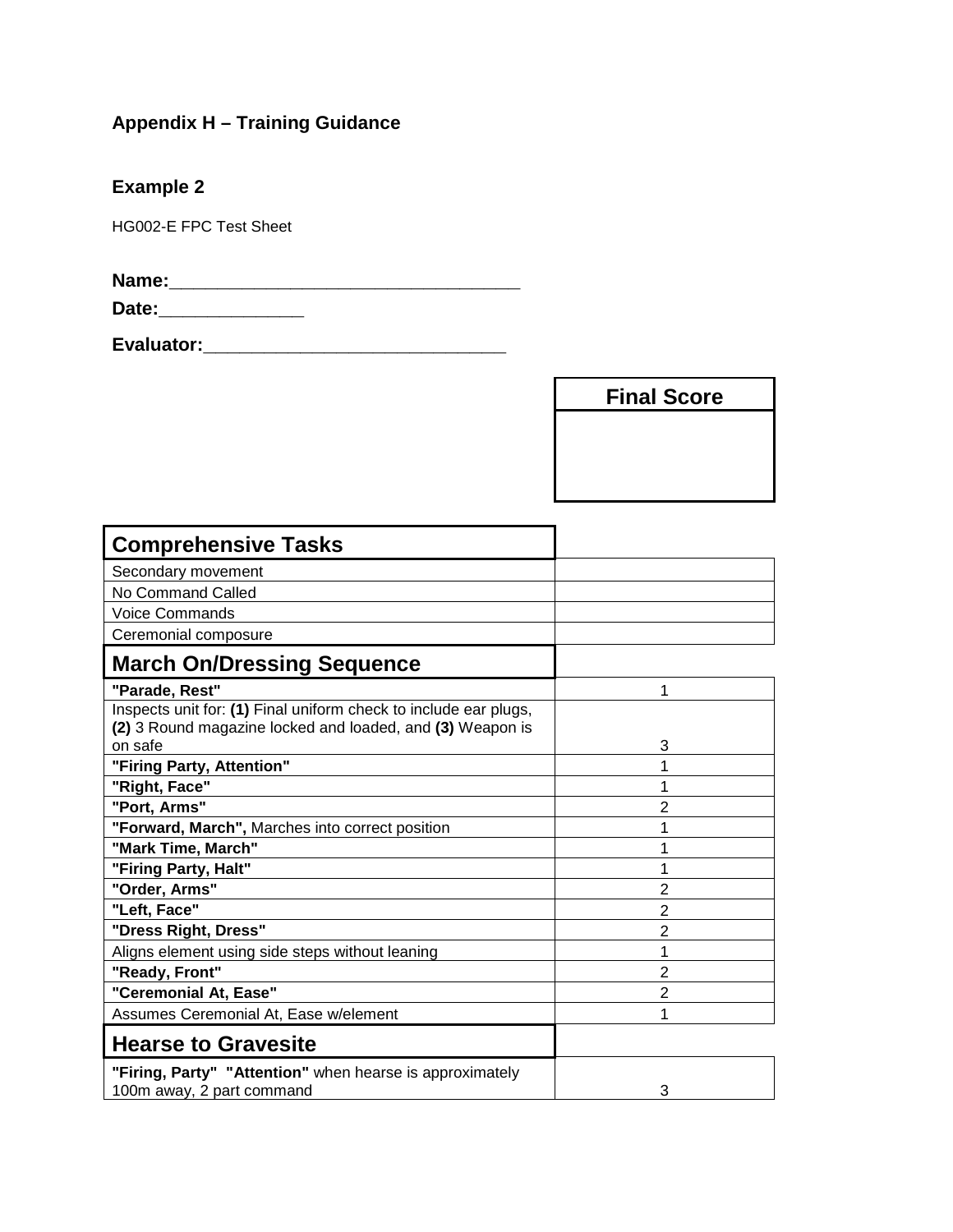| Moves w/element                                          |  |
|----------------------------------------------------------|--|
| Solo salute when hearse approaches                       |  |
| Orders arms w/NCOIC                                      |  |
| "Present, Arms" when Solo stands after blousing the flag |  |
| Moves w/element                                          |  |
| Command is loud enough for Honcho to hear                |  |
| "Order, Arms" when casket is on lowering device          |  |
| Moves w/element                                          |  |
| "Parade, Rest"                                           |  |
| Moves w/element                                          |  |

| <b>Firing Sequence</b>                                     |                |
|------------------------------------------------------------|----------------|
| "Firing Party, Attention" when NCOIC steps into head of    |                |
| casket and presents arms                                   | 3              |
| Moves w/element                                            | 1              |
| "Stand By, Ready"                                          | $\overline{2}$ |
| "Ready"                                                    | $\overline{2}$ |
| "Aim"                                                      | $\overline{2}$ |
| "Fire"                                                     | $\overline{2}$ |
| "Ready"                                                    | $\overline{2}$ |
| "Aim"                                                      | $\overline{2}$ |
| "Fire"                                                     | $\overline{2}$ |
| "Ready"                                                    | 2              |
| "Aim"                                                      | 2              |
| "Fire"                                                     | $\overline{2}$ |
| "Ready"                                                    | $\overline{2}$ |
| "Present, Arms"                                            | $\overline{2}$ |
| Moves w/element                                            | 1              |
| "Order, Arms" when Taps is complete                        | 3              |
| Moves w/element                                            | 1              |
| "Parade, Rest", Command loud enough for Honcho to hear     | $\overline{2}$ |
| Moves w/element                                            | 1              |
| <b>March Off Sequence</b>                                  |                |
| "Firing Party, Attention" when NOK turns back on gravesite | $\overline{2}$ |
| Moves w/element                                            | 1              |
| "Right, Face", Moves w/element                             | $\overline{2}$ |
| "Port, Arms"                                               | $\overline{2}$ |
| "Forward, March" after #1 Man steps out                    | $\overline{2}$ |
| "Mark Time, March"                                         | $\overline{2}$ |
| "Firing Party, Halt"                                       | $\overline{2}$ |

Orders his weapon/Faces element 1<br>
"Order, Arms" 2 **"Order, Arms"** 2 **"Left, Face"** 2 **Clears his weapon** 1 **"Inspection, Arms"**<br>Visually checks each weapon is clear and on safe 1

Visually checks each weapon is clear and on safe 1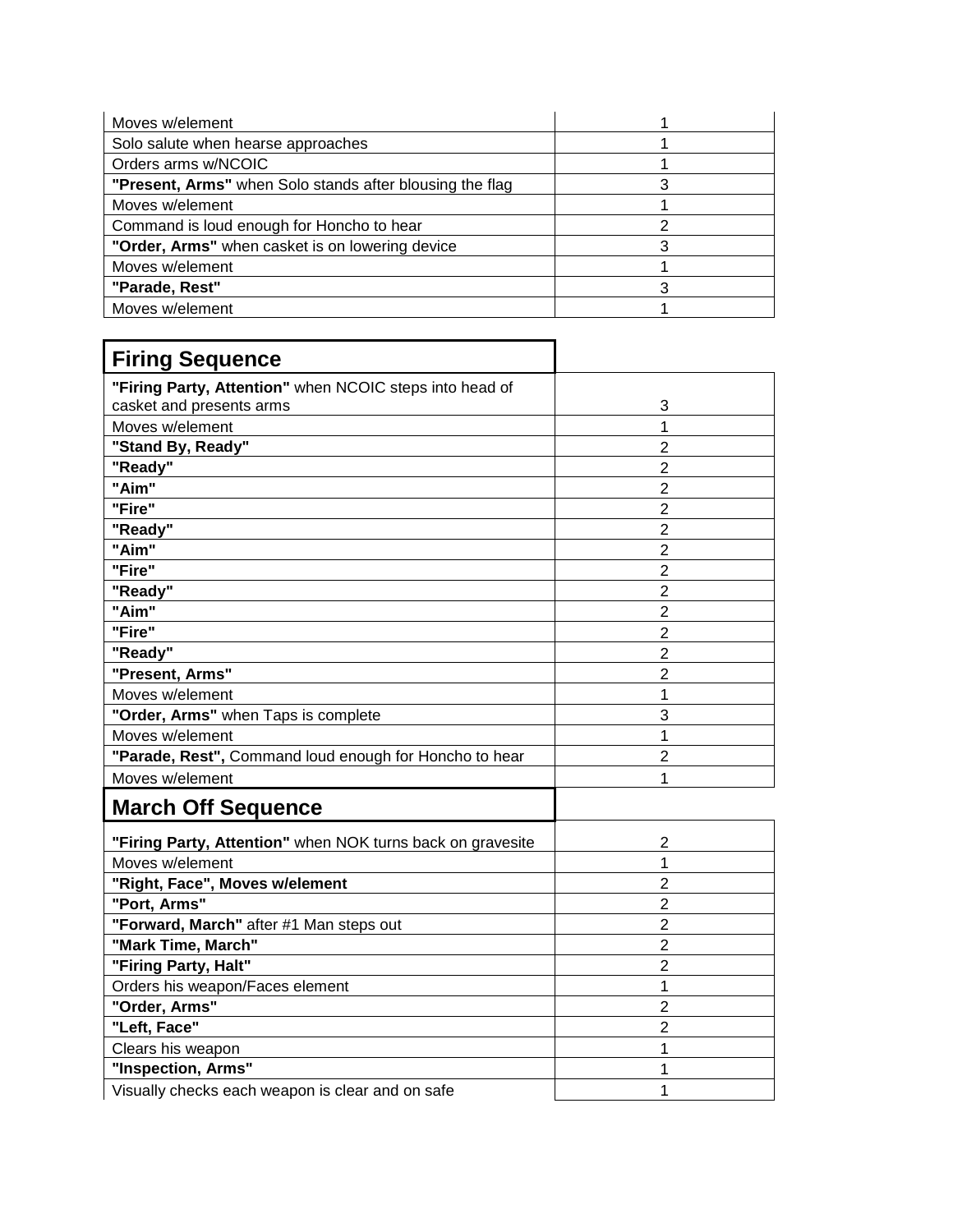| <b>Comprehensive Tasks</b> |  |
|----------------------------|--|
| Secondary movement         |  |
| Ceremonial composure       |  |
| No Command Called          |  |
| <b>Voice Commands</b>      |  |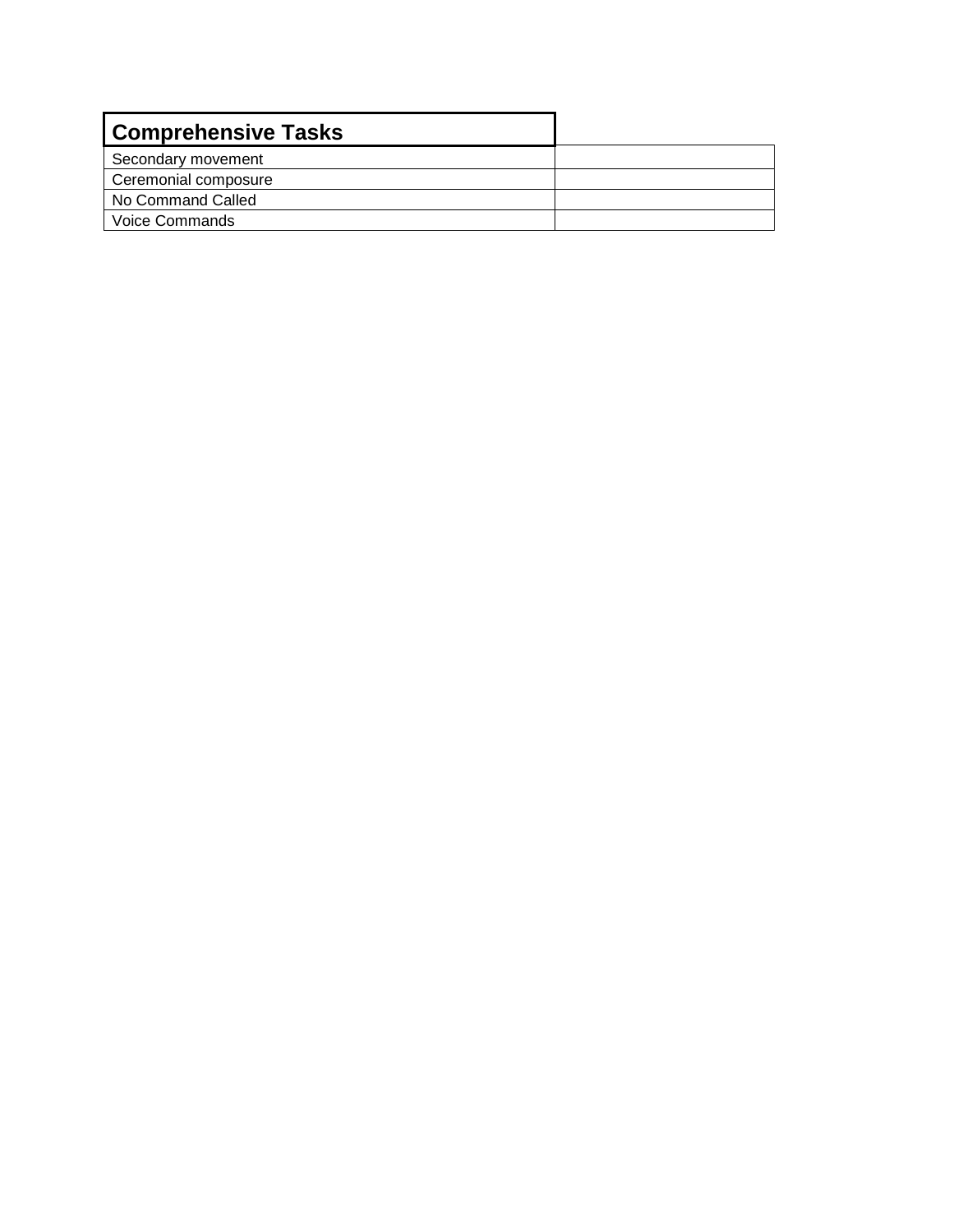## **Training Folders**

Maintain the following records on the MFH assigned personnel (these are a minimum requirements). State Coordinator will maintain the training folders in the MFH Program HQ.

# **DO NOT PLACE ORIGINAL DOCUMENTS IN THIS FOLDER (COPIES ONLY)**

## **Tab 1: Personal Information**

- Biographical Summary
- Personnel Data Sheet with NOK contact information and/or DD93
- Letter of Intent (Soldier)-describing interest MFH Program

## **Tab 2: Required Identification**

- Copy of Identification Card
- Copy of Driver's License

## **Tab 3: Unit Information**

- Current APFT (DA Form 705) / Height-Weight (DA Form 5500-if applicable)
- Command Letter of Recommendation/Authorization (Soldiers Commander or First Sergeant-confirmation of no Adverse Actions)
- Unit Clothing Record
- Copy of Annual Training (SHARPs, CO2, Ethics, Anti-Terrorism, and etc)

# **Tab 4: MFH Information**

- ADOS Orders (if applicable)
- Training Information / Certificates
	- o Distance Learning
	- o 40 hour In-State
	- o 80 hour Certification Course
	- o Annual Requirements:
		- Accident Avoidance
		- **Defensive Drivers Course**
		- Computer Training (PII, Cyber Awareness, IA, and etc)
	- o MFH Clothing Record
	- o Awards Received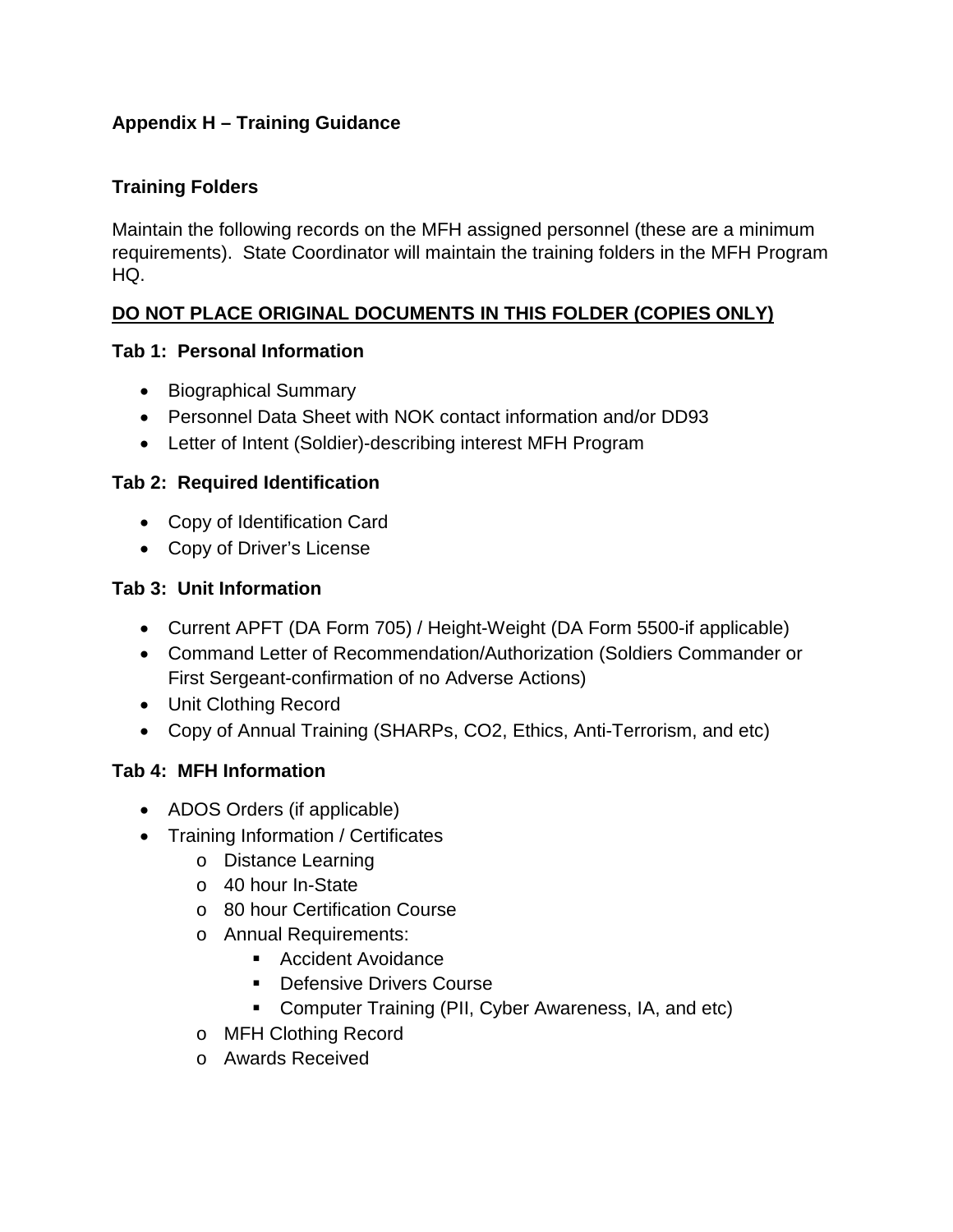## **Appendix I – Awards Program Guidance**

#### **ARNG Military Funeral Honors Awards Program**

Each state should develop an awards program to recognize those Soldiers who distinguish themselves through extended participation in the program. The number of funerals each Soldier participates in serves to hone their skills as well as show their dedication to honoring their fellow veterans. States may award the ARNG Honor Guard Tab per below.

The state military authority may award the ARNG Honor Guard Tab to all personnel who successfully complete initial Military Funeral Honors (MFH) training, meet appearance standards, and are recommended by a certified MFH trainer. While assigned to the program, Soldiers who successfully complete MFH training are authorized the wear of the Honor Guard Tab while performing military burial honors for Veteran, Retirees, and KIA funerals.

The ARNG Honor Guard Tab will consist of a blue field with gold letters and is worn with the ACU, ASU, Class A, and Dress Blue uniforms. The Honor Guard Tab is worn while participating on an ARNG Honor Guard Team. When a Soldier leaves the MFH program the ARNG Honor Guard Tab must be removed from the uniform.

Awards may consist of Federal and/or State awards based on guidance provided by each state TAG. For example, criteria may be developed for a Soldier to receive an ARCOM, AAM, Individual Achievement Award, etc. based on the number of services performed and other criteria established by the program leadership.

Other awards such as those listed below are recommended as additional means to recognize Soldiers:

- Coins
- Ribbons
- Badges
- Plaques
- Certificates of Achievement
- Lanyards

The list above is a recommendation only. States will develop an awards program that they feel will recognize their MFH Soldiers in the most appropriate way for their personnel. It is highly recommended that awards ceremonies be developed and recorded via photos or videos for posterity.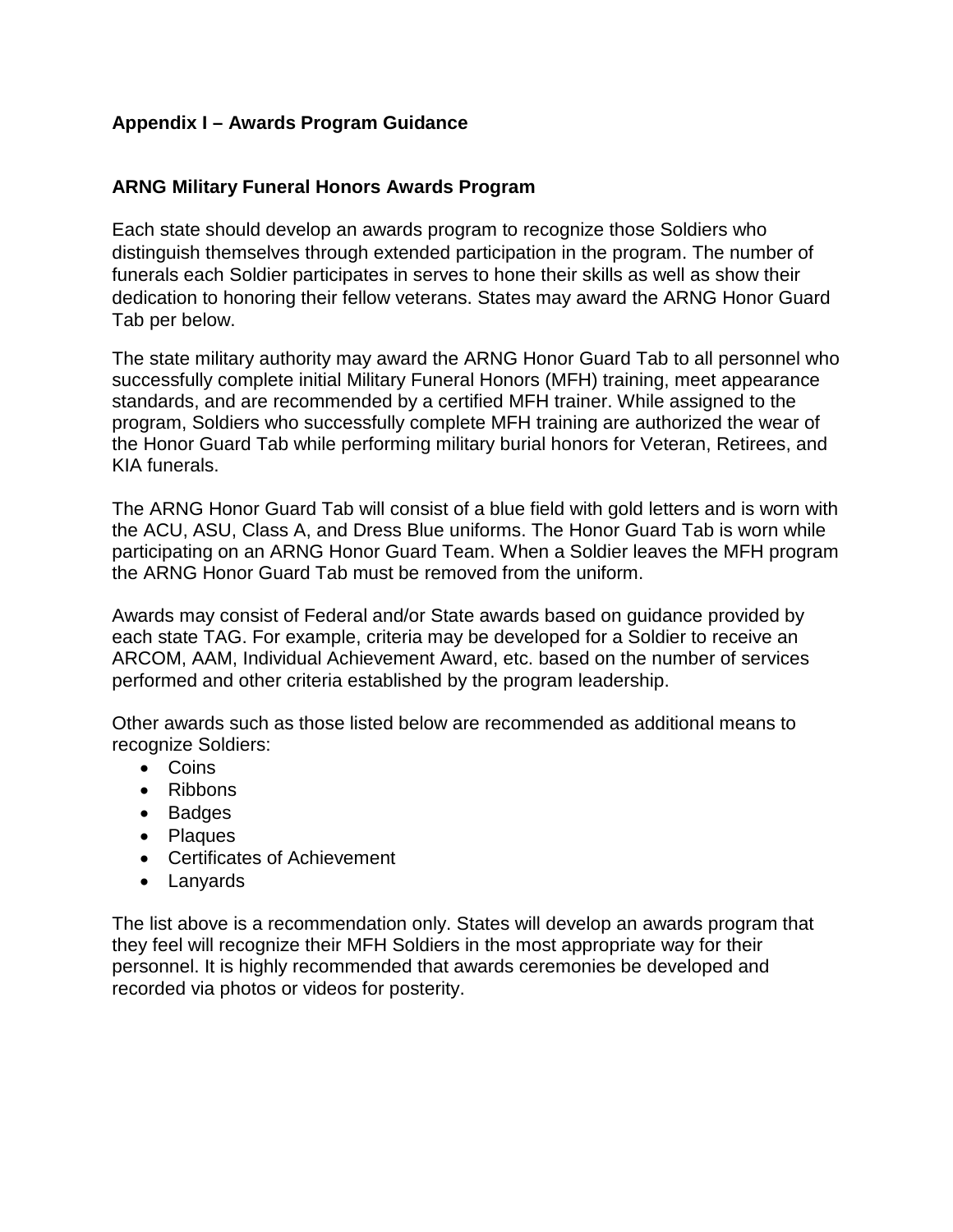# **Appendix J – Management Control Measures**

#### **ARNG Military Funeral Honors Management Control Measures**

**Purpose:** Guidance to States on developing Control Measures for all MFH functional areas. Implemented procedures will ensure efficient and effective measures that facilitate this no fail mission.

**Functional Areas:** States will establish necessary standard operating procedures on the below areas. Recommend the use of AR 11-2 Manager's Internal Control Measures, to establish, evaluate and improve processes.

- Personnel Management will encompass the below are areas:
	- o Recruiting, selecting, training and resourcing process, ensure supporting programs follow NGB Handbook and MDEP Guidance with personnel recruitment.
	- o Record keeping, order and pay processes
	- o Award and Disciplinary Programs
	- o Personnel Usage: Ensure ADOS personnel are assigned to missions first and fully employed with an average of 20+ MFH missions per month.
- Resource Management
	- o Uniform Ordering Procedures (State / NGB)
	- o Issue / Turn-in Procedures
	- o Expenditure Procedures
	- o Accountability Program
- Fiscal Stewardship will encompass procedures on the following:
	- $\circ$  2060 NGPA (1N and 1C)
	- o 2065 OMNG
	- o Ensure State Coordinators are authorized visibility of all expenditure of VMBH funding codes
	- o Ensure execution plans are IAW NGB and Federal Guidance
	- o Ensure obligation plans maintain operational capabilities for 12 months
		- **Manage funds in VMBH accounting codes (2060 1N and 1C / 2065)** 
			- Ensure funding executed in a responsible manner and accounts for operational ability throughout the Fiscal Year
			- Personnel management and usage follows established NGB Contracted MFH Leadership guidance to ensure proper ratios (Man-Days Paid Per Mission v/s Man-Days Used Per Mission)
- Training Oversight will support the National Standard described in the ARNG Honor Guard Training SOP
	- o State Training Strategy
	- o Training Program (In-State Course)
	- o Distant Learning Course
- Operational Procedures ensure efficiency but will encompass enough checks and balances to ensure mission success; this is a no fail requirement